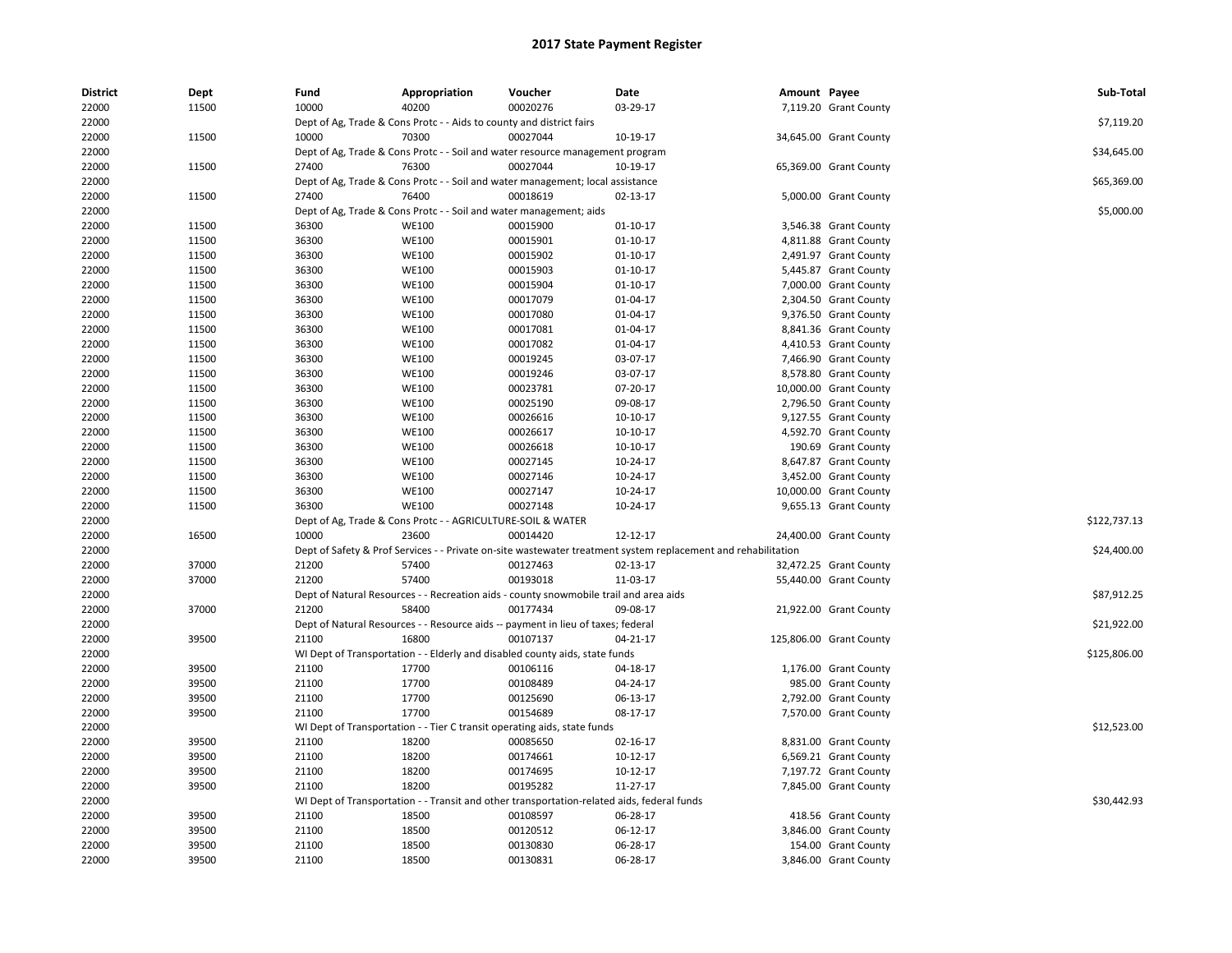| <b>District</b> | Dept  | Fund  | Appropriation                                                                       | Voucher  | Date       | Amount Payee |                         | Sub-Total      |
|-----------------|-------|-------|-------------------------------------------------------------------------------------|----------|------------|--------------|-------------------------|----------------|
| 22000           | 39500 | 21100 | 18500                                                                               | 00178504 | 10-16-17   |              | 2,074.44 Grant County   |                |
| 22000           |       |       | WI Dept of Transportation - - Highway safety, local assistance, federal funds       |          |            |              |                         | \$10,339.00    |
| 22000           | 39500 | 21100 | 19000                                                                               | 00065418 | 01-03-17   |              | 311,089.74 Grant County |                |
| 22000           | 39500 | 21100 | 19000                                                                               | 00133967 | 07-03-17   |              | 622,179.48 Grant County |                |
| 22000           | 39500 | 21100 | 19000                                                                               | 00169233 | 10-02-17   |              | 311,089.75 Grant County |                |
| 22000           |       |       | WI Dept of Transportation - - Transportation aids to counties, state funds          |          |            |              |                         | \$1,244,358.97 |
| 22000           | 39500 | 21100 | 27800                                                                               | 00133413 | 06-27-17   |              | 160,386.00 Grant County |                |
| 22000           | 39500 | 21100 | 27800                                                                               | 00200751 | 12-13-17   |              | 7,996.00 Grant County   |                |
| 22000           |       |       | WI Dept of Transportation - - Local roads improvement program, state funds          |          |            |              |                         | \$168,382.00   |
| 22000           | 39500 | 21100 | 36300                                                                               | 00157120 | 08-21-17   |              | 68.00 Grant County      |                |
| 22000           | 39500 | 21100 | 36300                                                                               | 00157803 | 08-23-17   |              | 25.00 Grant County      |                |
| 22000           | 39500 | 21100 | 36300                                                                               | 00099038 | 03-21-17   |              | 275.00 Grant County     |                |
| 22000           | 39500 | 21100 | 36300                                                                               | 00168652 | 09-25-17   |              | 500.00 Grant County     |                |
| 22000           | 39500 | 21100 | 36300                                                                               | 00192511 | 11-15-17   |              | 90.00 Grant County      |                |
| 22000           |       |       | WI Dept of Transportation - - State highway rehabilitation, state funds             |          |            |              |                         | \$958.00       |
| 22000           | 39500 | 21100 | 36500                                                                               | 00080552 | 01-31-17   |              | 1,075.82 Grant County   |                |
| 22000           | 39500 | 21100 | 36500                                                                               | 00087465 | 02-20-17   |              | 798.04 Grant County     |                |
| 22000           | 39500 | 21100 | 36500                                                                               | 00123873 | 06-01-17   |              | 528.24 Grant County     |                |
| 22000           | 39500 | 21100 | 36500                                                                               | 00111899 | 05-01-17   |              | 630.00 Grant County     |                |
| 22000           | 39500 | 21100 | 36500                                                                               | 00111901 | 05-01-17   |              | 464.77 Grant County     |                |
| 22000           | 39500 | 21100 | 36500                                                                               | 00136017 | 06-27-17   |              | 459.00 Grant County     |                |
| 22000           | 39500 | 21100 | 36500                                                                               | 00150683 | 08-03-17   |              | 459.00 Grant County     |                |
| 22000           | 39500 | 21100 | 36500                                                                               | 00158701 | 08-28-17   |              | 459.00 Grant County     |                |
| 22000           | 39500 | 21100 | 36500                                                                               | 00173932 | 10-03-17   |              | 459.00 Grant County     |                |
| 22000           | 39500 | 21100 | 36500                                                                               | 00180770 | 10-17-17   |              | 351.00 Grant County     |                |
| 22000           | 39500 | 21100 | 36500                                                                               | 00193507 | 11-16-17   |              | 351.00 Grant County     |                |
| 22000           |       |       | WI Dept of Transportation - - Highway system management and operations, state funds |          |            |              |                         | \$6,034.87     |
| 22000           | 39500 | 21100 | 36800                                                                               | 00080552 | 01-31-17   |              | 91,763.86 Grant County  |                |
| 22000           | 39500 | 21100 | 36800                                                                               | 00087465 | 02-20-17   |              | 446,434.11 Grant County |                |
| 22000           | 39500 | 21100 | 36800                                                                               | 00094173 | 03-14-17   |              | 31,542.83 Grant County  |                |
| 22000           | 39500 | 21100 | 36800                                                                               | 00123873 | 06-01-17   |              | 161,587.85 Grant County |                |
| 22000           | 39500 | 21100 | 36800                                                                               | 00090364 | 03-01-17   |              | 19,717.04 Grant County  |                |
| 22000           | 39500 | 21100 | 36800                                                                               | 00111899 | 05-01-17   |              | 255,404.79 Grant County |                |
| 22000           | 39500 | 21100 | 36800                                                                               | 00111901 | 05-01-17   |              | 151,215.51 Grant County |                |
| 22000           | 39500 | 21100 | 36800                                                                               | 00136017 | 06-27-17   |              | 207,692.69 Grant County |                |
| 22000           | 39500 | 21100 | 36800                                                                               | 00150683 | 08-03-17   |              | 151,668.82 Grant County |                |
| 22000           | 39500 | 21100 | 36800                                                                               | 00158701 | 08-28-17   |              | 145,601.56 Grant County |                |
| 22000           | 39500 | 21100 | 36800                                                                               | 00165320 | 09-15-17   |              | 12,272.60 Grant County  |                |
| 22000           | 39500 | 21100 | 36800                                                                               | 00173932 | 10-03-17   |              | 177,469.87 Grant County |                |
| 22000           | 39500 | 21100 | 36800                                                                               | 00174714 | 10-05-17   |              | 99,103.23 Grant County  |                |
| 22000           | 39500 | 21100 | 36800                                                                               | 00174716 | 10-05-17   |              | 156.15 Grant County     |                |
| 22000           | 39500 | 21100 | 36800                                                                               | 00180770 | 10-17-17   |              | 315,304.29 Grant County |                |
| 22000           | 39500 | 21100 | 36800                                                                               | 00193479 | 11-16-17   |              | 103,225.25 Grant County |                |
| 22000           | 39500 | 21100 | 36800                                                                               | 00193507 | 11-16-17   |              | 90,236.14 Grant County  |                |
| 22000           | 39500 | 21100 | 36800                                                                               | 00195404 | 11-24-17   |              | 48,014.75 Grant County  |                |
| 22000           |       |       | WI Dept of Transportation - - Routine maintenance activities, state funds           |          |            |              |                         | \$2,508,411.34 |
| 22000           | 39500 | 21100 | 38000                                                                               | 00158701 | 08-28-17   |              | 103.63 Grant County     |                |
| 22000           | 39500 | 21100 | 38000                                                                               | 00173932 | 10-03-17   |              | 1,153.44 Grant County   |                |
| 22000           | 39500 | 21100 | 38000                                                                               | 00180770 | $10-17-17$ |              | 277.92 Grant County     |                |
| 22000           | 39500 | 21100 | 38000                                                                               | 00193507 | 11-16-17   |              | 1,108.21 Grant County   |                |
| 22000           |       |       | WI Dept of Transportation - - Routine maintenance activities, federal funds         |          |            |              |                         | \$2,643.20     |
| 22000           | 39500 | 21100 | 27600                                                                               | 00136017 | 06-27-17   |              | 2,212.87 Grant County   |                |
|                 |       |       |                                                                                     |          |            |              |                         |                |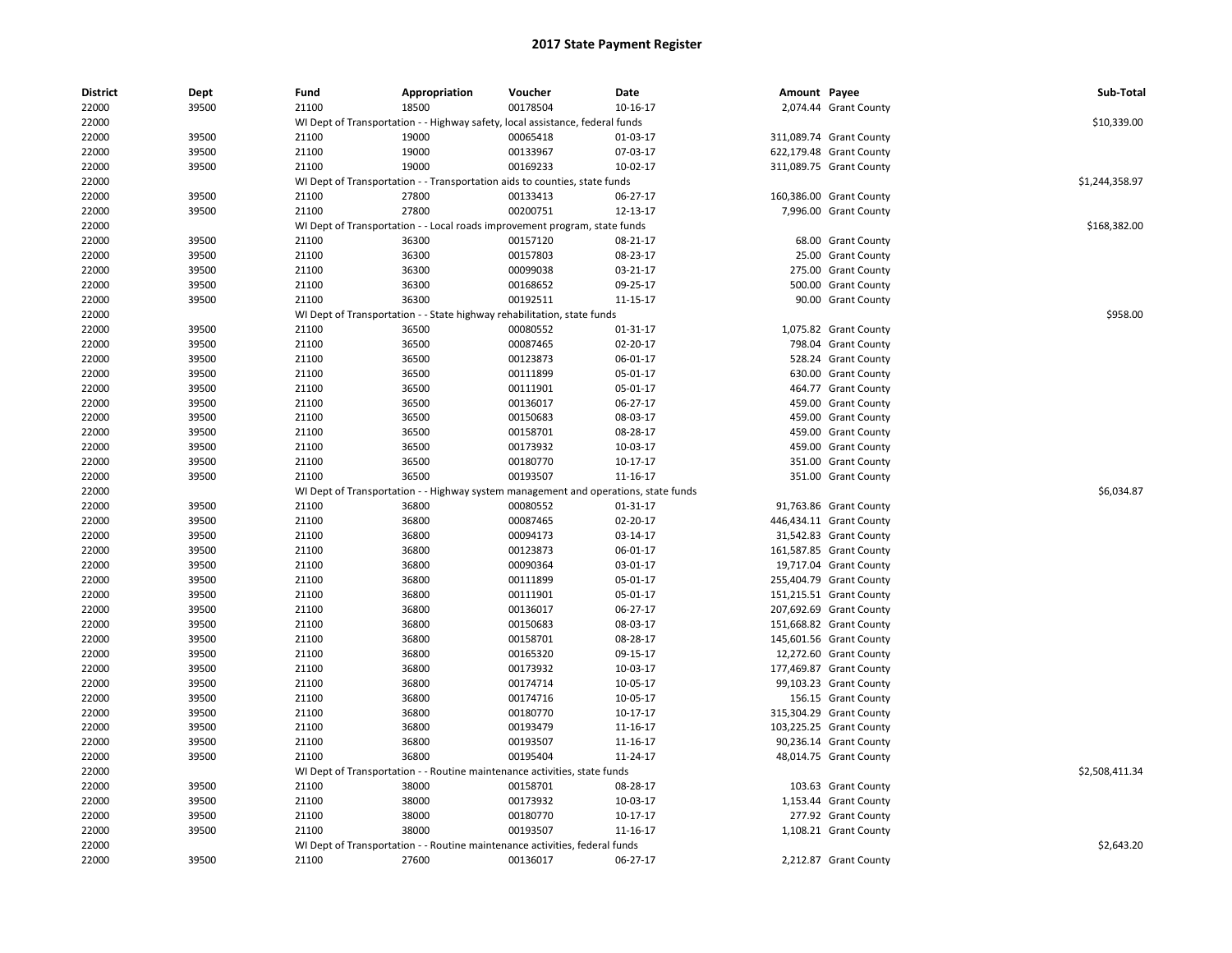| 22000<br>39500<br>21100<br>27600<br>00150683<br>08-03-17<br>16,660.42 Grant County<br>00158701<br>22000<br>39500<br>21100<br>27600<br>08-28-17<br>766.50 Grant County<br>WI Dept of Transportation - - Local transportation facility improvement assistance, local funds<br>\$19,639.79<br>22000<br>22000<br>41000<br>10000<br>11600<br>00167881<br>11-07-17<br>6,918.42 Grant County<br>\$6,918.42<br>22000<br>Department of Corrections - - Reimbursing counties for probation, extended supervision and parole holds<br>22000<br>43500<br>10000<br>00000<br>90708<br>01-02-17<br>4,869.00 Grant County<br>22000<br>43500<br>10000<br>00000<br>90710<br>02-01-17<br>6,616.00 Grant County<br>90711<br>22000<br>43500<br>10000<br>00000<br>03-01-17<br>16,124.00 Grant County<br>43500<br>10000<br>00000<br>90715<br>05-01-17<br>70,148.00 Grant County<br>22000<br>90716<br>22000<br>43500<br>10000<br>00000<br>06-01-17<br>72,461.00 Grant County<br>22000<br>43500<br>10000<br>00000<br>90800<br>07-01-17<br>39,100.00 Grant County<br>22000<br>10000<br>00000<br>90801<br>43500<br>08-01-17<br>92,383.00 Grant County<br>22000<br>43500<br>10000<br>00000<br>90802<br>09-01-17<br>57,298.00 Grant County<br>22000<br>43500<br>10000<br>00000<br>90805<br>10-02-17<br>70,998.00 Grant County<br>10000<br>90806<br>22000<br>43500<br>00000<br>11-01-17<br>68,869.00 Grant County<br>90807<br>22000<br>43500<br>10000<br>00000<br>12-01-17<br>64,608.00 Grant County<br>10000<br>00000<br>90713<br>04-01-17<br>22000<br>43500<br>19,153.00 Grant County<br>22000<br>43500<br>10000<br>00000<br>90714<br>04-03-17<br>14,922.00 Grant County<br>\$597,549.00<br>22000<br>Department of Health Services - - State/Federal Aids<br>45500<br>10000<br>22100<br>00037019<br>11-03-17<br>22000<br>2,520.00 Grant County<br>22000<br>Department of Justice - - Crime laboratories; deoxyribonucleic acid analysis<br>\$2,520.00<br>00038647<br>22000<br>45500<br>10000<br>23100<br>12-12-17<br>6,880.00 Grant County<br>22000<br>Department of Justice - - Law enforcement training fund, local assistance<br>\$6,880.00<br>22000<br>45500<br>10000<br>24100<br>00027844<br>05-05-17<br>1,429.15 Grant County<br>\$1,429.15<br>22000<br>Department of Justice - - Federal aid, state operations<br>22000<br>45500<br>10000<br>25100<br>00023242<br>02-06-17<br>881.93 Grant County<br>22000<br>45500<br>10000<br>25100<br>00025630<br>03-20-17<br>363.12 Grant County<br>22000<br>45500<br>10000<br>25100<br>00029054<br>06-02-17<br>342.23 Grant County<br>10000<br>00030971<br>07-03-17<br>22000<br>45500<br>25100<br>3,540.02 Grant County<br>10000<br>00035569<br>10-06-17<br>364.86 Grant County<br>22000<br>45500<br>25100<br>00037731<br>22000<br>45500<br>10000<br>25100<br>11-21-17<br>1,709.84 Grant County<br>10000<br>25100<br>00037818<br>22000<br>45500<br>11-21-17<br>560.70 Grant County<br>\$7,762.70<br>22000<br>Department of Justice - - Federal aid, local assistance<br>45500<br>10000<br>27100<br>22000<br>00024701<br>02-28-17<br>29,028.65 Grant County<br>22000<br>45500<br>10000<br>27100<br>00027017<br>04-21-17<br>20,146.05 Grant County<br>22000<br>45500<br>10000<br>27100<br>00032131<br>07-28-17<br>28,014.28 Grant County<br>00036208<br>45500<br>10000<br>27100<br>10-23-17<br>27,887.55 Grant County<br>22000<br>22000<br>Department of Justice - - Alternatives to prosecution and incarceration for persons who use alcohol or other drugs; presentencing assessments<br>\$105,076.53<br>22000<br>45500<br>10000<br>53200<br>00024955<br>03-03-17<br>16,494.03 Grant County<br>53200<br>00031700<br>07-20-17<br>22000<br>45500<br>10000<br>16,304.81 Grant County<br>22000<br>Department of Justice - - Crime victim and witness assistance surcharge, general services<br>\$32,798.84<br>22000<br>46500<br>10000<br>30600<br>00022098<br>02-09-17<br>3,953.23 Grant County<br>10000<br>00027331<br>22000<br>46500<br>30600<br>06-09-17<br>3,953.23 Grant County<br>22000<br>46500<br>10000<br>30600<br>00028007<br>06-19-17<br>3,953.23 Grant County<br>10000<br>30600<br>00033991<br>11-07-17<br>22000<br>46500<br>3,953.23 Grant County<br>Department of Military Affairs - - Regional emergency response teams<br>\$15,812.92<br>22000<br>46500<br>10000<br>30800<br>00021618<br>02-06-17<br>533.90 Grant County<br>22000<br>\$533.90<br>22000<br>Department of Military Affairs - - Emergency response equipment<br>22000<br>46500<br>10000<br>34200<br>00030312<br>08-11-17<br>10,104.73 Grant County<br>25,784.48 Grant County | <b>District</b> | Dept  | Fund  | Appropriation | Voucher  | Date     | Amount Payee | Sub-Total |
|------------------------------------------------------------------------------------------------------------------------------------------------------------------------------------------------------------------------------------------------------------------------------------------------------------------------------------------------------------------------------------------------------------------------------------------------------------------------------------------------------------------------------------------------------------------------------------------------------------------------------------------------------------------------------------------------------------------------------------------------------------------------------------------------------------------------------------------------------------------------------------------------------------------------------------------------------------------------------------------------------------------------------------------------------------------------------------------------------------------------------------------------------------------------------------------------------------------------------------------------------------------------------------------------------------------------------------------------------------------------------------------------------------------------------------------------------------------------------------------------------------------------------------------------------------------------------------------------------------------------------------------------------------------------------------------------------------------------------------------------------------------------------------------------------------------------------------------------------------------------------------------------------------------------------------------------------------------------------------------------------------------------------------------------------------------------------------------------------------------------------------------------------------------------------------------------------------------------------------------------------------------------------------------------------------------------------------------------------------------------------------------------------------------------------------------------------------------------------------------------------------------------------------------------------------------------------------------------------------------------------------------------------------------------------------------------------------------------------------------------------------------------------------------------------------------------------------------------------------------------------------------------------------------------------------------------------------------------------------------------------------------------------------------------------------------------------------------------------------------------------------------------------------------------------------------------------------------------------------------------------------------------------------------------------------------------------------------------------------------------------------------------------------------------------------------------------------------------------------------------------------------------------------------------------------------------------------------------------------------------------------------------------------------------------------------------------------------------------------------------------------------------------------------------------------------------------------------------------------------------------------------------------------------------------------------------------------------------------------------------------------------------------------------------------------------------------------------------------------------------------------------------------------------------------------------------------------------------------------------------------------------------------------------------------------------------------------------------------------------------------------------------------------------------------------------------------------------------------------------------------------------------------------------------------------------------|-----------------|-------|-------|---------------|----------|----------|--------------|-----------|
|                                                                                                                                                                                                                                                                                                                                                                                                                                                                                                                                                                                                                                                                                                                                                                                                                                                                                                                                                                                                                                                                                                                                                                                                                                                                                                                                                                                                                                                                                                                                                                                                                                                                                                                                                                                                                                                                                                                                                                                                                                                                                                                                                                                                                                                                                                                                                                                                                                                                                                                                                                                                                                                                                                                                                                                                                                                                                                                                                                                                                                                                                                                                                                                                                                                                                                                                                                                                                                                                                                                                                                                                                                                                                                                                                                                                                                                                                                                                                                                                                                                                                                                                                                                                                                                                                                                                                                                                                                                                                                                                                                        |                 |       |       |               |          |          |              |           |
|                                                                                                                                                                                                                                                                                                                                                                                                                                                                                                                                                                                                                                                                                                                                                                                                                                                                                                                                                                                                                                                                                                                                                                                                                                                                                                                                                                                                                                                                                                                                                                                                                                                                                                                                                                                                                                                                                                                                                                                                                                                                                                                                                                                                                                                                                                                                                                                                                                                                                                                                                                                                                                                                                                                                                                                                                                                                                                                                                                                                                                                                                                                                                                                                                                                                                                                                                                                                                                                                                                                                                                                                                                                                                                                                                                                                                                                                                                                                                                                                                                                                                                                                                                                                                                                                                                                                                                                                                                                                                                                                                                        |                 |       |       |               |          |          |              |           |
|                                                                                                                                                                                                                                                                                                                                                                                                                                                                                                                                                                                                                                                                                                                                                                                                                                                                                                                                                                                                                                                                                                                                                                                                                                                                                                                                                                                                                                                                                                                                                                                                                                                                                                                                                                                                                                                                                                                                                                                                                                                                                                                                                                                                                                                                                                                                                                                                                                                                                                                                                                                                                                                                                                                                                                                                                                                                                                                                                                                                                                                                                                                                                                                                                                                                                                                                                                                                                                                                                                                                                                                                                                                                                                                                                                                                                                                                                                                                                                                                                                                                                                                                                                                                                                                                                                                                                                                                                                                                                                                                                                        |                 |       |       |               |          |          |              |           |
|                                                                                                                                                                                                                                                                                                                                                                                                                                                                                                                                                                                                                                                                                                                                                                                                                                                                                                                                                                                                                                                                                                                                                                                                                                                                                                                                                                                                                                                                                                                                                                                                                                                                                                                                                                                                                                                                                                                                                                                                                                                                                                                                                                                                                                                                                                                                                                                                                                                                                                                                                                                                                                                                                                                                                                                                                                                                                                                                                                                                                                                                                                                                                                                                                                                                                                                                                                                                                                                                                                                                                                                                                                                                                                                                                                                                                                                                                                                                                                                                                                                                                                                                                                                                                                                                                                                                                                                                                                                                                                                                                                        |                 |       |       |               |          |          |              |           |
|                                                                                                                                                                                                                                                                                                                                                                                                                                                                                                                                                                                                                                                                                                                                                                                                                                                                                                                                                                                                                                                                                                                                                                                                                                                                                                                                                                                                                                                                                                                                                                                                                                                                                                                                                                                                                                                                                                                                                                                                                                                                                                                                                                                                                                                                                                                                                                                                                                                                                                                                                                                                                                                                                                                                                                                                                                                                                                                                                                                                                                                                                                                                                                                                                                                                                                                                                                                                                                                                                                                                                                                                                                                                                                                                                                                                                                                                                                                                                                                                                                                                                                                                                                                                                                                                                                                                                                                                                                                                                                                                                                        |                 |       |       |               |          |          |              |           |
|                                                                                                                                                                                                                                                                                                                                                                                                                                                                                                                                                                                                                                                                                                                                                                                                                                                                                                                                                                                                                                                                                                                                                                                                                                                                                                                                                                                                                                                                                                                                                                                                                                                                                                                                                                                                                                                                                                                                                                                                                                                                                                                                                                                                                                                                                                                                                                                                                                                                                                                                                                                                                                                                                                                                                                                                                                                                                                                                                                                                                                                                                                                                                                                                                                                                                                                                                                                                                                                                                                                                                                                                                                                                                                                                                                                                                                                                                                                                                                                                                                                                                                                                                                                                                                                                                                                                                                                                                                                                                                                                                                        |                 |       |       |               |          |          |              |           |
|                                                                                                                                                                                                                                                                                                                                                                                                                                                                                                                                                                                                                                                                                                                                                                                                                                                                                                                                                                                                                                                                                                                                                                                                                                                                                                                                                                                                                                                                                                                                                                                                                                                                                                                                                                                                                                                                                                                                                                                                                                                                                                                                                                                                                                                                                                                                                                                                                                                                                                                                                                                                                                                                                                                                                                                                                                                                                                                                                                                                                                                                                                                                                                                                                                                                                                                                                                                                                                                                                                                                                                                                                                                                                                                                                                                                                                                                                                                                                                                                                                                                                                                                                                                                                                                                                                                                                                                                                                                                                                                                                                        |                 |       |       |               |          |          |              |           |
|                                                                                                                                                                                                                                                                                                                                                                                                                                                                                                                                                                                                                                                                                                                                                                                                                                                                                                                                                                                                                                                                                                                                                                                                                                                                                                                                                                                                                                                                                                                                                                                                                                                                                                                                                                                                                                                                                                                                                                                                                                                                                                                                                                                                                                                                                                                                                                                                                                                                                                                                                                                                                                                                                                                                                                                                                                                                                                                                                                                                                                                                                                                                                                                                                                                                                                                                                                                                                                                                                                                                                                                                                                                                                                                                                                                                                                                                                                                                                                                                                                                                                                                                                                                                                                                                                                                                                                                                                                                                                                                                                                        |                 |       |       |               |          |          |              |           |
|                                                                                                                                                                                                                                                                                                                                                                                                                                                                                                                                                                                                                                                                                                                                                                                                                                                                                                                                                                                                                                                                                                                                                                                                                                                                                                                                                                                                                                                                                                                                                                                                                                                                                                                                                                                                                                                                                                                                                                                                                                                                                                                                                                                                                                                                                                                                                                                                                                                                                                                                                                                                                                                                                                                                                                                                                                                                                                                                                                                                                                                                                                                                                                                                                                                                                                                                                                                                                                                                                                                                                                                                                                                                                                                                                                                                                                                                                                                                                                                                                                                                                                                                                                                                                                                                                                                                                                                                                                                                                                                                                                        |                 |       |       |               |          |          |              |           |
|                                                                                                                                                                                                                                                                                                                                                                                                                                                                                                                                                                                                                                                                                                                                                                                                                                                                                                                                                                                                                                                                                                                                                                                                                                                                                                                                                                                                                                                                                                                                                                                                                                                                                                                                                                                                                                                                                                                                                                                                                                                                                                                                                                                                                                                                                                                                                                                                                                                                                                                                                                                                                                                                                                                                                                                                                                                                                                                                                                                                                                                                                                                                                                                                                                                                                                                                                                                                                                                                                                                                                                                                                                                                                                                                                                                                                                                                                                                                                                                                                                                                                                                                                                                                                                                                                                                                                                                                                                                                                                                                                                        |                 |       |       |               |          |          |              |           |
|                                                                                                                                                                                                                                                                                                                                                                                                                                                                                                                                                                                                                                                                                                                                                                                                                                                                                                                                                                                                                                                                                                                                                                                                                                                                                                                                                                                                                                                                                                                                                                                                                                                                                                                                                                                                                                                                                                                                                                                                                                                                                                                                                                                                                                                                                                                                                                                                                                                                                                                                                                                                                                                                                                                                                                                                                                                                                                                                                                                                                                                                                                                                                                                                                                                                                                                                                                                                                                                                                                                                                                                                                                                                                                                                                                                                                                                                                                                                                                                                                                                                                                                                                                                                                                                                                                                                                                                                                                                                                                                                                                        |                 |       |       |               |          |          |              |           |
|                                                                                                                                                                                                                                                                                                                                                                                                                                                                                                                                                                                                                                                                                                                                                                                                                                                                                                                                                                                                                                                                                                                                                                                                                                                                                                                                                                                                                                                                                                                                                                                                                                                                                                                                                                                                                                                                                                                                                                                                                                                                                                                                                                                                                                                                                                                                                                                                                                                                                                                                                                                                                                                                                                                                                                                                                                                                                                                                                                                                                                                                                                                                                                                                                                                                                                                                                                                                                                                                                                                                                                                                                                                                                                                                                                                                                                                                                                                                                                                                                                                                                                                                                                                                                                                                                                                                                                                                                                                                                                                                                                        |                 |       |       |               |          |          |              |           |
|                                                                                                                                                                                                                                                                                                                                                                                                                                                                                                                                                                                                                                                                                                                                                                                                                                                                                                                                                                                                                                                                                                                                                                                                                                                                                                                                                                                                                                                                                                                                                                                                                                                                                                                                                                                                                                                                                                                                                                                                                                                                                                                                                                                                                                                                                                                                                                                                                                                                                                                                                                                                                                                                                                                                                                                                                                                                                                                                                                                                                                                                                                                                                                                                                                                                                                                                                                                                                                                                                                                                                                                                                                                                                                                                                                                                                                                                                                                                                                                                                                                                                                                                                                                                                                                                                                                                                                                                                                                                                                                                                                        |                 |       |       |               |          |          |              |           |
|                                                                                                                                                                                                                                                                                                                                                                                                                                                                                                                                                                                                                                                                                                                                                                                                                                                                                                                                                                                                                                                                                                                                                                                                                                                                                                                                                                                                                                                                                                                                                                                                                                                                                                                                                                                                                                                                                                                                                                                                                                                                                                                                                                                                                                                                                                                                                                                                                                                                                                                                                                                                                                                                                                                                                                                                                                                                                                                                                                                                                                                                                                                                                                                                                                                                                                                                                                                                                                                                                                                                                                                                                                                                                                                                                                                                                                                                                                                                                                                                                                                                                                                                                                                                                                                                                                                                                                                                                                                                                                                                                                        |                 |       |       |               |          |          |              |           |
|                                                                                                                                                                                                                                                                                                                                                                                                                                                                                                                                                                                                                                                                                                                                                                                                                                                                                                                                                                                                                                                                                                                                                                                                                                                                                                                                                                                                                                                                                                                                                                                                                                                                                                                                                                                                                                                                                                                                                                                                                                                                                                                                                                                                                                                                                                                                                                                                                                                                                                                                                                                                                                                                                                                                                                                                                                                                                                                                                                                                                                                                                                                                                                                                                                                                                                                                                                                                                                                                                                                                                                                                                                                                                                                                                                                                                                                                                                                                                                                                                                                                                                                                                                                                                                                                                                                                                                                                                                                                                                                                                                        |                 |       |       |               |          |          |              |           |
|                                                                                                                                                                                                                                                                                                                                                                                                                                                                                                                                                                                                                                                                                                                                                                                                                                                                                                                                                                                                                                                                                                                                                                                                                                                                                                                                                                                                                                                                                                                                                                                                                                                                                                                                                                                                                                                                                                                                                                                                                                                                                                                                                                                                                                                                                                                                                                                                                                                                                                                                                                                                                                                                                                                                                                                                                                                                                                                                                                                                                                                                                                                                                                                                                                                                                                                                                                                                                                                                                                                                                                                                                                                                                                                                                                                                                                                                                                                                                                                                                                                                                                                                                                                                                                                                                                                                                                                                                                                                                                                                                                        |                 |       |       |               |          |          |              |           |
|                                                                                                                                                                                                                                                                                                                                                                                                                                                                                                                                                                                                                                                                                                                                                                                                                                                                                                                                                                                                                                                                                                                                                                                                                                                                                                                                                                                                                                                                                                                                                                                                                                                                                                                                                                                                                                                                                                                                                                                                                                                                                                                                                                                                                                                                                                                                                                                                                                                                                                                                                                                                                                                                                                                                                                                                                                                                                                                                                                                                                                                                                                                                                                                                                                                                                                                                                                                                                                                                                                                                                                                                                                                                                                                                                                                                                                                                                                                                                                                                                                                                                                                                                                                                                                                                                                                                                                                                                                                                                                                                                                        |                 |       |       |               |          |          |              |           |
|                                                                                                                                                                                                                                                                                                                                                                                                                                                                                                                                                                                                                                                                                                                                                                                                                                                                                                                                                                                                                                                                                                                                                                                                                                                                                                                                                                                                                                                                                                                                                                                                                                                                                                                                                                                                                                                                                                                                                                                                                                                                                                                                                                                                                                                                                                                                                                                                                                                                                                                                                                                                                                                                                                                                                                                                                                                                                                                                                                                                                                                                                                                                                                                                                                                                                                                                                                                                                                                                                                                                                                                                                                                                                                                                                                                                                                                                                                                                                                                                                                                                                                                                                                                                                                                                                                                                                                                                                                                                                                                                                                        |                 |       |       |               |          |          |              |           |
|                                                                                                                                                                                                                                                                                                                                                                                                                                                                                                                                                                                                                                                                                                                                                                                                                                                                                                                                                                                                                                                                                                                                                                                                                                                                                                                                                                                                                                                                                                                                                                                                                                                                                                                                                                                                                                                                                                                                                                                                                                                                                                                                                                                                                                                                                                                                                                                                                                                                                                                                                                                                                                                                                                                                                                                                                                                                                                                                                                                                                                                                                                                                                                                                                                                                                                                                                                                                                                                                                                                                                                                                                                                                                                                                                                                                                                                                                                                                                                                                                                                                                                                                                                                                                                                                                                                                                                                                                                                                                                                                                                        |                 |       |       |               |          |          |              |           |
|                                                                                                                                                                                                                                                                                                                                                                                                                                                                                                                                                                                                                                                                                                                                                                                                                                                                                                                                                                                                                                                                                                                                                                                                                                                                                                                                                                                                                                                                                                                                                                                                                                                                                                                                                                                                                                                                                                                                                                                                                                                                                                                                                                                                                                                                                                                                                                                                                                                                                                                                                                                                                                                                                                                                                                                                                                                                                                                                                                                                                                                                                                                                                                                                                                                                                                                                                                                                                                                                                                                                                                                                                                                                                                                                                                                                                                                                                                                                                                                                                                                                                                                                                                                                                                                                                                                                                                                                                                                                                                                                                                        |                 |       |       |               |          |          |              |           |
|                                                                                                                                                                                                                                                                                                                                                                                                                                                                                                                                                                                                                                                                                                                                                                                                                                                                                                                                                                                                                                                                                                                                                                                                                                                                                                                                                                                                                                                                                                                                                                                                                                                                                                                                                                                                                                                                                                                                                                                                                                                                                                                                                                                                                                                                                                                                                                                                                                                                                                                                                                                                                                                                                                                                                                                                                                                                                                                                                                                                                                                                                                                                                                                                                                                                                                                                                                                                                                                                                                                                                                                                                                                                                                                                                                                                                                                                                                                                                                                                                                                                                                                                                                                                                                                                                                                                                                                                                                                                                                                                                                        |                 |       |       |               |          |          |              |           |
|                                                                                                                                                                                                                                                                                                                                                                                                                                                                                                                                                                                                                                                                                                                                                                                                                                                                                                                                                                                                                                                                                                                                                                                                                                                                                                                                                                                                                                                                                                                                                                                                                                                                                                                                                                                                                                                                                                                                                                                                                                                                                                                                                                                                                                                                                                                                                                                                                                                                                                                                                                                                                                                                                                                                                                                                                                                                                                                                                                                                                                                                                                                                                                                                                                                                                                                                                                                                                                                                                                                                                                                                                                                                                                                                                                                                                                                                                                                                                                                                                                                                                                                                                                                                                                                                                                                                                                                                                                                                                                                                                                        |                 |       |       |               |          |          |              |           |
|                                                                                                                                                                                                                                                                                                                                                                                                                                                                                                                                                                                                                                                                                                                                                                                                                                                                                                                                                                                                                                                                                                                                                                                                                                                                                                                                                                                                                                                                                                                                                                                                                                                                                                                                                                                                                                                                                                                                                                                                                                                                                                                                                                                                                                                                                                                                                                                                                                                                                                                                                                                                                                                                                                                                                                                                                                                                                                                                                                                                                                                                                                                                                                                                                                                                                                                                                                                                                                                                                                                                                                                                                                                                                                                                                                                                                                                                                                                                                                                                                                                                                                                                                                                                                                                                                                                                                                                                                                                                                                                                                                        |                 |       |       |               |          |          |              |           |
|                                                                                                                                                                                                                                                                                                                                                                                                                                                                                                                                                                                                                                                                                                                                                                                                                                                                                                                                                                                                                                                                                                                                                                                                                                                                                                                                                                                                                                                                                                                                                                                                                                                                                                                                                                                                                                                                                                                                                                                                                                                                                                                                                                                                                                                                                                                                                                                                                                                                                                                                                                                                                                                                                                                                                                                                                                                                                                                                                                                                                                                                                                                                                                                                                                                                                                                                                                                                                                                                                                                                                                                                                                                                                                                                                                                                                                                                                                                                                                                                                                                                                                                                                                                                                                                                                                                                                                                                                                                                                                                                                                        |                 |       |       |               |          |          |              |           |
|                                                                                                                                                                                                                                                                                                                                                                                                                                                                                                                                                                                                                                                                                                                                                                                                                                                                                                                                                                                                                                                                                                                                                                                                                                                                                                                                                                                                                                                                                                                                                                                                                                                                                                                                                                                                                                                                                                                                                                                                                                                                                                                                                                                                                                                                                                                                                                                                                                                                                                                                                                                                                                                                                                                                                                                                                                                                                                                                                                                                                                                                                                                                                                                                                                                                                                                                                                                                                                                                                                                                                                                                                                                                                                                                                                                                                                                                                                                                                                                                                                                                                                                                                                                                                                                                                                                                                                                                                                                                                                                                                                        |                 |       |       |               |          |          |              |           |
|                                                                                                                                                                                                                                                                                                                                                                                                                                                                                                                                                                                                                                                                                                                                                                                                                                                                                                                                                                                                                                                                                                                                                                                                                                                                                                                                                                                                                                                                                                                                                                                                                                                                                                                                                                                                                                                                                                                                                                                                                                                                                                                                                                                                                                                                                                                                                                                                                                                                                                                                                                                                                                                                                                                                                                                                                                                                                                                                                                                                                                                                                                                                                                                                                                                                                                                                                                                                                                                                                                                                                                                                                                                                                                                                                                                                                                                                                                                                                                                                                                                                                                                                                                                                                                                                                                                                                                                                                                                                                                                                                                        |                 |       |       |               |          |          |              |           |
|                                                                                                                                                                                                                                                                                                                                                                                                                                                                                                                                                                                                                                                                                                                                                                                                                                                                                                                                                                                                                                                                                                                                                                                                                                                                                                                                                                                                                                                                                                                                                                                                                                                                                                                                                                                                                                                                                                                                                                                                                                                                                                                                                                                                                                                                                                                                                                                                                                                                                                                                                                                                                                                                                                                                                                                                                                                                                                                                                                                                                                                                                                                                                                                                                                                                                                                                                                                                                                                                                                                                                                                                                                                                                                                                                                                                                                                                                                                                                                                                                                                                                                                                                                                                                                                                                                                                                                                                                                                                                                                                                                        |                 |       |       |               |          |          |              |           |
|                                                                                                                                                                                                                                                                                                                                                                                                                                                                                                                                                                                                                                                                                                                                                                                                                                                                                                                                                                                                                                                                                                                                                                                                                                                                                                                                                                                                                                                                                                                                                                                                                                                                                                                                                                                                                                                                                                                                                                                                                                                                                                                                                                                                                                                                                                                                                                                                                                                                                                                                                                                                                                                                                                                                                                                                                                                                                                                                                                                                                                                                                                                                                                                                                                                                                                                                                                                                                                                                                                                                                                                                                                                                                                                                                                                                                                                                                                                                                                                                                                                                                                                                                                                                                                                                                                                                                                                                                                                                                                                                                                        |                 |       |       |               |          |          |              |           |
|                                                                                                                                                                                                                                                                                                                                                                                                                                                                                                                                                                                                                                                                                                                                                                                                                                                                                                                                                                                                                                                                                                                                                                                                                                                                                                                                                                                                                                                                                                                                                                                                                                                                                                                                                                                                                                                                                                                                                                                                                                                                                                                                                                                                                                                                                                                                                                                                                                                                                                                                                                                                                                                                                                                                                                                                                                                                                                                                                                                                                                                                                                                                                                                                                                                                                                                                                                                                                                                                                                                                                                                                                                                                                                                                                                                                                                                                                                                                                                                                                                                                                                                                                                                                                                                                                                                                                                                                                                                                                                                                                                        |                 |       |       |               |          |          |              |           |
|                                                                                                                                                                                                                                                                                                                                                                                                                                                                                                                                                                                                                                                                                                                                                                                                                                                                                                                                                                                                                                                                                                                                                                                                                                                                                                                                                                                                                                                                                                                                                                                                                                                                                                                                                                                                                                                                                                                                                                                                                                                                                                                                                                                                                                                                                                                                                                                                                                                                                                                                                                                                                                                                                                                                                                                                                                                                                                                                                                                                                                                                                                                                                                                                                                                                                                                                                                                                                                                                                                                                                                                                                                                                                                                                                                                                                                                                                                                                                                                                                                                                                                                                                                                                                                                                                                                                                                                                                                                                                                                                                                        |                 |       |       |               |          |          |              |           |
|                                                                                                                                                                                                                                                                                                                                                                                                                                                                                                                                                                                                                                                                                                                                                                                                                                                                                                                                                                                                                                                                                                                                                                                                                                                                                                                                                                                                                                                                                                                                                                                                                                                                                                                                                                                                                                                                                                                                                                                                                                                                                                                                                                                                                                                                                                                                                                                                                                                                                                                                                                                                                                                                                                                                                                                                                                                                                                                                                                                                                                                                                                                                                                                                                                                                                                                                                                                                                                                                                                                                                                                                                                                                                                                                                                                                                                                                                                                                                                                                                                                                                                                                                                                                                                                                                                                                                                                                                                                                                                                                                                        |                 |       |       |               |          |          |              |           |
|                                                                                                                                                                                                                                                                                                                                                                                                                                                                                                                                                                                                                                                                                                                                                                                                                                                                                                                                                                                                                                                                                                                                                                                                                                                                                                                                                                                                                                                                                                                                                                                                                                                                                                                                                                                                                                                                                                                                                                                                                                                                                                                                                                                                                                                                                                                                                                                                                                                                                                                                                                                                                                                                                                                                                                                                                                                                                                                                                                                                                                                                                                                                                                                                                                                                                                                                                                                                                                                                                                                                                                                                                                                                                                                                                                                                                                                                                                                                                                                                                                                                                                                                                                                                                                                                                                                                                                                                                                                                                                                                                                        |                 |       |       |               |          |          |              |           |
|                                                                                                                                                                                                                                                                                                                                                                                                                                                                                                                                                                                                                                                                                                                                                                                                                                                                                                                                                                                                                                                                                                                                                                                                                                                                                                                                                                                                                                                                                                                                                                                                                                                                                                                                                                                                                                                                                                                                                                                                                                                                                                                                                                                                                                                                                                                                                                                                                                                                                                                                                                                                                                                                                                                                                                                                                                                                                                                                                                                                                                                                                                                                                                                                                                                                                                                                                                                                                                                                                                                                                                                                                                                                                                                                                                                                                                                                                                                                                                                                                                                                                                                                                                                                                                                                                                                                                                                                                                                                                                                                                                        |                 |       |       |               |          |          |              |           |
|                                                                                                                                                                                                                                                                                                                                                                                                                                                                                                                                                                                                                                                                                                                                                                                                                                                                                                                                                                                                                                                                                                                                                                                                                                                                                                                                                                                                                                                                                                                                                                                                                                                                                                                                                                                                                                                                                                                                                                                                                                                                                                                                                                                                                                                                                                                                                                                                                                                                                                                                                                                                                                                                                                                                                                                                                                                                                                                                                                                                                                                                                                                                                                                                                                                                                                                                                                                                                                                                                                                                                                                                                                                                                                                                                                                                                                                                                                                                                                                                                                                                                                                                                                                                                                                                                                                                                                                                                                                                                                                                                                        |                 |       |       |               |          |          |              |           |
|                                                                                                                                                                                                                                                                                                                                                                                                                                                                                                                                                                                                                                                                                                                                                                                                                                                                                                                                                                                                                                                                                                                                                                                                                                                                                                                                                                                                                                                                                                                                                                                                                                                                                                                                                                                                                                                                                                                                                                                                                                                                                                                                                                                                                                                                                                                                                                                                                                                                                                                                                                                                                                                                                                                                                                                                                                                                                                                                                                                                                                                                                                                                                                                                                                                                                                                                                                                                                                                                                                                                                                                                                                                                                                                                                                                                                                                                                                                                                                                                                                                                                                                                                                                                                                                                                                                                                                                                                                                                                                                                                                        |                 |       |       |               |          |          |              |           |
|                                                                                                                                                                                                                                                                                                                                                                                                                                                                                                                                                                                                                                                                                                                                                                                                                                                                                                                                                                                                                                                                                                                                                                                                                                                                                                                                                                                                                                                                                                                                                                                                                                                                                                                                                                                                                                                                                                                                                                                                                                                                                                                                                                                                                                                                                                                                                                                                                                                                                                                                                                                                                                                                                                                                                                                                                                                                                                                                                                                                                                                                                                                                                                                                                                                                                                                                                                                                                                                                                                                                                                                                                                                                                                                                                                                                                                                                                                                                                                                                                                                                                                                                                                                                                                                                                                                                                                                                                                                                                                                                                                        |                 |       |       |               |          |          |              |           |
|                                                                                                                                                                                                                                                                                                                                                                                                                                                                                                                                                                                                                                                                                                                                                                                                                                                                                                                                                                                                                                                                                                                                                                                                                                                                                                                                                                                                                                                                                                                                                                                                                                                                                                                                                                                                                                                                                                                                                                                                                                                                                                                                                                                                                                                                                                                                                                                                                                                                                                                                                                                                                                                                                                                                                                                                                                                                                                                                                                                                                                                                                                                                                                                                                                                                                                                                                                                                                                                                                                                                                                                                                                                                                                                                                                                                                                                                                                                                                                                                                                                                                                                                                                                                                                                                                                                                                                                                                                                                                                                                                                        |                 |       |       |               |          |          |              |           |
|                                                                                                                                                                                                                                                                                                                                                                                                                                                                                                                                                                                                                                                                                                                                                                                                                                                                                                                                                                                                                                                                                                                                                                                                                                                                                                                                                                                                                                                                                                                                                                                                                                                                                                                                                                                                                                                                                                                                                                                                                                                                                                                                                                                                                                                                                                                                                                                                                                                                                                                                                                                                                                                                                                                                                                                                                                                                                                                                                                                                                                                                                                                                                                                                                                                                                                                                                                                                                                                                                                                                                                                                                                                                                                                                                                                                                                                                                                                                                                                                                                                                                                                                                                                                                                                                                                                                                                                                                                                                                                                                                                        |                 |       |       |               |          |          |              |           |
|                                                                                                                                                                                                                                                                                                                                                                                                                                                                                                                                                                                                                                                                                                                                                                                                                                                                                                                                                                                                                                                                                                                                                                                                                                                                                                                                                                                                                                                                                                                                                                                                                                                                                                                                                                                                                                                                                                                                                                                                                                                                                                                                                                                                                                                                                                                                                                                                                                                                                                                                                                                                                                                                                                                                                                                                                                                                                                                                                                                                                                                                                                                                                                                                                                                                                                                                                                                                                                                                                                                                                                                                                                                                                                                                                                                                                                                                                                                                                                                                                                                                                                                                                                                                                                                                                                                                                                                                                                                                                                                                                                        |                 |       |       |               |          |          |              |           |
|                                                                                                                                                                                                                                                                                                                                                                                                                                                                                                                                                                                                                                                                                                                                                                                                                                                                                                                                                                                                                                                                                                                                                                                                                                                                                                                                                                                                                                                                                                                                                                                                                                                                                                                                                                                                                                                                                                                                                                                                                                                                                                                                                                                                                                                                                                                                                                                                                                                                                                                                                                                                                                                                                                                                                                                                                                                                                                                                                                                                                                                                                                                                                                                                                                                                                                                                                                                                                                                                                                                                                                                                                                                                                                                                                                                                                                                                                                                                                                                                                                                                                                                                                                                                                                                                                                                                                                                                                                                                                                                                                                        |                 |       |       |               |          |          |              |           |
|                                                                                                                                                                                                                                                                                                                                                                                                                                                                                                                                                                                                                                                                                                                                                                                                                                                                                                                                                                                                                                                                                                                                                                                                                                                                                                                                                                                                                                                                                                                                                                                                                                                                                                                                                                                                                                                                                                                                                                                                                                                                                                                                                                                                                                                                                                                                                                                                                                                                                                                                                                                                                                                                                                                                                                                                                                                                                                                                                                                                                                                                                                                                                                                                                                                                                                                                                                                                                                                                                                                                                                                                                                                                                                                                                                                                                                                                                                                                                                                                                                                                                                                                                                                                                                                                                                                                                                                                                                                                                                                                                                        |                 |       |       |               |          |          |              |           |
|                                                                                                                                                                                                                                                                                                                                                                                                                                                                                                                                                                                                                                                                                                                                                                                                                                                                                                                                                                                                                                                                                                                                                                                                                                                                                                                                                                                                                                                                                                                                                                                                                                                                                                                                                                                                                                                                                                                                                                                                                                                                                                                                                                                                                                                                                                                                                                                                                                                                                                                                                                                                                                                                                                                                                                                                                                                                                                                                                                                                                                                                                                                                                                                                                                                                                                                                                                                                                                                                                                                                                                                                                                                                                                                                                                                                                                                                                                                                                                                                                                                                                                                                                                                                                                                                                                                                                                                                                                                                                                                                                                        |                 |       |       |               |          |          |              |           |
|                                                                                                                                                                                                                                                                                                                                                                                                                                                                                                                                                                                                                                                                                                                                                                                                                                                                                                                                                                                                                                                                                                                                                                                                                                                                                                                                                                                                                                                                                                                                                                                                                                                                                                                                                                                                                                                                                                                                                                                                                                                                                                                                                                                                                                                                                                                                                                                                                                                                                                                                                                                                                                                                                                                                                                                                                                                                                                                                                                                                                                                                                                                                                                                                                                                                                                                                                                                                                                                                                                                                                                                                                                                                                                                                                                                                                                                                                                                                                                                                                                                                                                                                                                                                                                                                                                                                                                                                                                                                                                                                                                        |                 |       |       |               |          |          |              |           |
|                                                                                                                                                                                                                                                                                                                                                                                                                                                                                                                                                                                                                                                                                                                                                                                                                                                                                                                                                                                                                                                                                                                                                                                                                                                                                                                                                                                                                                                                                                                                                                                                                                                                                                                                                                                                                                                                                                                                                                                                                                                                                                                                                                                                                                                                                                                                                                                                                                                                                                                                                                                                                                                                                                                                                                                                                                                                                                                                                                                                                                                                                                                                                                                                                                                                                                                                                                                                                                                                                                                                                                                                                                                                                                                                                                                                                                                                                                                                                                                                                                                                                                                                                                                                                                                                                                                                                                                                                                                                                                                                                                        |                 |       |       |               |          |          |              |           |
|                                                                                                                                                                                                                                                                                                                                                                                                                                                                                                                                                                                                                                                                                                                                                                                                                                                                                                                                                                                                                                                                                                                                                                                                                                                                                                                                                                                                                                                                                                                                                                                                                                                                                                                                                                                                                                                                                                                                                                                                                                                                                                                                                                                                                                                                                                                                                                                                                                                                                                                                                                                                                                                                                                                                                                                                                                                                                                                                                                                                                                                                                                                                                                                                                                                                                                                                                                                                                                                                                                                                                                                                                                                                                                                                                                                                                                                                                                                                                                                                                                                                                                                                                                                                                                                                                                                                                                                                                                                                                                                                                                        |                 |       |       |               |          |          |              |           |
|                                                                                                                                                                                                                                                                                                                                                                                                                                                                                                                                                                                                                                                                                                                                                                                                                                                                                                                                                                                                                                                                                                                                                                                                                                                                                                                                                                                                                                                                                                                                                                                                                                                                                                                                                                                                                                                                                                                                                                                                                                                                                                                                                                                                                                                                                                                                                                                                                                                                                                                                                                                                                                                                                                                                                                                                                                                                                                                                                                                                                                                                                                                                                                                                                                                                                                                                                                                                                                                                                                                                                                                                                                                                                                                                                                                                                                                                                                                                                                                                                                                                                                                                                                                                                                                                                                                                                                                                                                                                                                                                                                        |                 |       |       |               |          |          |              |           |
|                                                                                                                                                                                                                                                                                                                                                                                                                                                                                                                                                                                                                                                                                                                                                                                                                                                                                                                                                                                                                                                                                                                                                                                                                                                                                                                                                                                                                                                                                                                                                                                                                                                                                                                                                                                                                                                                                                                                                                                                                                                                                                                                                                                                                                                                                                                                                                                                                                                                                                                                                                                                                                                                                                                                                                                                                                                                                                                                                                                                                                                                                                                                                                                                                                                                                                                                                                                                                                                                                                                                                                                                                                                                                                                                                                                                                                                                                                                                                                                                                                                                                                                                                                                                                                                                                                                                                                                                                                                                                                                                                                        |                 |       |       |               |          |          |              |           |
|                                                                                                                                                                                                                                                                                                                                                                                                                                                                                                                                                                                                                                                                                                                                                                                                                                                                                                                                                                                                                                                                                                                                                                                                                                                                                                                                                                                                                                                                                                                                                                                                                                                                                                                                                                                                                                                                                                                                                                                                                                                                                                                                                                                                                                                                                                                                                                                                                                                                                                                                                                                                                                                                                                                                                                                                                                                                                                                                                                                                                                                                                                                                                                                                                                                                                                                                                                                                                                                                                                                                                                                                                                                                                                                                                                                                                                                                                                                                                                                                                                                                                                                                                                                                                                                                                                                                                                                                                                                                                                                                                                        |                 |       |       |               |          |          |              |           |
|                                                                                                                                                                                                                                                                                                                                                                                                                                                                                                                                                                                                                                                                                                                                                                                                                                                                                                                                                                                                                                                                                                                                                                                                                                                                                                                                                                                                                                                                                                                                                                                                                                                                                                                                                                                                                                                                                                                                                                                                                                                                                                                                                                                                                                                                                                                                                                                                                                                                                                                                                                                                                                                                                                                                                                                                                                                                                                                                                                                                                                                                                                                                                                                                                                                                                                                                                                                                                                                                                                                                                                                                                                                                                                                                                                                                                                                                                                                                                                                                                                                                                                                                                                                                                                                                                                                                                                                                                                                                                                                                                                        |                 |       |       |               |          |          |              |           |
|                                                                                                                                                                                                                                                                                                                                                                                                                                                                                                                                                                                                                                                                                                                                                                                                                                                                                                                                                                                                                                                                                                                                                                                                                                                                                                                                                                                                                                                                                                                                                                                                                                                                                                                                                                                                                                                                                                                                                                                                                                                                                                                                                                                                                                                                                                                                                                                                                                                                                                                                                                                                                                                                                                                                                                                                                                                                                                                                                                                                                                                                                                                                                                                                                                                                                                                                                                                                                                                                                                                                                                                                                                                                                                                                                                                                                                                                                                                                                                                                                                                                                                                                                                                                                                                                                                                                                                                                                                                                                                                                                                        | 22000           | 46500 | 10000 | 34200         | 00030717 | 08-23-17 |              |           |
| 22000<br>Department of Military Affairs - - Federal aid, local assistance<br>\$35,889.21                                                                                                                                                                                                                                                                                                                                                                                                                                                                                                                                                                                                                                                                                                                                                                                                                                                                                                                                                                                                                                                                                                                                                                                                                                                                                                                                                                                                                                                                                                                                                                                                                                                                                                                                                                                                                                                                                                                                                                                                                                                                                                                                                                                                                                                                                                                                                                                                                                                                                                                                                                                                                                                                                                                                                                                                                                                                                                                                                                                                                                                                                                                                                                                                                                                                                                                                                                                                                                                                                                                                                                                                                                                                                                                                                                                                                                                                                                                                                                                                                                                                                                                                                                                                                                                                                                                                                                                                                                                                               |                 |       |       |               |          |          |              |           |
| 22000<br>46500<br>27200<br>36400<br>00027675<br>06-14-17<br>7,890.44 Grant County                                                                                                                                                                                                                                                                                                                                                                                                                                                                                                                                                                                                                                                                                                                                                                                                                                                                                                                                                                                                                                                                                                                                                                                                                                                                                                                                                                                                                                                                                                                                                                                                                                                                                                                                                                                                                                                                                                                                                                                                                                                                                                                                                                                                                                                                                                                                                                                                                                                                                                                                                                                                                                                                                                                                                                                                                                                                                                                                                                                                                                                                                                                                                                                                                                                                                                                                                                                                                                                                                                                                                                                                                                                                                                                                                                                                                                                                                                                                                                                                                                                                                                                                                                                                                                                                                                                                                                                                                                                                                      |                 |       |       |               |          |          |              |           |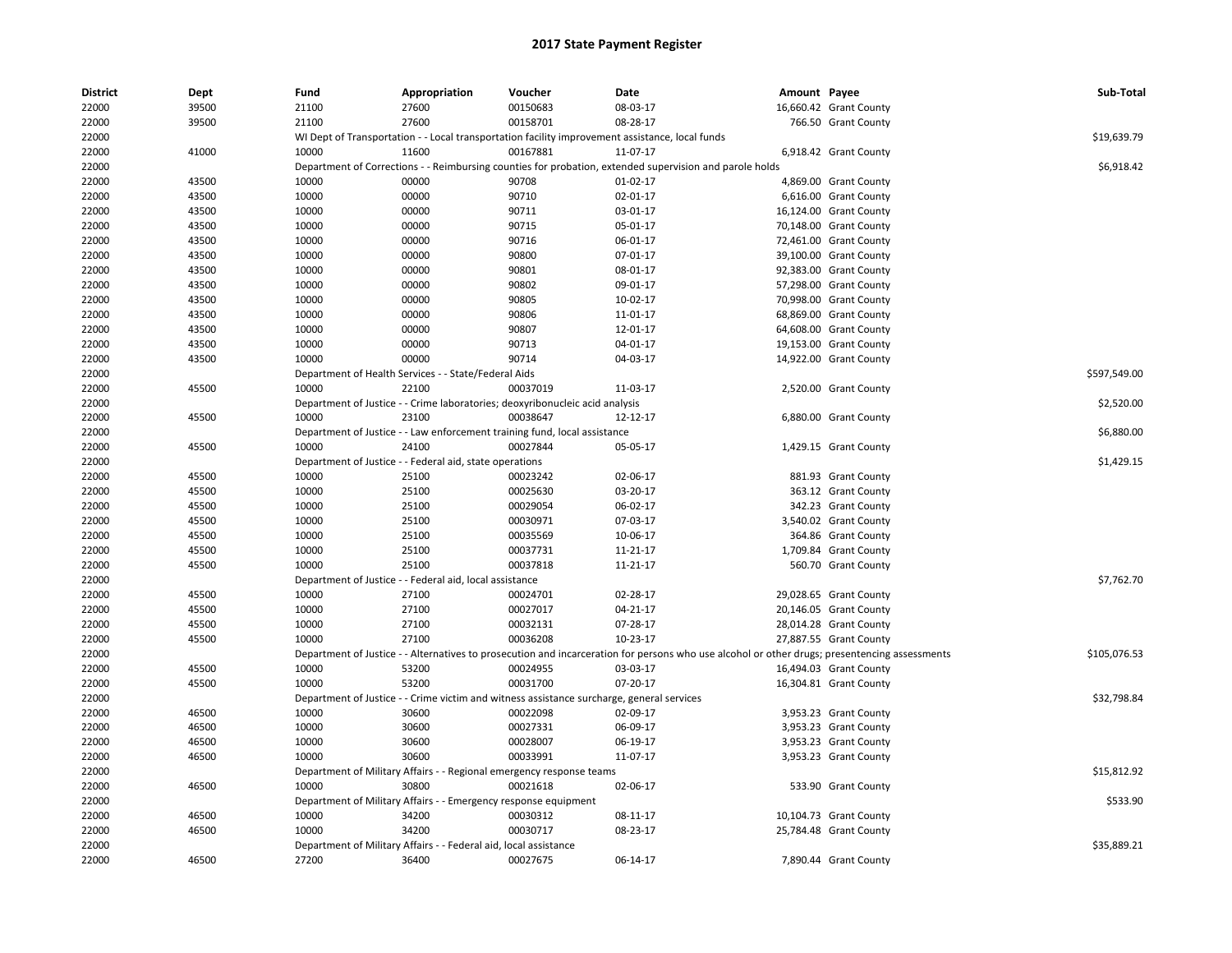| District<br>22000 | Dept           | Fund                                  | Appropriation                                                         | Voucher                                                            | Date<br>Department of Military Affairs - - Division of emergency management; petroleum inspection fund | Amount Payee |                           | Sub-Total<br>\$7,890.44 |
|-------------------|----------------|---------------------------------------|-----------------------------------------------------------------------|--------------------------------------------------------------------|--------------------------------------------------------------------------------------------------------|--------------|---------------------------|-------------------------|
| 22000             | 48500          | 15200                                 | 12700                                                                 | 00024189                                                           | $01 - 24 - 17$                                                                                         |              | 599.45 Grant County       |                         |
|                   | 48500          | 15200                                 | 12700                                                                 | 00031948                                                           |                                                                                                        |              |                           |                         |
| 22000             |                |                                       |                                                                       |                                                                    | 06-29-17                                                                                               |              | 550.55 Grant County       |                         |
| 22000             |                |                                       | Department of Veterans Affairs - - Grants to counties                 |                                                                    |                                                                                                        |              |                           | \$1,150.00              |
| 22000             | 48500          | 58200                                 | 26700                                                                 | 00024189                                                           | $01 - 24 - 17$                                                                                         |              | 2,697.57 Grant County     |                         |
| 22000             | 48500          | 58200                                 | 26700                                                                 | 00031948                                                           | 06-29-17                                                                                               |              | 2,477.43 Grant County     |                         |
| 22000             |                |                                       | Department of Veterans Affairs - - County grants                      |                                                                    |                                                                                                        |              |                           | \$5,175.00              |
| 22000             | 48500          | 58300                                 | 37000                                                                 | 00024189                                                           | $01 - 24 - 17$                                                                                         |              | 2,697.57 Grant County     |                         |
| 22000             | 48500          | 58300                                 | 37000                                                                 | 00031948                                                           | 06-29-17                                                                                               |              | 2,477.43 Grant County     |                         |
| 22000             |                |                                       | Department of Veterans Affairs - - County grants                      |                                                                    |                                                                                                        |              |                           | \$5,175.00              |
| 22000             | 50500          | 10000                                 | 15500                                                                 | 00041359                                                           | 01-30-17                                                                                               |              | 10,490.00 Grant County    |                         |
| 22000             | 50500          | 10000                                 | 15500                                                                 | 00043736                                                           | 02-28-17                                                                                               |              | 4,304.00 Grant County     |                         |
| 22000             | 50500          | 10000                                 | 15500                                                                 | 00046119                                                           | 03-28-17                                                                                               |              | 6,995.00 Grant County     |                         |
| 22000             | 50500          | 10000                                 | 15500                                                                 | 00048872                                                           | 04-28-17                                                                                               |              | 5,949.00 Grant County     |                         |
| 22000             | 50500          | 10000                                 | 15500                                                                 | 00051810                                                           | 05-30-17                                                                                               |              | 1,336.00 Grant County     |                         |
| 22000             | 50500          | 10000                                 | 15500                                                                 | 00054235                                                           | 06-28-17                                                                                               |              | 1,735.00 Grant County     |                         |
| 22000             | 50500          | 10000                                 | 15500                                                                 | 00056683                                                           | 07-28-17                                                                                               |              | 3,073.00 Grant County     |                         |
| 22000             | 50500          | 10000                                 | 15500                                                                 | 00058899                                                           | 08-28-17                                                                                               |              | 2,427.00 Grant County     |                         |
| 22000             | 50500          | 10000                                 | 15500                                                                 | 00061461                                                           | 09-28-17                                                                                               |              | 1,410.00 Grant County     |                         |
| 22000             | 50500          | 10000                                 | 15500                                                                 | 00063982                                                           | 10-30-17                                                                                               |              | 1,243.00 Grant County     |                         |
| 22000             | 50500          | 10000                                 | 15500                                                                 | 00067453                                                           | 12-14-17                                                                                               |              | 6,370.00 Grant County     |                         |
| 22000             |                | Department of Administration -        |                                                                       | - Federal aid; local assistance                                    |                                                                                                        |              |                           | \$45,332.00             |
| 22000             | 50500          | 23500                                 | 37100                                                                 | 00041359                                                           | 01-30-17                                                                                               |              | 3,816.00 Grant County     |                         |
| 22000             | 50500          | 23500                                 | 37100                                                                 | 00043736                                                           | 02-28-17                                                                                               |              | 7,706.00 Grant County     |                         |
| 22000             | 50500          | 23500                                 | 37100                                                                 | 00046119                                                           | 03-28-17                                                                                               |              | 1,646.00 Grant County     |                         |
| 22000             | 50500          | 23500                                 | 37100                                                                 | 00048872                                                           | 04-28-17                                                                                               |              | 1,096.00 Grant County     |                         |
|                   |                | 23500                                 | 37100                                                                 | 00051810                                                           | 05-30-17                                                                                               |              |                           |                         |
| 22000             | 50500<br>50500 |                                       | 37100                                                                 | 00054235                                                           | 06-28-17                                                                                               |              | 4,008.00 Grant County     |                         |
| 22000             |                | 23500                                 |                                                                       |                                                                    |                                                                                                        |              | 5,925.00 Grant County     |                         |
| 22000             | 50500          | 23500                                 | 37100                                                                 | 00056683                                                           | 07-28-17                                                                                               |              | 1,000.00 Grant County     |                         |
| 22000             | 50500          | 23500                                 | 37100                                                                 | 00058899                                                           | 08-28-17                                                                                               |              | 310.00 Grant County       |                         |
| 22000             | 50500          | 23500                                 | 37100                                                                 | 00061461                                                           | 09-28-17                                                                                               |              | 4,229.00 Grant County     |                         |
| 22000             | 50500          | 23500                                 | 37100                                                                 | 00063982                                                           | 10-30-17                                                                                               |              | 5,414.00 Grant County     |                         |
| 22000             | 50500          | 23500                                 | 37100                                                                 | 00067453                                                           | 12-14-17                                                                                               |              | 3,024.00 Grant County     |                         |
| 22000             |                | Department of Administration          |                                                                       | - Low-income assistance grants                                     |                                                                                                        |              |                           | \$38,174.00             |
| 22000             | 50500          | 26900                                 | 16600                                                                 | 00041074                                                           | 02-07-17                                                                                               |              | 1,000.00 Grant County     |                         |
| 22000             | 50500          | 26900                                 | 16600                                                                 | 00042979                                                           | 02-21-17                                                                                               |              | 37,816.00 Grant County    |                         |
| 22000             | 50500          | 26900                                 | 16600                                                                 | 00044905                                                           | 03-17-17                                                                                               |              | 25,000.00 Grant County    |                         |
| 22000             | 50500          | 26900                                 | 16600                                                                 | 00052878                                                           | 06-15-17                                                                                               |              | 25,000.00 Grant County    |                         |
| 22000             | 50500          | 26900                                 | 16600                                                                 | 00066097                                                           | 12-05-17                                                                                               |              | 25,000.00 Grant County    |                         |
| 22000             |                | Department of Administration - - Land |                                                                       |                                                                    |                                                                                                        |              |                           | \$113,816.00            |
| 22000             | 50700          | 10000                                 | 13000                                                                 | 00001382                                                           | 09-06-17                                                                                               |              | 19,786.30 Grant County    |                         |
| 22000             |                |                                       | Commissioners of Public Lands - - Federal aid -- flood control        |                                                                    |                                                                                                        |              |                           | \$19,786.30             |
| 22000             | 51000          | 10000                                 | 12000                                                                 | 00000272                                                           | 01-13-17                                                                                               |              | 19,148.62 Grant County    |                         |
| 22000             |                | Elections Commission - - Recount fees |                                                                       |                                                                    |                                                                                                        |              |                           | \$19,148.62             |
| 22000             | 83500          | 10000                                 | 10500                                                                 | 00020832                                                           | 07-24-17                                                                                               |              | 290,866.38 Grant County   |                         |
| 22000             | 83500          | 10000                                 | 10500                                                                 | 00023850                                                           | 11-20-17                                                                                               |              | 1,648,242.82 Grant County |                         |
| 22000             |                |                                       |                                                                       | Shared Revenue and Tax Relief - - County and municipal aid account |                                                                                                        |              |                           | \$1,939,109.20          |
| 22000             | 83500          | 10000                                 | 10900                                                                 | 00017336                                                           | 07-24-17                                                                                               |              | 23,556.00 Grant County    |                         |
| 22000             |                |                                       | Shared Revenue and Tax Relief - - State aid; tax exempt property      |                                                                    |                                                                                                        |              |                           | \$23,556.00             |
| 22000             | 83500          | 10000                                 | 11000                                                                 | 00020832                                                           | 07-24-17                                                                                               |              | 54,147.48 Grant County    |                         |
| 22000             | 83500          | 10000                                 | 11000                                                                 | 00023850                                                           | 11-20-17                                                                                               |              | 323,271.19 Grant County   |                         |
| 22000             |                |                                       | Shared Revenue and Tax Relief - - Public utility distribution account |                                                                    |                                                                                                        |              |                           | \$377,418.67            |
|                   |                |                                       |                                                                       |                                                                    |                                                                                                        |              |                           |                         |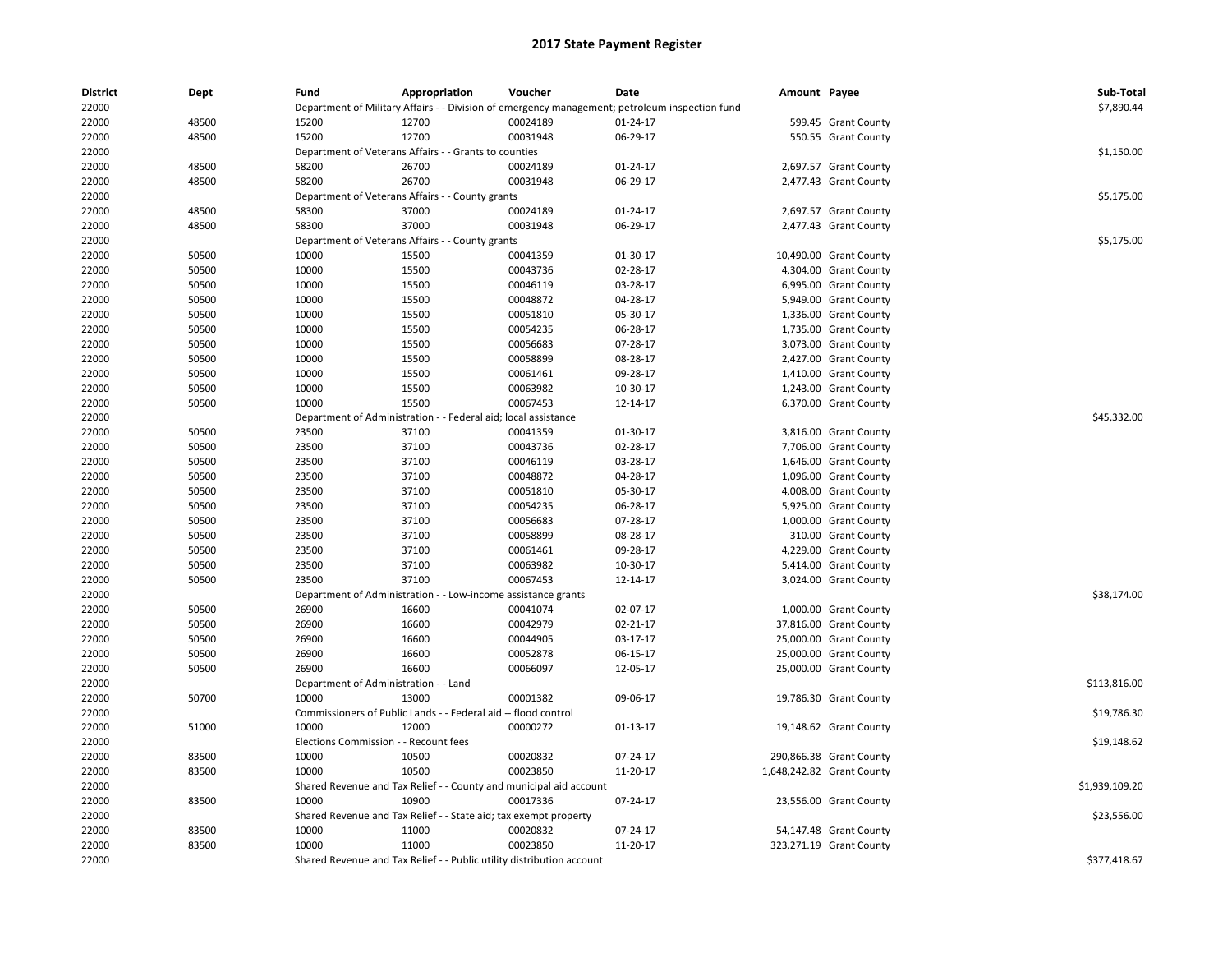| <b>District</b> | Dept  | Fund  | Appropriation                                                                    | Voucher  | Date     | Amount Payee |                           | Sub-Total       |
|-----------------|-------|-------|----------------------------------------------------------------------------------|----------|----------|--------------|---------------------------|-----------------|
| 22000           | 83500 | 10000 | 30200                                                                            | 00020093 | 07-24-17 |              | 1,547,732.74 Grant County |                 |
| 22000           | 83500 | 10000 | 30200                                                                            | 00022138 | 07-24-17 |              | 5,399,568.24 Grant County |                 |
| 22000           |       |       | Shared Revenue and Tax Relief - - School levy tax credit and first dollar credit |          |          |              |                           | \$6,947,300.98  |
| 22000           | 83500 | 52100 | 36300                                                                            | 00016143 | 03-27-17 |              | 1,736,250.37 Grant County |                 |
| 22000           |       |       | Shared Revenue and Tax Relief - - Lottery and gaming credit                      |          |          |              |                           | \$1,736,250.37  |
| 22000 Total     |       |       |                                                                                  |          |          |              |                           | \$16,591,096.93 |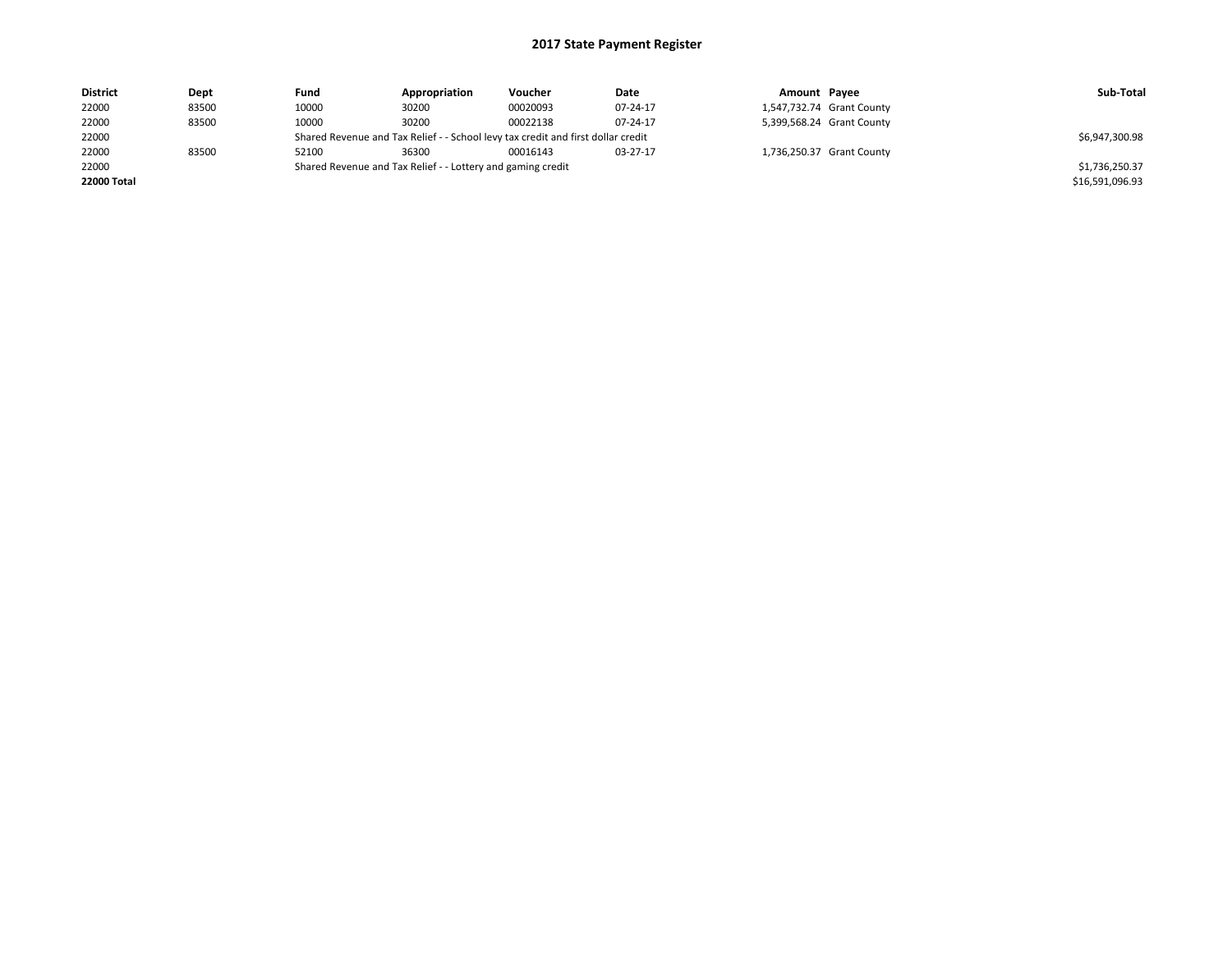| <b>District</b> | Dept  | Fund  | Appropriation                                                                      | Voucher  | Date                                                                                                         | Amount Payee |                           | Sub-Total    |
|-----------------|-------|-------|------------------------------------------------------------------------------------|----------|--------------------------------------------------------------------------------------------------------------|--------------|---------------------------|--------------|
| 22002           | 16500 | 10000 | 22500                                                                              | 00011010 | 06-27-17                                                                                                     |              | 1,823.45 Town of Beetown  |              |
| 22002           |       |       | Dept of Safety & Prof Services - - Fire dues distribution                          |          |                                                                                                              |              |                           | \$1,823.45   |
| 22002           | 37000 | 21200 | 16600                                                                              | 00157372 | 06-19-17                                                                                                     |              | 141.58 Town of Beetown    |              |
| 22002           |       |       | Dept of Natural Resources - - General program operations - state funds; forestry   |          |                                                                                                              |              |                           | \$141.58     |
| 22002           | 37000 | 21200 | 57100                                                                              | 00157372 | 06-19-17                                                                                                     |              | 75.80 Town of Beetown     |              |
| 22002           |       |       |                                                                                    |          | Dept of Natural Resources - - Resource aids -- county forests, forest croplands and managed forest land aids |              |                           | \$75.80      |
| 22002           | 37000 | 21200 | 58900                                                                              | 00157372 | 06-19-17                                                                                                     |              | 651.28 Town of Beetown    |              |
| 22002           |       |       | Dept of Natural Resources - - Resource aids - distribution of closed acreage fees. |          |                                                                                                              |              |                           | \$651.28     |
| 22002           | 37000 | 27400 | 67000                                                                              | 00154119 | 06-01-17                                                                                                     |              | 518.22 Town of Beetown    |              |
| 22002           |       |       | Dept of Natural Resources - - Financial assistance for responsible units           |          |                                                                                                              |              |                           | \$518.22     |
| 22002           | 39500 | 21100 | 19100                                                                              | 00066029 | 01-03-17                                                                                                     |              | 32,325.36 Town of Beetown |              |
| 22002           | 39500 | 21100 | 19100                                                                              | 00097152 | 04-03-17                                                                                                     |              | 32.325.36 Town of Beetown |              |
| 22002           | 39500 | 21100 | 19100                                                                              | 00134578 | 07-03-17                                                                                                     |              | 32.325.36 Town of Beetown |              |
| 22002           | 39500 | 21100 | 19100                                                                              | 00169844 | 10-02-17                                                                                                     |              | 32,325.36 Town of Beetown |              |
| 22002           |       |       | WI Dept of Transportation - - Transportation aids to municipalities, state funds   |          |                                                                                                              |              |                           | \$129,301.44 |
| 22002           | 83500 | 10000 | 10500                                                                              | 00020780 | $07 - 24 - 17$                                                                                               |              | 9,930.77 Town of Beetown  |              |
| 22002           | 83500 | 10000 | 10500                                                                              | 00023798 | 11-20-17                                                                                                     |              | 56.274.39 Town of Beetown |              |
| 22002           |       |       | Shared Revenue and Tax Relief - - County and municipal aid account                 |          |                                                                                                              |              |                           | \$66,205.16  |
| 22002           | 83500 | 10000 | 10900                                                                              | 00017918 | 07-24-17                                                                                                     |              | 5.00 Town of Beetown      |              |
| 22002           |       |       | Shared Revenue and Tax Relief - - State aid; tax exempt property                   |          |                                                                                                              |              |                           | \$5.00       |
| 22002           | 83500 | 10000 | 50100                                                                              | 00015246 | 01-31-17                                                                                                     |              | 311.89 Town of Beetown    |              |
| 22002           |       |       | Shared Revenue and Tax Relief - - Payments for municipal services                  |          |                                                                                                              |              |                           | \$311.89     |
| 22002 Total     |       |       |                                                                                    |          |                                                                                                              |              |                           | \$199,033.82 |
|                 |       |       |                                                                                    |          |                                                                                                              |              |                           |              |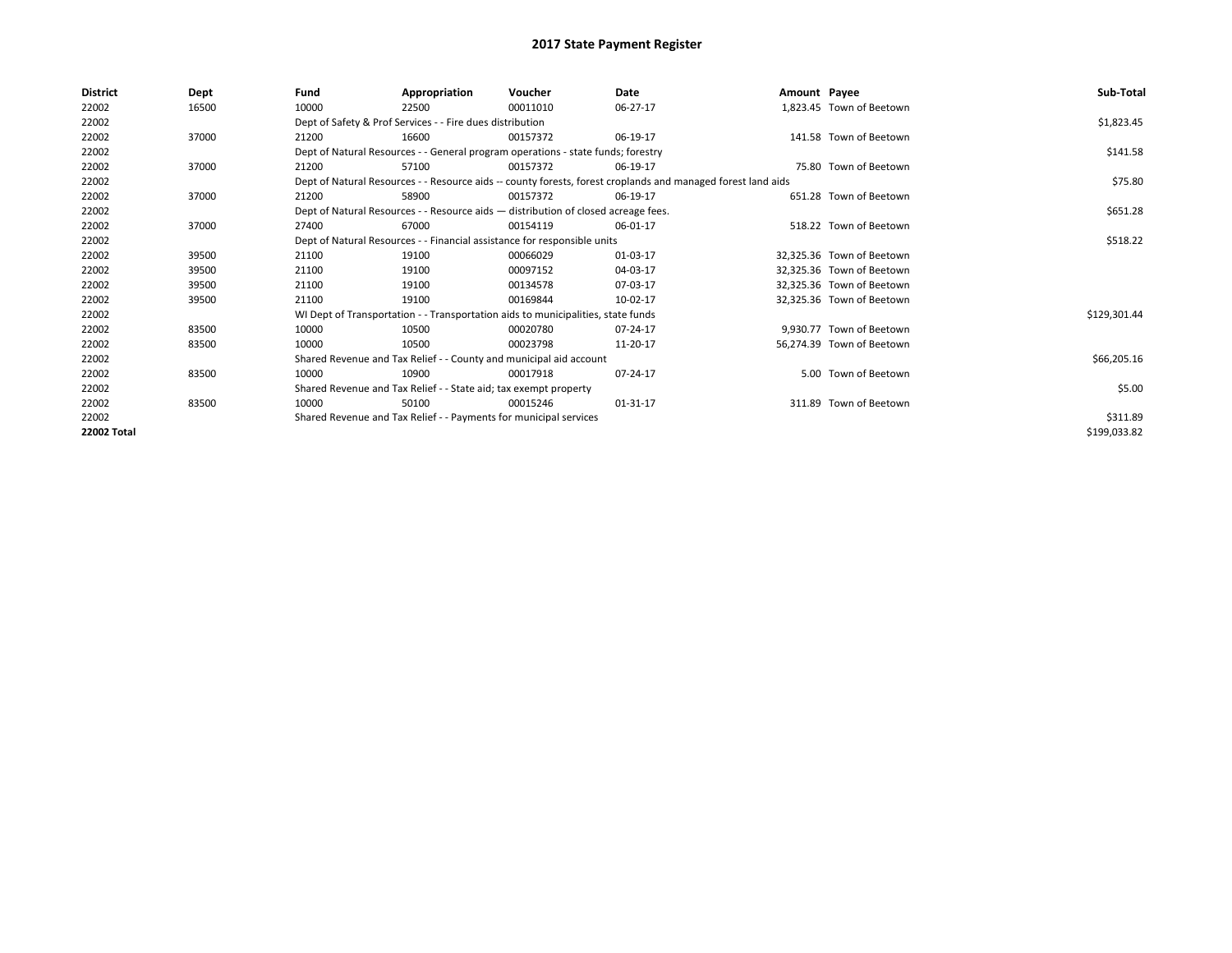| <b>District</b>    | Dept  | Fund  | Appropriation                                                                                                | Voucher  | <b>Date</b>    | Amount Payee |                                | Sub-Total    |
|--------------------|-------|-------|--------------------------------------------------------------------------------------------------------------|----------|----------------|--------------|--------------------------------|--------------|
| 22004              | 16500 | 10000 | 22500                                                                                                        | 00011011 | 06-26-17       |              | 883.16 Bloomington, Town of    |              |
| 22004              |       |       | Dept of Safety & Prof Services - - Fire dues distribution                                                    |          |                |              |                                | \$883.16     |
| 22004              | 37000 | 21200 | 16600                                                                                                        | 00157373 | 06-19-17       |              | 566.26 Bloomington, Town of    |              |
| 22004              |       |       | Dept of Natural Resources - - General program operations - state funds; forestry                             |          |                |              |                                | \$566.26     |
| 22004              | 37000 | 21200 | 57100                                                                                                        | 00157373 | 06-19-17       |              | 267.17 Bloomington, Town of    |              |
| 22004              |       |       | Dept of Natural Resources - - Resource aids -- county forests, forest croplands and managed forest land aids |          |                |              |                                | \$267.17     |
| 22004              | 37000 | 21200 | 58900                                                                                                        | 00157373 | 06-19-17       |              | 2,604.81 Bloomington, Town of  |              |
| 22004              |       |       | Dept of Natural Resources - - Resource aids - distribution of closed acreage fees.                           |          |                |              |                                | \$2,604.81   |
| 22004              | 37000 | 27400 | 67000                                                                                                        | 00154271 | 06-01-17       |              | 1,297.12 Bloomington, Town of  |              |
| 22004              |       |       | Dept of Natural Resources - - Financial assistance for responsible units                                     |          |                |              |                                | \$1,297.12   |
| 22004              | 39500 | 21100 | 19100                                                                                                        | 00066030 | 01-03-17       |              | 24,387.15 Bloomington, Town of |              |
| 22004              | 39500 | 21100 | 19100                                                                                                        | 00097153 | 04-03-17       |              | 24,387.15 Bloomington, Town of |              |
| 22004              | 39500 | 21100 | 19100                                                                                                        | 00134579 | 07-03-17       |              | 24,387.15 Bloomington, Town of |              |
| 22004              | 39500 | 21100 | 19100                                                                                                        | 00169845 | 10-02-17       |              | 24,387.15 Bloomington, Town of |              |
| 22004              |       |       | WI Dept of Transportation - - Transportation aids to municipalities, state funds                             |          |                |              |                                | \$97,548.60  |
| 22004              | 46500 | 27200 | 36500                                                                                                        | 00020916 | $01 - 20 - 17$ |              | 13,805.36 Bloomington, Town of |              |
| 22004              |       |       | Department of Military Affairs - - State disaster assistance; petroleum inspection fund                      |          |                |              |                                | \$13,805.36  |
| 22004              | 83500 | 10000 | 10500                                                                                                        | 00020781 | 07-24-17       |              | 3,160.93 Bloomington, Town of  |              |
| 22004              | 83500 | 10000 | 10500                                                                                                        | 00023799 | 11-20-17       |              | 17,911.91 Bloomington, Town of |              |
| 22004              |       |       | Shared Revenue and Tax Relief - - County and municipal aid account                                           |          |                |              |                                | \$21,072.84  |
| 22004              | 83500 | 10000 | 10900                                                                                                        | 00017919 | 07-24-17       |              | 3.00 Bloomington, Town of      |              |
| 22004              |       |       | Shared Revenue and Tax Relief - - State aid; tax exempt property                                             |          |                |              |                                | \$3.00       |
| 22004              | 83500 | 10000 | 11000                                                                                                        | 00020781 | 07-24-17       |              | 19.79 Bloomington, Town of     |              |
| 22004              | 83500 | 10000 | 11000                                                                                                        | 00023799 | 11-20-17       |              | 6,830.08 Bloomington, Town of  |              |
| 22004              |       |       | Shared Revenue and Tax Relief - - Public utility distribution account                                        |          |                |              |                                | \$6,849.87   |
| 22004              | 83500 | 10000 | 50100                                                                                                        | 00015247 | 01-31-17       |              | 99.78 Bloomington, Town of     |              |
| 22004              |       |       | Shared Revenue and Tax Relief - - Payments for municipal services                                            |          |                |              |                                | \$99.78      |
| <b>22004 Total</b> |       |       |                                                                                                              |          |                |              |                                | \$144.997.97 |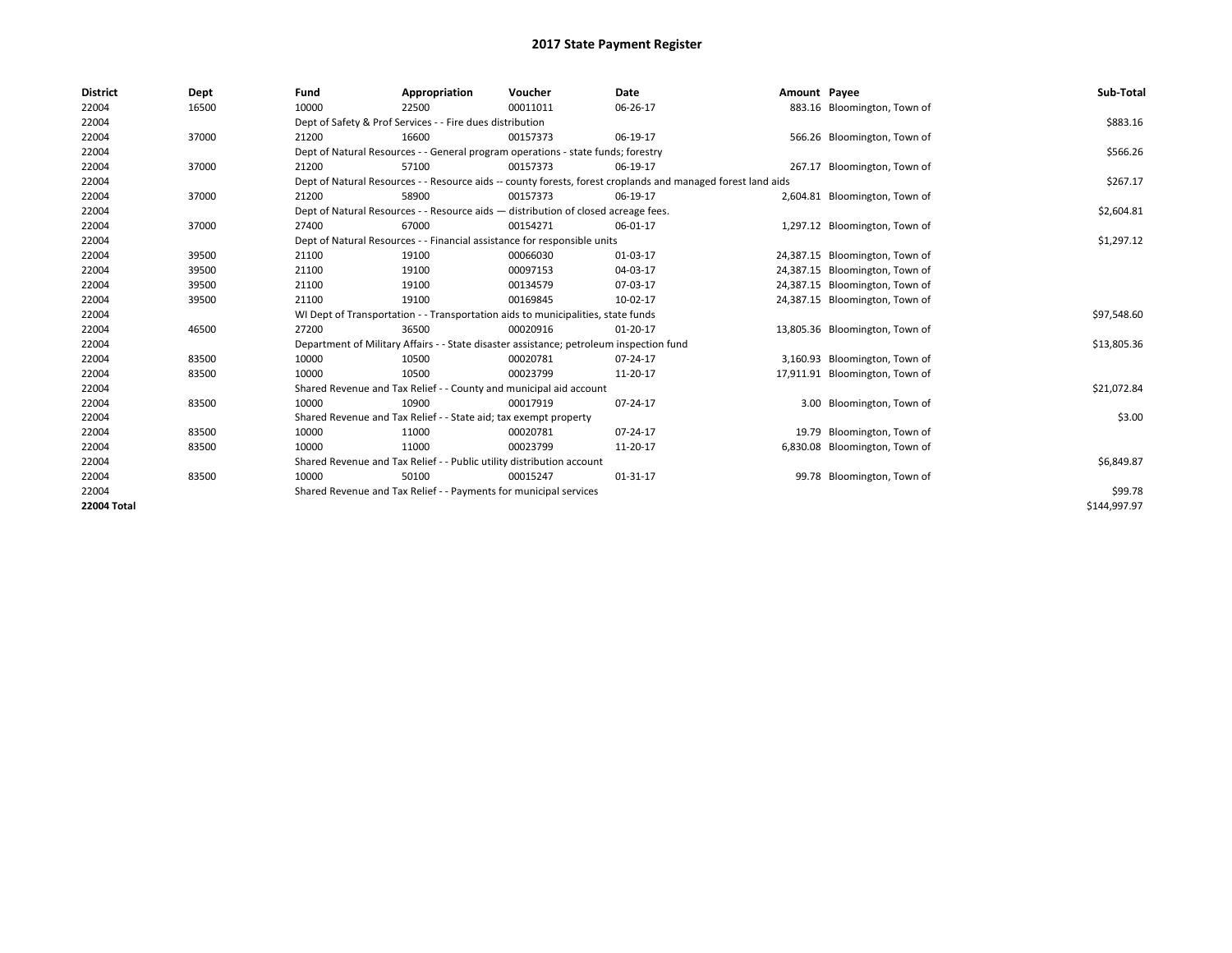| <b>District</b>    | Dept  | Fund  | Appropriation                                                                      | Voucher  | Date                                                                                                         | Amount Payee |                            | Sub-Total   |
|--------------------|-------|-------|------------------------------------------------------------------------------------|----------|--------------------------------------------------------------------------------------------------------------|--------------|----------------------------|-------------|
| 22006              | 16500 | 10000 | 22500                                                                              | 00011012 | 06-27-17                                                                                                     |              | 1,153.84 Town Of Boscobel  |             |
| 22006              |       |       | Dept of Safety & Prof Services - - Fire dues distribution                          |          |                                                                                                              |              |                            | \$1,153.84  |
| 22006              | 37000 | 10000 | 50300                                                                              | 00124782 | 02-03-17                                                                                                     |              | 2,946.39 Town Of Boscobel  |             |
| 22006              | 37000 | 10000 | 50300                                                                              | 00124783 | 02-03-17                                                                                                     |              | 344.93 Town Of Boscobel    |             |
| 22006              | 37000 | 10000 | 50300                                                                              | 00124784 | 02-03-17                                                                                                     |              | 6,809.12 Town Of Boscobel  |             |
| 22006              | 37000 | 10000 | 50300                                                                              | 00142727 | 04-21-17                                                                                                     |              | 62.47 Town Of Boscobel     |             |
| 22006              |       |       | Dept of Natural Resources - - Aids in lieu of taxes - general fund                 |          |                                                                                                              |              |                            | \$10,162.91 |
| 22006              | 37000 | 21200 | 16600                                                                              | 00157374 | 06-19-17                                                                                                     |              | 69.93 Town Of Boscobel     |             |
| 22006              |       |       | Dept of Natural Resources - - General program operations - state funds; forestry   |          |                                                                                                              |              |                            | \$69.93     |
| 22006              | 37000 | 21200 | 57100                                                                              | 00157374 | 06-19-17                                                                                                     |              | 95.87 Town Of Boscobel     |             |
| 22006              |       |       |                                                                                    |          | Dept of Natural Resources - - Resource aids -- county forests, forest croplands and managed forest land aids |              |                            | \$95.87     |
| 22006              | 37000 | 21200 | 57900                                                                              | 00142725 | 04-21-17                                                                                                     |              | 820.23 Town Of Boscobel    |             |
| 22006              | 37000 | 21200 | 57900                                                                              | 00142726 | 04-21-17                                                                                                     |              | 87.69 Town Of Boscobel     |             |
| 22006              |       |       | Dept of Natural Resources - - Aids in lieu of taxes - sum sufficient               |          |                                                                                                              |              |                            | \$907.92    |
| 22006              | 37000 | 21200 | 58900                                                                              | 00157374 | 06-19-17                                                                                                     |              | 321.66 Town Of Boscobel    |             |
| 22006              |       |       | Dept of Natural Resources - - Resource aids - distribution of closed acreage fees. |          |                                                                                                              |              |                            | \$321.66    |
| 22006              | 37000 | 27400 | 67000                                                                              | 00154210 | 06-01-17                                                                                                     |              | 1,232.94 Town Of Boscobel  |             |
| 22006              |       |       | Dept of Natural Resources - - Financial assistance for responsible units           |          |                                                                                                              |              |                            | \$1,232.94  |
| 22006              | 39500 | 21100 | 19100                                                                              | 00066031 | 01-03-17                                                                                                     |              | 3,440.62 Town Of Boscobel  |             |
| 22006              | 39500 | 21100 | 19100                                                                              | 00097154 | 04-03-17                                                                                                     |              | 3,440.62 Town Of Boscobel  |             |
| 22006              | 39500 | 21100 | 19100                                                                              | 00134580 | 07-03-17                                                                                                     |              | 3,440.62 Town Of Boscobel  |             |
| 22006              | 39500 | 21100 | 19100                                                                              | 00169846 | 10-02-17                                                                                                     |              | 3,440.64 Town Of Boscobel  |             |
| 22006              |       |       | WI Dept of Transportation - - Transportation aids to municipalities, state funds   |          |                                                                                                              |              |                            | \$13,762.50 |
| 22006              | 83500 | 10000 | 10500                                                                              | 00020782 | 07-24-17                                                                                                     |              | 6,512.63 Town Of Boscobel  |             |
| 22006              | 83500 | 10000 | 10500                                                                              | 00023800 | 11-20-17                                                                                                     |              | 36,904.92 Town Of Boscobel |             |
| 22006              |       |       | Shared Revenue and Tax Relief - - County and municipal aid account                 |          |                                                                                                              |              |                            | \$43,417.55 |
| 22006              | 83500 | 10000 | 10900                                                                              | 00017920 | 07-24-17                                                                                                     |              | 5.00 Town Of Boscobel      |             |
| 22006              |       |       | Shared Revenue and Tax Relief - - State aid; tax exempt property                   |          |                                                                                                              |              |                            | \$5.00      |
| 22006              | 83500 | 10000 | 11000                                                                              | 00020782 | 07-24-17                                                                                                     |              | 1,108.40 Town Of Boscobel  |             |
| 22006              | 83500 | 10000 | 11000                                                                              | 00023800 | 11-20-17                                                                                                     |              | 6,363.37 Town Of Boscobel  |             |
| 22006              |       |       | Shared Revenue and Tax Relief - - Public utility distribution account              |          |                                                                                                              |              |                            | \$7,471.77  |
| 22006              | 83500 | 52100 | 36300                                                                              | 00015792 | 03-27-17                                                                                                     |              | 482.27 Town Of Boscobel    |             |
| 22006              |       |       | Shared Revenue and Tax Relief - - Lottery and gaming credit                        |          |                                                                                                              |              |                            | \$482.27    |
| <b>22006 Total</b> |       |       |                                                                                    |          |                                                                                                              |              |                            | \$79,084.16 |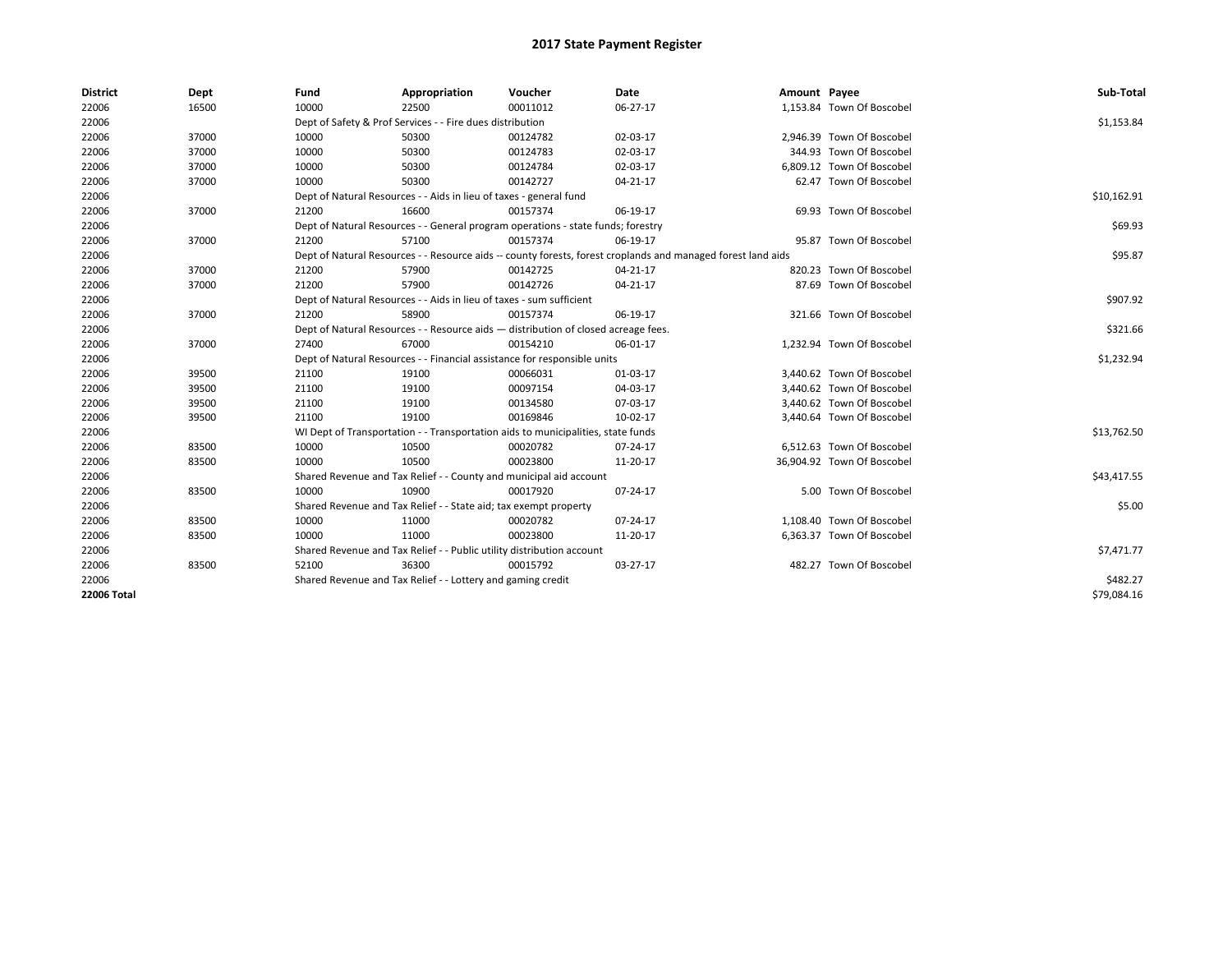| <b>District</b>    | Dept  | Fund  | Appropriation                                                                      | Voucher  | Date                                                                                                         | Amount Payee |                             | Sub-Total    |
|--------------------|-------|-------|------------------------------------------------------------------------------------|----------|--------------------------------------------------------------------------------------------------------------|--------------|-----------------------------|--------------|
| 22008              | 16500 | 10000 | 22500                                                                              | 00011013 | 06-26-17                                                                                                     |              | 1,089.27 Town Of Cassville  |              |
| 22008              |       |       | Dept of Safety & Prof Services - - Fire dues distribution                          |          |                                                                                                              |              |                             | \$1,089.27   |
| 22008              | 37000 | 10000 | 50300                                                                              | 00124814 | 02-03-17                                                                                                     |              | 3,760.28 Town Of Cassville  |              |
| 22008              | 37000 | 10000 | 50300                                                                              | 00143413 | $04 - 21 - 17$                                                                                               |              | 88.99 Town Of Cassville     |              |
| 22008              |       |       | Dept of Natural Resources - - Aids in lieu of taxes - general fund                 |          |                                                                                                              |              |                             | \$3,849.27   |
| 22008              | 37000 | 21200 | 16600                                                                              | 00157375 | 06-19-17                                                                                                     |              | 125.36 Town Of Cassville    |              |
| 22008              |       |       | Dept of Natural Resources - - General program operations - state funds; forestry   |          |                                                                                                              |              |                             | \$125.36     |
| 22008              | 37000 | 21200 | 57100                                                                              | 00157375 | 06-19-17                                                                                                     |              | 57.38 Town Of Cassville     |              |
| 22008              |       |       |                                                                                    |          | Dept of Natural Resources - - Resource aids -- county forests, forest croplands and managed forest land aids |              |                             | \$57.38      |
| 22008              | 37000 | 21200 | 57900                                                                              | 00143412 | 04-21-17                                                                                                     |              | 536.80 Town Of Cassville    |              |
| 22008              |       |       | Dept of Natural Resources - - Aids in lieu of taxes - sum sufficient               |          |                                                                                                              |              |                             | \$536.80     |
| 22008              | 37000 | 21200 | 58900                                                                              | 00157375 | 06-19-17                                                                                                     |              | 576.67 Town Of Cassville    |              |
| 22008              |       |       | Dept of Natural Resources - - Resource aids - distribution of closed acreage fees. |          |                                                                                                              |              |                             | \$576.67     |
| 22008              | 37000 | 27400 | 67000                                                                              | 00154041 | 06-01-17                                                                                                     |              | 811.40 Town Of Cassville    |              |
| 22008              |       |       | Dept of Natural Resources - - Financial assistance for responsible units           |          |                                                                                                              |              |                             | \$811.40     |
| 22008              | 39500 | 21100 | 19100                                                                              | 00066032 | 01-03-17                                                                                                     |              | 14,588.25 Town Of Cassville |              |
| 22008              | 39500 | 21100 | 19100                                                                              | 00097155 | 04-03-17                                                                                                     |              | 14,588.25 Town Of Cassville |              |
| 22008              | 39500 | 21100 | 19100                                                                              | 00134581 | 07-03-17                                                                                                     |              | 14,588.25 Town Of Cassville |              |
| 22008              | 39500 | 21100 | 19100                                                                              | 00169847 | 10-02-17                                                                                                     |              | 14,588.25 Town Of Cassville |              |
| 22008              |       |       | WI Dept of Transportation - - Transportation aids to municipalities, state funds   |          |                                                                                                              |              |                             | \$58,353.00  |
| 22008              | 83500 | 10000 | 10500                                                                              | 00020783 | 07-24-17                                                                                                     |              | 8,908.26 Town Of Cassville  |              |
| 22008              | 83500 | 10000 | 10500                                                                              | 00023801 | 11-20-17                                                                                                     |              | 50,480.17 Town Of Cassville |              |
| 22008              |       |       | Shared Revenue and Tax Relief - - County and municipal aid account                 |          |                                                                                                              |              |                             | \$59,388.43  |
| 22008              | 83500 | 10000 | 10900                                                                              | 00017921 | 07-24-17                                                                                                     |              | 2.00 Town Of Cassville      |              |
| 22008              |       |       | Shared Revenue and Tax Relief - - State aid; tax exempt property                   |          |                                                                                                              |              |                             | \$2.00       |
| 22008              | 83500 | 10000 | 11000                                                                              | 00020783 | 07-24-17                                                                                                     |              | 945.71 Town Of Cassville    |              |
| 22008              | 83500 | 10000 | 11000                                                                              | 00023801 | 11-20-17                                                                                                     |              | 5,376.94 Town Of Cassville  |              |
| 22008              |       |       | Shared Revenue and Tax Relief - - Public utility distribution account              |          |                                                                                                              |              |                             | \$6,322.65   |
| 22008              | 83500 | 10000 | 50100                                                                              | 00015248 | 01-31-17                                                                                                     |              | 148.36 Town Of Cassville    |              |
| 22008              |       |       | Shared Revenue and Tax Relief - - Payments for municipal services                  |          |                                                                                                              |              |                             | \$148.36     |
| <b>22008 Total</b> |       |       |                                                                                    |          |                                                                                                              |              |                             | \$131,260.59 |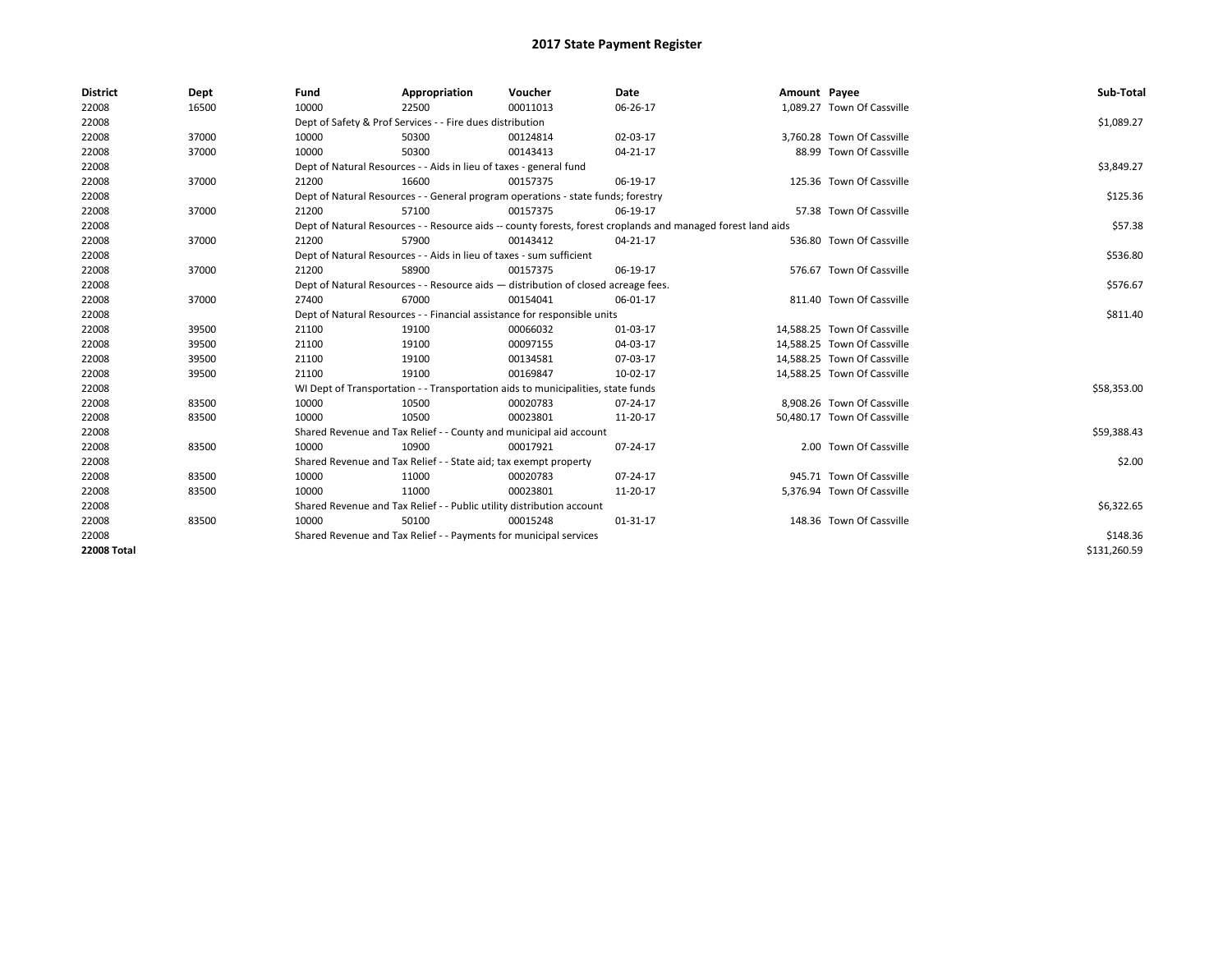| <b>District</b> | Dept  | Fund  | Appropriation                                                                      | Voucher  | <b>Date</b>                                                                                                  | Amount Payee |                               | Sub-Total    |
|-----------------|-------|-------|------------------------------------------------------------------------------------|----------|--------------------------------------------------------------------------------------------------------------|--------------|-------------------------------|--------------|
| 22010           | 16500 | 10000 | 22500                                                                              | 00011014 | 06-26-17                                                                                                     |              | 692.17 Town Of Castle Rock    |              |
| 22010           |       |       | Dept of Safety & Prof Services - - Fire dues distribution                          |          |                                                                                                              |              |                               | \$692.17     |
| 22010           | 37000 | 10000 | 50300                                                                              | 00124786 | 02-03-17                                                                                                     |              | 11,330.02 Town Of Castle Rock |              |
| 22010           | 37000 | 10000 | 50300                                                                              | 00124787 | 02-03-17                                                                                                     |              | 15,899.71 Town Of Castle Rock |              |
| 22010           | 37000 | 10000 | 50300                                                                              | 00142787 | 04-21-17                                                                                                     |              | 1.25 Town Of Castle Rock      |              |
| 22010           |       |       | Dept of Natural Resources - - Aids in lieu of taxes - general fund                 |          |                                                                                                              |              |                               | \$27,230.98  |
| 22010           | 37000 | 21200 | 16600                                                                              | 00157376 | 06-19-17                                                                                                     |              | 509.85 Town Of Castle Rock    |              |
| 22010           |       |       | Dept of Natural Resources - - General program operations - state funds; forestry   |          |                                                                                                              |              |                               | \$509.85     |
| 22010           | 37000 | 21200 | 57100                                                                              | 00157376 | 06-19-17                                                                                                     |              | 284.55 Town Of Castle Rock    |              |
| 22010           |       |       |                                                                                    |          | Dept of Natural Resources - - Resource aids -- county forests, forest croplands and managed forest land aids |              |                               | \$284.55     |
| 22010           | 37000 | 21200 | 58900                                                                              | 00157376 | 06-19-17                                                                                                     |              | 2.345.31 Town Of Castle Rock  |              |
| 22010           |       |       | Dept of Natural Resources - - Resource aids - distribution of closed acreage fees. |          |                                                                                                              |              |                               | \$2,345.31   |
| 22010           | 37000 | 27400 | 67000                                                                              | 00154236 | 06-01-17                                                                                                     |              | 374.79 Town Of Castle Rock    |              |
| 22010           |       |       | Dept of Natural Resources - - Financial assistance for responsible units           |          |                                                                                                              |              |                               | \$374.79     |
| 22010           | 39500 | 21100 | 19100                                                                              | 00066033 | 01-03-17                                                                                                     |              | 16,757.22 Town Of Castle Rock |              |
| 22010           | 39500 | 21100 | 19100                                                                              | 00097156 | 04-03-17                                                                                                     |              | 16,757.22 Town Of Castle Rock |              |
| 22010           | 39500 | 21100 | 19100                                                                              | 00134582 | 07-03-17                                                                                                     |              | 16,757.22 Town Of Castle Rock |              |
| 22010           | 39500 | 21100 | 19100                                                                              | 00169848 | 10-02-17                                                                                                     |              | 16,757.22 Town Of Castle Rock |              |
| 22010           |       |       | WI Dept of Transportation - - Transportation aids to municipalities, state funds   |          |                                                                                                              |              |                               | \$67,028.88  |
| 22010           | 83500 | 10000 | 10500                                                                              | 00020784 | 07-24-17                                                                                                     |              | 3,952.74 Town Of Castle Rock  |              |
| 22010           | 83500 | 10000 | 10500                                                                              | 00023802 | 11-20-17                                                                                                     |              | 22,398.83 Town Of Castle Rock |              |
| 22010           |       |       | Shared Revenue and Tax Relief - - County and municipal aid account                 |          |                                                                                                              |              |                               | \$26,351.57  |
| 22010           | 83500 | 10000 | 10900                                                                              | 00017922 | 07-24-17                                                                                                     |              | 5.00 Town Of Castle Rock      |              |
| 22010           |       |       | Shared Revenue and Tax Relief - - State aid; tax exempt property                   |          |                                                                                                              |              |                               | \$5.00       |
| 22010           | 83500 | 10000 | 11000                                                                              | 00020784 | 07-24-17                                                                                                     |              | 52.18 Town Of Castle Rock     |              |
| 22010           | 83500 | 10000 | 11000                                                                              | 00023802 | 11-20-17                                                                                                     |              | 303.17 Town Of Castle Rock    |              |
| 22010           |       |       | Shared Revenue and Tax Relief - - Public utility distribution account              |          |                                                                                                              |              |                               | \$355.35     |
| 22010 Total     |       |       |                                                                                    |          |                                                                                                              |              |                               | \$125.178.45 |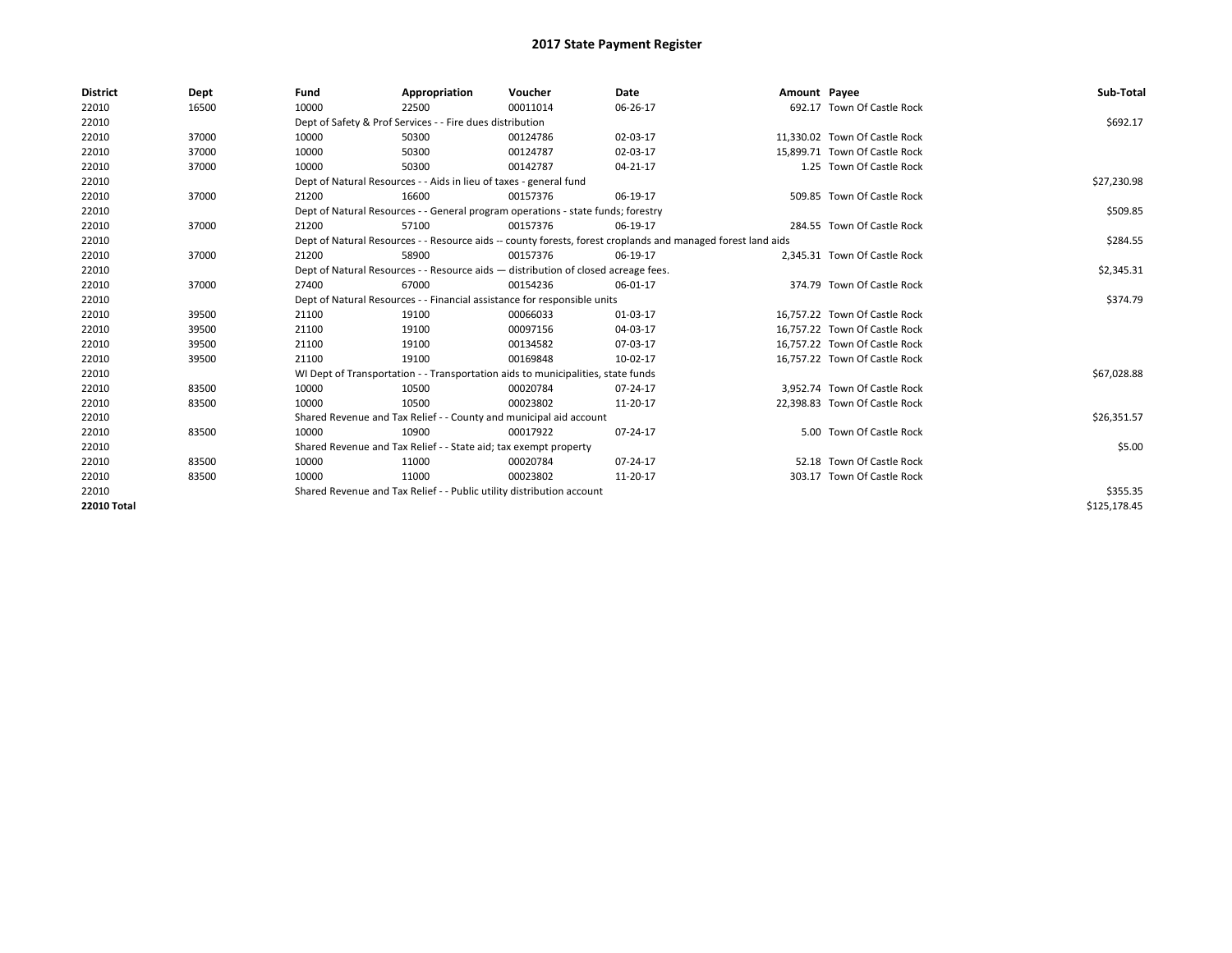| <b>District</b><br>Dept<br>Fund<br>Appropriation<br>Voucher<br>Date<br>Amount Payee                                   | Sub-Total    |
|-----------------------------------------------------------------------------------------------------------------------|--------------|
| 22012<br>10000<br>1,294.11 Town Of Clifton<br>16500<br>22500<br>00011015<br>06-26-17                                  |              |
| 22012<br>Dept of Safety & Prof Services - - Fire dues distribution                                                    | \$1,294.11   |
| 22012<br>241.67 Town Of Clifton<br>37000<br>21200<br>16600<br>06-19-17<br>00157377                                    |              |
| 22012<br>Dept of Natural Resources - - General program operations - state funds; forestry                             | \$241.67     |
| 22012<br>37000<br>118.21 Town Of Clifton<br>21200<br>57100<br>06-19-17<br>00157377                                    |              |
| 22012<br>Dept of Natural Resources - - Resource aids -- county forests, forest croplands and managed forest land aids | \$118.21     |
| 22012<br>1,111.68 Town Of Clifton<br>37000<br>21200<br>58900<br>00157377<br>06-19-17                                  |              |
| 22012<br>Dept of Natural Resources - - Resource aids - distribution of closed acreage fees.                           | \$1,111.68   |
| 22012<br>1,130.72 Town Of Clifton<br>37000<br>67000<br>06-01-17<br>27400<br>00154272                                  |              |
| 22012<br>Dept of Natural Resources - - Financial assistance for responsible units                                     | \$1,130.72   |
| 22012<br>25.438.60 Town Of Clifton<br>39500<br>21100<br>19100<br>00066034<br>01-03-17                                 |              |
| 22012<br>00097157<br>04-03-17<br>25.438.60 Town Of Clifton<br>39500<br>21100<br>19100                                 |              |
| 22012<br>21100<br>25.438.60 Town Of Clifton<br>39500<br>19100<br>00134583<br>07-03-17                                 |              |
| 22012<br>21100<br>00169849<br>10-02-17<br>25,438.62 Town Of Clifton<br>39500<br>19100                                 |              |
| 22012<br>WI Dept of Transportation - - Transportation aids to municipalities, state funds                             | \$101,754.42 |
| 22012<br>10000<br>2,967.08 Town Of Clifton<br>83500<br>10100<br>00020785<br>07-24-17                                  |              |
| 22012<br>Shared Revenue and Tax Relief - - Expenditure restraint program account                                      | \$2,967.08   |
| 22012<br>10000<br>2.602.24 Town Of Clifton<br>83500<br>10500<br>00020785<br>07-24-17                                  |              |
| 22012<br>83500<br>10000<br>10500<br>00023803<br>11-20-17<br>14,746.02 Town Of Clifton                                 |              |
| 22012<br>Shared Revenue and Tax Relief - - County and municipal aid account                                           | \$17,348.26  |
| 118.00 Town Of Clifton<br>22012<br>83500<br>10000<br>10900<br>07-24-17<br>00017923                                    |              |
| 22012<br>Shared Revenue and Tax Relief - - State aid; tax exempt property                                             | \$118.00     |
| <b>22012 Total</b>                                                                                                    | \$126,084.15 |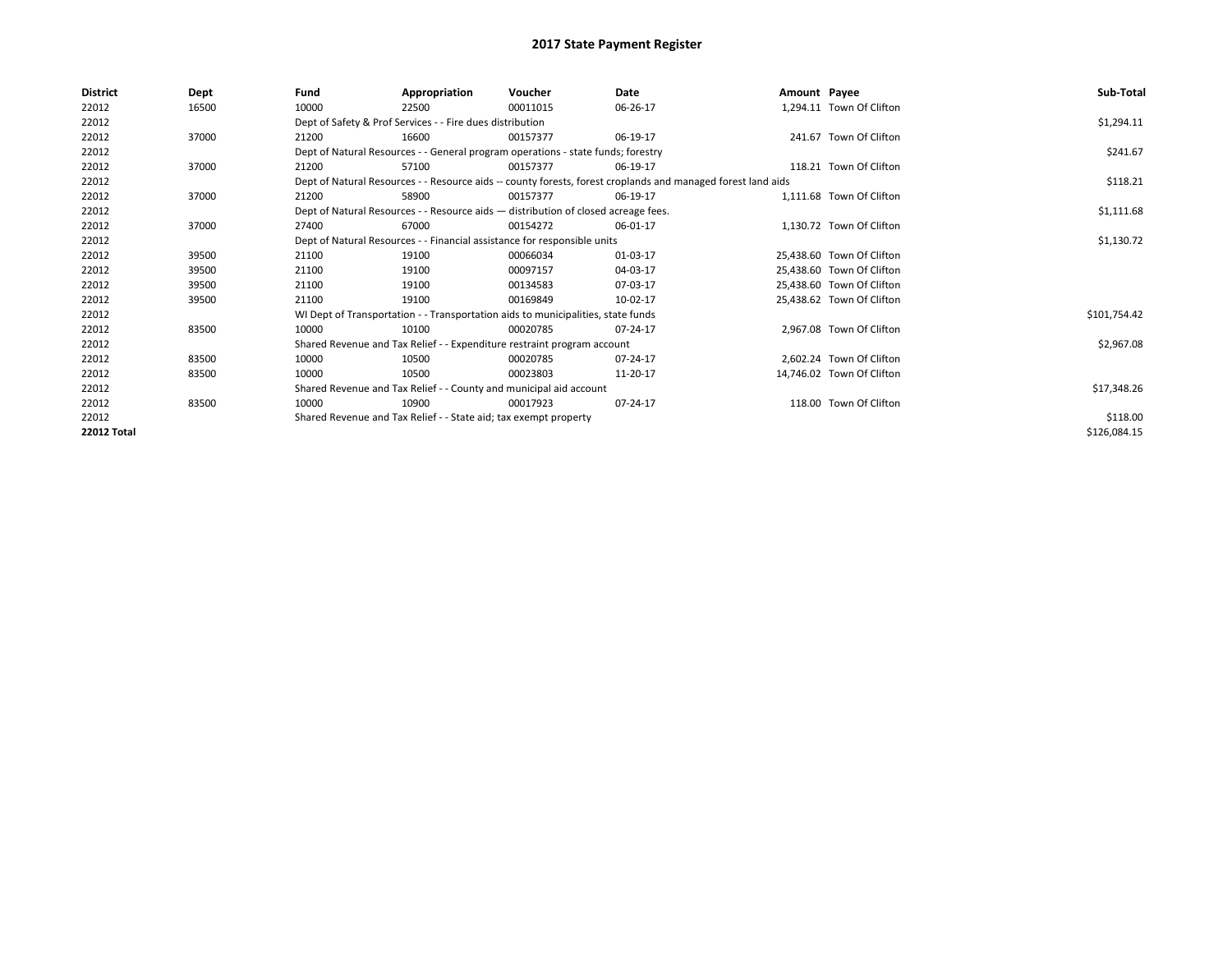| <b>District</b> | Dept  | Fund  | Appropriation                                                                      | Voucher  | Date                                                                                                         | Amount Payee |                             | Sub-Total    |
|-----------------|-------|-------|------------------------------------------------------------------------------------|----------|--------------------------------------------------------------------------------------------------------------|--------------|-----------------------------|--------------|
| 22014           | 16500 | 10000 | 22500                                                                              | 00011016 | 06-26-17                                                                                                     |              | 1,750.55 Town Of Ellenboro  |              |
| 22014           |       |       | Dept of Safety & Prof Services - - Fire dues distribution                          |          |                                                                                                              |              |                             | \$1,750.55   |
| 22014           | 37000 | 21200 | 16600                                                                              | 00157378 | 06-19-17                                                                                                     |              | 90.59 Town Of Ellenboro     |              |
| 22014           |       |       | Dept of Natural Resources - - General program operations - state funds; forestry   |          |                                                                                                              |              |                             | \$90.59      |
| 22014           | 37000 | 21200 | 57100                                                                              | 00157378 | 06-19-17                                                                                                     |              | 44.35 Town Of Ellenboro     |              |
| 22014           |       |       |                                                                                    |          | Dept of Natural Resources - - Resource aids -- county forests, forest croplands and managed forest land aids |              |                             | \$44.35      |
| 22014           | 37000 | 21200 | 58900                                                                              | 00157378 | 06-19-17                                                                                                     |              | 416.70 Town Of Ellenboro    |              |
| 22014           |       |       | Dept of Natural Resources - - Resource aids - distribution of closed acreage fees. |          |                                                                                                              |              |                             | \$416.70     |
| 22014           | 37000 | 27400 | 67000                                                                              | 00154277 | 06-01-17                                                                                                     |              | 840.71 Town Of Ellenboro    |              |
| 22014           |       |       | Dept of Natural Resources - - Financial assistance for responsible units           |          |                                                                                                              |              |                             | \$840.71     |
| 22014           | 39500 | 21100 | 19100                                                                              | 00066035 | 01-03-17                                                                                                     |              | 25,576.23 Town Of Ellenboro |              |
| 22014           | 39500 | 21100 | 19100                                                                              | 00097158 | 04-03-17                                                                                                     |              | 25,576.23 Town Of Ellenboro |              |
| 22014           | 39500 | 21100 | 19100                                                                              | 00134584 | 07-03-17                                                                                                     |              | 25,576.23 Town Of Ellenboro |              |
| 22014           | 39500 | 21100 | 19100                                                                              | 00169850 | 10-02-17                                                                                                     |              | 25,576.23 Town Of Ellenboro |              |
| 22014           |       |       | WI Dept of Transportation - - Transportation aids to municipalities, state funds   |          |                                                                                                              |              |                             | \$102,304.92 |
| 22014           | 83500 | 10000 | 10500                                                                              | 00020786 | 07-24-17                                                                                                     |              | 6,853.29 Town Of Ellenboro  |              |
| 22014           | 83500 | 10000 | 10500                                                                              | 00023804 | 11-20-17                                                                                                     |              | 38,839.03 Town Of Ellenboro |              |
| 22014           |       |       | Shared Revenue and Tax Relief - - County and municipal aid account                 |          |                                                                                                              |              |                             | \$45,692.32  |
| 22014           | 83500 | 10000 | 10900                                                                              | 00017924 | 07-24-17                                                                                                     |              | 8.00 Town Of Ellenboro      |              |
| 22014           |       |       | Shared Revenue and Tax Relief - - State aid; tax exempt property                   |          |                                                                                                              |              |                             | \$8.00       |
| 22014 Total     |       |       |                                                                                    |          |                                                                                                              |              |                             | \$151,148.14 |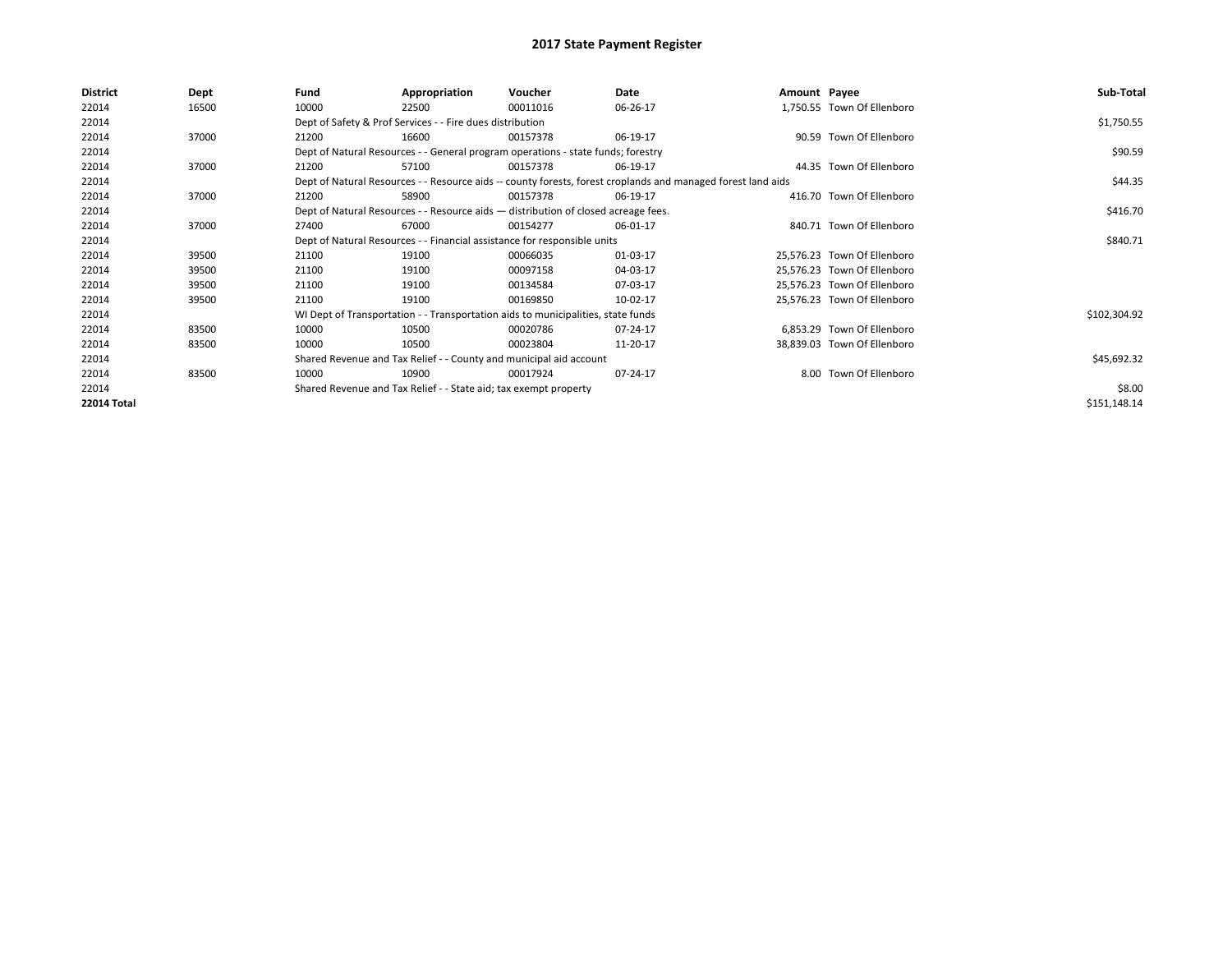| <b>District</b>    | Dept  | Fund                                                                                                         | Appropriation                                                                           | Voucher    | Date       | Amount Payee |                             | Sub-Total    |  |  |  |
|--------------------|-------|--------------------------------------------------------------------------------------------------------------|-----------------------------------------------------------------------------------------|------------|------------|--------------|-----------------------------|--------------|--|--|--|
| 22016              | 16500 | 10000                                                                                                        | 22500                                                                                   | 00011017   | 06-26-17   |              | 1.369.07 Town Of Fennimore  |              |  |  |  |
| 22016              |       |                                                                                                              | Dept of Safety & Prof Services - - Fire dues distribution                               |            |            |              |                             | \$1,369.07   |  |  |  |
| 22016              | 37000 | 21200                                                                                                        | 16600                                                                                   | 00157379   | 06-19-17   |              | 55.58 Town Of Fennimore     |              |  |  |  |
| 22016              |       |                                                                                                              | Dept of Natural Resources - - General program operations - state funds; forestry        |            |            |              |                             |              |  |  |  |
| 22016              | 37000 | 21200                                                                                                        | 57100                                                                                   | 00157379   | 06-19-17   |              | 25.44 Town Of Fennimore     |              |  |  |  |
| 22016              |       | Dept of Natural Resources - - Resource aids -- county forests, forest croplands and managed forest land aids |                                                                                         | \$25.44    |            |              |                             |              |  |  |  |
| 22016              | 37000 | 21200                                                                                                        | 58900                                                                                   | 00157379   | 06-19-17   |              | 255.66 Town Of Fennimore    |              |  |  |  |
| 22016              |       |                                                                                                              | Dept of Natural Resources - - Resource aids - distribution of closed acreage fees.      |            |            |              |                             |              |  |  |  |
| 22016              | 37000 | 27400                                                                                                        | 67000                                                                                   | 00154924   | 06-01-17   |              | 1.577.63 Town Of Fennimore  |              |  |  |  |
| 22016              |       |                                                                                                              | Dept of Natural Resources - - Financial assistance for responsible units                |            |            |              |                             |              |  |  |  |
| 22016              | 39500 | 21100                                                                                                        | 19100                                                                                   | 00066036   | 01-03-17   |              | 20.076.73 Town Of Fennimore |              |  |  |  |
| 22016              | 39500 | 21100                                                                                                        | 19100                                                                                   | 00097159   | 04-03-17   |              | 20.076.73 Town Of Fennimore |              |  |  |  |
| 22016              | 39500 | 21100                                                                                                        | 19100                                                                                   | 00134585   | 07-03-17   |              | 20.076.73 Town Of Fennimore |              |  |  |  |
| 22016              | 39500 | 21100                                                                                                        | 19100                                                                                   | 00169851   | 10-02-17   |              | 20,076.75 Town Of Fennimore |              |  |  |  |
| 22016              |       |                                                                                                              | WI Dept of Transportation - - Transportation aids to municipalities, state funds        |            |            |              |                             | \$80,306.94  |  |  |  |
| 22016              | 46500 | 27200                                                                                                        | 36500                                                                                   | 00020912   | $01-20-17$ |              | 8.616.98 Town Of Fennimore  |              |  |  |  |
| 22016              |       |                                                                                                              | Department of Military Affairs - - State disaster assistance; petroleum inspection fund |            |            |              |                             | \$8,616.98   |  |  |  |
| 22016              | 83500 | 10000                                                                                                        | 10500                                                                                   | 00020787   | 07-24-17   |              | 4.094.57 Town Of Fennimore  |              |  |  |  |
| 22016              | 83500 | 10000                                                                                                        | 10500                                                                                   | 00023805   | 11-20-17   |              | 23,202.57 Town Of Fennimore |              |  |  |  |
| 22016              |       |                                                                                                              | Shared Revenue and Tax Relief - - County and municipal aid account                      |            |            |              |                             | \$27,297.14  |  |  |  |
| 22016              | 83500 | 10000                                                                                                        | 10900                                                                                   | 00017925   | 07-24-17   |              | 104.00 Town Of Fennimore    |              |  |  |  |
| 22016              |       |                                                                                                              | Shared Revenue and Tax Relief - - State aid; tax exempt property                        |            |            |              |                             | \$104.00     |  |  |  |
| 22016              | 83500 | 10000                                                                                                        | 11000                                                                                   | 00020787   | 07-24-17   |              | 207.81 Town Of Fennimore    |              |  |  |  |
| 22016              | 83500 | 10000                                                                                                        | 11000                                                                                   | 00023805   | 11-20-17   |              | 1,199.67 Town Of Fennimore  |              |  |  |  |
| 22016              |       | Shared Revenue and Tax Relief - - Public utility distribution account                                        |                                                                                         | \$1,407.48 |            |              |                             |              |  |  |  |
| <b>22016 Total</b> |       |                                                                                                              |                                                                                         |            |            |              |                             | \$121,015.92 |  |  |  |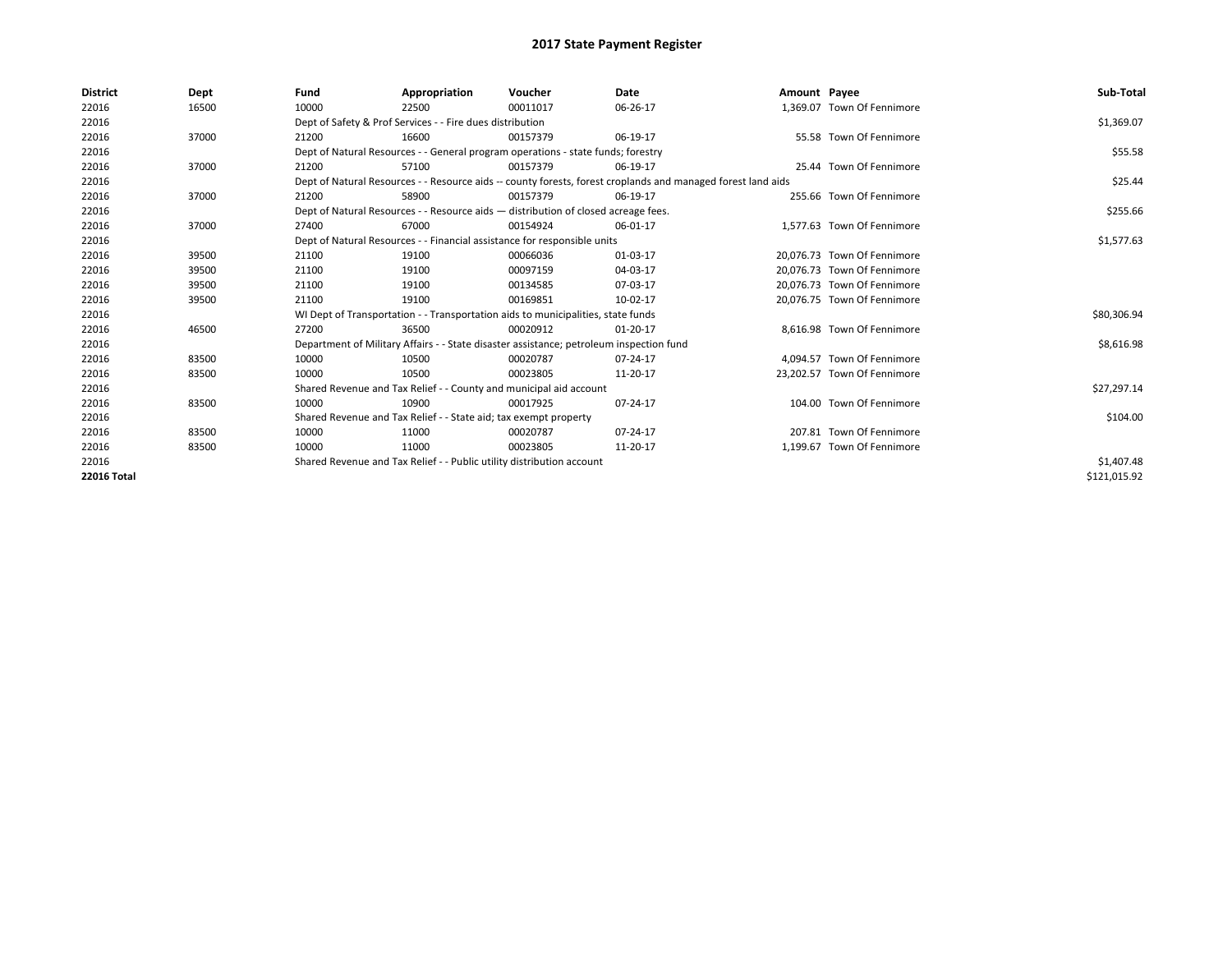| <b>District</b>    | Dept  | Fund  | Appropriation                                                                      | Voucher  | Date                                                                                                         | Amount Payee |                              | Sub-Total    |  |  |
|--------------------|-------|-------|------------------------------------------------------------------------------------|----------|--------------------------------------------------------------------------------------------------------------|--------------|------------------------------|--------------|--|--|
| 22018              | 16500 | 10000 | 22500                                                                              | 00012418 | 06-30-17                                                                                                     |              | 1,030.85 TOWN OF GLEN HAVEN  |              |  |  |
| 22018              |       |       | Dept of Safety & Prof Services - - Fire dues distribution                          |          |                                                                                                              |              |                              | \$1,030.85   |  |  |
| 22018              | 37000 | 21200 | 16600                                                                              | 00157380 | 06-19-17                                                                                                     |              | 209.15 TOWN OF GLEN HAVEN    |              |  |  |
| 22018              |       |       | Dept of Natural Resources - - General program operations - state funds; forestry   |          |                                                                                                              |              |                              | \$209.15     |  |  |
| 22018              | 37000 | 21200 | 57100                                                                              | 00157380 | 06-19-17                                                                                                     |              | 95.73 TOWN OF GLEN HAVEN     |              |  |  |
| 22018              |       |       |                                                                                    |          | Dept of Natural Resources - - Resource aids -- county forests, forest croplands and managed forest land aids |              |                              | \$95.73      |  |  |
| 22018              | 37000 | 21200 | 58900                                                                              | 00157380 | 06-19-17                                                                                                     |              | 962.11 TOWN OF GLEN HAVEN    |              |  |  |
| 22018              |       |       | Dept of Natural Resources - - Resource aids - distribution of closed acreage fees. |          |                                                                                                              |              |                              |              |  |  |
| 22018              | 37000 | 27400 | 67000                                                                              | 00154755 | 06-01-17                                                                                                     |              | 1.841.49 TOWN OF GLEN HAVEN  |              |  |  |
| 22018              |       |       | Dept of Natural Resources - - Financial assistance for responsible units           |          |                                                                                                              |              |                              |              |  |  |
| 22018              | 39500 | 21100 | 19100                                                                              | 00066037 | 01-03-17                                                                                                     |              | 27.893.83 TOWN OF GLEN HAVEN |              |  |  |
| 22018              | 39500 | 21100 | 19100                                                                              | 00097160 | 04-03-17                                                                                                     |              | 27.893.83 TOWN OF GLEN HAVEN |              |  |  |
| 22018              | 39500 | 21100 | 19100                                                                              | 00134586 | 07-03-17                                                                                                     |              | 27.893.83 TOWN OF GLEN HAVEN |              |  |  |
| 22018              | 39500 | 21100 | 19100                                                                              | 00169852 | 10-02-17                                                                                                     |              | 27,893.85 TOWN OF GLEN HAVEN |              |  |  |
| 22018              |       |       | WI Dept of Transportation - - Transportation aids to municipalities, state funds   |          |                                                                                                              |              |                              | \$111,575.34 |  |  |
| 22018              | 83500 | 10000 | 10500                                                                              | 00020788 | 07-24-17                                                                                                     |              | 4.450.07 TOWN OF GLEN HAVEN  |              |  |  |
| 22018              | 83500 | 10000 | 10500                                                                              | 00023806 | 11-20-17                                                                                                     |              | 25.217.09 TOWN OF GLEN HAVEN |              |  |  |
| 22018              |       |       | Shared Revenue and Tax Relief - - County and municipal aid account                 |          |                                                                                                              |              |                              | \$29,667.16  |  |  |
| 22018              | 83500 | 10000 | 10900                                                                              | 00017926 | 07-24-17                                                                                                     |              | 17.00 TOWN OF GLEN HAVEN     |              |  |  |
| 22018              |       |       | Shared Revenue and Tax Relief - - State aid; tax exempt property                   |          |                                                                                                              |              |                              | \$17.00      |  |  |
| 22018              | 83500 | 10000 | 11000                                                                              | 00020788 | 07-24-17                                                                                                     |              | 60.55 TOWN OF GLEN HAVEN     |              |  |  |
| 22018              | 83500 | 10000 | 11000                                                                              | 00023806 | 11-20-17                                                                                                     |              | 351.56 TOWN OF GLEN HAVEN    |              |  |  |
| 22018              |       |       | Shared Revenue and Tax Relief - - Public utility distribution account              |          |                                                                                                              |              |                              | \$412.11     |  |  |
| <b>22018 Total</b> |       |       |                                                                                    |          |                                                                                                              |              |                              | \$145,810.94 |  |  |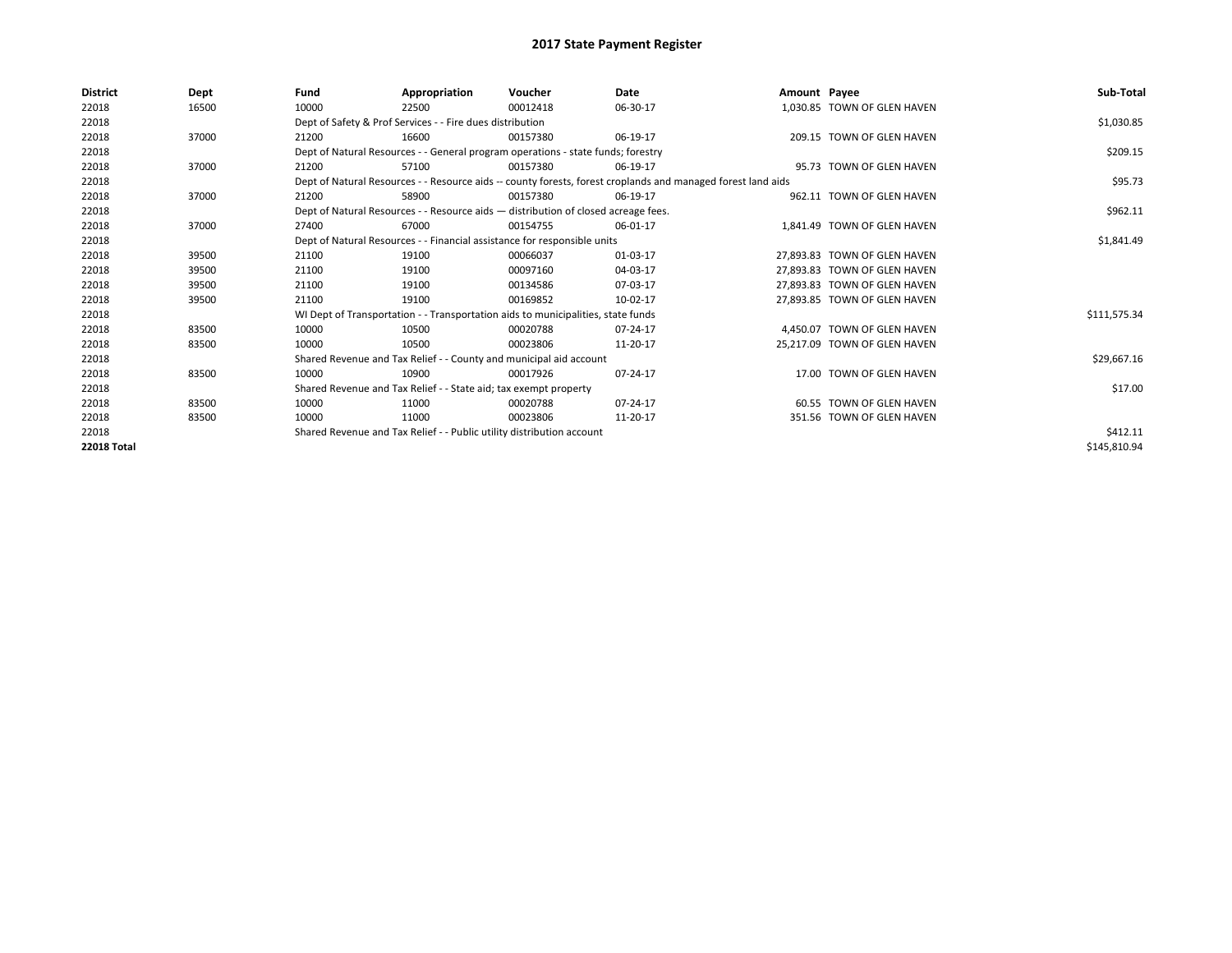| <b>District</b> | Dept  | Fund  | Appropriation                                                                                                | Voucher  | <b>Date</b> | Amount Payee |                            | Sub-Total    |  |  |  |
|-----------------|-------|-------|--------------------------------------------------------------------------------------------------------------|----------|-------------|--------------|----------------------------|--------------|--|--|--|
| 22020           | 16500 | 10000 | 22500                                                                                                        | 00011018 | 06-26-17    |              | 1,670.93 Town Of Harrison  |              |  |  |  |
| 22020           |       |       | Dept of Safety & Prof Services - - Fire dues distribution                                                    |          |             |              |                            | \$1,670.93   |  |  |  |
| 22020           | 37000 | 21200 | 16600                                                                                                        | 00157381 | 06-19-17    |              | 206.13 Town Of Harrison    |              |  |  |  |
| 22020           |       |       | Dept of Natural Resources - - General program operations - state funds; forestry                             |          |             |              |                            |              |  |  |  |
| 22020           | 37000 | 21200 | 57100                                                                                                        | 00157381 | 06-19-17    |              | 102.34 Town Of Harrison    |              |  |  |  |
| 22020           |       |       | Dept of Natural Resources - - Resource aids -- county forests, forest croplands and managed forest land aids |          |             |              |                            |              |  |  |  |
| 22020           | 37000 | 21200 | 58900                                                                                                        | 00157381 | 06-19-17    |              | 948.22 Town Of Harrison    |              |  |  |  |
| 22020           |       |       | Dept of Natural Resources - - Resource aids - distribution of closed acreage fees.                           |          |             |              |                            |              |  |  |  |
| 22020           | 37000 | 27400 | 67000                                                                                                        | 00154287 | 06-01-17    |              | 1.599.02 Town Of Harrison  |              |  |  |  |
| 22020           |       |       | Dept of Natural Resources - - Financial assistance for responsible units                                     |          |             |              |                            | \$1,599.02   |  |  |  |
| 22020           | 39500 | 21100 | 19100                                                                                                        | 00066038 | 01-03-17    |              | 25.779.91 Town Of Harrison |              |  |  |  |
| 22020           | 39500 | 21100 | 19100                                                                                                        | 00097161 | 04-03-17    |              | 25,779.91 Town Of Harrison |              |  |  |  |
| 22020           | 39500 | 21100 | 19100                                                                                                        | 00134587 | 07-03-17    |              | 25,779.91 Town Of Harrison |              |  |  |  |
| 22020           | 39500 | 21100 | 19100                                                                                                        | 00169853 | 10-02-17    |              | 25,779.93 Town Of Harrison |              |  |  |  |
| 22020           |       |       | WI Dept of Transportation - - Transportation aids to municipalities, state funds                             |          |             |              |                            | \$103,119.66 |  |  |  |
| 22020           | 46500 | 27200 | 36500                                                                                                        | 00023017 | 03-02-17    |              | 24,306.87 Town Of Harrison |              |  |  |  |
| 22020           |       |       | Department of Military Affairs - - State disaster assistance; petroleum inspection fund                      |          |             |              |                            | \$24,306.87  |  |  |  |
| 22020           | 83500 | 10000 | 10500                                                                                                        | 00020789 | 07-24-17    |              | 5,471.28 Town Of Harrison  |              |  |  |  |
| 22020           | 83500 | 10000 | 10500                                                                                                        | 00023807 | 11-20-17    |              | 31,003.94 Town Of Harrison |              |  |  |  |
| 22020           |       |       | Shared Revenue and Tax Relief - - County and municipal aid account                                           |          |             |              |                            | \$36,475.22  |  |  |  |
| 22020           | 83500 | 10000 | 10900                                                                                                        | 00017927 | 07-24-17    |              | 6.00 Town Of Harrison      |              |  |  |  |
| 22020           |       |       | Shared Revenue and Tax Relief - - State aid; tax exempt property                                             |          |             |              |                            | \$6.00       |  |  |  |
| 22020           | 83500 | 10000 | 11000                                                                                                        | 00020789 | 07-24-17    |              | 94.56 Town Of Harrison     |              |  |  |  |
| 22020           | 83500 | 10000 | 11000                                                                                                        | 00023807 | 11-20-17    |              | 549.30 Town Of Harrison    |              |  |  |  |
| 22020           |       |       | Shared Revenue and Tax Relief - - Public utility distribution account                                        |          |             |              |                            |              |  |  |  |
| 22020 Total     |       |       |                                                                                                              |          |             |              |                            | \$169,078.25 |  |  |  |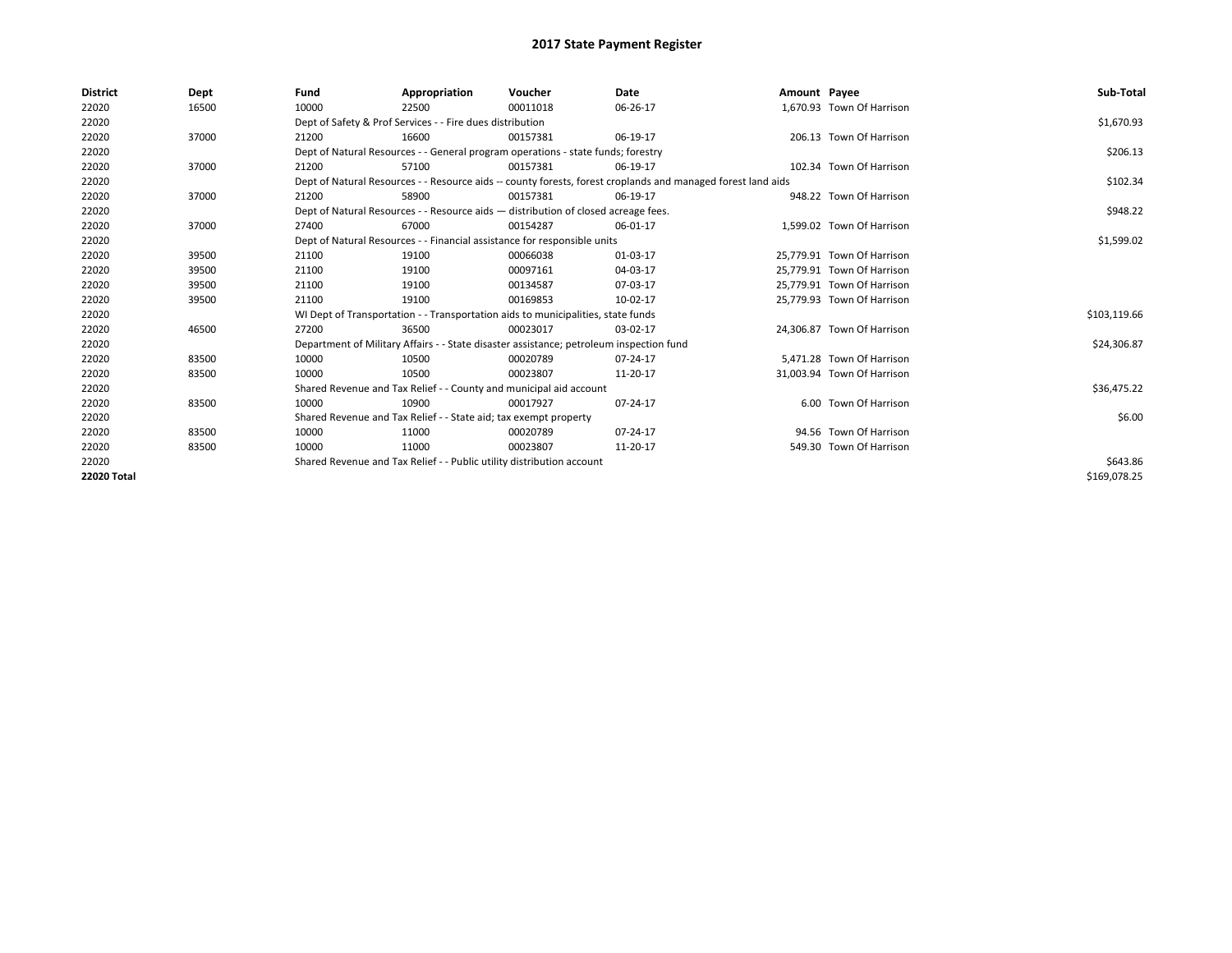| District    | Dept  | Fund                                                                     | Appropriation                                                                      | Voucher    | Date                                                                                                         | Amount Payee |                               | Sub-Total    |  |  |
|-------------|-------|--------------------------------------------------------------------------|------------------------------------------------------------------------------------|------------|--------------------------------------------------------------------------------------------------------------|--------------|-------------------------------|--------------|--|--|
| 22022       | 16500 | 10000                                                                    | 22500                                                                              | 00011019   | 06-26-17                                                                                                     |              | 3,110.32 Town Of Hazel Green  |              |  |  |
| 22022       |       |                                                                          | Dept of Safety & Prof Services - - Fire dues distribution                          |            |                                                                                                              |              |                               | \$3,110.32   |  |  |
| 22022       | 37000 | 21200                                                                    | 16600                                                                              | 00157382   | 06-19-17                                                                                                     |              | 26.66 Town Of Hazel Green     |              |  |  |
| 22022       |       |                                                                          | Dept of Natural Resources - - General program operations - state funds; forestry   |            |                                                                                                              |              |                               | \$26.66      |  |  |
| 22022       | 37000 | 21200                                                                    | 57100                                                                              | 00157382   | 06-19-17                                                                                                     |              | 12.20 Town Of Hazel Green     |              |  |  |
| 22022       |       |                                                                          |                                                                                    |            | Dept of Natural Resources - - Resource aids -- county forests, forest croplands and managed forest land aids |              |                               | \$12.20      |  |  |
| 22022       | 37000 | 21200                                                                    | 58900                                                                              | 00157382   | 06-19-17                                                                                                     |              | 122.62 Town Of Hazel Green    |              |  |  |
| 22022       |       |                                                                          | Dept of Natural Resources - - Resource aids - distribution of closed acreage fees. |            |                                                                                                              |              |                               |              |  |  |
| 22022       | 37000 | 27400                                                                    | 67000                                                                              | 00154289   | 06-01-17                                                                                                     |              | 2.127.54 Town Of Hazel Green  |              |  |  |
| 22022       |       | Dept of Natural Resources - - Financial assistance for responsible units |                                                                                    | \$2,127.54 |                                                                                                              |              |                               |              |  |  |
| 22022       | 39500 | 21100                                                                    | 19100                                                                              | 00066039   | 01-03-17                                                                                                     |              | 25,532.19 Town Of Hazel Green |              |  |  |
| 22022       | 39500 | 21100                                                                    | 19100                                                                              | 00097162   | 04-03-17                                                                                                     |              | 25.532.19 Town Of Hazel Green |              |  |  |
| 22022       | 39500 | 21100                                                                    | 19100                                                                              | 00134588   | 07-03-17                                                                                                     |              | 25,532.19 Town Of Hazel Green |              |  |  |
| 22022       | 39500 | 21100                                                                    | 19100                                                                              | 00169854   | 10-02-17                                                                                                     |              | 25,532.19 Town Of Hazel Green |              |  |  |
| 22022       |       |                                                                          | WI Dept of Transportation - - Transportation aids to municipalities, state funds   |            |                                                                                                              |              |                               | \$102,128.76 |  |  |
| 22022       | 83500 | 10000                                                                    | 10500                                                                              | 00020790   | 07-24-17                                                                                                     |              | 10.572.12 Town Of Hazel Green |              |  |  |
| 22022       | 83500 | 10000                                                                    | 10500                                                                              | 00023808   | 11-20-17                                                                                                     |              | 59,908.71 Town Of Hazel Green |              |  |  |
| 22022       |       |                                                                          | Shared Revenue and Tax Relief - - County and municipal aid account                 |            |                                                                                                              |              |                               | \$70,480.83  |  |  |
| 22022       | 83500 | 10000                                                                    | 10900                                                                              | 00017928   | 07-24-17                                                                                                     |              | 24.00 Town Of Hazel Green     |              |  |  |
| 22022       |       |                                                                          | Shared Revenue and Tax Relief - - State aid; tax exempt property                   |            |                                                                                                              |              |                               | \$24.00      |  |  |
| 22022       | 83500 | 10000                                                                    | 11000                                                                              | 00020790   | 07-24-17                                                                                                     |              | 9.24 Town Of Hazel Green      |              |  |  |
| 22022       | 83500 | 10000                                                                    | 11000                                                                              | 00023808   | 11-20-17                                                                                                     |              | 63.75 Town Of Hazel Green     |              |  |  |
| 22022       |       | Shared Revenue and Tax Relief - - Public utility distribution account    |                                                                                    | \$72.99    |                                                                                                              |              |                               |              |  |  |
| 22022 Total |       |                                                                          |                                                                                    |            |                                                                                                              |              |                               | \$178,105.92 |  |  |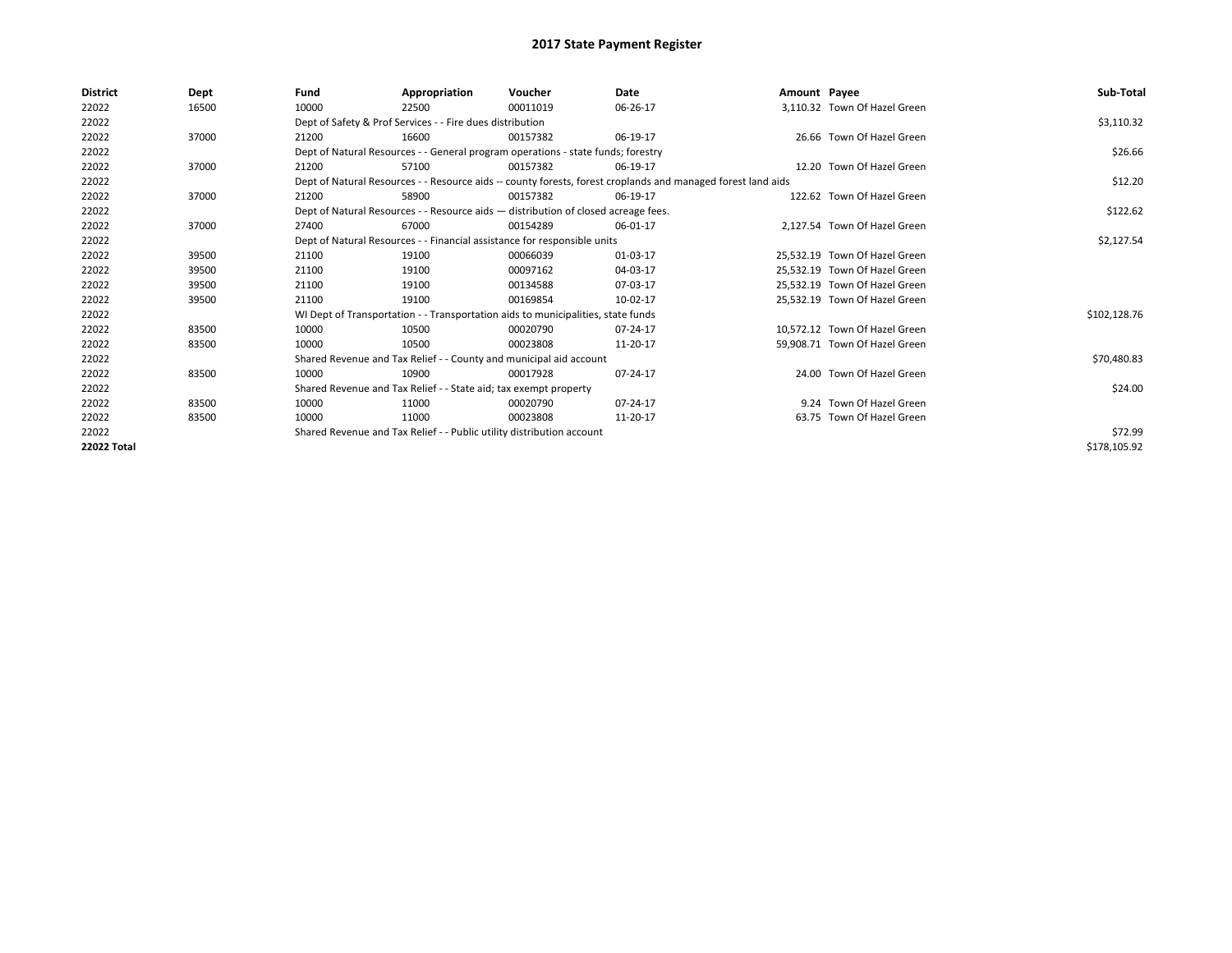| <b>District</b>    | Dept  | Fund  | Appropriation                                                                                                | Voucher  | Date     | Amount Payee |                                  | Sub-Total    |  |  |
|--------------------|-------|-------|--------------------------------------------------------------------------------------------------------------|----------|----------|--------------|----------------------------------|--------------|--|--|
| 22024              | 16500 | 10000 | 22500                                                                                                        | 00011020 | 06-26-17 |              | 1,089.18 Town Of Hickory Grove   |              |  |  |
| 22024              |       |       | Dept of Safety & Prof Services - - Fire dues distribution                                                    |          |          |              |                                  | \$1,089.18   |  |  |
| 22024              | 37000 | 21200 | 16600                                                                                                        | 00157383 | 06-19-17 |              | 729.00 Town Of Hickory Grove     |              |  |  |
| 22024              |       |       | Dept of Natural Resources - - General program operations - state funds; forestry                             |          |          |              |                                  | \$729.00     |  |  |
| 22024              | 37000 | 21200 | 57100                                                                                                        | 00157383 | 06-19-17 |              | 333.65 Town Of Hickory Grove     |              |  |  |
| 22024              |       |       | Dept of Natural Resources - - Resource aids -- county forests, forest croplands and managed forest land aids |          |          |              |                                  |              |  |  |
| 22024              | 37000 | 21200 | 58900                                                                                                        | 00157383 | 06-19-17 |              | 3,353.40 Town Of Hickory Grove   |              |  |  |
| 22024              |       |       | Dept of Natural Resources - - Resource aids - distribution of closed acreage fees.                           |          |          |              |                                  |              |  |  |
| 22024              | 37000 | 27400 | 67000                                                                                                        | 00154631 | 06-01-17 |              | 454.83 Town Of Hickory Grove     |              |  |  |
| 22024              |       |       | Dept of Natural Resources - - Financial assistance for responsible units                                     |          |          |              |                                  | \$454.83     |  |  |
| 22024              | 39500 | 21100 | 19100                                                                                                        | 00066040 | 01-03-17 |              | 26,528.59 Town Of Hickory Grove  |              |  |  |
| 22024              | 39500 | 21100 | 19100                                                                                                        | 00097163 | 04-03-17 |              | 26,528.59 Town Of Hickory Grove  |              |  |  |
| 22024              | 39500 | 21100 | 19100                                                                                                        | 00134589 | 07-03-17 |              | 26,528.59 Town Of Hickory Grove  |              |  |  |
| 22024              | 39500 | 21100 | 19100                                                                                                        | 00169855 | 10-02-17 |              | 26,528.61 Town Of Hickory Grove  |              |  |  |
| 22024              |       |       | WI Dept of Transportation - - Transportation aids to municipalities, state funds                             |          |          |              |                                  | \$106,114.38 |  |  |
| 22024              | 39500 | 21100 | 27000                                                                                                        | 00178299 | 10-12-17 |              | 118,092.97 Town Of Hickory Grove |              |  |  |
| 22024              |       |       | WI Dept of Transportation - - Local roads improvement program. discretionary grants, state funds             |          |          |              |                                  | \$118,092.97 |  |  |
| 22024              | 83500 | 10000 | 10100                                                                                                        | 00020791 | 07-24-17 |              | 360.56 Town Of Hickory Grove     |              |  |  |
| 22024              |       |       | Shared Revenue and Tax Relief - - Expenditure restraint program account                                      |          |          |              |                                  | \$360.56     |  |  |
| 22024              | 83500 | 10000 | 10500                                                                                                        | 00020791 | 07-24-17 |              | 4,946.43 Town Of Hickory Grove   |              |  |  |
| 22024              | 83500 | 10000 | 10500                                                                                                        | 00023809 | 11-20-17 |              | 28,029.80 Town Of Hickory Grove  |              |  |  |
| 22024              |       |       | Shared Revenue and Tax Relief - - County and municipal aid account                                           |          |          |              |                                  | \$32,976.23  |  |  |
| 22024              | 83500 | 10000 | 10900                                                                                                        | 00017929 | 07-24-17 |              | 62.00 Town Of Hickory Grove      |              |  |  |
| 22024              |       |       | Shared Revenue and Tax Relief - - State aid; tax exempt property                                             |          |          |              |                                  | \$62.00      |  |  |
| 22024              | 83500 | 10000 | 11000                                                                                                        | 00020791 | 07-24-17 |              | 61.17 Town Of Hickory Grove      |              |  |  |
| 22024              | 83500 | 10000 | 11000                                                                                                        | 00023809 | 11-20-17 |              | 355.34 Town Of Hickory Grove     |              |  |  |
| 22024              |       |       | Shared Revenue and Tax Relief - - Public utility distribution account                                        |          |          |              |                                  | \$416.51     |  |  |
| <b>22024 Total</b> |       |       |                                                                                                              |          |          |              |                                  | \$263,982.71 |  |  |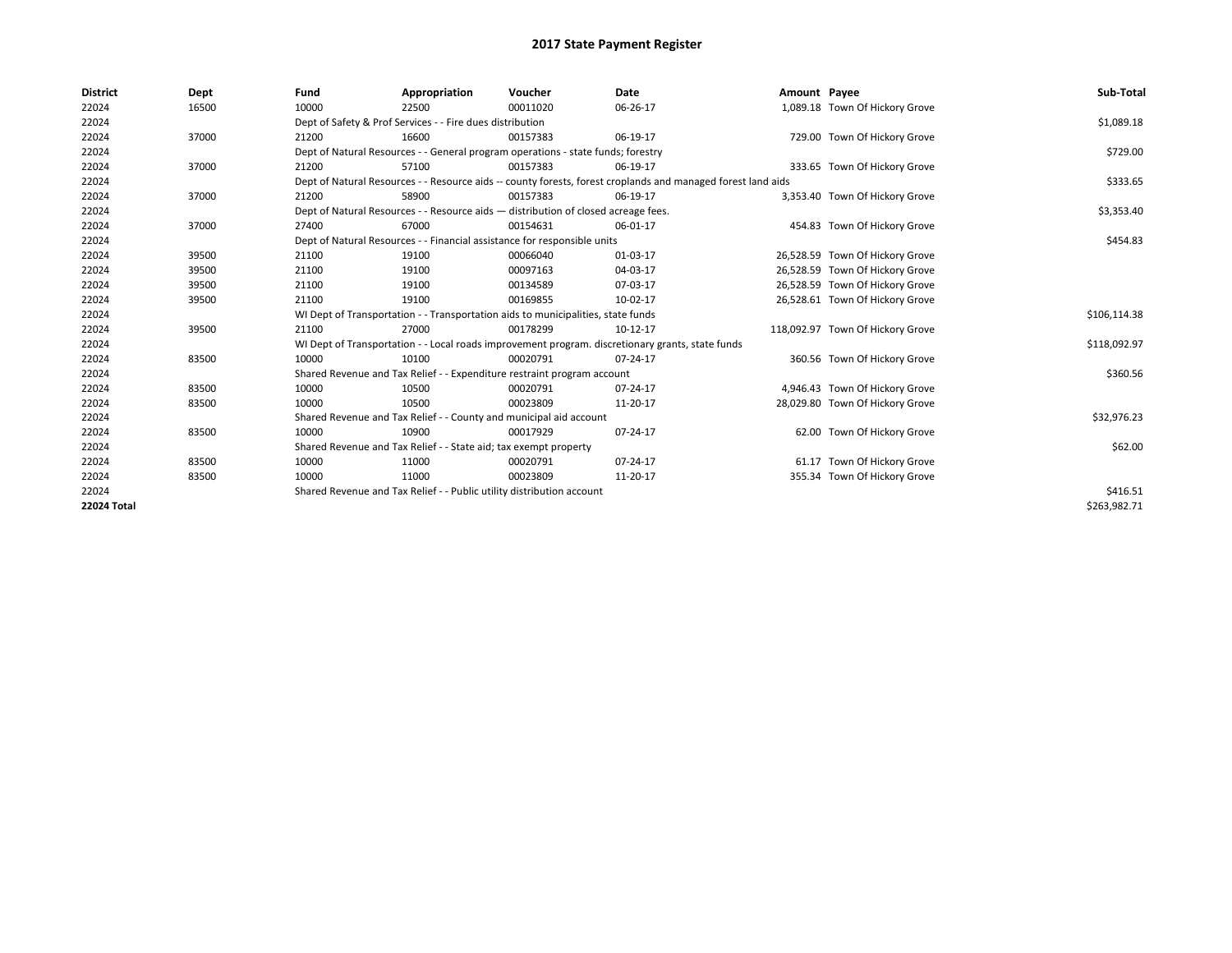| <b>District</b> | Dept  | Fund                                                                                                         | Appropriation                                                         | Voucher                                                                            | Date           | Amount Payee |                             | Sub-Total    |
|-----------------|-------|--------------------------------------------------------------------------------------------------------------|-----------------------------------------------------------------------|------------------------------------------------------------------------------------|----------------|--------------|-----------------------------|--------------|
| 22026           | 16500 | 10000                                                                                                        | 22500                                                                 | 00011021                                                                           | 06-26-17       |              | 8,109.29 Town Of Jamestown  |              |
| 22026           |       |                                                                                                              | Dept of Safety & Prof Services - - Fire dues distribution             |                                                                                    |                |              |                             | \$8,109.29   |
| 22026           | 37000 | 10000                                                                                                        | 50300                                                                 | 00124777                                                                           | 02-03-17       |              | 486.66 Town Of Jamestown    |              |
| 22026           | 37000 | 10000                                                                                                        | 50300                                                                 | 00142444                                                                           | 04-21-17       |              | 132.82 Town Of Jamestown    |              |
| 22026           |       | Dept of Natural Resources - - Aids in lieu of taxes - general fund                                           |                                                                       | \$619.48                                                                           |                |              |                             |              |
| 22026           | 37000 | 21200                                                                                                        | 16600                                                                 | 00157384                                                                           | 06-19-17       |              | 28.37 Town Of Jamestown     |              |
| 22026           |       | Dept of Natural Resources - - General program operations - state funds; forestry                             |                                                                       | \$28.37                                                                            |                |              |                             |              |
| 22026           | 37000 | 21200                                                                                                        | 57100                                                                 | 00157384                                                                           | 06-19-17       |              | 12.98 Town Of Jamestown     |              |
| 22026           |       | Dept of Natural Resources - - Resource aids -- county forests, forest croplands and managed forest land aids |                                                                       | \$12.98                                                                            |                |              |                             |              |
| 22026           | 37000 | 21200                                                                                                        | 58900                                                                 | 00157384                                                                           | 06-19-17       |              | 130.50 Town Of Jamestown    |              |
| 22026           |       |                                                                                                              |                                                                       | Dept of Natural Resources - - Resource aids - distribution of closed acreage fees. |                |              |                             | \$130.50     |
| 22026           | 37000 | 27400                                                                                                        | 67000                                                                 | 00154294                                                                           | 06-01-17       |              | 2,058.60 Town Of Jamestown  |              |
| 22026           |       | Dept of Natural Resources - - Financial assistance for responsible units                                     |                                                                       | \$2,058.60                                                                         |                |              |                             |              |
| 22026           | 39500 | 21100                                                                                                        | 19100                                                                 | 00066041                                                                           | 01-03-17       |              | 29,413.21 Town Of Jamestown |              |
| 22026           | 39500 | 21100                                                                                                        | 19100                                                                 | 00097164                                                                           | 04-03-17       |              | 29,413.21 Town Of Jamestown |              |
| 22026           | 39500 | 21100                                                                                                        | 19100                                                                 | 00134590                                                                           | 07-03-17       |              | 29.413.21 Town Of Jamestown |              |
| 22026           | 39500 | 21100                                                                                                        | 19100                                                                 | 00169856                                                                           | 10-02-17       |              | 29,413.23 Town Of Jamestown |              |
| 22026           |       |                                                                                                              |                                                                       | WI Dept of Transportation - - Transportation aids to municipalities, state funds   |                |              |                             | \$117,652.86 |
| 22026           | 83500 | 10000                                                                                                        | 10500                                                                 | 00020792                                                                           | 07-24-17       |              | 12,571.79 Town Of Jamestown |              |
| 22026           | 83500 | 10000                                                                                                        | 10500                                                                 | 00023810                                                                           | 11-20-17       |              | 71,240.14 Town Of Jamestown |              |
| 22026           |       |                                                                                                              |                                                                       | Shared Revenue and Tax Relief - - County and municipal aid account                 |                |              |                             | \$83,811.93  |
| 22026           | 83500 | 10000                                                                                                        | 10900                                                                 | 00017930                                                                           | 07-24-17       |              | 4,532.00 Town Of Jamestown  |              |
| 22026           |       |                                                                                                              | Shared Revenue and Tax Relief - - State aid; tax exempt property      |                                                                                    |                |              |                             | \$4,532.00   |
| 22026           | 83500 | 10000                                                                                                        | 11000                                                                 | 00020792                                                                           | $07 - 24 - 17$ |              | 109.08 Town Of Jamestown    |              |
| 22026           | 83500 | 10000                                                                                                        | 11000                                                                 | 00023810                                                                           | 11-20-17       |              | 657.81 Town Of Jamestown    |              |
| 22026           |       |                                                                                                              | Shared Revenue and Tax Relief - - Public utility distribution account |                                                                                    |                |              |                             | \$766.89     |
| 22026           | 83500 | 10000                                                                                                        | 50100                                                                 | 00015249                                                                           | 01-31-17       |              | 245.93 Town Of Jamestown    |              |
| 22026           |       |                                                                                                              | Shared Revenue and Tax Relief - - Payments for municipal services     |                                                                                    |                |              |                             | \$245.93     |
| 22026           | 83500 | 52100                                                                                                        | 36300                                                                 | 00015793                                                                           | 03-27-17       |              | 2,660.76 Town Of Jamestown  |              |
| 22026           |       | Shared Revenue and Tax Relief - - Lottery and gaming credit                                                  |                                                                       | \$2,660.76                                                                         |                |              |                             |              |
| 22026 Total     |       |                                                                                                              |                                                                       |                                                                                    |                |              |                             | \$220,629.59 |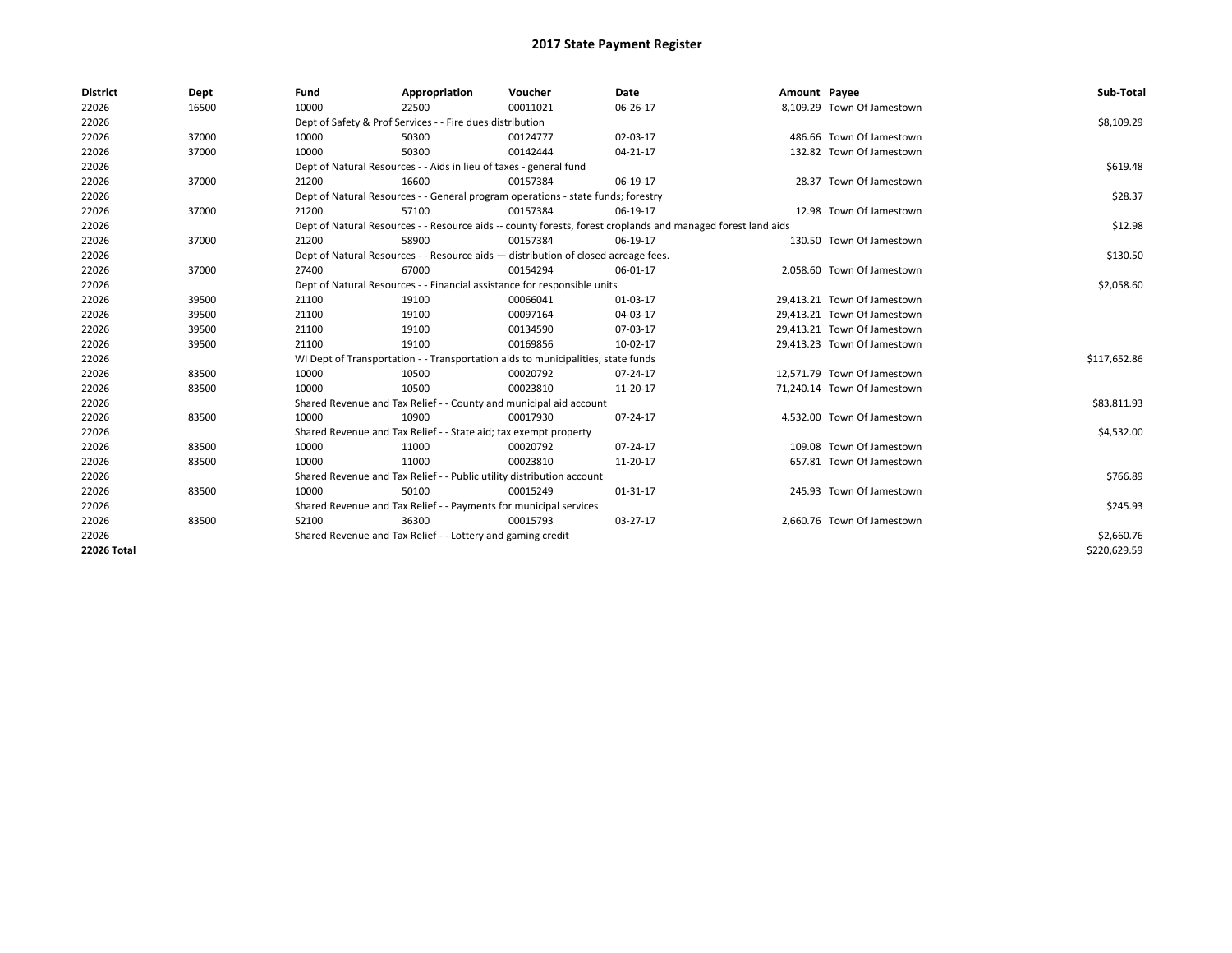| <b>District</b>    | Dept  | Fund                                                                               | Appropriation                                                                    | Voucher  | Date                                                                                                         | Amount Payee |                           | Sub-Total    |
|--------------------|-------|------------------------------------------------------------------------------------|----------------------------------------------------------------------------------|----------|--------------------------------------------------------------------------------------------------------------|--------------|---------------------------|--------------|
| 22028              | 16500 | 10000                                                                              | 22500                                                                            | 00011022 | 06-26-17                                                                                                     |              | 1,601.10 Town Of Liberty  |              |
| 22028              |       |                                                                                    | Dept of Safety & Prof Services - - Fire dues distribution                        |          |                                                                                                              |              |                           | \$1,601.10   |
| 22028              | 37000 | 21200                                                                              | 16600                                                                            | 00157385 | 06-19-17                                                                                                     |              | 144.37 Town Of Liberty    |              |
| 22028              |       | Dept of Natural Resources - - General program operations - state funds; forestry   |                                                                                  | \$144.37 |                                                                                                              |              |                           |              |
| 22028              | 37000 | 21200                                                                              | 57100                                                                            | 00157385 | 06-19-17                                                                                                     |              | 84.68 Town Of Liberty     |              |
| 22028              |       |                                                                                    |                                                                                  |          | Dept of Natural Resources - - Resource aids -- county forests, forest croplands and managed forest land aids |              |                           | \$84.68      |
| 22028              | 37000 | 21200                                                                              | 58900                                                                            | 00157385 | 06-19-17                                                                                                     |              | 664.11 Town Of Liberty    |              |
| 22028              |       | Dept of Natural Resources - - Resource aids - distribution of closed acreage fees. |                                                                                  | \$664.11 |                                                                                                              |              |                           |              |
| 22028              | 37000 | 27400                                                                              | 67000                                                                            | 00154219 | 06-01-17                                                                                                     |              | 847.05 Town Of Liberty    |              |
| 22028              |       | Dept of Natural Resources - - Financial assistance for responsible units           |                                                                                  | \$847.05 |                                                                                                              |              |                           |              |
| 22028              | 39500 | 21100                                                                              | 19100                                                                            | 00066042 | 01-03-17                                                                                                     |              | 27,536.01 Town Of Liberty |              |
| 22028              | 39500 | 21100                                                                              | 19100                                                                            | 00097165 | 04-03-17                                                                                                     |              | 27,536.01 Town Of Liberty |              |
| 22028              | 39500 | 21100                                                                              | 19100                                                                            | 00134591 | 07-03-17                                                                                                     |              | 27,536.01 Town Of Liberty |              |
| 22028              | 39500 | 21100                                                                              | 19100                                                                            | 00169857 | 10-02-17                                                                                                     |              | 27,536.01 Town Of Liberty |              |
| 22028              |       |                                                                                    | WI Dept of Transportation - - Transportation aids to municipalities, state funds |          |                                                                                                              |              |                           | \$110,144.04 |
| 22028              | 39500 | 21100                                                                              | 27800                                                                            | 00144702 | 07-24-17                                                                                                     |              | 25,000.00 Town Of Liberty |              |
| 22028              |       |                                                                                    | WI Dept of Transportation - - Local roads improvement program, state funds       |          |                                                                                                              |              |                           | \$25,000.00  |
| 22028              | 83500 | 10000                                                                              | 10500                                                                            | 00020793 | 07-24-17                                                                                                     |              | 6,794.56 Town Of Liberty  |              |
| 22028              | 83500 | 10000                                                                              | 10500                                                                            | 00023811 | 11-20-17                                                                                                     |              | 38,502.48 Town Of Liberty |              |
| 22028              |       |                                                                                    | Shared Revenue and Tax Relief - - County and municipal aid account               |          |                                                                                                              |              |                           | \$45,297.04  |
| 22028              | 83500 | 10000                                                                              | 10900                                                                            | 00017931 | 07-24-17                                                                                                     |              | 55.00 Town Of Liberty     |              |
| 22028              |       | Shared Revenue and Tax Relief - - State aid; tax exempt property                   |                                                                                  | \$55.00  |                                                                                                              |              |                           |              |
| <b>22028 Total</b> |       |                                                                                    |                                                                                  |          |                                                                                                              |              |                           | \$183,837.39 |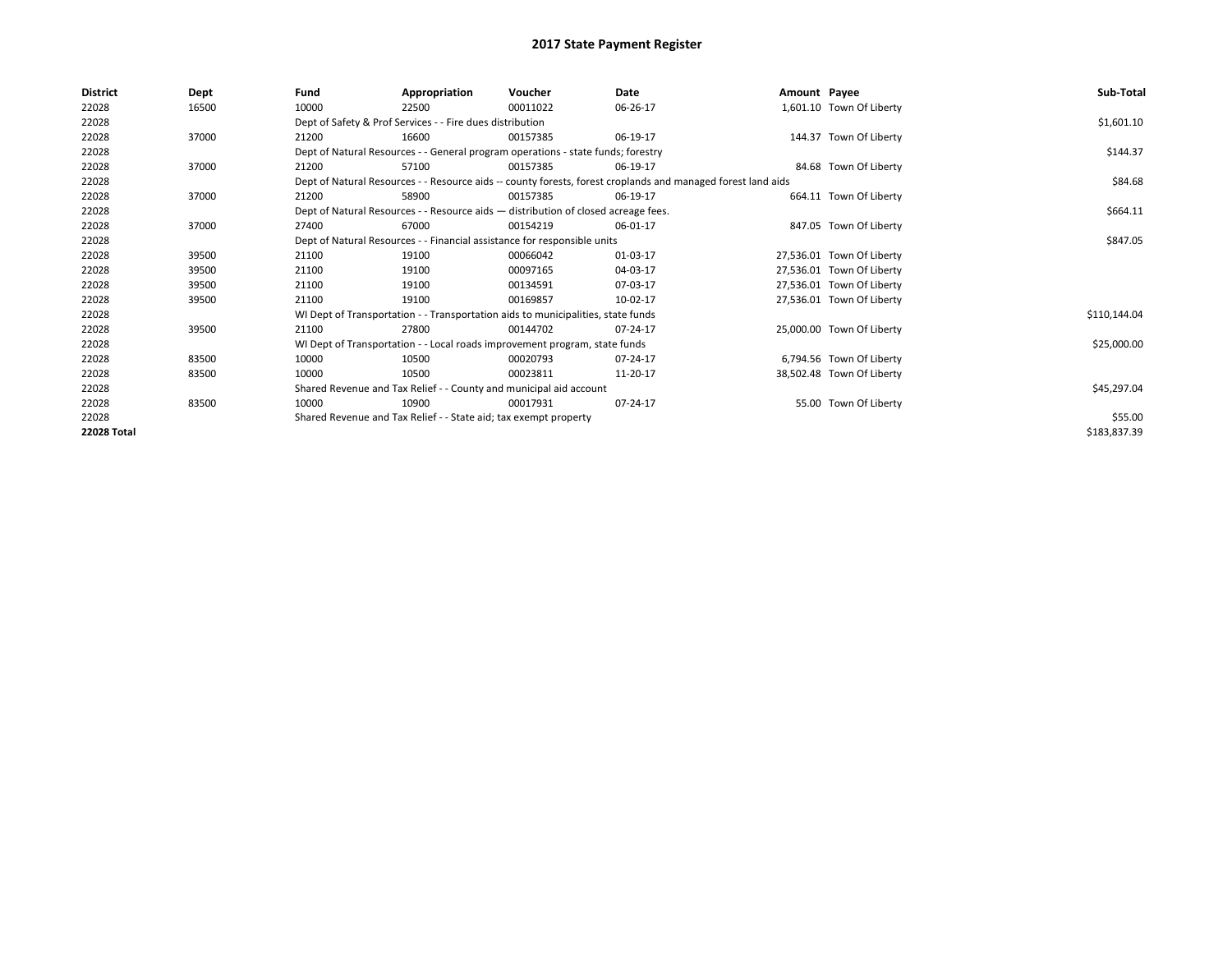| <b>District</b> | Dept  | Fund  | Appropriation                                                                                                | Voucher  | Date           | Amount Payee |                        | Sub-Total    |  |  |
|-----------------|-------|-------|--------------------------------------------------------------------------------------------------------------|----------|----------------|--------------|------------------------|--------------|--|--|
| 22030           | 16500 | 10000 | 22500                                                                                                        | 00011023 | 06-26-17       |              | 1,987.92 Town Of Lima  |              |  |  |
| 22030           |       |       | Dept of Safety & Prof Services - - Fire dues distribution                                                    |          |                |              |                        | \$1,987.92   |  |  |
| 22030           | 37000 | 10000 | 50300                                                                                                        | 00143584 | $04 - 21 - 17$ |              | 3.94 Town Of Lima      |              |  |  |
| 22030           |       |       | Dept of Natural Resources - - Aids in lieu of taxes - general fund                                           |          |                |              |                        |              |  |  |
| 22030           | 37000 | 21200 | 16600                                                                                                        | 00157386 | 06-19-17       |              | 55.72 Town Of Lima     |              |  |  |
| 22030           |       |       | Dept of Natural Resources - - General program operations - state funds; forestry                             |          | \$55.72        |              |                        |              |  |  |
| 22030           | 37000 | 21200 | 57100                                                                                                        | 00157386 | 06-19-17       |              | 49.50 Town Of Lima     |              |  |  |
| 22030           |       |       | Dept of Natural Resources - - Resource aids -- county forests, forest croplands and managed forest land aids |          | \$49.50        |              |                        |              |  |  |
| 22030           | 37000 | 21200 | 58900                                                                                                        | 00157386 | 06-19-17       |              | 256.30 Town Of Lima    |              |  |  |
| 22030           |       |       | Dept of Natural Resources - - Resource aids - distribution of closed acreage fees.                           |          |                |              |                        | \$256.30     |  |  |
| 22030           | 37000 | 27400 | 67000                                                                                                        | 00154299 | 06-01-17       |              | 2.026.90 Town Of Lima  |              |  |  |
| 22030           |       |       | Dept of Natural Resources - - Financial assistance for responsible units                                     |          | \$2,026.90     |              |                        |              |  |  |
| 22030           | 39500 | 21100 | 19100                                                                                                        | 00066043 | 01-03-17       |              | 27,734.19 Town Of Lima |              |  |  |
| 22030           | 39500 | 21100 | 19100                                                                                                        | 00097166 | 04-03-17       |              | 27,734.19 Town Of Lima |              |  |  |
| 22030           | 39500 | 21100 | 19100                                                                                                        | 00134592 | 07-03-17       |              | 27,734.19 Town Of Lima |              |  |  |
| 22030           | 39500 | 21100 | 19100                                                                                                        | 00169858 | 10-02-17       |              | 27,734.19 Town Of Lima |              |  |  |
| 22030           |       |       | WI Dept of Transportation - - Transportation aids to municipalities, state funds                             |          |                |              |                        | \$110,936.76 |  |  |
| 22030           | 83500 | 10000 | 10500                                                                                                        | 00020794 | 07-24-17       |              | 7.120.52 Town Of Lima  |              |  |  |
| 22030           | 83500 | 10000 | 10500                                                                                                        | 00023812 | 11-20-17       |              | 40,349.64 Town Of Lima |              |  |  |
| 22030           |       |       | Shared Revenue and Tax Relief - - County and municipal aid account                                           |          |                |              |                        | \$47,470.16  |  |  |
| 22030           | 83500 | 10000 | 10900                                                                                                        | 00017932 | 07-24-17       |              | 14.00 Town Of Lima     |              |  |  |
| 22030           |       |       | Shared Revenue and Tax Relief - - State aid; tax exempt property                                             |          |                |              |                        | \$14.00      |  |  |
| 22030           | 83500 | 10000 | 11000                                                                                                        | 00020794 | 07-24-17       |              | 57.78 Town Of Lima     |              |  |  |
| 22030           | 83500 | 10000 | 11000                                                                                                        | 00023812 | 11-20-17       |              | 335.66 Town Of Lima    |              |  |  |
| 22030           |       |       | Shared Revenue and Tax Relief - - Public utility distribution account                                        |          |                |              |                        |              |  |  |
| 22030 Total     |       |       |                                                                                                              |          |                |              |                        | \$163,194.64 |  |  |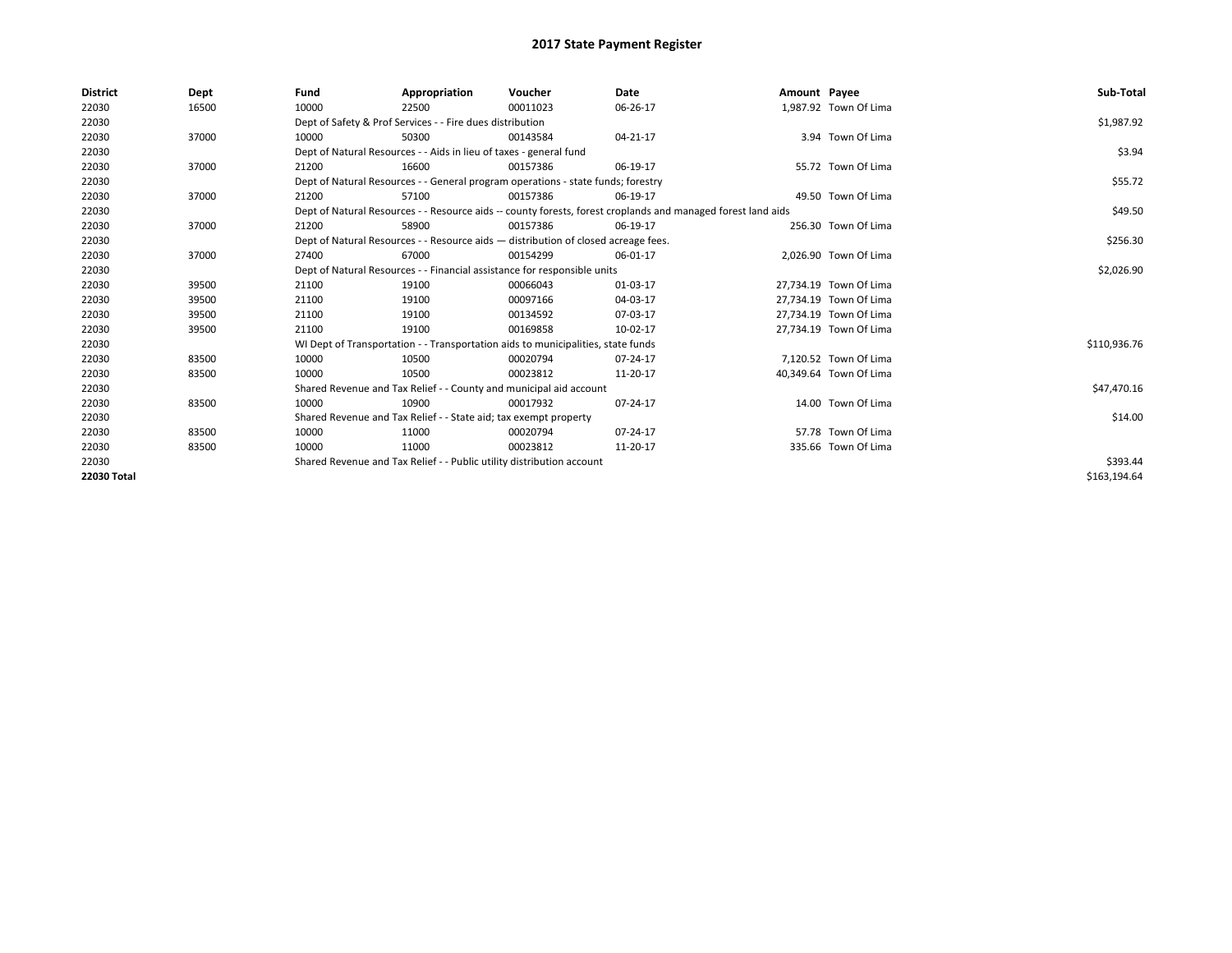| <b>District</b> | Dept  | Fund                                                                             | Appropriation                                                                      | Voucher  | Date                                                                                                         | Amount Payee |                                | Sub-Total    |
|-----------------|-------|----------------------------------------------------------------------------------|------------------------------------------------------------------------------------|----------|--------------------------------------------------------------------------------------------------------------|--------------|--------------------------------|--------------|
| 22032           | 16500 | 10000                                                                            | 22500                                                                              | 00011024 | 06-26-17                                                                                                     |              | 967.30 Town Of Little Grant    |              |
| 22032           |       |                                                                                  | Dept of Safety & Prof Services - - Fire dues distribution                          |          |                                                                                                              |              |                                | \$967.30     |
| 22032           | 37000 | 21200                                                                            | 16600                                                                              | 00157387 | 06-19-17                                                                                                     |              | 101.37 Town Of Little Grant    |              |
| 22032           |       | Dept of Natural Resources - - General program operations - state funds; forestry |                                                                                    | \$101.37 |                                                                                                              |              |                                |              |
| 22032           | 37000 | 21200                                                                            | 57100                                                                              | 00157387 | 06-19-17                                                                                                     |              | 46.39 Town Of Little Grant     |              |
| 22032           |       |                                                                                  |                                                                                    |          | Dept of Natural Resources - - Resource aids -- county forests, forest croplands and managed forest land aids |              |                                | \$46.39      |
| 22032           | 37000 | 21200                                                                            | 58900                                                                              | 00157387 | 06-19-17                                                                                                     |              | 466.29 Town Of Little Grant    |              |
| 22032           |       |                                                                                  | Dept of Natural Resources - - Resource aids - distribution of closed acreage fees. |          |                                                                                                              |              |                                | \$466.29     |
| 22032           | 37000 | 27400                                                                            | 67000                                                                              | 00154689 | 06-01-17                                                                                                     |              | 702.84 Town Of Little Grant    |              |
| 22032           |       |                                                                                  | Dept of Natural Resources - - Financial assistance for responsible units           |          |                                                                                                              |              |                                | \$702.84     |
| 22032           | 39500 | 21100                                                                            | 19100                                                                              | 00066044 | 01-03-17                                                                                                     |              | 23,654.98 Town Of Little Grant |              |
| 22032           | 39500 | 21100                                                                            | 19100                                                                              | 00097167 | 04-03-17                                                                                                     |              | 23,654.98 Town Of Little Grant |              |
| 22032           | 39500 | 21100                                                                            | 19100                                                                              | 00134593 | 07-03-17                                                                                                     |              | 23,654.98 Town Of Little Grant |              |
| 22032           | 39500 | 21100                                                                            | 19100                                                                              | 00169859 | 10-02-17                                                                                                     |              | 23,655.00 Town Of Little Grant |              |
| 22032           |       |                                                                                  | WI Dept of Transportation - - Transportation aids to municipalities, state funds   |          |                                                                                                              |              |                                | \$94,619.94  |
| 22032           | 83500 | 10000                                                                            | 10500                                                                              | 00020795 | 07-24-17                                                                                                     |              | 3,698.89 Town Of Little Grant  |              |
| 22032           | 83500 | 10000                                                                            | 10500                                                                              | 00023813 | 11-20-17                                                                                                     |              | 20,960.36 Town Of Little Grant |              |
| 22032           |       |                                                                                  | Shared Revenue and Tax Relief - - County and municipal aid account                 |          |                                                                                                              |              |                                | \$24,659.25  |
| 22032           | 83500 | 10000                                                                            | 10900                                                                              | 00017933 | 07-24-17                                                                                                     |              | 7.00 Town Of Little Grant      |              |
| 22032           |       |                                                                                  | Shared Revenue and Tax Relief - - State aid; tax exempt property                   |          |                                                                                                              |              |                                | \$7.00       |
| 22032 Total     |       |                                                                                  |                                                                                    |          |                                                                                                              |              |                                | \$121,570.38 |
|                 |       |                                                                                  |                                                                                    |          |                                                                                                              |              |                                |              |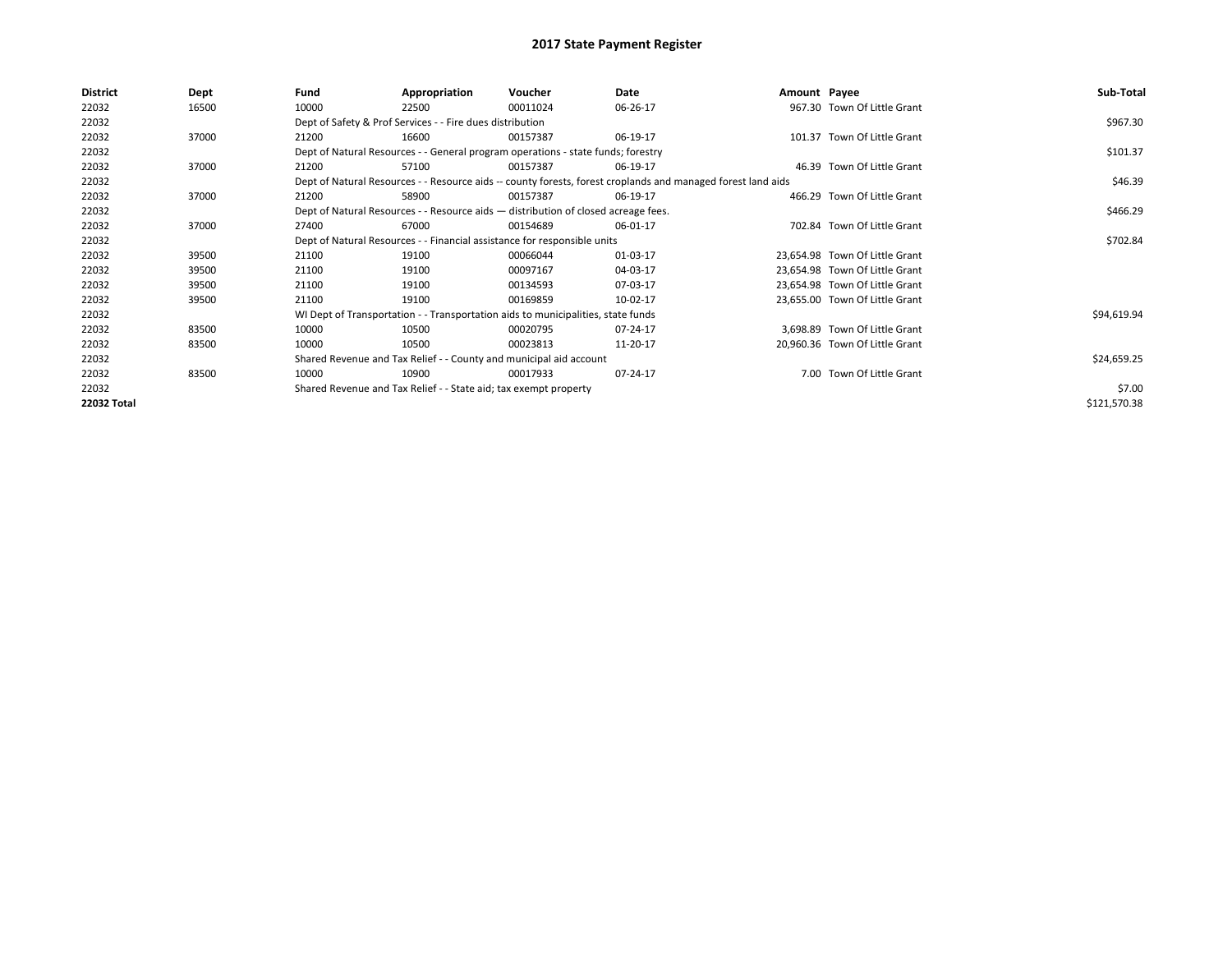| <b>District</b>    | Dept  | Fund  | Appropriation                                                                                                | Voucher  | Date     | Amount Payee |                           | Sub-Total    |  |  |  |
|--------------------|-------|-------|--------------------------------------------------------------------------------------------------------------|----------|----------|--------------|---------------------------|--------------|--|--|--|
| 22034              | 16500 | 10000 | 22500                                                                                                        | 00011025 | 06-27-17 |              | 1,072.13 Marion Township  |              |  |  |  |
| 22034              |       |       | Dept of Safety & Prof Services - - Fire dues distribution                                                    |          |          |              |                           | \$1,072.13   |  |  |  |
| 22034              | 37000 | 10000 | 50300                                                                                                        | 00124833 | 02-03-17 |              | 109.42 Marion Township    |              |  |  |  |
| 22034              | 37000 | 10000 | 50300                                                                                                        | 00144029 | 04-21-17 |              | 129.31 Marion Township    |              |  |  |  |
| 22034              |       |       | Dept of Natural Resources - - Aids in lieu of taxes - general fund                                           |          |          |              |                           |              |  |  |  |
| 22034              | 37000 | 21200 | 16600                                                                                                        | 00157388 | 06-19-17 |              | 431.72 Marion Township    |              |  |  |  |
| 22034              |       |       | Dept of Natural Resources - - General program operations - state funds; forestry                             |          |          |              |                           |              |  |  |  |
| 22034              | 37000 | 21200 | 57100                                                                                                        | 00157388 | 06-19-17 |              | 229.59 Marion Township    |              |  |  |  |
| 22034              |       |       | Dept of Natural Resources - - Resource aids -- county forests, forest croplands and managed forest land aids |          |          |              |                           |              |  |  |  |
| 22034              | 37000 | 21200 | 58900                                                                                                        | 00157388 | 06-19-17 |              | 1,985.93 Marion Township  |              |  |  |  |
| 22034              |       |       | Dept of Natural Resources - - Resource aids - distribution of closed acreage fees.                           |          |          |              |                           |              |  |  |  |
| 22034              | 37000 | 27400 | 67000                                                                                                        | 00154405 | 06-01-17 |              | 1,061.78 Marion Township  |              |  |  |  |
| 22034              |       |       | Dept of Natural Resources - - Financial assistance for responsible units                                     |          |          |              |                           |              |  |  |  |
| 22034              | 39500 | 21100 | 19100                                                                                                        | 00066045 | 01-03-17 |              | 21,964.95 Marion Township |              |  |  |  |
| 22034              | 39500 | 21100 | 19100                                                                                                        | 00097168 | 04-03-17 |              | 21,964.95 Marion Township |              |  |  |  |
| 22034              | 39500 | 21100 | 19100                                                                                                        | 00134594 | 07-03-17 |              | 21,964.95 Marion Township |              |  |  |  |
| 22034              | 39500 | 21100 | 19100                                                                                                        | 00169860 | 10-02-17 |              | 21,964.95 Marion Township |              |  |  |  |
| 22034              |       |       | WI Dept of Transportation - - Transportation aids to municipalities, state funds                             |          |          |              |                           | \$87,859.80  |  |  |  |
| 22034              | 39500 | 21100 | 27800                                                                                                        | 00135993 | 06-27-17 |              | 15,000.00 Marion Township |              |  |  |  |
| 22034              |       |       | WI Dept of Transportation - - Local roads improvement program, state funds                                   |          |          |              |                           | \$15,000.00  |  |  |  |
| 22034              | 83500 | 10000 | 10500                                                                                                        | 00020796 | 07-24-17 |              | 6,018.61 Marion Township  |              |  |  |  |
| 22034              | 83500 | 10000 | 10500                                                                                                        | 00023814 | 11-20-17 |              | 34,105.47 Marion Township |              |  |  |  |
| 22034              |       |       | Shared Revenue and Tax Relief - - County and municipal aid account                                           |          |          |              |                           | \$40,124.08  |  |  |  |
| 22034              | 83500 | 10000 | 10900                                                                                                        | 00017934 | 07-24-17 |              | 5.00 Marion Township      |              |  |  |  |
| 22034              |       |       | Shared Revenue and Tax Relief - - State aid; tax exempt property                                             |          |          |              |                           | \$5.00       |  |  |  |
| 22034              | 83500 | 52100 | 36300                                                                                                        | 00015794 | 03-27-17 |              | 1,600.56 Marion Township  |              |  |  |  |
| 22034              |       |       | Shared Revenue and Tax Relief - - Lottery and gaming credit                                                  |          |          |              |                           | \$1,600.56   |  |  |  |
| <b>22034 Total</b> |       |       |                                                                                                              |          |          |              |                           | \$149,609.32 |  |  |  |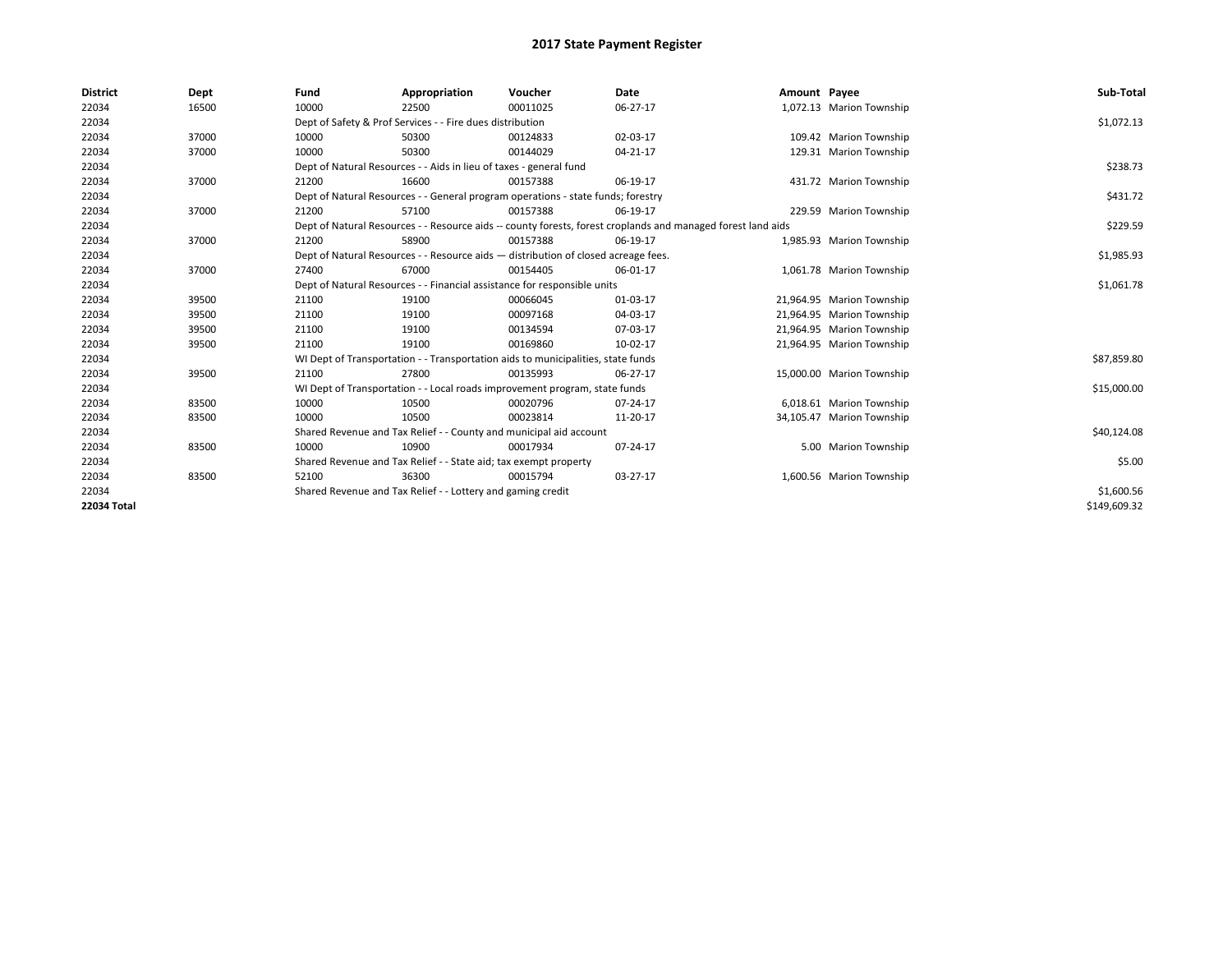| <b>District</b> | Dept  | Fund                                                                             | Appropriation                                                                      | Voucher     | Date                                                                                                                           | Amount Payee |                             | Sub-Total    |
|-----------------|-------|----------------------------------------------------------------------------------|------------------------------------------------------------------------------------|-------------|--------------------------------------------------------------------------------------------------------------------------------|--------------|-----------------------------|--------------|
| 22036           | 16500 | 10000                                                                            | 22500                                                                              | 00011026    | 06-26-17                                                                                                                       |              | 394.42 Town Of Millville    |              |
| 22036           |       |                                                                                  | Dept of Safety & Prof Services - - Fire dues distribution                          |             |                                                                                                                                |              |                             | \$394.42     |
| 22036           | 37000 | 10000                                                                            | 50300                                                                              | 00124793    | 02-03-17                                                                                                                       |              | 499.63 Town Of Millville    |              |
| 22036           | 37000 | 10000                                                                            | 50300                                                                              | 00124794    | 02-03-17                                                                                                                       |              | 259.25 Town Of Millville    |              |
| 22036           | 37000 | 10000                                                                            | 50300                                                                              | 00124795    | 02-03-17                                                                                                                       |              | 23,970.32 Town Of Millville |              |
| 22036           | 37000 | 10000                                                                            | 50300                                                                              | 00142835    | $04 - 21 - 17$                                                                                                                 |              | 1,684.64 Town Of Millville  |              |
| 22036           | 37000 | 10000                                                                            | 50300                                                                              | 00142836    | $04 - 21 - 17$                                                                                                                 |              | 353.27 Town Of Millville    |              |
| 22036           |       | Dept of Natural Resources - - Aids in lieu of taxes - general fund               |                                                                                    | \$26,767.11 |                                                                                                                                |              |                             |              |
| 22036           | 37000 | 21200                                                                            | 16600                                                                              | 00157389    | 06-19-17                                                                                                                       |              | 299.74 Town Of Millville    |              |
| 22036           |       | Dept of Natural Resources - - General program operations - state funds; forestry |                                                                                    | \$299.74    |                                                                                                                                |              |                             |              |
| 22036           | 37000 | 21200                                                                            | 57100                                                                              | 00157389    | 06-19-17                                                                                                                       |              | 137.19 Town Of Millville    |              |
| 22036           |       |                                                                                  |                                                                                    |             | Dept of Natural Resources - - Resource aids -- county forests, forest croplands and managed forest land aids                   |              |                             | \$137.19     |
| 22036           | 37000 | 21200                                                                            | 57900                                                                              | 00142837    | $04 - 21 - 17$                                                                                                                 |              | 124.31 Town Of Millville    |              |
| 22036           | 37000 | 21200                                                                            | 57900                                                                              | 00142838    | 04-21-17                                                                                                                       |              | 253.53 Town Of Millville    |              |
| 22036           |       | Dept of Natural Resources - - Aids in lieu of taxes - sum sufficient             |                                                                                    | \$377.84    |                                                                                                                                |              |                             |              |
| 22036           | 37000 | 21200                                                                            | 58900                                                                              | 00157389    | 06-19-17                                                                                                                       |              | 1,378.81 Town Of Millville  |              |
| 22036           |       |                                                                                  | Dept of Natural Resources - - Resource aids - distribution of closed acreage fees. |             |                                                                                                                                |              |                             | \$1,378.81   |
| 22036           | 37000 | 21200                                                                            | 77900                                                                              | 00129969    | 02-22-17                                                                                                                       |              | 15,687.00 Town Of Millville |              |
| 22036           | 37000 | 21200                                                                            | 77900                                                                              | 00168095    | $07-21-17$                                                                                                                     |              | 22,565.00 Town Of Millville |              |
| 22036           |       |                                                                                  |                                                                                    |             | Dept of Natural Resources - - Resource maintenance and development - state park, forest, and riverway roads, conservation fund |              |                             | \$38,252.00  |
| 22036           | 37000 | 27400                                                                            | 67000                                                                              | 00154876    | 06-01-17                                                                                                                       |              | 490.78 Town Of Millville    |              |
| 22036           |       |                                                                                  | Dept of Natural Resources - - Financial assistance for responsible units           |             |                                                                                                                                |              |                             | \$490.78     |
| 22036           | 39500 | 21100                                                                            | 19100                                                                              | 00066046    | 01-03-17                                                                                                                       |              | 9,584.20 Town Of Millville  |              |
| 22036           | 39500 | 21100                                                                            | 19100                                                                              | 00097169    | 04-03-17                                                                                                                       |              | 9,584.20 Town Of Millville  |              |
| 22036           | 39500 | 21100                                                                            | 19100                                                                              | 00134595    | 07-03-17                                                                                                                       |              | 9,584.20 Town Of Millville  |              |
| 22036           | 39500 | 21100                                                                            | 19100                                                                              | 00169861    | 10-02-17                                                                                                                       |              | 9,584.22 Town Of Millville  |              |
| 22036           |       | WI Dept of Transportation - - Transportation aids to municipalities, state funds |                                                                                    | \$38,336.82 |                                                                                                                                |              |                             |              |
| 22036           | 83500 | 10000                                                                            | 10500                                                                              | 00020797    | 07-24-17                                                                                                                       |              | 3,998.04 Town Of Millville  |              |
| 22036           | 83500 | 10000                                                                            | 10500                                                                              | 00023815    | 11-20-17                                                                                                                       |              | 22,655.55 Town Of Millville |              |
| 22036           |       | Shared Revenue and Tax Relief - - County and municipal aid account               |                                                                                    | \$26,653.59 |                                                                                                                                |              |                             |              |
| 22036 Total     |       |                                                                                  |                                                                                    |             |                                                                                                                                |              |                             | \$133.088.30 |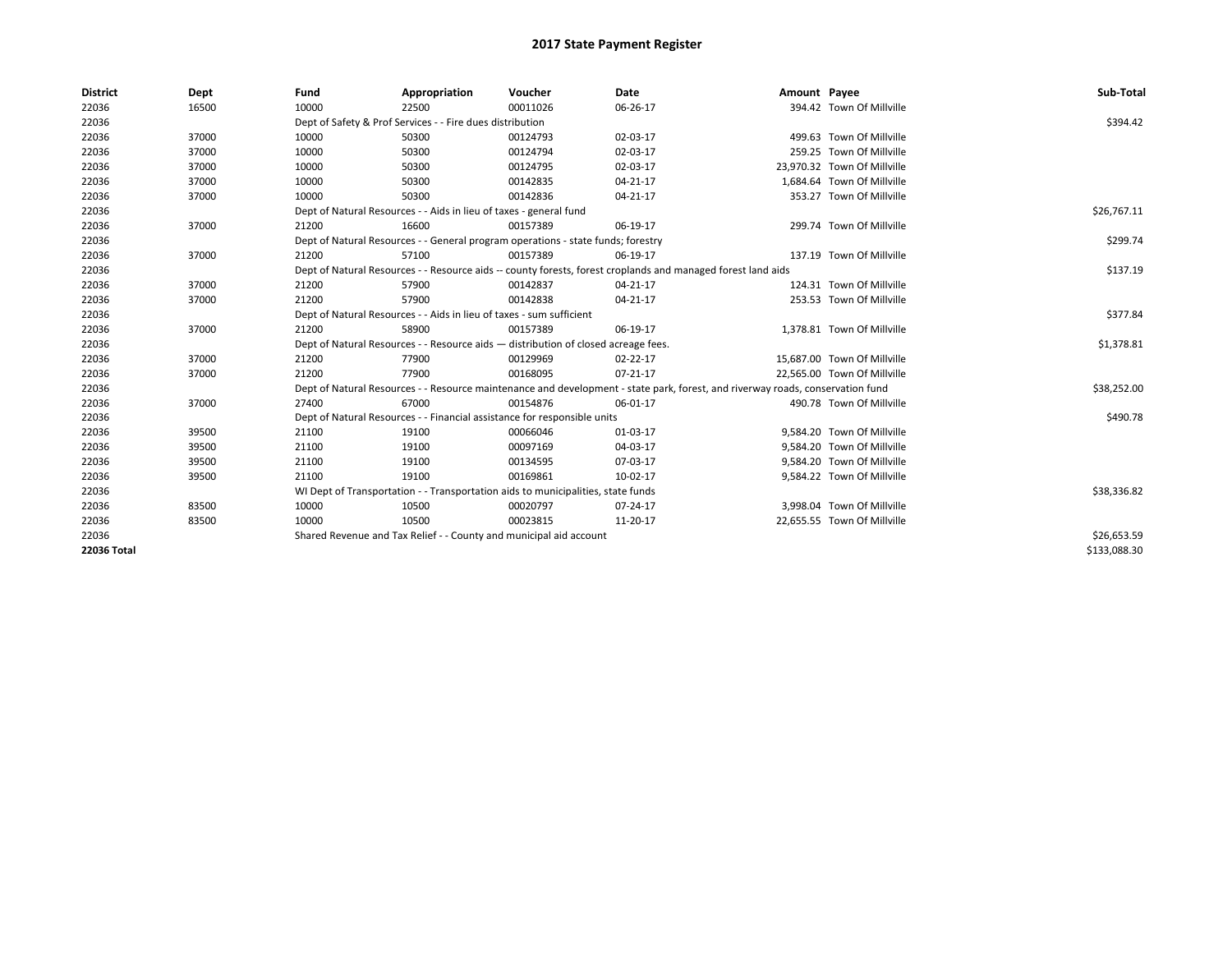| <b>District</b> | Dept  | Fund  | Appropriation                                                                                                | Voucher  | Date           | Amount Payee |                              | Sub-Total    |  |  |
|-----------------|-------|-------|--------------------------------------------------------------------------------------------------------------|----------|----------------|--------------|------------------------------|--------------|--|--|
| 22038           | 16500 | 10000 | 22500                                                                                                        | 00011027 | 06-26-17       |              | 770.61 Town Of Mount Hope    |              |  |  |
| 22038           |       |       | Dept of Safety & Prof Services - - Fire dues distribution                                                    |          |                |              |                              | \$770.61     |  |  |
| 22038           | 37000 | 21200 | 16600                                                                                                        | 00157390 | 06-19-17       |              | 331.61 Town Of Mount Hope    |              |  |  |
| 22038           |       |       | Dept of Natural Resources - - General program operations - state funds; forestry                             |          |                |              |                              |              |  |  |
| 22038           | 37000 | 21200 | 57100                                                                                                        | 00157390 | 06-19-17       |              | 151.77 Town Of Mount Hope    |              |  |  |
| 22038           |       |       | Dept of Natural Resources - - Resource aids -- county forests, forest croplands and managed forest land aids |          |                |              |                              | \$151.77     |  |  |
| 22038           | 37000 | 21200 | 58900                                                                                                        | 00157390 | 06-19-17       |              | 1,525.43 Town Of Mount Hope  |              |  |  |
| 22038           |       |       | Dept of Natural Resources - - Resource aids - distribution of closed acreage fees.                           |          |                |              |                              |              |  |  |
| 22038           | 37000 | 27400 | 67000                                                                                                        | 00154143 | 06-01-17       |              | 404.11 Town Of Mount Hope    |              |  |  |
| 22038           |       |       | Dept of Natural Resources - - Financial assistance for responsible units                                     |          |                |              |                              | \$404.11     |  |  |
| 22038           | 39500 | 21100 | 19100                                                                                                        | 00066047 | 01-03-17       |              | 17,500.39 Town Of Mount Hope |              |  |  |
| 22038           | 39500 | 21100 | 19100                                                                                                        | 00097170 | 04-03-17       |              | 17,500.39 Town Of Mount Hope |              |  |  |
| 22038           | 39500 | 21100 | 19100                                                                                                        | 00134596 | 07-03-17       |              | 17,500.39 Town Of Mount Hope |              |  |  |
| 22038           | 39500 | 21100 | 19100                                                                                                        | 00169862 | 10-02-17       |              | 17,500.41 Town Of Mount Hope |              |  |  |
| 22038           |       |       | WI Dept of Transportation - - Transportation aids to municipalities, state funds                             |          |                |              |                              | \$70,001.58  |  |  |
| 22038           | 46500 | 27200 | 36500                                                                                                        | 00021489 | $01 - 31 - 17$ |              | 21,995.90 Town Of Mount Hope |              |  |  |
| 22038           |       |       | Department of Military Affairs - - State disaster assistance; petroleum inspection fund                      |          |                |              |                              | \$21,995.90  |  |  |
| 22038           | 83500 | 10000 | 10500                                                                                                        | 00020798 | 07-24-17       |              | 2,189.57 Town Of Mount Hope  |              |  |  |
| 22038           | 83500 | 10000 | 10500                                                                                                        | 00023816 | 11-20-17       |              | 12,407.54 Town Of Mount Hope |              |  |  |
| 22038           |       |       | Shared Revenue and Tax Relief - - County and municipal aid account                                           |          |                |              |                              | \$14,597.11  |  |  |
| 22038           | 83500 | 10000 | 10900                                                                                                        | 00017935 | 07-24-17       |              | 67.00 Town Of Mount Hope     |              |  |  |
| 22038           |       |       | Shared Revenue and Tax Relief - - State aid; tax exempt property                                             |          |                |              |                              | \$67.00      |  |  |
| 22038           | 83500 | 10000 | 11000                                                                                                        | 00020798 | 07-24-17       |              | 83.49 Town Of Mount Hope     |              |  |  |
| 22038           | 83500 | 10000 | 11000                                                                                                        | 00023816 | 11-20-17       |              | 484.24 Town Of Mount Hope    |              |  |  |
| 22038           |       |       | Shared Revenue and Tax Relief - - Public utility distribution account                                        |          |                |              |                              |              |  |  |
| 22038 Total     |       |       |                                                                                                              |          |                |              |                              | \$110,412.85 |  |  |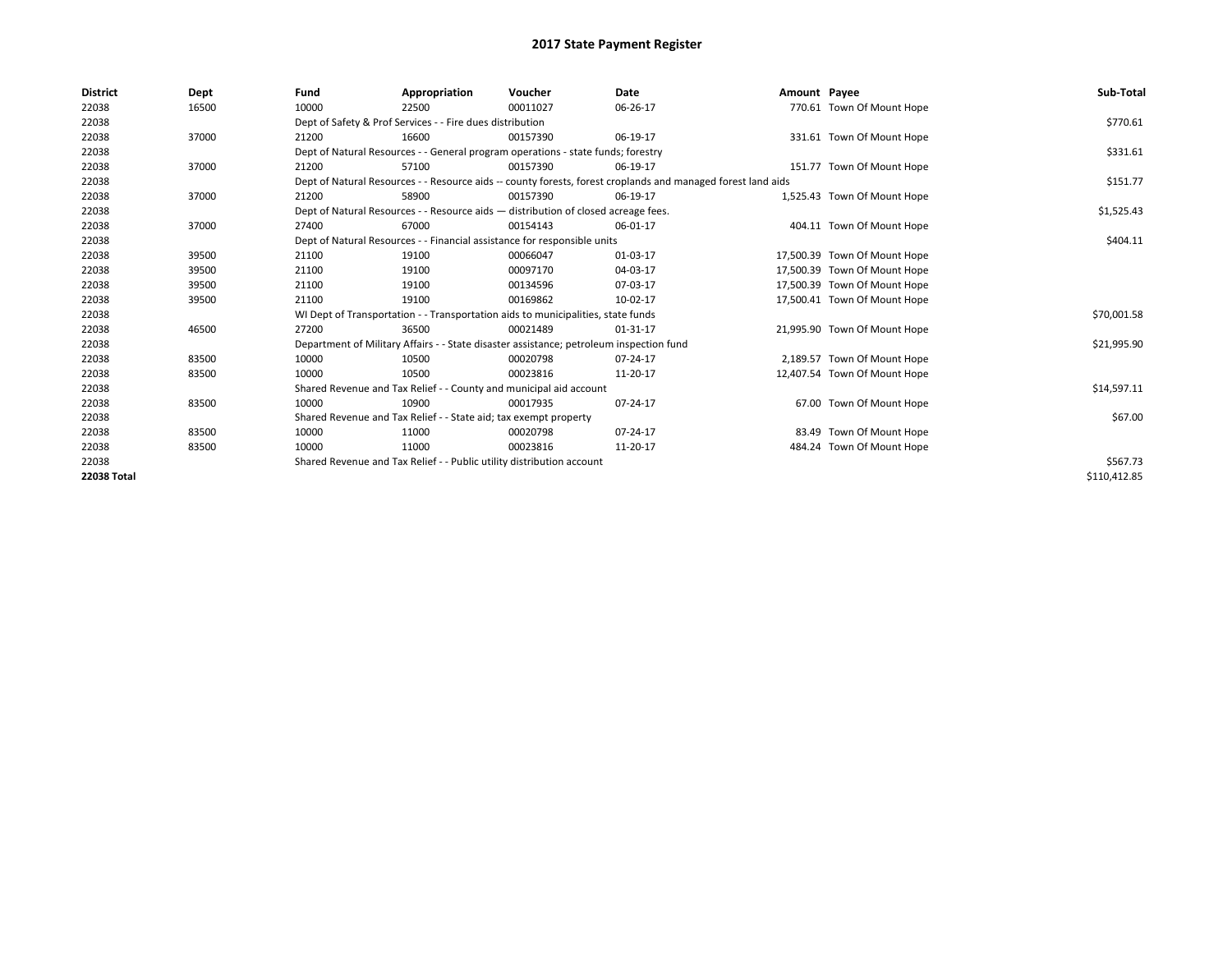| <b>District</b>    | Dept  | Fund  | Appropriation                                                                           | Voucher  | Date                                                                                                         | Amount Payee |                             | Sub-Total    |
|--------------------|-------|-------|-----------------------------------------------------------------------------------------|----------|--------------------------------------------------------------------------------------------------------------|--------------|-----------------------------|--------------|
| 22040              | 16500 | 10000 | 22500                                                                                   | 00011028 | 06-26-17                                                                                                     |              | 1,327.56 Town Of Mount Ida  |              |
| 22040              |       |       | Dept of Safety & Prof Services - - Fire dues distribution                               |          |                                                                                                              |              |                             | \$1,327.56   |
| 22040              | 37000 | 10000 | 50300                                                                                   | 00143629 | 04-21-17                                                                                                     |              | 2.09 Town Of Mount Ida      |              |
| 22040              |       |       | Dept of Natural Resources - - Aids in lieu of taxes - general fund                      |          |                                                                                                              |              |                             | \$2.09       |
| 22040              | 37000 | 21200 | 16600                                                                                   | 00157391 | 06-19-17                                                                                                     |              | 89.58 Town Of Mount Ida     |              |
| 22040              |       |       | Dept of Natural Resources - - General program operations - state funds; forestry        |          |                                                                                                              |              |                             | \$89.58      |
| 22040              | 37000 | 21200 | 57100                                                                                   | 00157391 | 06-19-17                                                                                                     |              | 49.75 Town Of Mount Ida     |              |
| 22040              |       |       |                                                                                         |          | Dept of Natural Resources - - Resource aids -- county forests, forest croplands and managed forest land aids |              |                             | \$49.75      |
| 22040              | 37000 | 21200 | 58900                                                                                   | 00157391 | 06-19-17                                                                                                     |              | 412.08 Town Of Mount Ida    |              |
| 22040              |       |       | Dept of Natural Resources - - Resource aids - distribution of closed acreage fees.      |          |                                                                                                              |              |                             | \$412.08     |
| 22040              | 37000 | 27400 | 67000                                                                                   | 00154077 | 06-01-17                                                                                                     |              | 1,052.28 Town Of Mount Ida  |              |
| 22040              |       |       | Dept of Natural Resources - - Financial assistance for responsible units                |          |                                                                                                              |              |                             | \$1,052.28   |
| 22040              | 39500 | 21100 | 19100                                                                                   | 00066048 | 01-03-17                                                                                                     |              | 27,095.61 Town Of Mount Ida |              |
| 22040              | 39500 | 21100 | 19100                                                                                   | 00097171 | 04-03-17                                                                                                     |              | 27.095.61 Town Of Mount Ida |              |
| 22040              | 39500 | 21100 | 19100                                                                                   | 00134597 | 07-03-17                                                                                                     |              | 27,095.61 Town Of Mount Ida |              |
| 22040              | 39500 | 21100 | 19100                                                                                   | 00169863 | 10-02-17                                                                                                     |              | 27,095.61 Town Of Mount Ida |              |
| 22040              |       |       | WI Dept of Transportation - - Transportation aids to municipalities, state funds        |          |                                                                                                              |              |                             | \$108,382.44 |
| 22040              | 46500 | 27200 | 36500                                                                                   | 00022729 | 02-21-17                                                                                                     |              | 4.165.21 Town Of Mount Ida  |              |
| 22040              |       |       | Department of Military Affairs - - State disaster assistance; petroleum inspection fund |          |                                                                                                              |              |                             | \$4,165.21   |
| 22040              | 83500 | 10000 | 10500                                                                                   | 00020799 | 07-24-17                                                                                                     |              | 6,534.42 Town Of Mount Ida  |              |
| 22040              | 83500 | 10000 | 10500                                                                                   | 00023817 | 11-20-17                                                                                                     |              | 37.028.38 Town Of Mount Ida |              |
| 22040              |       |       | Shared Revenue and Tax Relief - - County and municipal aid account                      |          |                                                                                                              |              |                             | \$43,562.80  |
| 22040              | 83500 | 10000 | 10900                                                                                   | 00017936 | 07-24-17                                                                                                     |              | 1.00 Town Of Mount Ida      |              |
| 22040              |       |       | Shared Revenue and Tax Relief - - State aid; tax exempt property                        |          |                                                                                                              |              |                             | \$1.00       |
| 22040              | 83500 | 52100 | 36300                                                                                   | 00015795 | 03-27-17                                                                                                     |              | 242.60 Town Of Mount Ida    |              |
| 22040              |       |       | Shared Revenue and Tax Relief - - Lottery and gaming credit                             |          |                                                                                                              |              |                             | \$242.60     |
| <b>22040 Total</b> |       |       |                                                                                         |          |                                                                                                              |              |                             | \$159,287.39 |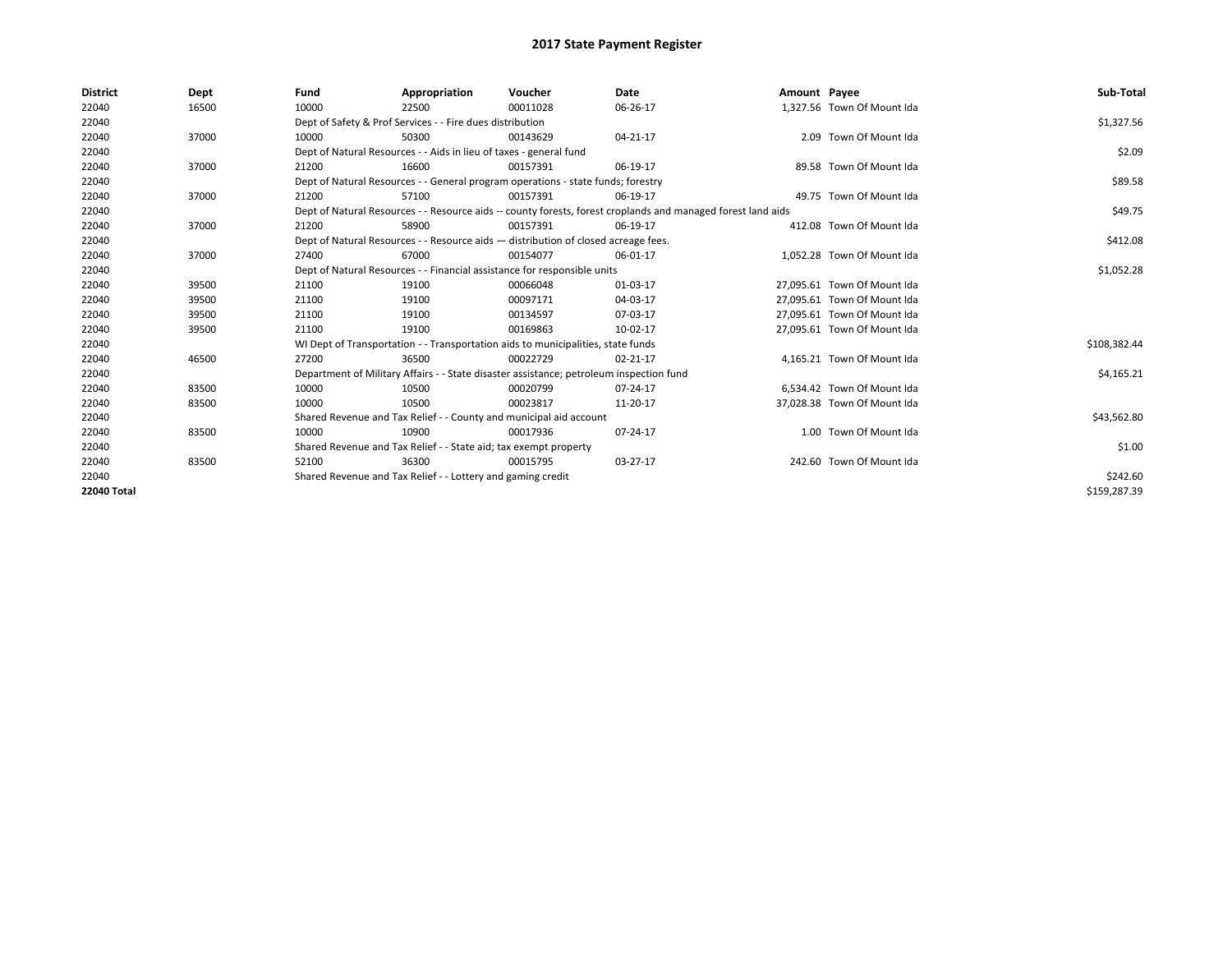| <b>District</b> | Dept  | Fund  | Appropriation                                                                                                | Voucher  | Date     | Amount Payee |                           | Sub-Total    |
|-----------------|-------|-------|--------------------------------------------------------------------------------------------------------------|----------|----------|--------------|---------------------------|--------------|
| 22042           | 16500 | 10000 | 22500                                                                                                        | 00011029 | 06-26-17 |              | 1,743.25 Town Of Muscoda  |              |
| 22042           |       |       | Dept of Safety & Prof Services - - Fire dues distribution                                                    |          |          |              |                           | \$1,743.25   |
| 22042           | 37000 | 10000 | 50300                                                                                                        | 00124829 | 02-03-17 |              | 277.79 Town Of Muscoda    |              |
| 22042           | 37000 | 10000 | 50300                                                                                                        | 00124830 | 02-03-17 |              | 5.047.52 Town Of Muscoda  |              |
| 22042           | 37000 | 10000 | 50300                                                                                                        | 00144021 | 04-21-17 |              | 496.31 Town Of Muscoda    |              |
| 22042           |       |       | Dept of Natural Resources - - Aids in lieu of taxes - general fund                                           |          |          |              |                           | \$5,821.62   |
| 22042           | 37000 | 21200 | 16600                                                                                                        | 00157392 | 06-19-17 |              | 785.62 Town Of Muscoda    |              |
| 22042           |       |       | Dept of Natural Resources - - General program operations - state funds; forestry                             |          |          |              |                           | \$785.62     |
| 22042           | 37000 | 21200 | 57100                                                                                                        | 00157392 | 06-19-17 |              | 470.62 Town Of Muscoda    |              |
| 22042           |       |       | Dept of Natural Resources - - Resource aids -- county forests, forest croplands and managed forest land aids |          |          |              |                           | \$470.62     |
| 22042           | 37000 | 21200 | 57900                                                                                                        | 00144020 | 04-21-17 |              | 1.243.62 Town Of Muscoda  |              |
| 22042           |       |       | Dept of Natural Resources - - Aids in lieu of taxes - sum sufficient                                         |          |          |              |                           | \$1,243.62   |
| 22042           | 37000 | 21200 | 58900                                                                                                        | 00157392 | 06-19-17 |              | 3.613.87 Town Of Muscoda  |              |
| 22042           |       |       | Dept of Natural Resources - - Resource aids - distribution of closed acreage fees.                           |          |          |              |                           | \$3,613.87   |
| 22042           | 39500 | 21100 | 19100                                                                                                        | 00066049 | 01-03-17 |              | 18.480.28 Town Of Muscoda |              |
| 22042           | 39500 | 21100 | 19100                                                                                                        | 00097172 | 04-03-17 |              | 18,480.28 Town Of Muscoda |              |
| 22042           | 39500 | 21100 | 19100                                                                                                        | 00134598 | 07-03-17 |              | 18,480.28 Town Of Muscoda |              |
| 22042           | 39500 | 21100 | 19100                                                                                                        | 00169864 | 10-02-17 |              | 18,480.30 Town Of Muscoda |              |
| 22042           |       |       | WI Dept of Transportation - - Transportation aids to municipalities, state funds                             |          |          |              |                           | \$73,921.14  |
| 22042           | 83500 | 10000 | 10500                                                                                                        | 00020800 | 07-24-17 |              | 4.614.45 Town Of Muscoda  |              |
| 22042           | 83500 | 10000 | 10500                                                                                                        | 00023818 | 11-20-17 |              | 31,174.85 Town Of Muscoda |              |
| 22042           |       |       | Shared Revenue and Tax Relief - - County and municipal aid account                                           |          |          |              |                           | \$35,789.30  |
| 22042           | 83500 | 10000 | 11000                                                                                                        | 00020800 | 07-24-17 |              | 5.63 Town Of Muscoda      |              |
| 22042           | 83500 | 10000 | 11000                                                                                                        | 00023818 | 11-20-17 |              | 30.62 Town Of Muscoda     |              |
| 22042           |       |       | Shared Revenue and Tax Relief - - Public utility distribution account                                        |          |          |              |                           | \$36.25      |
| 22042 Total     |       |       |                                                                                                              |          |          |              |                           | \$123,425.29 |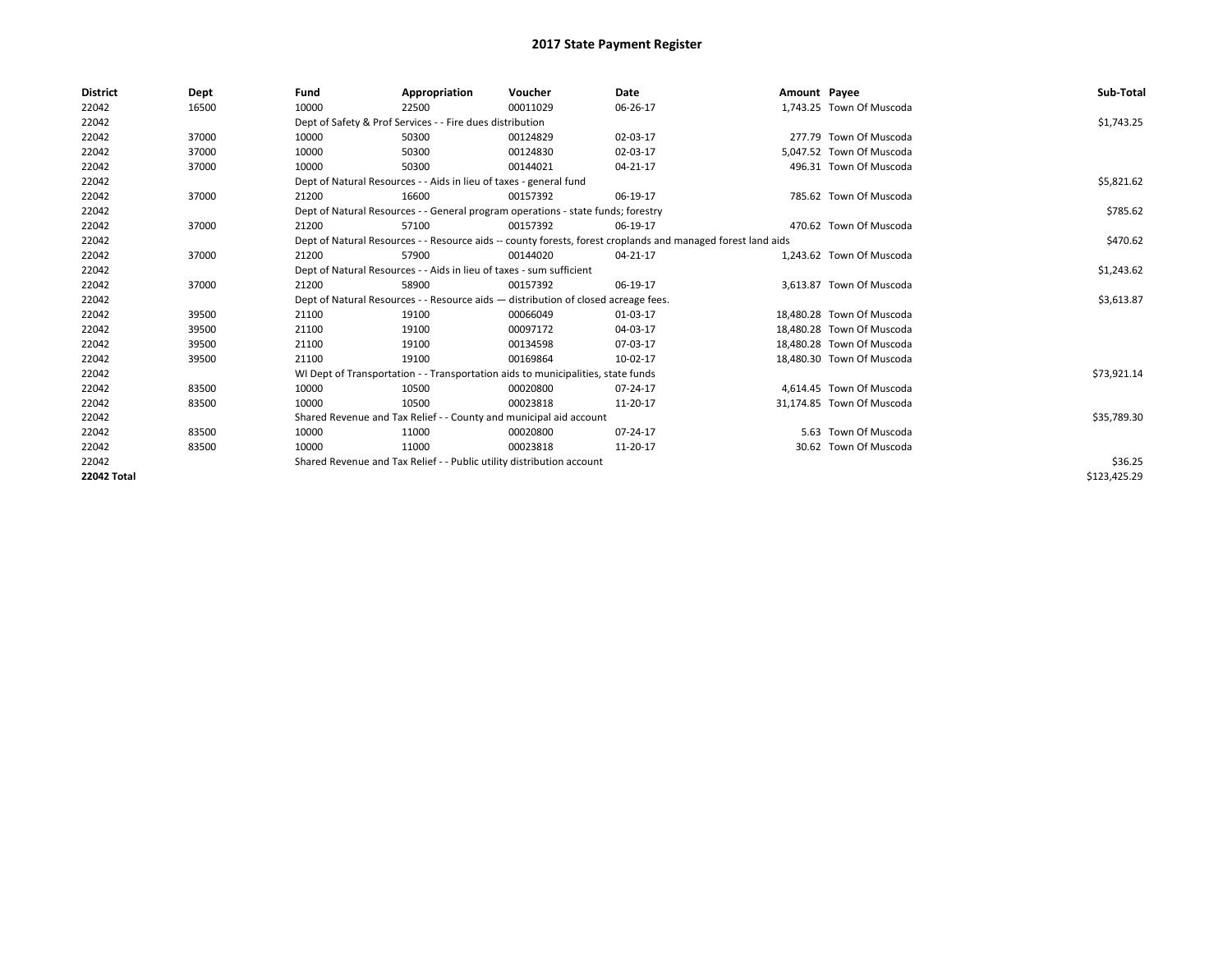| <b>District</b>    | Dept  | Fund  | Appropriation                                                                      | Voucher  | Date                                                                                                         | Amount Payee |                                   | Sub-Total    |
|--------------------|-------|-------|------------------------------------------------------------------------------------|----------|--------------------------------------------------------------------------------------------------------------|--------------|-----------------------------------|--------------|
| 22044              | 16500 | 10000 | 22500                                                                              | 00011030 | 06-26-17                                                                                                     |              | 1,868.07 Town Of North Lancaster  |              |
| 22044              |       |       | Dept of Safety & Prof Services - - Fire dues distribution                          |          |                                                                                                              |              |                                   | \$1,868.07   |
| 22044              | 37000 | 21200 | 16600                                                                              | 00157393 | 06-19-17                                                                                                     |              | 87.98 Town Of North Lancaster     |              |
| 22044              |       |       | Dept of Natural Resources - - General program operations - state funds; forestry   |          |                                                                                                              |              |                                   | \$87.98      |
| 22044              | 37000 | 21200 | 57100                                                                              | 00157393 | 06-19-17                                                                                                     |              | 40.27 Town Of North Lancaster     |              |
| 22044              |       |       |                                                                                    |          | Dept of Natural Resources - - Resource aids -- county forests, forest croplands and managed forest land aids |              |                                   | \$40.27      |
| 22044              | 37000 | 21200 | 58900                                                                              | 00157393 | 06-19-17                                                                                                     |              | 404.72 Town Of North Lancaster    |              |
| 22044              |       |       | Dept of Natural Resources - - Resource aids - distribution of closed acreage fees. |          |                                                                                                              |              |                                   | \$404.72     |
| 22044              | 37000 | 27400 | 67000                                                                              | 00154355 | 06-01-17                                                                                                     |              | 1.458.77 Town Of North Lancaster  |              |
| 22044              |       |       | Dept of Natural Resources - - Financial assistance for responsible units           |          |                                                                                                              |              |                                   | \$1,458.77   |
| 22044              | 39500 | 21100 | 19100                                                                              | 00066050 | 01-03-17                                                                                                     |              | 23.853.16 Town Of North Lancaster |              |
| 22044              | 39500 | 21100 | 19100                                                                              | 00097173 | 04-03-17                                                                                                     |              | 23.853.16 Town Of North Lancaster |              |
| 22044              | 39500 | 21100 | 19100                                                                              | 00134599 | 07-03-17                                                                                                     |              | 23,853.16 Town Of North Lancaster |              |
| 22044              | 39500 | 21100 | 19100                                                                              | 00169865 | 10-02-17                                                                                                     |              | 23,853.18 Town Of North Lancaster |              |
| 22044              |       |       | WI Dept of Transportation - - Transportation aids to municipalities, state funds   |          |                                                                                                              |              |                                   | \$95,412.66  |
| 22044              | 39500 | 21100 | 27800                                                                              | 00144726 | 07-24-17                                                                                                     |              | 19.000.00 Town Of North Lancaster |              |
| 22044              |       |       | WI Dept of Transportation - - Local roads improvement program, state funds         |          |                                                                                                              |              |                                   | \$19,000.00  |
| 22044              | 83500 | 10000 | 10500                                                                              | 00020801 | 07-24-17                                                                                                     |              | 4.572.12 Town Of North Lancaster  |              |
| 22044              | 83500 | 10000 | 10500                                                                              | 00023819 | 11-20-17                                                                                                     |              | 26,441.61 Town Of North Lancaster |              |
| 22044              |       |       | Shared Revenue and Tax Relief - - County and municipal aid account                 |          |                                                                                                              |              |                                   | \$31,013.73  |
| 22044              | 83500 | 10000 | 10900                                                                              | 00017937 | 07-24-17                                                                                                     |              | 23.00 Town Of North Lancaster     |              |
| 22044              |       |       | Shared Revenue and Tax Relief - - State aid; tax exempt property                   |          |                                                                                                              |              |                                   | \$23.00      |
| 22044              | 83500 | 10000 | 11000                                                                              | 00020801 | 07-24-17                                                                                                     |              | 130.50 Town Of North Lancaster    |              |
| 22044              | 83500 | 10000 | 11000                                                                              | 00023819 | 11-20-17                                                                                                     |              | 758.18 Town Of North Lancaster    |              |
| 22044              |       |       | Shared Revenue and Tax Relief - - Public utility distribution account              |          |                                                                                                              |              |                                   | \$888.68     |
| <b>22044 Total</b> |       |       |                                                                                    |          |                                                                                                              |              |                                   | \$150,197.88 |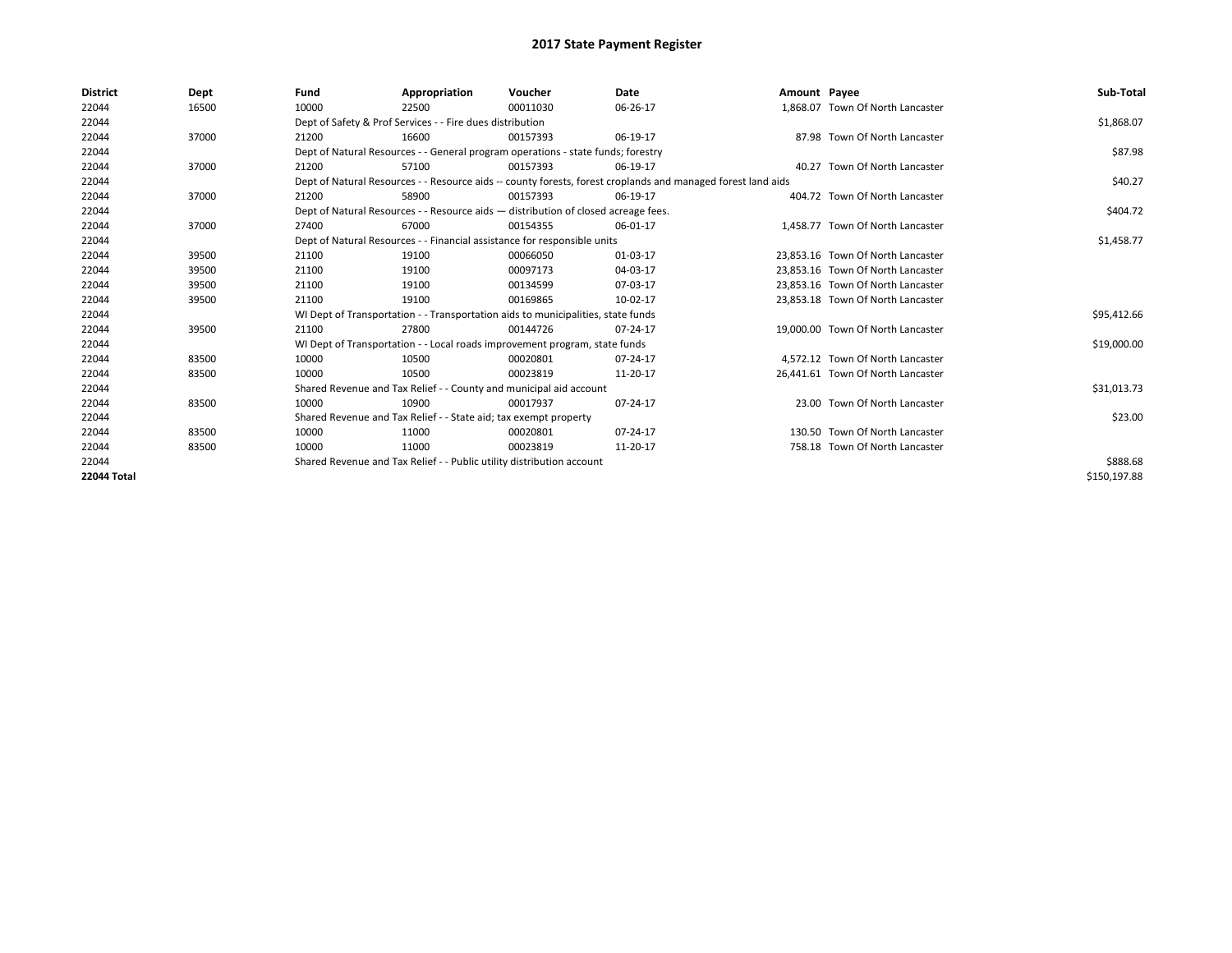| <b>District</b>    | Dept  | Fund  | Appropriation                                                                      | Voucher  | Date                                                                                                         | Amount Payee |                         | Sub-Total    |
|--------------------|-------|-------|------------------------------------------------------------------------------------|----------|--------------------------------------------------------------------------------------------------------------|--------------|-------------------------|--------------|
| 22046              | 16500 | 10000 | 22500                                                                              | 00011031 | 06-26-17                                                                                                     |              | 2,470.46 Town Of Paris  |              |
| 22046              |       |       | Dept of Safety & Prof Services - - Fire dues distribution                          |          |                                                                                                              |              |                         | \$2,470.46   |
| 22046              | 37000 | 10000 | 50300                                                                              | 00124820 | 02-03-17                                                                                                     |              | 606.70 Town Of Paris    |              |
| 22046              |       |       | Dept of Natural Resources - - Aids in lieu of taxes - general fund                 |          |                                                                                                              |              |                         | \$606.70     |
| 22046              | 37000 | 21200 | 16600                                                                              | 00157394 | 06-19-17                                                                                                     |              | 339.78 Town Of Paris    |              |
| 22046              |       |       | Dept of Natural Resources - - General program operations - state funds; forestry   |          |                                                                                                              |              |                         | \$339.78     |
| 22046              | 37000 | 21200 | 57100                                                                              | 00157394 | 06-19-17                                                                                                     |              | 157.59 Town Of Paris    |              |
| 22046              |       |       |                                                                                    |          | Dept of Natural Resources - - Resource aids -- county forests, forest croplands and managed forest land aids |              |                         | \$157.59     |
| 22046              | 37000 | 21200 | 58900                                                                              | 00157394 | 06-19-17                                                                                                     |              | 1.562.99 Town Of Paris  |              |
| 22046              |       |       | Dept of Natural Resources - - Resource aids - distribution of closed acreage fees. |          |                                                                                                              |              |                         | \$1,562.99   |
| 22046              | 37000 | 27400 | 67000                                                                              | 00154356 | 06-01-17                                                                                                     |              | 2.449.24 Town Of Paris  |              |
| 22046              |       |       | Dept of Natural Resources - - Financial assistance for responsible units           |          |                                                                                                              |              |                         | \$2,449.24   |
| 22046              | 39500 | 21100 | 19100                                                                              | 00066051 | 01-03-17                                                                                                     |              | 23.726.55 Town Of Paris |              |
| 22046              | 39500 | 21100 | 19100                                                                              | 00097174 | 04-03-17                                                                                                     |              | 23,726.55 Town Of Paris |              |
| 22046              | 39500 | 21100 | 19100                                                                              | 00134600 | 07-03-17                                                                                                     |              | 23,726.55 Town Of Paris |              |
| 22046              | 39500 | 21100 | 19100                                                                              | 00169866 | 10-02-17                                                                                                     |              | 23,726.55 Town Of Paris |              |
| 22046              |       |       | WI Dept of Transportation - - Transportation aids to municipalities, state funds   |          |                                                                                                              |              |                         | \$94,906.20  |
| 22046              | 83500 | 10000 | 10500                                                                              | 00020802 | 07-24-17                                                                                                     |              | 7,043.48 Town Of Paris  |              |
| 22046              | 83500 | 10000 | 10500                                                                              | 00023820 | 11-20-17                                                                                                     |              | 39,913.05 Town Of Paris |              |
| 22046              |       |       | Shared Revenue and Tax Relief - - County and municipal aid account                 |          |                                                                                                              |              |                         | \$46,956.53  |
| 22046              | 83500 | 10000 | 10900                                                                              | 00017938 | 07-24-17                                                                                                     |              | 2.00 Town Of Paris      |              |
| 22046              |       |       | Shared Revenue and Tax Relief - - State aid; tax exempt property                   |          |                                                                                                              |              |                         | \$2.00       |
| <b>22046 Total</b> |       |       |                                                                                    |          |                                                                                                              |              |                         | \$149,451.49 |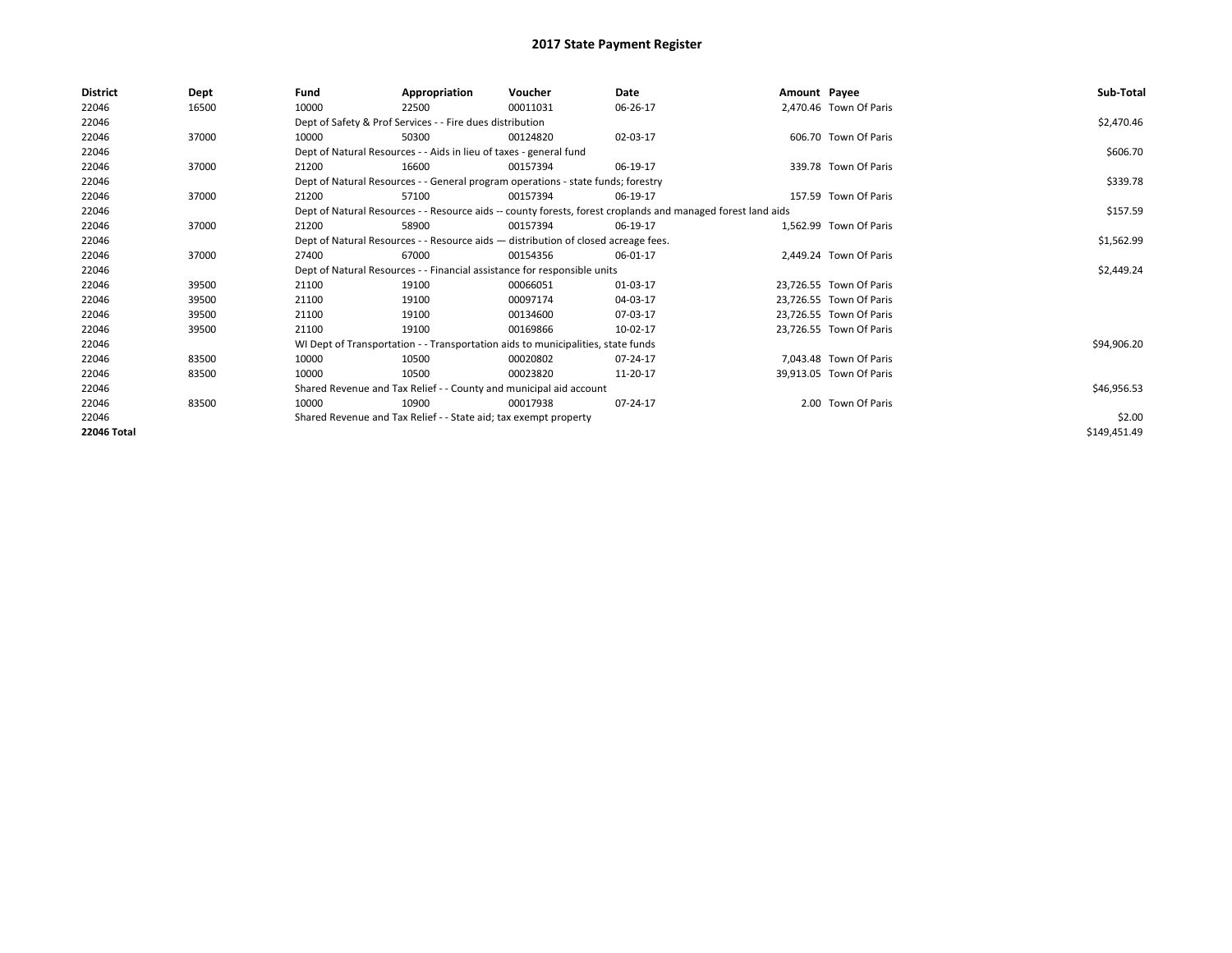| <b>District</b>    | Dept  | Fund  | Appropriation                                                                      | Voucher  | Date                                                                                                         | Amount Payee |                               | Sub-Total    |
|--------------------|-------|-------|------------------------------------------------------------------------------------|----------|--------------------------------------------------------------------------------------------------------------|--------------|-------------------------------|--------------|
| 22048              | 16500 | 10000 | 22500                                                                              | 00011032 | 06-26-17                                                                                                     |              | 844.49 Town Of Patch Grove    |              |
| 22048              |       |       | Dept of Safety & Prof Services - - Fire dues distribution                          |          |                                                                                                              |              |                               | \$844.49     |
| 22048              | 37000 | 21200 | 16600                                                                              | 00157395 | 06-19-17                                                                                                     |              | 302.58 Town Of Patch Grove    |              |
| 22048              |       |       | Dept of Natural Resources - - General program operations - state funds; forestry   |          |                                                                                                              |              |                               | \$302.58     |
| 22048              | 37000 | 21200 | 57100                                                                              | 00157395 | 06-19-17                                                                                                     |              | 138.48 Town Of Patch Grove    |              |
| 22048              |       |       |                                                                                    |          | Dept of Natural Resources - - Resource aids -- county forests, forest croplands and managed forest land aids |              |                               | \$138.48     |
| 22048              | 37000 | 21200 | 58900                                                                              | 00157395 | 06-19-17                                                                                                     |              | 1,391.85 Town Of Patch Grove  |              |
| 22048              |       |       | Dept of Natural Resources - - Resource aids - distribution of closed acreage fees. |          |                                                                                                              |              |                               | \$1,391.85   |
| 22048              | 37000 | 27400 | 67000                                                                              | 00154336 | 06-01-17                                                                                                     |              | 616.47 Town Of Patch Grove    |              |
| 22048              |       |       | Dept of Natural Resources - - Financial assistance for responsible units           |          |                                                                                                              |              |                               | \$616.47     |
| 22048              | 39500 | 21100 | 19100                                                                              | 00066052 | 01-03-17                                                                                                     |              | 21.491.52 Town Of Patch Grove |              |
| 22048              | 39500 | 21100 | 19100                                                                              | 00097175 | 04-03-17                                                                                                     |              | 21.491.52 Town Of Patch Grove |              |
| 22048              | 39500 | 21100 | 19100                                                                              | 00134601 | 07-03-17                                                                                                     |              | 21.491.52 Town Of Patch Grove |              |
| 22048              | 39500 | 21100 | 19100                                                                              | 00169867 | 10-02-17                                                                                                     |              | 21,491.52 Town Of Patch Grove |              |
| 22048              |       |       | WI Dept of Transportation - - Transportation aids to municipalities, state funds   |          |                                                                                                              |              |                               | \$85,966.08  |
| 22048              | 83500 | 10000 | 10100                                                                              | 00020803 | 07-24-17                                                                                                     |              | 1,978.35 Town Of Patch Grove  |              |
| 22048              |       |       | Shared Revenue and Tax Relief - - Expenditure restraint program account            |          |                                                                                                              |              |                               | \$1,978.35   |
| 22048              | 83500 | 10000 | 10500                                                                              | 00020803 | 07-24-17                                                                                                     |              | 4.669.90 Town Of Patch Grove  |              |
| 22048              | 83500 | 10000 | 10500                                                                              | 00023821 | 11-20-17                                                                                                     |              | 26,462.90 Town Of Patch Grove |              |
| 22048              |       |       | Shared Revenue and Tax Relief - - County and municipal aid account                 |          |                                                                                                              |              |                               | \$31,132.80  |
| 22048              | 83500 | 10000 | 10900                                                                              | 00017939 | 07-24-17                                                                                                     |              | 31.00 Town Of Patch Grove     |              |
| 22048              |       |       | Shared Revenue and Tax Relief - - State aid; tax exempt property                   |          |                                                                                                              |              |                               | \$31.00      |
| <b>22048 Total</b> |       |       |                                                                                    |          |                                                                                                              |              |                               | \$122,402.10 |
|                    |       |       |                                                                                    |          |                                                                                                              |              |                               |              |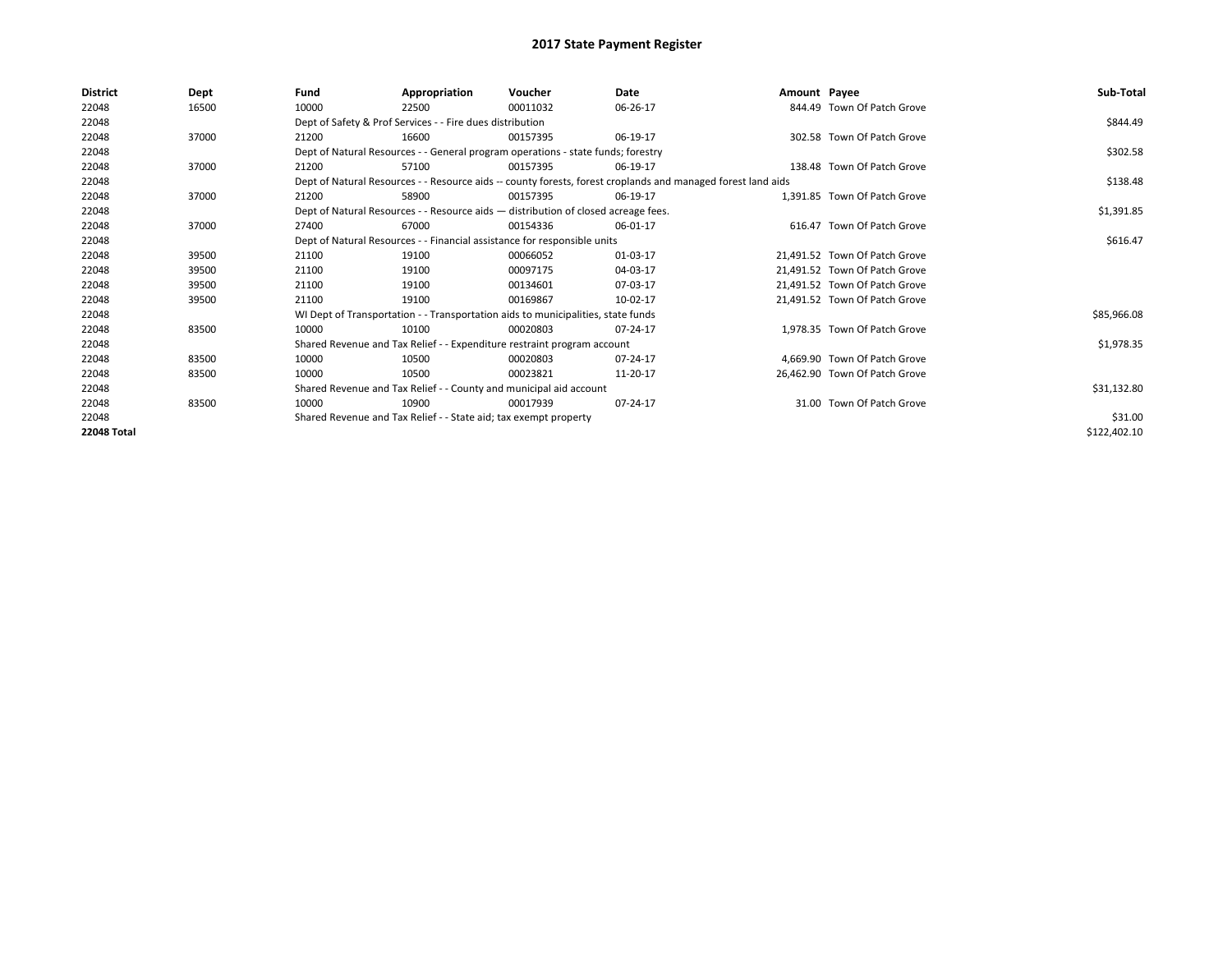| <b>District</b> | Dept  | Fund  | Appropriation                                                                                                | Voucher  | Date           | Amount Payee |                               | Sub-Total    |
|-----------------|-------|-------|--------------------------------------------------------------------------------------------------------------|----------|----------------|--------------|-------------------------------|--------------|
| 22050           | 16500 | 10000 | 22500                                                                                                        | 00011033 | 06-26-17       |              | 5,792.48 Town Of Platteville  |              |
| 22050           |       |       | Dept of Safety & Prof Services - - Fire dues distribution                                                    |          |                |              |                               | \$5,792.48   |
| 22050           | 37000 | 10000 | 50300                                                                                                        | 00143672 | $04 - 21 - 17$ |              | 32.71 Town Of Platteville     |              |
| 22050           |       |       | Dept of Natural Resources - - Aids in lieu of taxes - general fund                                           |          |                |              |                               | \$32.71      |
| 22050           | 37000 | 21200 | 16600                                                                                                        | 00157396 | 06-19-17       |              | 37.14 Town Of Platteville     |              |
| 22050           |       |       | Dept of Natural Resources - - General program operations - state funds; forestry                             |          |                |              |                               | \$37.14      |
| 22050           | 37000 | 21200 | 57100                                                                                                        | 00157396 | 06-19-17       |              | 17.00 Town Of Platteville     |              |
| 22050           |       |       | Dept of Natural Resources - - Resource aids -- county forests, forest croplands and managed forest land aids |          |                |              |                               | \$17.00      |
| 22050           | 37000 | 21200 | 58900                                                                                                        | 00157396 | 06-19-17       |              | 170.86 Town Of Platteville    |              |
| 22050           |       |       | Dept of Natural Resources - - Resource aids - distribution of closed acreage fees.                           |          |                |              |                               | \$170.86     |
| 22050           | 37000 | 27400 | 67000                                                                                                        | 00154357 | 06-01-17       |              | 3.986.46 Town Of Platteville  |              |
| 22050           |       |       | Dept of Natural Resources - - Financial assistance for responsible units                                     |          |                |              |                               | \$3,986.46   |
| 22050           | 39500 | 21100 | 19100                                                                                                        | 00066053 | 01-03-17       |              | 23,390.74 Town Of Platteville |              |
| 22050           | 39500 | 21100 | 19100                                                                                                        | 00097176 | 04-03-17       |              | 23,390.74 Town Of Platteville |              |
| 22050           | 39500 | 21100 | 19100                                                                                                        | 00134602 | 07-03-17       |              | 23,390.74 Town Of Platteville |              |
| 22050           | 39500 | 21100 | 19100                                                                                                        | 00169868 | 10-02-17       |              | 23,390.76 Town Of Platteville |              |
| 22050           |       |       | WI Dept of Transportation - - Transportation aids to municipalities, state funds                             |          |                |              |                               | \$93,562.98  |
| 22050           | 83500 | 10000 | 10500                                                                                                        | 00020804 | $07 - 24 - 17$ |              | 3,785.73 Town Of Platteville  |              |
| 22050           | 83500 | 10000 | 10500                                                                                                        | 00023822 | 11-20-17       |              | 21,452.45 Town Of Platteville |              |
| 22050           |       |       | Shared Revenue and Tax Relief - - County and municipal aid account                                           |          |                |              |                               | \$25,238.18  |
| 22050           | 83500 | 10000 | 10900                                                                                                        | 00017940 | 07-24-17       |              | 88.00 Town Of Platteville     |              |
| 22050           |       |       | Shared Revenue and Tax Relief - - State aid; tax exempt property                                             |          |                |              |                               | \$88.00      |
| 22050           | 83500 | 10000 | 11000                                                                                                        | 00020804 | $07 - 24 - 17$ |              | 1,395.75 Town Of Platteville  |              |
| 22050           | 83500 | 10000 | 11000                                                                                                        | 00023822 | 11-20-17       |              | 8,127.77 Town Of Platteville  |              |
| 22050           |       |       | Shared Revenue and Tax Relief - - Public utility distribution account                                        |          |                |              |                               | \$9,523.52   |
| 22050           | 83500 | 52100 | 36300                                                                                                        | 00015796 | 03-27-17       |              | 1.865.76 Town Of Platteville  |              |
| 22050           |       |       | Shared Revenue and Tax Relief - - Lottery and gaming credit                                                  |          |                |              |                               | \$1,865.76   |
| 22050 Total     |       |       |                                                                                                              |          |                |              |                               | \$140,315.09 |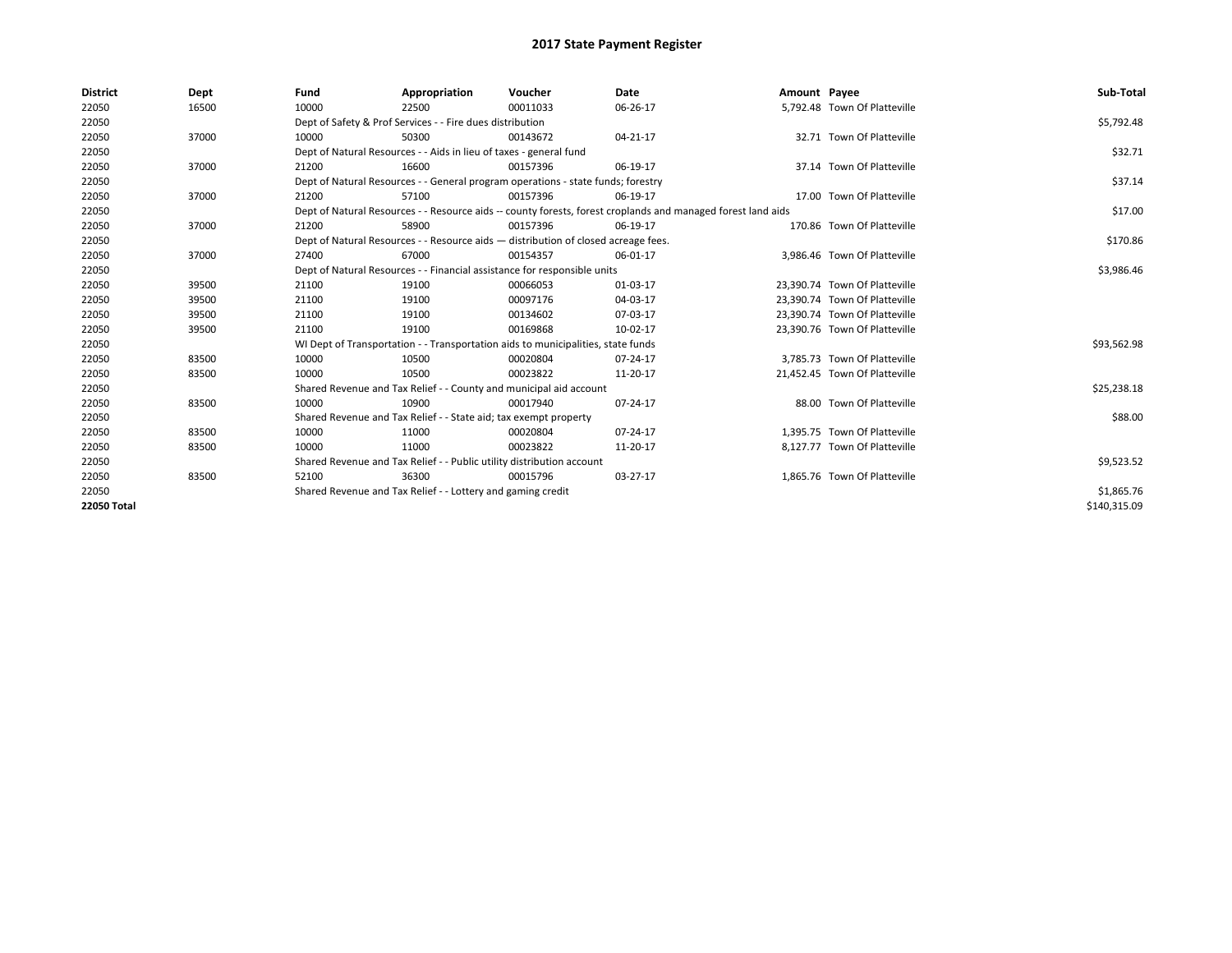| <b>District</b> | Dept  | Fund  | Appropriation                                                                      | Voucher  | Date                                                                                                         | Amount Payee |                          | Sub-Total    |
|-----------------|-------|-------|------------------------------------------------------------------------------------|----------|--------------------------------------------------------------------------------------------------------------|--------------|--------------------------|--------------|
| 22052           | 16500 | 10000 | 22500                                                                              | 00011034 | 06-26-17                                                                                                     |              | 2,556.53 Town Of Potosi  |              |
| 22052           |       |       | Dept of Safety & Prof Services - - Fire dues distribution                          |          |                                                                                                              |              |                          | \$2,556.53   |
| 22052           | 37000 | 21200 | 16600                                                                              | 00157397 | 06-19-17                                                                                                     |              | 249.15 Town Of Potosi    |              |
| 22052           |       |       | Dept of Natural Resources - - General program operations - state funds; forestry   |          |                                                                                                              |              |                          | \$249.15     |
| 22052           | 37000 | 21200 | 57100                                                                              | 00157397 | 06-19-17                                                                                                     |              | 136.23 Town Of Potosi    |              |
| 22052           |       |       |                                                                                    |          | Dept of Natural Resources - - Resource aids -- county forests, forest croplands and managed forest land aids |              |                          | \$136.23     |
| 22052           | 37000 | 21200 | 58900                                                                              | 00157397 | 06-19-17                                                                                                     |              | 1,146.10 Town Of Potosi  |              |
| 22052           |       |       | Dept of Natural Resources - - Resource aids - distribution of closed acreage fees. |          |                                                                                                              |              |                          | \$1,146.10   |
| 22052           | 37000 | 27400 | 67000                                                                              | 00154358 | 06-01-17                                                                                                     |              | 2.256.69 Town Of Potosi  |              |
| 22052           |       |       | Dept of Natural Resources - - Financial assistance for responsible units           |          |                                                                                                              |              |                          | \$2,256.69   |
| 22052           | 39500 | 21100 | 19100                                                                              | 00066054 | 01-03-17                                                                                                     |              | 35.854.06 Town Of Potosi |              |
| 22052           | 39500 | 21100 | 19100                                                                              | 00097177 | 04-03-17                                                                                                     |              | 35,854.06 Town Of Potosi |              |
| 22052           | 39500 | 21100 | 19100                                                                              | 00134603 | 07-03-17                                                                                                     |              | 35,854.06 Town Of Potosi |              |
| 22052           | 39500 | 21100 | 19100                                                                              | 00169869 | 10-02-17                                                                                                     |              | 35,854.08 Town Of Potosi |              |
| 22052           |       |       | WI Dept of Transportation - - Transportation aids to municipalities, state funds   |          |                                                                                                              |              |                          | \$143,416.26 |
| 22052           | 39500 | 21100 | 27800                                                                              | 00144722 | 07-24-17                                                                                                     |              | 15,000.00 Town Of Potosi |              |
| 22052           |       |       | WI Dept of Transportation - - Local roads improvement program, state funds         |          |                                                                                                              |              |                          | \$15,000.00  |
| 22052           | 83500 | 10000 | 10500                                                                              | 00020805 | 07-24-17                                                                                                     |              | 15.177.17 Town Of Potosi |              |
| 22052           | 83500 | 10000 | 10500                                                                              | 00023823 | 11-20-17                                                                                                     |              | 86,003.93 Town Of Potosi |              |
| 22052           |       |       | Shared Revenue and Tax Relief - - County and municipal aid account                 |          |                                                                                                              |              |                          | \$101,181.10 |
| 22052           | 83500 | 10000 | 10900                                                                              | 00017941 | 07-24-17                                                                                                     |              | 4.00 Town Of Potosi      |              |
| 22052           |       |       | Shared Revenue and Tax Relief - - State aid; tax exempt property                   |          |                                                                                                              |              |                          | \$4.00       |
| 22052           | 83500 | 10000 | 11000                                                                              | 00020805 | 07-24-17                                                                                                     |              | 41.60 Town Of Potosi     |              |
| 22052           | 83500 | 10000 | 11000                                                                              | 00023823 | 11-20-17                                                                                                     |              | 871.44 Town Of Potosi    |              |
| 22052           |       |       | Shared Revenue and Tax Relief - - Public utility distribution account              |          |                                                                                                              |              |                          | \$913.04     |
| 22052 Total     |       |       |                                                                                    |          |                                                                                                              |              |                          | \$266,859.10 |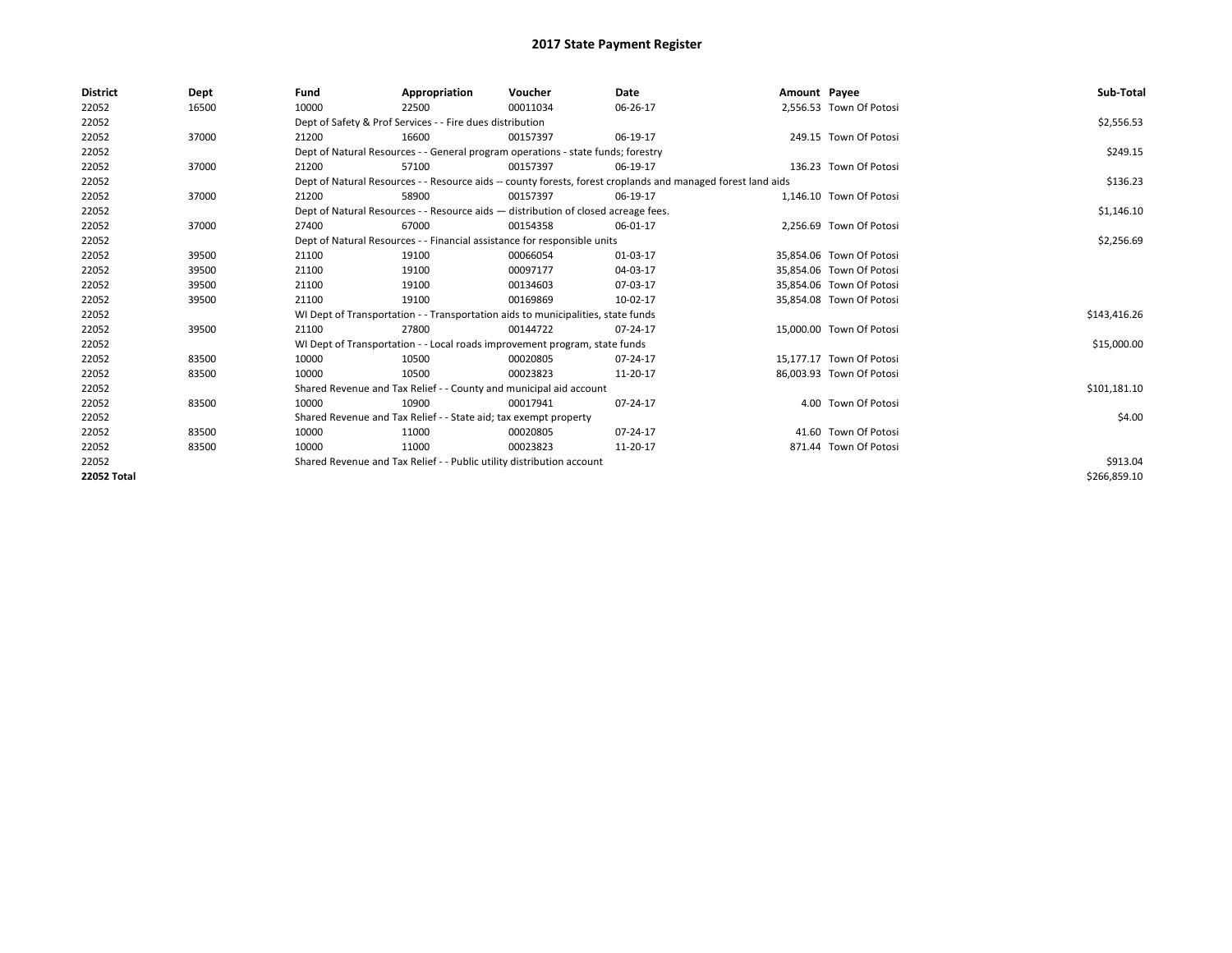| <b>District</b>    | Dept  | Fund  | Appropriation                                                                                                | Voucher  | Date     | Amount Payee |                           | Sub-Total    |
|--------------------|-------|-------|--------------------------------------------------------------------------------------------------------------|----------|----------|--------------|---------------------------|--------------|
| 22054              | 16500 | 10000 | 22500                                                                                                        | 00011035 | 06-27-17 |              | 2,734.71 Town Of Smelser  |              |
| 22054              |       |       | Dept of Safety & Prof Services - - Fire dues distribution                                                    |          |          |              |                           | \$2,734.71   |
| 22054              | 37000 | 21200 | 16600                                                                                                        | 00157398 | 06-19-17 |              | 99.76 Town Of Smelser     |              |
| 22054              |       |       | Dept of Natural Resources - - General program operations - state funds; forestry                             |          |          |              |                           | \$99.76      |
| 22054              | 37000 | 21200 | 57100                                                                                                        | 00157398 | 06-19-17 |              | 45.66 Town Of Smelser     |              |
| 22054              |       |       | Dept of Natural Resources - - Resource aids -- county forests, forest croplands and managed forest land aids |          |          |              |                           | \$45.66      |
| 22054              | 37000 | 21200 | 58900                                                                                                        | 00157398 | 06-19-17 |              | 458.91 Town Of Smelser    |              |
| 22054              |       |       | Dept of Natural Resources - - Resource aids - distribution of closed acreage fees.                           |          |          |              |                           | \$458.91     |
| 22054              | 37000 | 27400 | 67000                                                                                                        | 00154255 | 06-01-17 |              | 1,631.51 Town Of Smelser  |              |
| 22054              |       |       | Dept of Natural Resources - - Financial assistance for responsible units                                     |          |          |              |                           | \$1,631.51   |
| 22054              | 39500 | 21100 | 19100                                                                                                        | 00066055 | 01-03-17 |              | 28.334.23 Town Of Smelser |              |
| 22054              | 39500 | 21100 | 19100                                                                                                        | 00097178 | 04-03-17 |              | 28.334.23 Town Of Smelser |              |
| 22054              | 39500 | 21100 | 19100                                                                                                        | 00134604 | 07-03-17 |              | 28,334.23 Town Of Smelser |              |
| 22054              | 39500 | 21100 | 19100                                                                                                        | 00169870 | 10-02-17 |              | 28,334.25 Town Of Smelser |              |
| 22054              |       |       | WI Dept of Transportation - - Transportation aids to municipalities, state funds                             |          |          |              |                           | \$113,336.94 |
| 22054              | 83500 | 10000 | 10500                                                                                                        | 00020806 | 07-24-17 |              | 3.002.39 Town Of Smelser  |              |
| 22054              | 83500 | 10000 | 10500                                                                                                        | 00023824 | 11-20-17 |              | 17,013.56 Town Of Smelser |              |
| 22054              |       |       | Shared Revenue and Tax Relief - - County and municipal aid account                                           |          |          |              |                           | \$20,015.95  |
| 22054              | 83500 | 10000 | 10900                                                                                                        | 00017942 | 07-24-17 |              | 34.00 Town Of Smelser     |              |
| 22054              |       |       | Shared Revenue and Tax Relief - - State aid; tax exempt property                                             |          |          |              |                           | \$34.00      |
| 22054              | 83500 | 10000 | 11000                                                                                                        | 00020806 | 07-24-17 |              | 216.93 Town Of Smelser    |              |
| 22054              | 83500 | 10000 | 11000                                                                                                        | 00023824 | 11-20-17 |              | 1,261.45 Town Of Smelser  |              |
| 22054              |       |       | Shared Revenue and Tax Relief - - Public utility distribution account                                        |          |          |              |                           | \$1,478.38   |
| 22054              | 83500 | 52100 | 36300                                                                                                        | 00015797 | 03-27-17 |              | 253.92 Town Of Smelser    |              |
| 22054              |       |       | Shared Revenue and Tax Relief - - Lottery and gaming credit                                                  |          |          |              |                           | \$253.92     |
| <b>22054 Total</b> |       |       |                                                                                                              |          |          |              |                           | \$140,089.74 |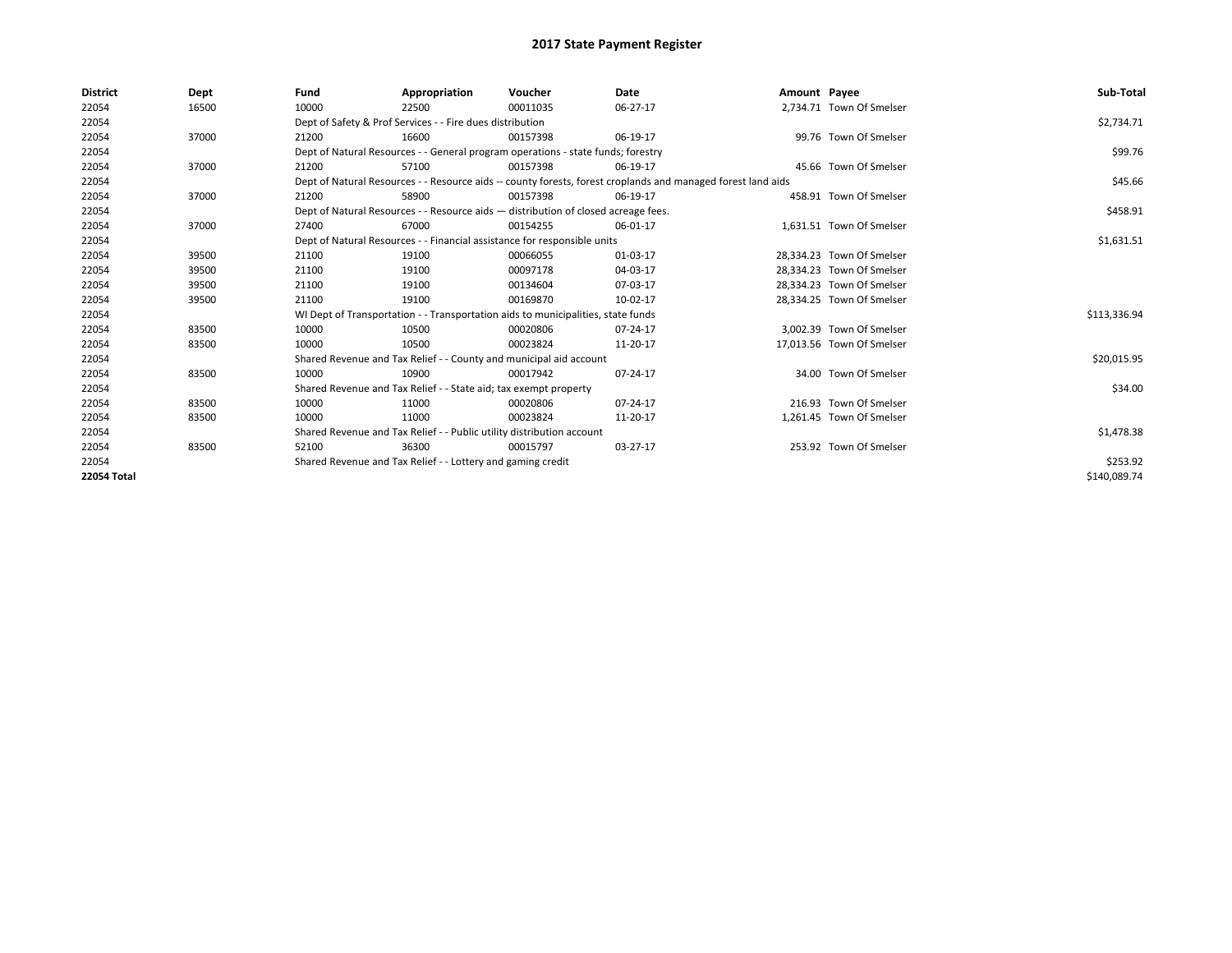| <b>District</b> | Dept  | Fund  | Appropriation                                                         | Voucher                                                                            | Date                                                                                                         | Amount Payee |                                   | Sub-Total    |
|-----------------|-------|-------|-----------------------------------------------------------------------|------------------------------------------------------------------------------------|--------------------------------------------------------------------------------------------------------------|--------------|-----------------------------------|--------------|
| 22056           | 16500 | 10000 | 22500                                                                 | 00011036                                                                           | 06-26-17                                                                                                     |              | 2,617.01 Town Of South Lancaster  |              |
| 22056           |       |       | Dept of Safety & Prof Services - - Fire dues distribution             |                                                                                    |                                                                                                              |              |                                   | \$2,617.01   |
| 22056           | 37000 | 21200 | 16600                                                                 | 00157399                                                                           | 06-19-17                                                                                                     |              | 32.77 Town Of South Lancaster     |              |
| 22056           |       |       |                                                                       | Dept of Natural Resources - - General program operations - state funds; forestry   |                                                                                                              |              |                                   | \$32.77      |
| 22056           | 37000 | 21200 | 57100                                                                 | 00157399                                                                           | 06-19-17                                                                                                     |              | 15.00 Town Of South Lancaster     |              |
| 22056           |       |       |                                                                       |                                                                                    | Dept of Natural Resources - - Resource aids -- county forests, forest croplands and managed forest land aids |              |                                   | \$15.00      |
| 22056           | 37000 | 21200 | 58900                                                                 | 00157399                                                                           | 06-19-17                                                                                                     |              | 150.76 Town Of South Lancaster    |              |
| 22056           |       |       |                                                                       | Dept of Natural Resources - - Resource aids - distribution of closed acreage fees. |                                                                                                              |              |                                   | \$150.76     |
| 22056           | 37000 | 27400 | 67000                                                                 | 00154378                                                                           | 06-01-17                                                                                                     |              | 1,787.61 Town Of South Lancaster  |              |
| 22056           |       |       |                                                                       | Dept of Natural Resources - - Financial assistance for responsible units           |                                                                                                              |              |                                   | \$1,787.61   |
| 22056           | 39500 | 21100 | 19100                                                                 | 00066056                                                                           | 01-03-17                                                                                                     |              | 24,293.56 Town Of South Lancaster |              |
| 22056           | 39500 | 21100 | 19100                                                                 | 00097179                                                                           | 04-03-17                                                                                                     |              | 24,293.56 Town Of South Lancaster |              |
| 22056           | 39500 | 21100 | 19100                                                                 | 00134605                                                                           | 07-03-17                                                                                                     |              | 24.293.56 Town Of South Lancaster |              |
| 22056           | 39500 | 21100 | 19100                                                                 | 00169871                                                                           | 10-02-17                                                                                                     |              | 24,293.58 Town Of South Lancaster |              |
| 22056           |       |       |                                                                       | WI Dept of Transportation - - Transportation aids to municipalities, state funds   |                                                                                                              |              |                                   | \$97,174.26  |
| 22056           | 83500 | 10000 | 10500                                                                 | 00020807                                                                           | 07-24-17                                                                                                     |              | 10.991.74 Town Of South Lancaster |              |
| 22056           | 83500 | 10000 | 10500                                                                 | 00023825                                                                           | 11-20-17                                                                                                     |              | 62,286.55 Town Of South Lancaster |              |
| 22056           |       |       | Shared Revenue and Tax Relief - - County and municipal aid account    |                                                                                    |                                                                                                              |              |                                   | \$73,278.29  |
| 22056           | 83500 | 10000 | 10900                                                                 | 00017943                                                                           | 07-24-17                                                                                                     |              | 91.00 Town Of South Lancaster     |              |
| 22056           |       |       | Shared Revenue and Tax Relief - - State aid; tax exempt property      |                                                                                    |                                                                                                              |              |                                   | \$91.00      |
| 22056           | 83500 | 10000 | 11000                                                                 | 00020807                                                                           | 07-24-17                                                                                                     |              | 1.260.75 Town Of South Lancaster  |              |
| 22056           | 83500 | 10000 | 11000                                                                 | 00023825                                                                           | 11-20-17                                                                                                     |              | 7,278.45 Town Of South Lancaster  |              |
| 22056           |       |       | Shared Revenue and Tax Relief - - Public utility distribution account |                                                                                    |                                                                                                              |              |                                   | \$8,539.20   |
| 22056 Total     |       |       |                                                                       |                                                                                    |                                                                                                              |              |                                   | \$183,685.90 |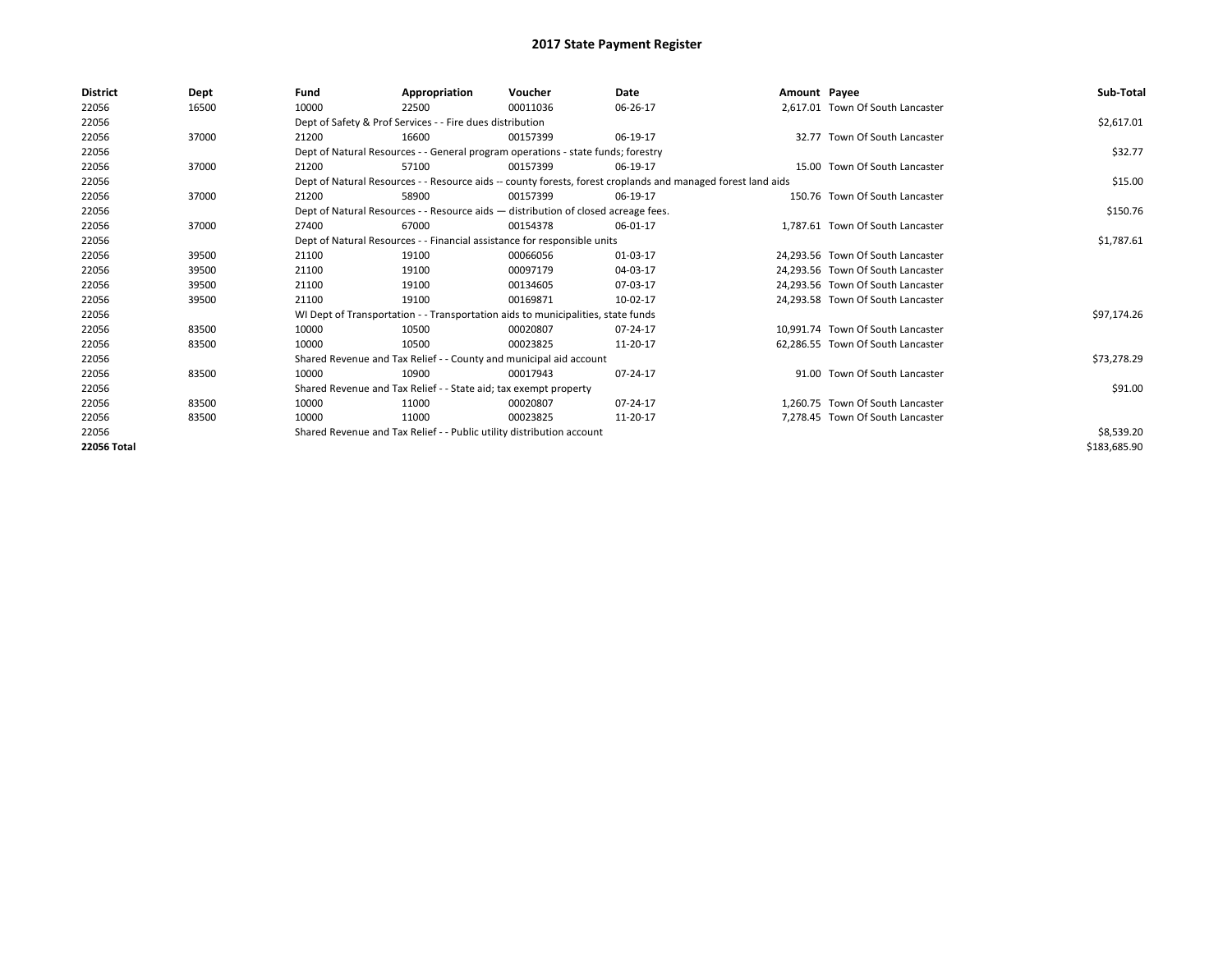| <b>District</b> | Dept  | Fund  | Appropriation                                                                                                | Voucher  | Date     | Amount Payee |                            | Sub-Total    |
|-----------------|-------|-------|--------------------------------------------------------------------------------------------------------------|----------|----------|--------------|----------------------------|--------------|
| 22058           | 16500 | 10000 | 22500                                                                                                        | 00011037 | 06-26-17 |              | 1,572.43 Town Of Waterloo  |              |
| 22058           |       |       | Dept of Safety & Prof Services - - Fire dues distribution                                                    |          |          |              |                            | \$1,572.43   |
| 22058           | 37000 | 10000 | 50300                                                                                                        | 00124823 | 02-03-17 |              | 766.14 Town Of Waterloo    |              |
| 22058           |       |       | Dept of Natural Resources - - Aids in lieu of taxes - general fund                                           |          |          |              |                            | \$766.14     |
| 22058           | 37000 | 21200 | 16600                                                                                                        | 00157400 | 06-19-17 |              | 414.79 Town Of Waterloo    |              |
| 22058           |       |       | Dept of Natural Resources - - General program operations - state funds; forestry                             |          |          |              |                            | \$414.79     |
| 22058           | 37000 | 21200 | 57100                                                                                                        | 00157400 | 06-19-17 |              | 189.84 Town Of Waterloo    |              |
| 22058           |       |       | Dept of Natural Resources - - Resource aids -- county forests, forest croplands and managed forest land aids |          |          |              |                            | \$189.84     |
| 22058           | 37000 | 21200 | 58900                                                                                                        | 00157400 | 06-19-17 |              | 1,908.03 Town Of Waterloo  |              |
| 22058           |       |       | Dept of Natural Resources - - Resource aids - distribution of closed acreage fees.                           |          |          |              |                            | \$1,908.03   |
| 22058           | 37000 | 27400 | 67000                                                                                                        | 00154095 | 06-01-17 |              | 449.28 Town Of Waterloo    |              |
| 22058           |       |       | Dept of Natural Resources - - Financial assistance for responsible units                                     |          |          |              |                            | \$449.28     |
| 22058           | 39500 | 21100 | 19100                                                                                                        | 00066057 | 01-03-17 |              | 23.027.41 Town Of Waterloo |              |
| 22058           | 39500 | 21100 | 19100                                                                                                        | 00097180 | 04-03-17 |              | 23.027.41 Town Of Waterloo |              |
| 22058           | 39500 | 21100 | 19100                                                                                                        | 00134606 | 07-03-17 |              | 23,027.41 Town Of Waterloo |              |
| 22058           | 39500 | 21100 | 19100                                                                                                        | 00169872 | 10-02-17 |              | 23,027.43 Town Of Waterloo |              |
| 22058           |       |       | WI Dept of Transportation - - Transportation aids to municipalities, state funds                             |          |          |              |                            | \$92,109.66  |
| 22058           | 83500 | 10000 | 10500                                                                                                        | 00020808 | 07-24-17 |              | 7.607.48 Town Of Waterloo  |              |
| 22058           | 83500 | 10000 | 10500                                                                                                        | 00023826 | 11-20-17 |              | 43,109.06 Town Of Waterloo |              |
| 22058           |       |       | Shared Revenue and Tax Relief - - County and municipal aid account                                           |          |          |              |                            | \$50,716.54  |
| 22058           | 83500 | 10000 | 10900                                                                                                        | 00017944 | 07-24-17 |              | 39.00 Town Of Waterloo     |              |
| 22058           |       |       | Shared Revenue and Tax Relief - - State aid; tax exempt property                                             |          |          |              |                            | \$39.00      |
| 22058           | 83500 | 10000 | 11000                                                                                                        | 00020808 | 07-24-17 |              | 417.06 Town Of Waterloo    |              |
| 22058           | 83500 | 10000 | 11000                                                                                                        | 00023826 | 11-20-17 |              | 2,382.15 Town Of Waterloo  |              |
| 22058           |       |       | Shared Revenue and Tax Relief - - Public utility distribution account                                        |          |          |              |                            | \$2,799.21   |
| 22058 Total     |       |       |                                                                                                              |          |          |              |                            | \$150,964.92 |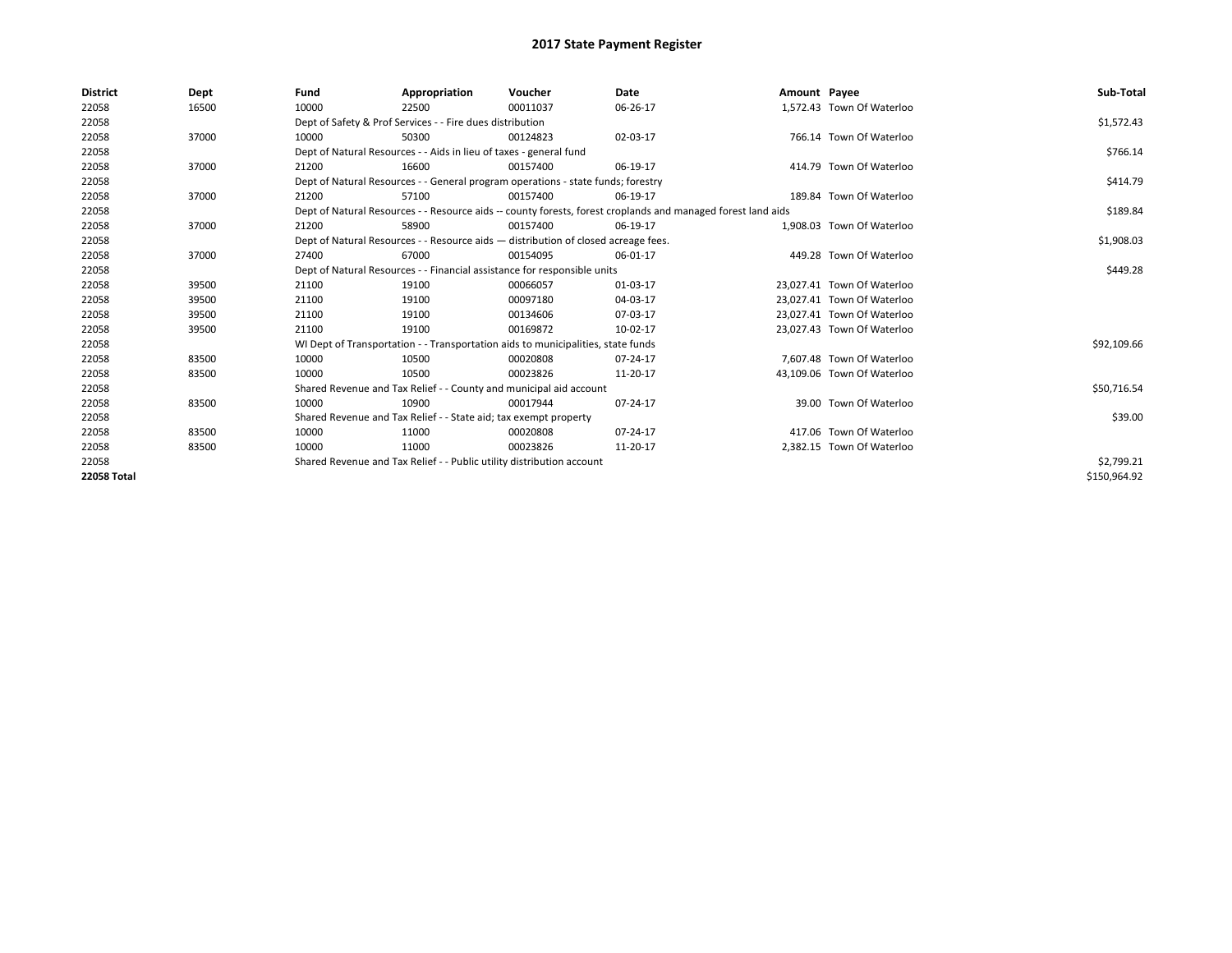| <b>District</b> | Dept  | Fund  | Appropriation                                                                                                | Voucher  | Date     | Amount Payee |                               | Sub-Total   |
|-----------------|-------|-------|--------------------------------------------------------------------------------------------------------------|----------|----------|--------------|-------------------------------|-------------|
| 22060           | 16500 | 10000 | 22500                                                                                                        | 00011038 | 06-26-17 |              | 1,000.36 Town Of Watterstown  |             |
| 22060           |       |       | Dept of Safety & Prof Services - - Fire dues distribution                                                    |          |          |              |                               | \$1,000.36  |
| 22060           | 37000 | 10000 | 50300                                                                                                        | 00124798 | 02-03-17 |              | 881.74 Town Of Watterstown    |             |
| 22060           | 37000 | 10000 | 50300                                                                                                        | 00124799 | 02-03-17 |              | 161.66 Town Of Watterstown    |             |
| 22060           | 37000 | 10000 | 50300                                                                                                        | 00124800 | 02-03-17 |              | 7,546.90 Town Of Watterstown  |             |
| 22060           | 37000 | 10000 | 50300                                                                                                        | 00142881 | 04-21-17 |              | 340.18 Town Of Watterstown    |             |
| 22060           |       |       | Dept of Natural Resources - - Aids in lieu of taxes - general fund                                           |          |          |              |                               | \$8,930.48  |
| 22060           | 37000 | 21200 | 16600                                                                                                        | 00157401 | 06-19-17 |              | 745.64 Town Of Watterstown    |             |
| 22060           |       |       | Dept of Natural Resources - - General program operations - state funds; forestry                             |          |          |              |                               | \$745.64    |
| 22060           | 37000 | 21200 | 57100                                                                                                        | 00157401 | 06-19-17 |              | 361.58 Town Of Watterstown    |             |
| 22060           |       |       | Dept of Natural Resources - - Resource aids -- county forests, forest croplands and managed forest land aids |          |          |              |                               | \$361.58    |
| 22060           | 37000 | 21200 | 57900                                                                                                        | 00142880 | 04-21-17 |              | 880.25 Town Of Watterstown    |             |
| 22060           |       |       | Dept of Natural Resources - - Aids in lieu of taxes - sum sufficient                                         |          |          |              |                               | \$880.25    |
| 22060           | 37000 | 21200 | 58900                                                                                                        | 00157401 | 06-19-17 |              | 3,429.92 Town Of Watterstown  |             |
| 22060           |       |       | Dept of Natural Resources - - Resource aids - distribution of closed acreage fees.                           |          |          |              |                               | \$3,429.92  |
| 22060           | 37000 | 27400 | 67000                                                                                                        | 00154070 | 06-01-17 |              | 317.74 Town Of Watterstown    |             |
| 22060           |       |       | Dept of Natural Resources - - Financial assistance for responsible units                                     |          |          |              |                               | \$317.74    |
| 22060           | 39500 | 21100 | 19100                                                                                                        | 00066058 | 01-03-17 |              | 10,345.77 Town Of Watterstown |             |
| 22060           | 39500 | 21100 | 19100                                                                                                        | 00097181 | 04-03-17 |              | 10,345.77 Town Of Watterstown |             |
| 22060           | 39500 | 21100 | 19100                                                                                                        | 00134607 | 07-03-17 |              | 10,345.77 Town Of Watterstown |             |
| 22060           | 39500 | 21100 | 19100                                                                                                        | 00169873 | 10-02-17 |              | 10,345.79 Town Of Watterstown |             |
| 22060           |       |       | WI Dept of Transportation - - Transportation aids to municipalities, state funds                             |          |          |              |                               | \$41,383.10 |
| 22060           | 83500 | 10000 | 10500                                                                                                        | 00020809 | 07-24-17 |              | 4.939.22 Town Of Watterstown  |             |
| 22060           | 83500 | 10000 | 10500                                                                                                        | 00023827 | 11-20-17 |              | 27,988.94 Town Of Watterstown |             |
| 22060           |       |       | Shared Revenue and Tax Relief - - County and municipal aid account                                           |          |          |              |                               | \$32,928.16 |
| 22060           | 83500 | 10000 | 10900                                                                                                        | 00017945 | 07-24-17 |              | 2.00 Town Of Watterstown      |             |
| 22060           |       |       | Shared Revenue and Tax Relief - - State aid; tax exempt property                                             |          |          |              |                               | \$2.00      |
| 22060           | 83500 | 10000 | 11000                                                                                                        | 00020809 | 07-24-17 |              | 16.22 Town Of Watterstown     |             |
| 22060           | 83500 | 10000 | 11000                                                                                                        | 00023827 | 11-20-17 |              | 95.47 Town Of Watterstown     |             |
| 22060           |       |       | Shared Revenue and Tax Relief - - Public utility distribution account                                        |          |          |              |                               | \$111.69    |
| 22060 Total     |       |       |                                                                                                              |          |          |              |                               | \$90,090.92 |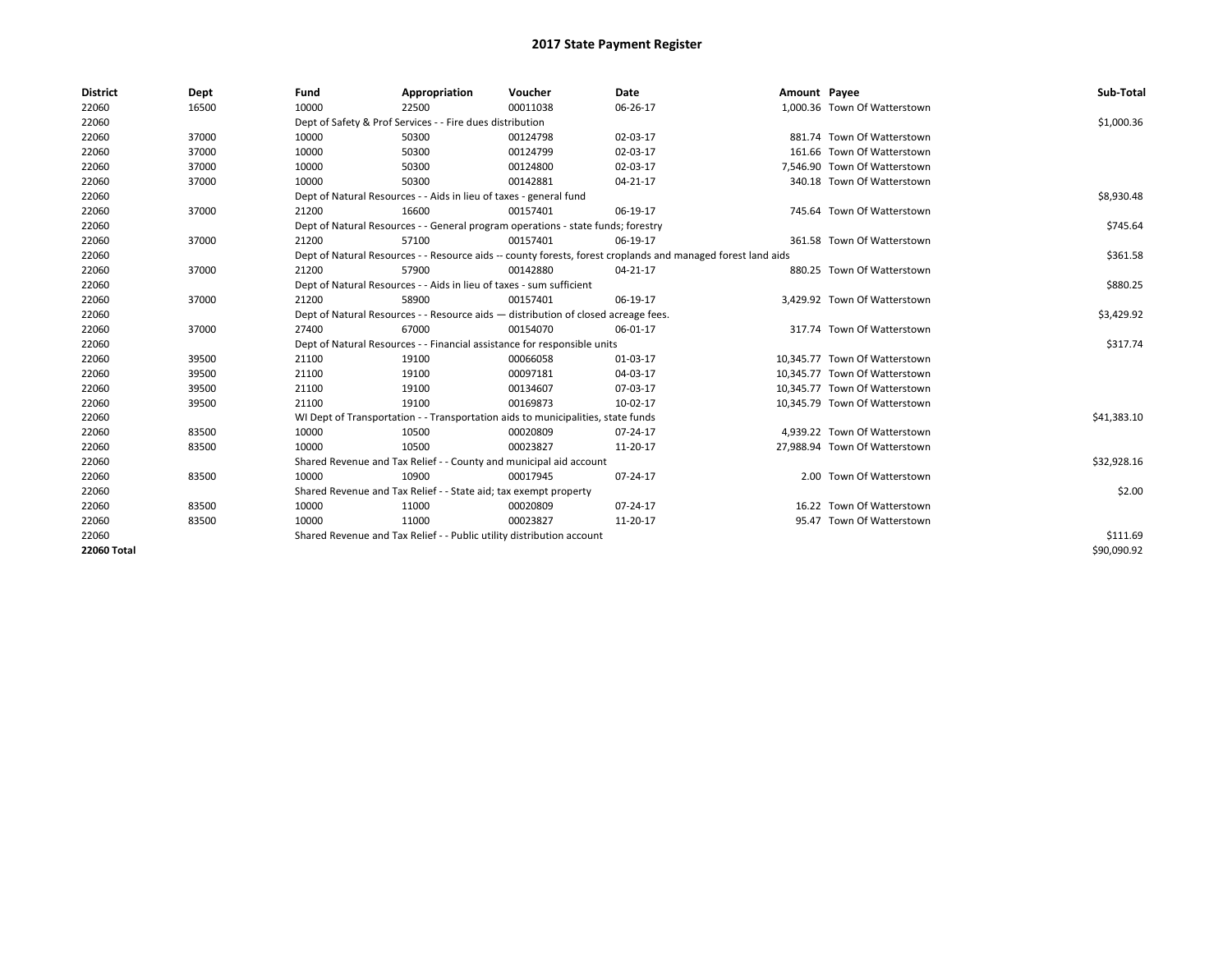| 22062<br>1,140.67 Town Of Wingville<br>16500<br>10000<br>00011039<br>06-26-17<br>22500                                | \$1,140.67   |
|-----------------------------------------------------------------------------------------------------------------------|--------------|
|                                                                                                                       |              |
| 22062<br>Dept of Safety & Prof Services - - Fire dues distribution                                                    |              |
| 22062<br>37000<br>16600<br>06-19-17<br>105.49 Town Of Wingville<br>21200<br>00157402                                  |              |
| 22062<br>Dept of Natural Resources - - General program operations - state funds; forestry                             | \$105.49     |
| 22062<br>37000<br>57100<br>48.28 Town Of Wingville<br>21200<br>00157402<br>06-19-17                                   |              |
| Dept of Natural Resources - - Resource aids -- county forests, forest croplands and managed forest land aids<br>22062 | \$48.28      |
| 22062<br>485.25 Town Of Wingville<br>37000<br>21200<br>58900<br>00157402<br>06-19-17                                  |              |
| 22062<br>Dept of Natural Resources - - Resource aids - distribution of closed acreage fees.                           | \$485.25     |
| 22062<br>37000<br>67000<br>00154114<br>736.91 Town Of Wingville<br>27400<br>06-01-17                                  |              |
| 22062<br>Dept of Natural Resources - - Financial assistance for responsible units                                     | \$736.91     |
| 22062<br>39500<br>21100<br>19100<br>01-03-17<br>22,944.84 Town Of Wingville<br>00066059                               |              |
| 22062<br>21100<br>00097182<br>04-03-17<br>22,944.84 Town Of Wingville<br>39500<br>19100                               |              |
| 22062<br>21100<br>19100<br>00134608<br>07-03-17<br>22,944.84 Town Of Wingville<br>39500                               |              |
| 22062<br>39500<br>21100<br>19100<br>00169874<br>10-02-17<br>22,944.84 Town Of Wingville                               |              |
| 22062<br>WI Dept of Transportation - - Transportation aids to municipalities, state funds                             | \$91,779.36  |
| 22062<br>4,765.84 Town Of Wingville<br>83500<br>10000<br>10100<br>00020810<br>07-24-17                                |              |
| 22062<br>Shared Revenue and Tax Relief - - Expenditure restraint program account                                      | \$4,765.84   |
| 22062<br>83500<br>10000<br>3,155.81 Town Of Wingville<br>10500<br>00020810<br>07-24-17                                |              |
| 22062<br>83500<br>10500<br>17,882.91 Town Of Wingville<br>10000<br>00023828<br>11-20-17                               |              |
| 22062<br>Shared Revenue and Tax Relief - - County and municipal aid account                                           | \$21,038.72  |
| 22062 Total                                                                                                           | \$120,100.52 |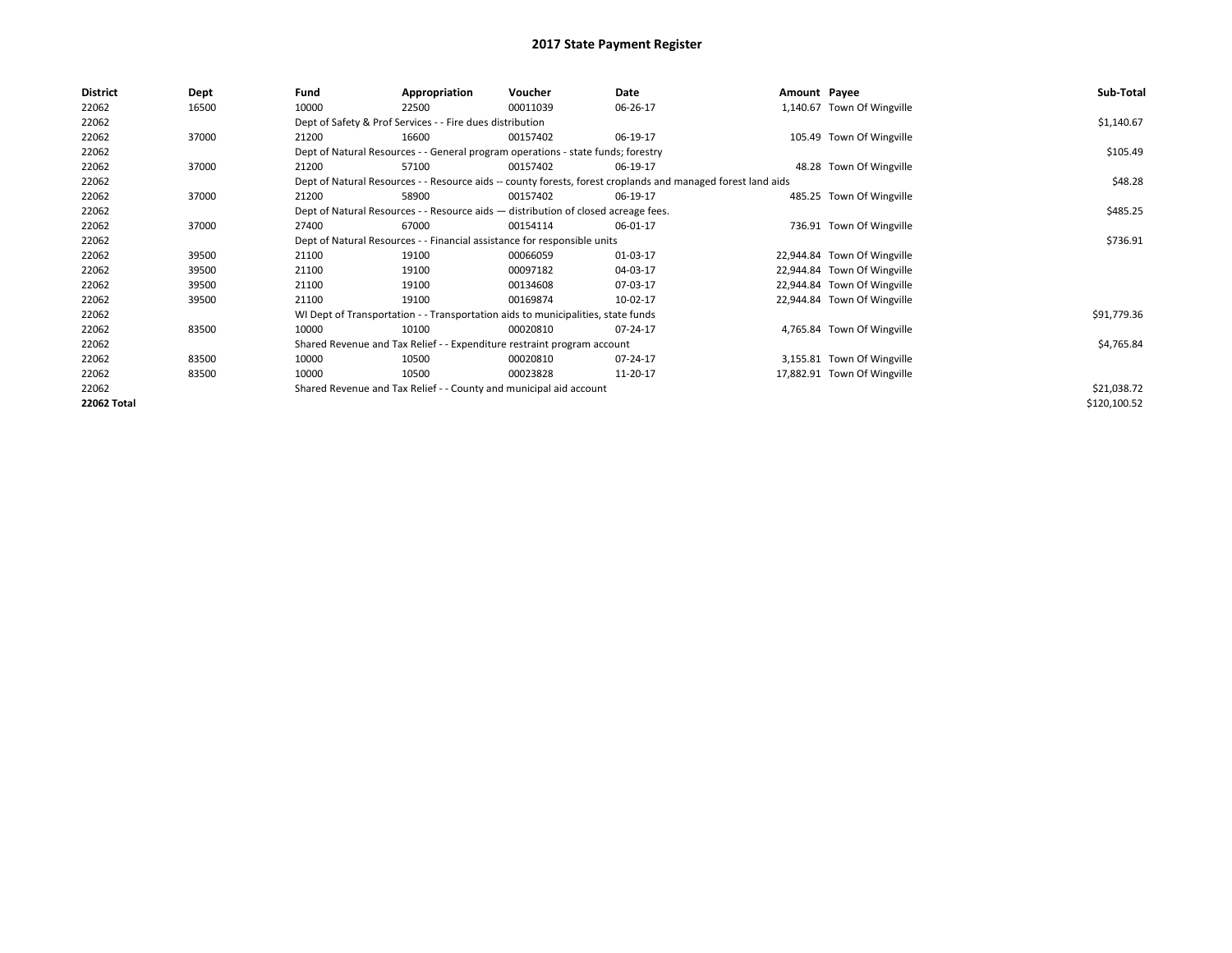| <b>District</b>    | Dept  | Fund  | Appropriation                                                                      | Voucher  | Date                                                                                                         | Amount Payee |                           | Sub-Total   |
|--------------------|-------|-------|------------------------------------------------------------------------------------|----------|--------------------------------------------------------------------------------------------------------------|--------------|---------------------------|-------------|
| 22064              | 16500 | 10000 | 22500                                                                              | 00011040 | 06-27-17                                                                                                     |              | 560.45 Town Of Woodman    |             |
| 22064              |       |       | Dept of Safety & Prof Services - - Fire dues distribution                          |          |                                                                                                              |              |                           | \$560.45    |
| 22064              | 37000 | 10000 | 50300                                                                              | 00124828 | 02-03-17                                                                                                     |              | 5.263.23 Town Of Woodman  |             |
| 22064              | 37000 | 10000 | 50300                                                                              | 00143959 | 04-21-17                                                                                                     |              | 95.90 Town Of Woodman     |             |
| 22064              | 37000 | 10000 | 50300                                                                              | 00143961 | 04-21-17                                                                                                     |              | 902.58 Town Of Woodman    |             |
| 22064              |       |       | Dept of Natural Resources - - Aids in lieu of taxes - general fund                 |          |                                                                                                              |              |                           | \$6,261.71  |
| 22064              | 37000 | 21200 | 16600                                                                              | 00157403 | 06-19-17                                                                                                     |              | 242.05 Town Of Woodman    |             |
| 22064              |       |       | Dept of Natural Resources - - General program operations - state funds; forestry   |          |                                                                                                              |              |                           | \$242.05    |
| 22064              | 37000 | 21200 | 57100                                                                              | 00157403 | 06-19-17                                                                                                     |              | 172.64 Town Of Woodman    |             |
| 22064              |       |       |                                                                                    |          | Dept of Natural Resources - - Resource aids -- county forests, forest croplands and managed forest land aids |              |                           | \$172.64    |
| 22064              | 37000 | 21200 | 57900                                                                              | 00143958 | $04 - 21 - 17$                                                                                               |              | 32.95 Town Of Woodman     |             |
| 22064              | 37000 | 21200 | 57900                                                                              | 00143960 | 04-21-17                                                                                                     |              | 179.82 Town Of Woodman    |             |
| 22064              |       |       | Dept of Natural Resources - - Aids in lieu of taxes - sum sufficient               |          |                                                                                                              |              |                           | \$212.77    |
| 22064              | 37000 | 21200 | 58900                                                                              | 00157403 | 06-19-17                                                                                                     |              | 1,113.41 Town Of Woodman  |             |
| 22064              |       |       | Dept of Natural Resources - - Resource aids - distribution of closed acreage fees. |          |                                                                                                              |              |                           | \$1,113.41  |
| 22064              | 37000 | 27400 | 67000                                                                              | 00154916 | 06-01-17                                                                                                     |              | 361.32 Town Of Woodman    |             |
| 22064              |       |       | Dept of Natural Resources - - Financial assistance for responsible units           |          |                                                                                                              |              |                           | \$361.32    |
| 22064              | 39500 | 21100 | 19100                                                                              | 00066060 | 01-03-17                                                                                                     |              | 7.375.02 Town Of Woodman  |             |
| 22064              | 39500 | 21100 | 19100                                                                              | 00097183 | 04-03-17                                                                                                     |              | 7.375.02 Town Of Woodman  |             |
| 22064              | 39500 | 21100 | 19100                                                                              | 00134609 | 07-03-17                                                                                                     |              | 7.375.02 Town Of Woodman  |             |
| 22064              | 39500 | 21100 | 19100                                                                              | 00169875 | 10-02-17                                                                                                     |              | 7,375.04 Town Of Woodman  |             |
| 22064              |       |       | WI Dept of Transportation - - Transportation aids to municipalities, state funds   |          |                                                                                                              |              |                           | \$29,500.10 |
| 22064              | 83500 | 10000 | 10100                                                                              | 00020811 | 07-24-17                                                                                                     |              | 507.62 Town Of Woodman    |             |
| 22064              |       |       | Shared Revenue and Tax Relief - - Expenditure restraint program account            |          |                                                                                                              |              |                           | \$507.62    |
| 22064              | 83500 | 10000 | 10500                                                                              | 00020811 | 07-24-17                                                                                                     |              | 3,136.97 Town Of Woodman  |             |
| 22064              | 83500 | 10000 | 10500                                                                              | 00023829 | 11-20-17                                                                                                     |              | 17,776.16 Town Of Woodman |             |
| 22064              |       |       | Shared Revenue and Tax Relief - - County and municipal aid account                 |          |                                                                                                              |              |                           | \$20,913.13 |
| 22064              | 83500 | 10000 | 10900                                                                              | 00017946 | 07-24-17                                                                                                     |              | 1.00 Town Of Woodman      |             |
| 22064              |       |       | Shared Revenue and Tax Relief - - State aid; tax exempt property                   |          |                                                                                                              |              |                           | \$1.00      |
| <b>22064 Total</b> |       |       |                                                                                    |          |                                                                                                              |              |                           | \$59,846.20 |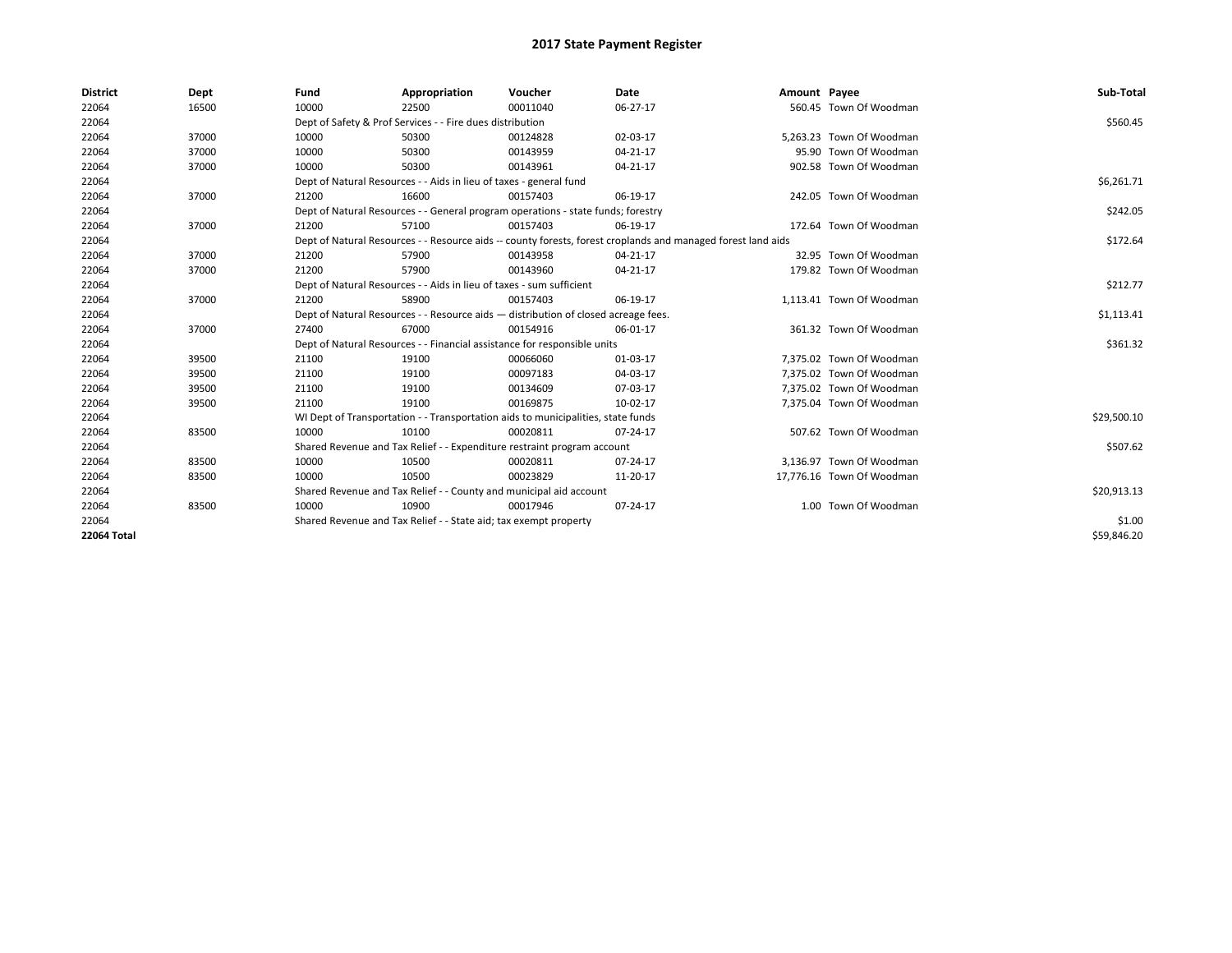| <b>District</b> | Dept  | Fund  | Appropriation                                                                           | Voucher  | Date                                                                                                         | Amount Payee |                             | Sub-Total    |
|-----------------|-------|-------|-----------------------------------------------------------------------------------------|----------|--------------------------------------------------------------------------------------------------------------|--------------|-----------------------------|--------------|
| 22066           | 16500 | 10000 | 22500                                                                                   | 00011041 | 06-26-17                                                                                                     |              | 1,018.13 Town Of Wyalusing  |              |
| 22066           |       |       | Dept of Safety & Prof Services - - Fire dues distribution                               |          |                                                                                                              |              |                             | \$1,018.13   |
| 22066           | 37000 | 10000 | 50300                                                                                   | 00124824 | 02-03-17                                                                                                     |              | 723.55 Town Of Wyalusing    |              |
| 22066           | 37000 | 10000 | 50300                                                                                   | 00124825 | 02-03-17                                                                                                     |              | 3,259.04 Town Of Wyalusing  |              |
| 22066           | 37000 | 10000 | 50300                                                                                   | 00143842 | 04-21-17                                                                                                     |              | 1,222.43 Town Of Wyalusing  |              |
| 22066           | 37000 | 10000 | 50300                                                                                   | 00143844 | 04-21-17                                                                                                     |              | 240.13 Town Of Wyalusing    |              |
| 22066           |       |       | Dept of Natural Resources - - Aids in lieu of taxes - general fund                      |          |                                                                                                              |              |                             | \$5,445.15   |
| 22066           | 37000 | 21200 | 16600                                                                                   | 00157404 | 06-19-17                                                                                                     |              | 894.43 Town Of Wyalusing    |              |
| 22066           |       |       | Dept of Natural Resources - - General program operations - state funds; forestry        |          |                                                                                                              |              |                             | \$894.43     |
| 22066           | 37000 | 21200 | 57100                                                                                   | 00157404 | 06-19-17                                                                                                     |              | 490.53 Town Of Wyalusing    |              |
| 22066           |       |       |                                                                                         |          | Dept of Natural Resources - - Resource aids -- county forests, forest croplands and managed forest land aids |              |                             | \$490.53     |
| 22066           | 37000 | 21200 | 57900                                                                                   | 00143843 | 04-21-17                                                                                                     |              | 1,044.38 Town Of Wyalusing  |              |
| 22066           | 37000 | 21200 | 57900                                                                                   | 00143845 | 04-21-17                                                                                                     |              | 93.85 Town Of Wyalusing     |              |
| 22066           |       |       | Dept of Natural Resources - - Aids in lieu of taxes - sum sufficient                    |          |                                                                                                              |              |                             | \$1,138.23   |
| 22066           | 37000 | 21200 | 58900                                                                                   | 00157404 | 06-19-17                                                                                                     |              | 4,114.36 Town Of Wyalusing  |              |
| 22066           |       |       | Dept of Natural Resources - - Resource aids - distribution of closed acreage fees.      |          |                                                                                                              |              |                             | \$4,114.36   |
| 22066           | 37000 | 27400 | 67000                                                                                   | 00154768 | 06-01-17                                                                                                     |              | 466.71 Town Of Wyalusing    |              |
| 22066           |       |       | Dept of Natural Resources - - Financial assistance for responsible units                |          |                                                                                                              |              |                             | \$466.71     |
| 22066           | 39500 | 21100 | 19100                                                                                   | 00066061 | 01-03-17                                                                                                     |              | 16,289.29 Town Of Wyalusing |              |
| 22066           | 39500 | 21100 | 19100                                                                                   | 00097184 | 04-03-17                                                                                                     |              | 16,289.29 Town Of Wyalusing |              |
| 22066           | 39500 | 21100 | 19100                                                                                   | 00134610 | 07-03-17                                                                                                     |              | 16,289.29 Town Of Wyalusing |              |
| 22066           | 39500 | 21100 | 19100                                                                                   | 00169876 | 10-02-17                                                                                                     |              | 16,289.31 Town Of Wyalusing |              |
| 22066           |       |       | WI Dept of Transportation - - Transportation aids to municipalities, state funds        |          |                                                                                                              |              |                             | \$65,157.18  |
| 22066           | 46500 | 27200 | 36500                                                                                   | 00022728 | $02 - 21 - 17$                                                                                               |              | 35,772.03 Town Of Wyalusing |              |
| 22066           |       |       | Department of Military Affairs - - State disaster assistance; petroleum inspection fund |          |                                                                                                              |              |                             | \$35,772.03  |
| 22066           | 83500 | 10000 | 10500                                                                                   | 00020812 | 07-24-17                                                                                                     |              | 3,114.63 Town Of Wyalusing  |              |
| 22066           | 83500 | 10000 | 10500                                                                                   | 00023830 | 11-20-17                                                                                                     |              | 17,649.55 Town Of Wyalusing |              |
| 22066           |       |       | Shared Revenue and Tax Relief - - County and municipal aid account                      |          |                                                                                                              |              |                             | \$20,764.18  |
| 22066           | 83500 | 10000 | 10900                                                                                   | 00017947 | 07-24-17                                                                                                     |              | 2.00 Town Of Wyalusing      |              |
| 22066           |       |       | Shared Revenue and Tax Relief - - State aid; tax exempt property                        |          |                                                                                                              |              |                             | \$2.00       |
| 22066           | 83500 | 10000 | 50100                                                                                   | 00015250 | $01 - 31 - 17$                                                                                               |              | 504.28 Town Of Wyalusing    |              |
| 22066           |       |       | Shared Revenue and Tax Relief - - Payments for municipal services                       |          |                                                                                                              |              |                             | \$504.28     |
| 22066 Total     |       |       |                                                                                         |          |                                                                                                              |              |                             | \$135,767.21 |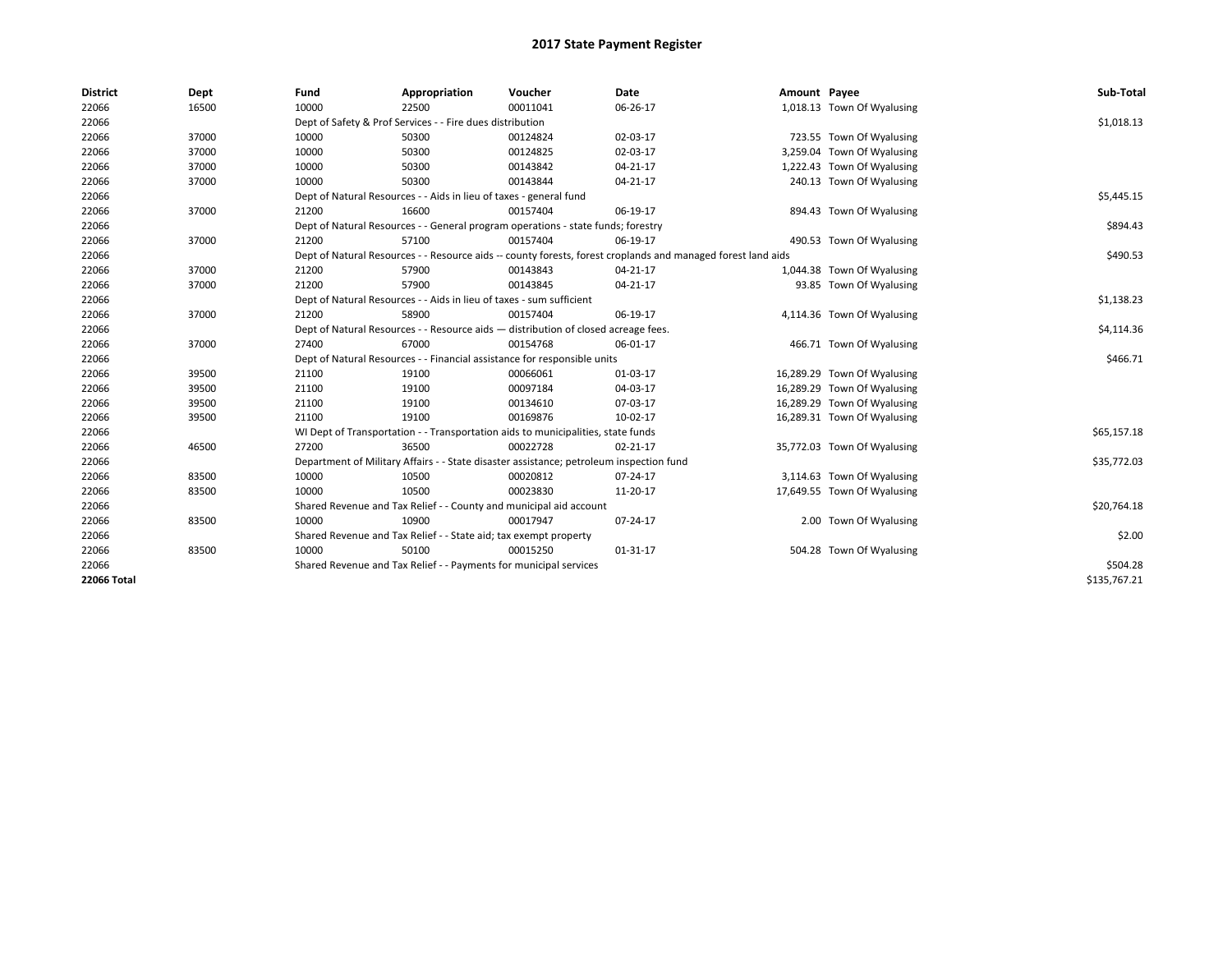| District           | <b>Dept</b> | Fund  | Appropriation                                                    | Voucher                                                                          | Date                                                                                               | Amount Payee |                             | Sub-Total   |
|--------------------|-------------|-------|------------------------------------------------------------------|----------------------------------------------------------------------------------|----------------------------------------------------------------------------------------------------|--------------|-----------------------------|-------------|
| 22106              | 16500       | 10000 | 22500                                                            | 00011042                                                                         | 06-26-17                                                                                           |              | 938.38 Village Of Bagley    |             |
| 22106              |             |       | Dept of Safety & Prof Services - - Fire dues distribution        |                                                                                  |                                                                                                    |              |                             | \$938.38    |
| 22106              | 37000       | 27400 | 67000                                                            | 00154837                                                                         | 06-01-17                                                                                           |              | 512.67 Village Of Bagley    |             |
| 22106              |             |       |                                                                  | Dept of Natural Resources - - Financial assistance for responsible units         |                                                                                                    |              |                             | \$512.67    |
| 22106              | 39500       | 21100 | 19100                                                            | 00066062                                                                         | 01-03-17                                                                                           |              | 2,884.62 Village Of Bagley  |             |
| 22106              | 39500       | 21100 | 19100                                                            | 00097185                                                                         | 04-03-17                                                                                           |              | 2,884.62 Village Of Bagley  |             |
| 22106              | 39500       | 21100 | 19100                                                            | 00134611                                                                         | 07-03-17                                                                                           |              | 2,884.62 Village Of Bagley  |             |
| 22106              | 39500       | 21100 | 19100                                                            | 00169877                                                                         | 10-02-17                                                                                           |              | 2,884.62 Village Of Bagley  |             |
| 22106              |             |       |                                                                  | WI Dept of Transportation - - Transportation aids to municipalities, state funds |                                                                                                    |              |                             | \$11,538.48 |
| 22106              | 46500       | 10000 | 30500                                                            | 00026541                                                                         | 05-26-17                                                                                           |              | 655.69 Village Of Bagley    |             |
| 22106              |             |       |                                                                  |                                                                                  | Department of Military Affairs - - Disaster recovery aid; public health emergency quarantine costs |              |                             | \$655.69    |
| 22106              | 46500       | 10000 | 34200                                                            | 00026541                                                                         | 05-26-17                                                                                           |              | 3,932.20 Village Of Bagley  |             |
| 22106              |             |       | Department of Military Affairs - - Federal aid, local assistance |                                                                                  |                                                                                                    |              |                             | \$3,932.20  |
| 22106              | 83500       | 10000 | 10500                                                            | 00020813                                                                         | 07-24-17                                                                                           |              | 11,988.61 Village Of Bagley |             |
| 22106              | 83500       | 10000 | 10500                                                            | 00023831                                                                         | 11-20-17                                                                                           |              | 67,935.43 Village Of Bagley |             |
| 22106              |             |       |                                                                  | Shared Revenue and Tax Relief - - County and municipal aid account               |                                                                                                    |              |                             | \$79,924.04 |
| 22106              | 83500       | 10000 | 10900                                                            | 00017948                                                                         | 07-24-17                                                                                           |              | 17.00 Village Of Bagley     |             |
| 22106              |             |       | Shared Revenue and Tax Relief - - State aid; tax exempt property |                                                                                  |                                                                                                    |              |                             | \$17.00     |
| <b>22106 Total</b> |             |       |                                                                  |                                                                                  |                                                                                                    |              |                             | \$97,518.46 |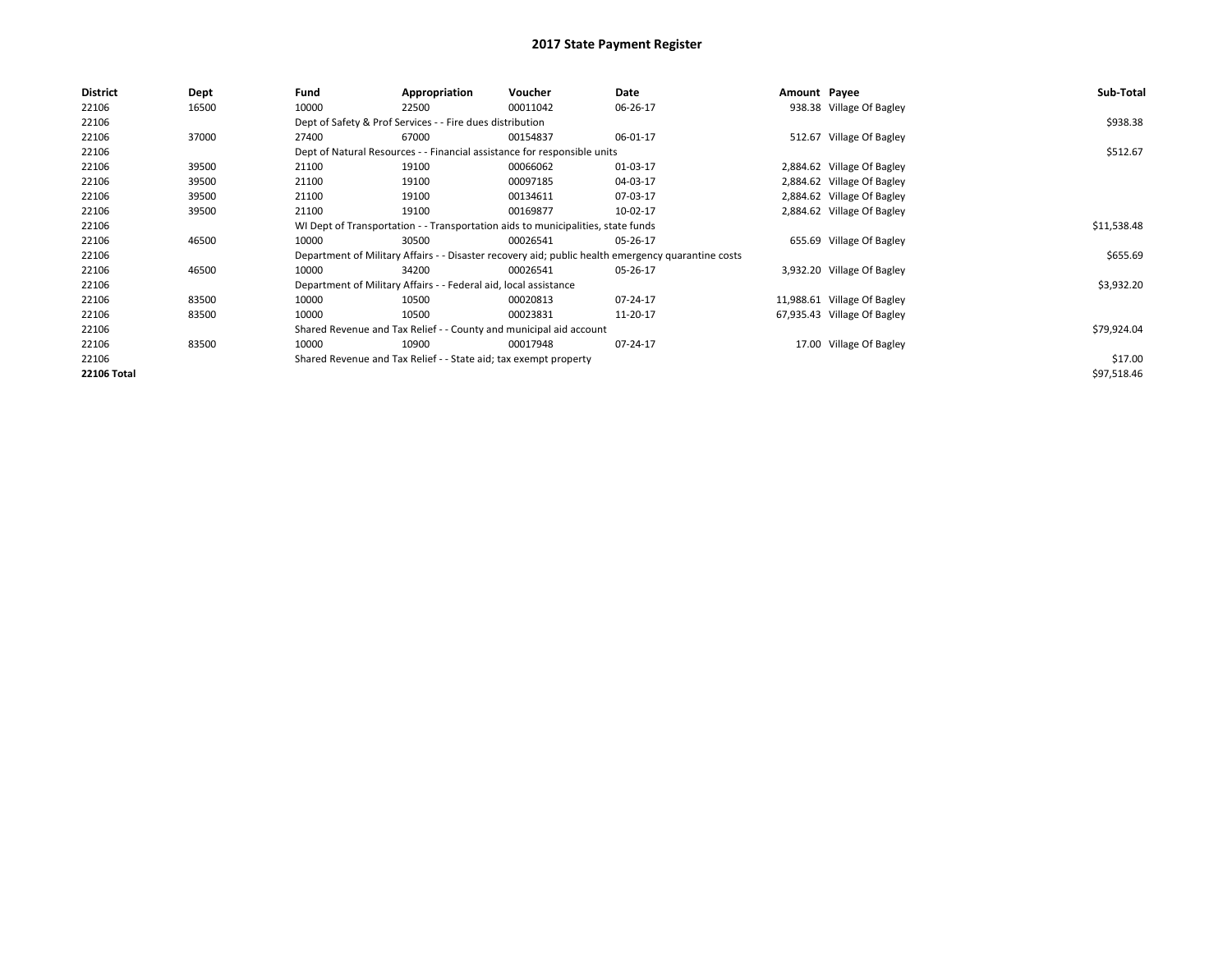| <b>District</b>    | <b>Dept</b> | Fund                                                        | Appropriation                                                                    | Voucher  | Date     | Amount Payee |                                   | Sub-Total    |
|--------------------|-------------|-------------------------------------------------------------|----------------------------------------------------------------------------------|----------|----------|--------------|-----------------------------------|--------------|
| 22107              | 16500       | 10000                                                       | 22500                                                                            | 00011043 | 06-26-17 |              | 1,286.23 Village Of Bloomington   |              |
| 22107              |             |                                                             | Dept of Safety & Prof Services - - Fire dues distribution                        |          |          |              |                                   | \$1,286.23   |
| 22107              | 37000       | 27400                                                       | 67000                                                                            | 00154118 | 06-01-17 |              | 874.79 Village Of Bloomington     |              |
| 22107              |             |                                                             | Dept of Natural Resources - - Financial assistance for responsible units         |          |          |              |                                   | \$874.79     |
| 22107              | 39500       | 21100                                                       | 19100                                                                            | 00066063 | 01-03-17 |              | 10,695.59 Village Of Bloomington  |              |
| 22107              | 39500       | 21100                                                       | 19100                                                                            | 00097186 | 04-03-17 |              | 10,695.59 Village Of Bloomington  |              |
| 22107              | 39500       | 21100                                                       | 19100                                                                            | 00134612 | 07-03-17 |              | 10,695.59 Village Of Bloomington  |              |
| 22107              | 39500       | 21100                                                       | 19100                                                                            | 00169878 | 10-02-17 |              | 10,695.61 Village Of Bloomington  |              |
| 22107              |             |                                                             | WI Dept of Transportation - - Transportation aids to municipalities, state funds |          |          |              |                                   | \$42,782.38  |
| 22107              | 83500       | 10000                                                       | 10100                                                                            | 00020814 | 07-24-17 |              | 5,666.09 Village Of Bloomington   |              |
| 22107              |             |                                                             | Shared Revenue and Tax Relief - - Expenditure restraint program account          |          |          |              |                                   | \$5,666.09   |
| 22107              | 83500       | 10000                                                       | 10500                                                                            | 00020814 | 07-24-17 |              | 30,156.41 Village Of Bloomington  |              |
| 22107              | 83500       | 10000                                                       | 10500                                                                            | 00023832 | 11-20-17 |              | 170,886.32 Village Of Bloomington |              |
| 22107              |             |                                                             | Shared Revenue and Tax Relief - - County and municipal aid account               |          |          |              |                                   | \$201,042.73 |
| 22107              | 83500       | 10000                                                       | 10900                                                                            | 00017949 | 07-24-17 |              | 1,543.00 Village Of Bloomington   |              |
| 22107              |             |                                                             | Shared Revenue and Tax Relief - - State aid; tax exempt property                 |          |          |              |                                   | \$1,543.00   |
| 22107              | 83500       | 52100                                                       | 36300                                                                            | 00015798 | 03-27-17 |              | 469.84 Village Of Bloomington     |              |
| 22107              |             | Shared Revenue and Tax Relief - - Lottery and gaming credit |                                                                                  | \$469.84 |          |              |                                   |              |
| <b>22107 Total</b> |             |                                                             |                                                                                  |          |          |              |                                   | \$253,665.06 |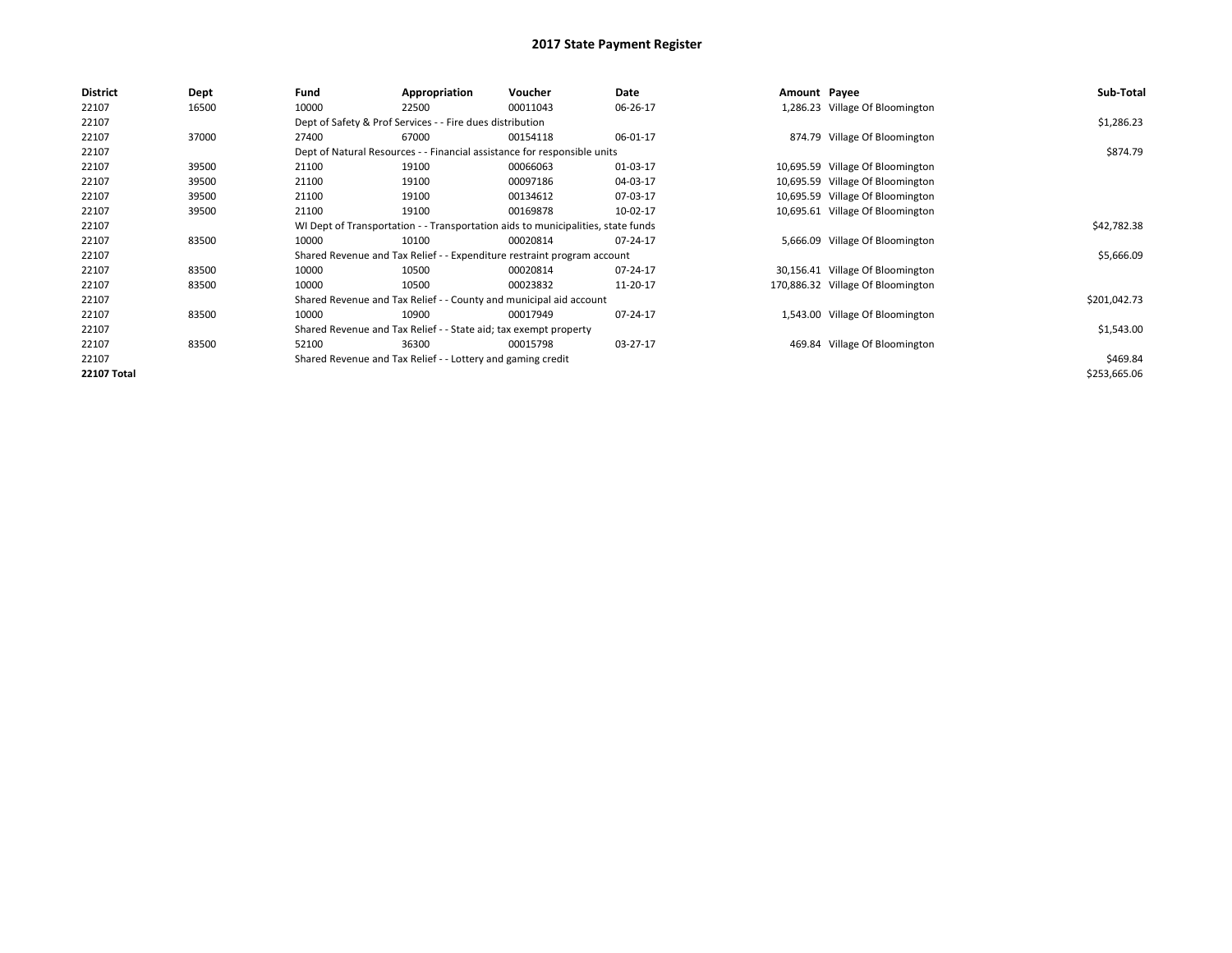| <b>District</b>    | Dept  | Fund  | Appropriation                                                      | Voucher                                                                          | Date     | Amount Payee |                                  | Sub-Total    |
|--------------------|-------|-------|--------------------------------------------------------------------|----------------------------------------------------------------------------------|----------|--------------|----------------------------------|--------------|
| 22108              | 16500 | 10000 | 22500                                                              | 00011044                                                                         | 06-26-17 |              | 641.15 Village Of Blue River     |              |
| 22108              |       |       | Dept of Safety & Prof Services - - Fire dues distribution          |                                                                                  |          |              |                                  | \$641.15     |
| 22108              | 37000 | 10000 | 50300                                                              | 00143854                                                                         | 04-21-17 |              | 3.68 Village Of Blue River       |              |
| 22108              |       |       | Dept of Natural Resources - - Aids in lieu of taxes - general fund |                                                                                  |          |              |                                  | \$3.68       |
| 22108              | 37000 | 27400 | 67000                                                              | 00154177                                                                         | 06-01-17 |              | 1,197.28 Village Of Blue River   |              |
| 22108              |       |       |                                                                    | Dept of Natural Resources - - Financial assistance for responsible units         |          |              |                                  | \$1,197.28   |
| 22108              | 39500 | 21100 | 19100                                                              | 00066064                                                                         | 01-03-17 |              | 7,432.52 Village Of Blue River   |              |
| 22108              | 39500 | 21100 | 19100                                                              | 00097187                                                                         | 04-03-17 |              | 7,432.52 Village Of Blue River   |              |
| 22108              | 39500 | 21100 | 19100                                                              | 00134613                                                                         | 07-03-17 |              | 7,432.52 Village Of Blue River   |              |
| 22108              | 39500 | 21100 | 19100                                                              | 00169879                                                                         | 10-02-17 |              | 7,432.53 Village Of Blue River   |              |
| 22108              |       |       |                                                                    | WI Dept of Transportation - - Transportation aids to municipalities, state funds |          |              |                                  | \$29,730.09  |
| 22108              | 43500 | 00005 | 16300                                                              | 01LGS                                                                            | 11-17-17 |              | 2,037.74 Village Of Blue River   |              |
| 22108              |       |       | Department of Health Services - - Guardianship grant program       |                                                                                  |          |              |                                  | \$2,037.74   |
| 22108              | 83500 | 10000 | 10100                                                              | 00020815                                                                         | 07-24-17 |              | 5,763.08 Village Of Blue River   |              |
| 22108              |       |       |                                                                    | Shared Revenue and Tax Relief - - Expenditure restraint program account          |          |              |                                  | \$5,763.08   |
| 22108              | 83500 | 10000 | 10500                                                              | 00020815                                                                         | 07-24-17 |              | 22,316.98 Village Of Blue River  |              |
| 22108              | 83500 | 10000 | 10500                                                              | 00023833                                                                         | 11-20-17 |              | 124,425.14 Village Of Blue River |              |
| 22108              |       |       |                                                                    | Shared Revenue and Tax Relief - - County and municipal aid account               |          |              |                                  | \$146,742.12 |
| 22108              | 83500 | 10000 | 10900                                                              | 00017950                                                                         | 07-24-17 |              | 175.00 Village Of Blue River     |              |
| 22108              |       |       | Shared Revenue and Tax Relief - - State aid; tax exempt property   |                                                                                  |          |              |                                  | \$175.00     |
| <b>22108 Total</b> |       |       |                                                                    |                                                                                  |          |              |                                  | \$186,290.14 |
|                    |       |       |                                                                    |                                                                                  |          |              |                                  |              |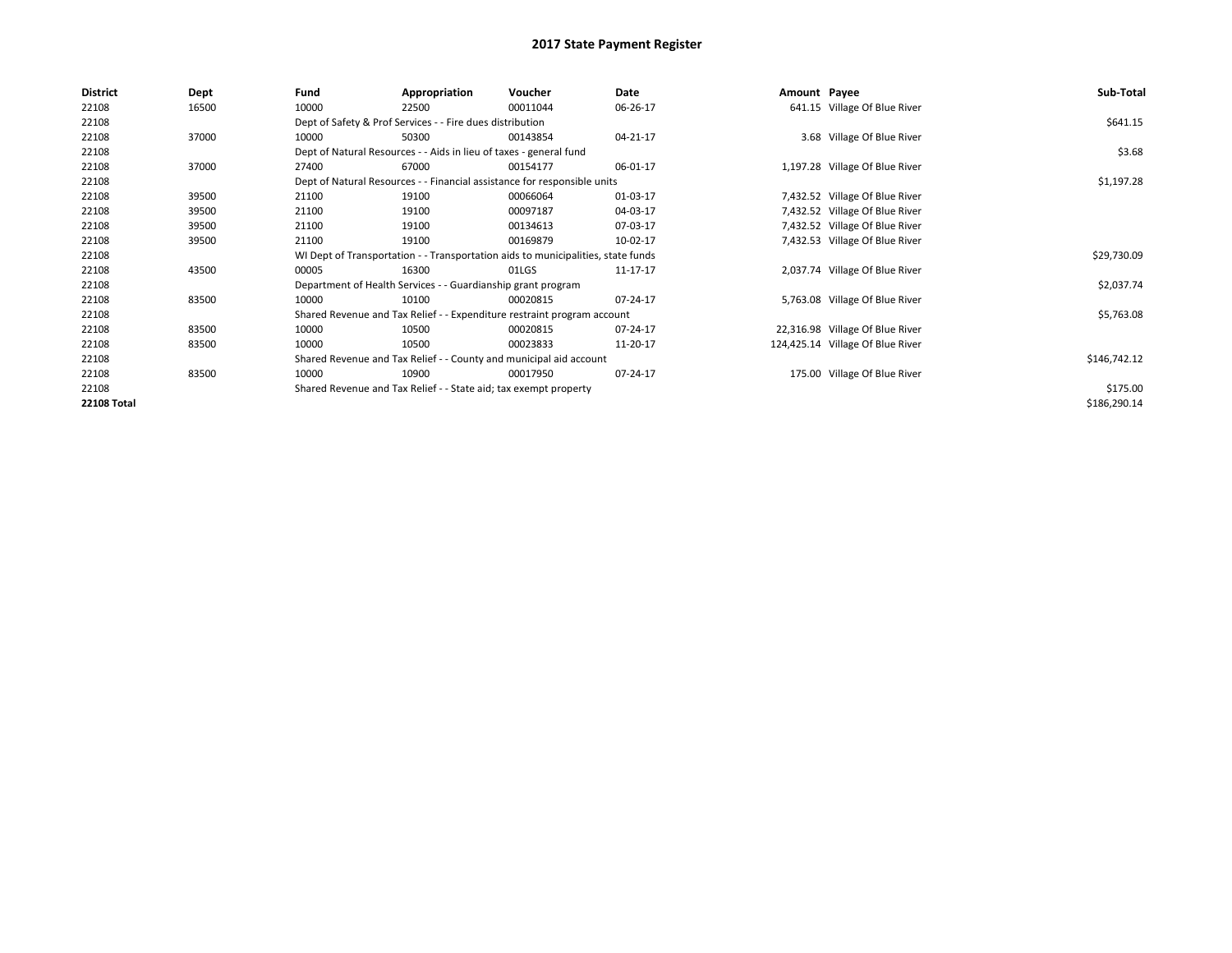| <b>District</b>    | Dept  | Fund  | Appropriation                                                                    | Voucher  | <b>Date</b> | Amount Payee |                                 | Sub-Total    |
|--------------------|-------|-------|----------------------------------------------------------------------------------|----------|-------------|--------------|---------------------------------|--------------|
| 22111              | 16500 | 10000 | 22500                                                                            | 00011045 | 06-26-17    |              | 2,025.37 Village Of Cassville   |              |
| 22111              |       |       | Dept of Safety & Prof Services - - Fire dues distribution                        |          |             |              |                                 | \$2,025.37   |
| 22111              | 37000 | 27400 | 67000                                                                            | 00154055 | 06-01-17    |              | 4,981.68 Village Of Cassville   |              |
| 22111              |       |       | Dept of Natural Resources - - Financial assistance for responsible units         |          |             |              |                                 | \$4,981.68   |
| 22111              | 39500 | 21100 | 19100                                                                            | 00066065 | 01-03-17    |              | 15,364.21 Village Of Cassville  |              |
| 22111              | 39500 | 21100 | 19100                                                                            | 00097188 | 04-03-17    |              | 15,364.21 Village Of Cassville  |              |
| 22111              | 39500 | 21100 | 19100                                                                            | 00134614 | 07-03-17    |              | 15,364.21 Village Of Cassville  |              |
| 22111              | 39500 | 21100 | 19100                                                                            | 00169880 | 10-02-17    |              | 15,364.22 Village Of Cassville  |              |
| 22111              |       |       | WI Dept of Transportation - - Transportation aids to municipalities, state funds |          |             |              |                                 | \$61,456.85  |
| 22111              | 43500 | 00005 | 16300                                                                            | 01LGS    | 11-17-17    |              | 2,000.00 Village Of Cassville   |              |
| 22111              |       |       | Department of Health Services - - Guardianship grant program                     |          |             |              |                                 | \$2,000.00   |
| 22111              | 45500 | 10000 | 23100                                                                            | 00034664 | 09-15-17    |              | 160.00 Village Of Cassville     |              |
| 22111              |       |       | Department of Justice - - Law enforcement training fund, local assistance        |          |             |              |                                 | \$160.00     |
| 22111              | 83500 | 10000 | 10100                                                                            | 00020816 | 07-24-17    |              | 7,490.47 Village Of Cassville   |              |
| 22111              |       |       | Shared Revenue and Tax Relief - - Expenditure restraint program account          |          |             |              |                                 | \$7,490.47   |
| 22111              | 83500 | 10000 | 10500                                                                            | 00020816 | 07-24-17    |              | 25,710.33 Village Of Cassville  |              |
| 22111              | 83500 | 10000 | 10500                                                                            | 00023834 | 11-20-17    |              | 143,691.84 Village Of Cassville |              |
| 22111              |       |       | Shared Revenue and Tax Relief - - County and municipal aid account               |          |             |              |                                 | \$169,402.17 |
| 22111              | 83500 | 10000 | 10900                                                                            | 00017951 | 07-24-17    |              | 384.00 Village Of Cassville     |              |
| 22111              |       |       | Shared Revenue and Tax Relief - - State aid; tax exempt property                 |          |             |              |                                 | \$384.00     |
| 22111              | 83500 | 10000 | 11000                                                                            | 00020816 | 07-24-17    |              | 59,988.75 Village Of Cassville  |              |
| 22111              | 83500 | 10000 | 11000                                                                            | 00023834 | 11-20-17    |              | 474,937.06 Village Of Cassville |              |
| 22111              |       |       | Shared Revenue and Tax Relief - - Public utility distribution account            |          |             |              |                                 | \$534,925.81 |
| 22111              | 83500 | 10000 | 50100                                                                            | 00015251 | 01-31-17    |              | 1,021.49 Village Of Cassville   |              |
| 22111              |       |       | Shared Revenue and Tax Relief - - Payments for municipal services                |          |             |              |                                 | \$1,021.49   |
| 22111              | 83500 | 52100 | 36300                                                                            | 00015799 | 03-27-17    |              | 396.12 Village Of Cassville     |              |
| 22111              |       |       | Shared Revenue and Tax Relief - - Lottery and gaming credit                      |          |             |              |                                 | \$396.12     |
| <b>22111 Total</b> |       |       |                                                                                  |          |             |              |                                 | \$784.243.96 |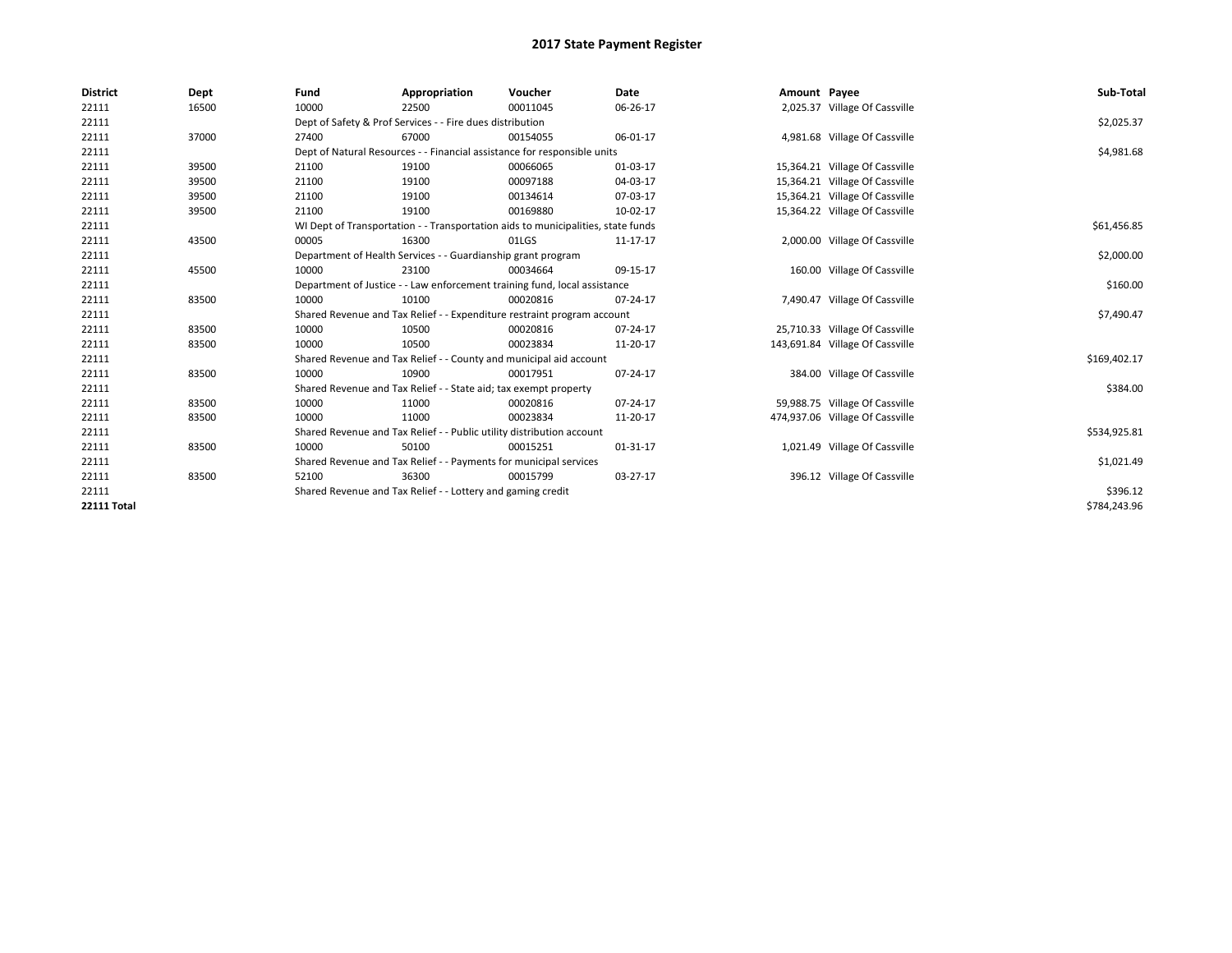| <b>District</b>    | <b>Dept</b> | Fund  | Appropriation                                                                    | Voucher  | Date     | Amount Payee |                                   | Sub-Total    |
|--------------------|-------------|-------|----------------------------------------------------------------------------------|----------|----------|--------------|-----------------------------------|--------------|
| 22116              | 16500       | 10000 | 22500                                                                            | 00011046 | 06-26-17 |              | 2,748.13 Village Of Dickeyville   |              |
| 22116              |             |       | Dept of Safety & Prof Services - - Fire dues distribution                        |          |          |              |                                   | \$2,748.13   |
| 22116              | 37000       | 27400 | 67000                                                                            | 00154556 | 06-01-17 |              | 1,885.07 Village Of Dickeyville   |              |
| 22116              |             |       | Dept of Natural Resources - - Financial assistance for responsible units         |          |          |              |                                   | \$1,885.07   |
| 22116              | 39500       | 21100 | 19100                                                                            | 00066066 | 01-03-17 |              | 10,401.67 Village Of Dickeyville  |              |
| 22116              | 39500       | 21100 | 19100                                                                            | 00097189 | 04-03-17 |              | 10,401.67 Village Of Dickeyville  |              |
| 22116              | 39500       | 21100 | 19100                                                                            | 00134615 | 07-03-17 |              | 10,401.67 Village Of Dickeyville  |              |
| 22116              | 39500       | 21100 | 19100                                                                            | 00169881 | 10-02-17 |              | 10,401.70 Village Of Dickeyville  |              |
| 22116              |             |       | WI Dept of Transportation - - Transportation aids to municipalities, state funds |          |          |              |                                   | \$41,606.71  |
| 22116              | 45500       | 10000 | 23100                                                                            | 00033836 | 08-31-17 |              | 160.00 Village Of Dickeyville     |              |
| 22116              |             |       | Department of Justice - - Law enforcement training fund, local assistance        |          |          |              |                                   | \$160.00     |
| 22116              | 83500       | 10000 | 10500                                                                            | 00020817 | 07-24-17 |              | 22,221.61 Village Of Dickeyville  |              |
| 22116              | 83500       | 10000 | 10500                                                                            | 00023835 | 11-20-17 |              | 125,922.48 Village Of Dickeyville |              |
| 22116              |             |       | Shared Revenue and Tax Relief - - County and municipal aid account               |          |          |              |                                   | \$148,144.09 |
| 22116              | 83500       | 10000 | 10900                                                                            | 00017952 | 07-24-17 |              | 142.00 Village Of Dickeyville     |              |
| 22116              | 83500       | 10000 | 10900                                                                            | 00019777 | 07-24-17 |              | 733.00 Village Of Dickeyville     |              |
| 22116              |             |       | Shared Revenue and Tax Relief - - State aid; tax exempt property                 |          |          |              |                                   | \$875.00     |
| <b>22116 Total</b> |             |       |                                                                                  |          |          |              |                                   | \$195,419.00 |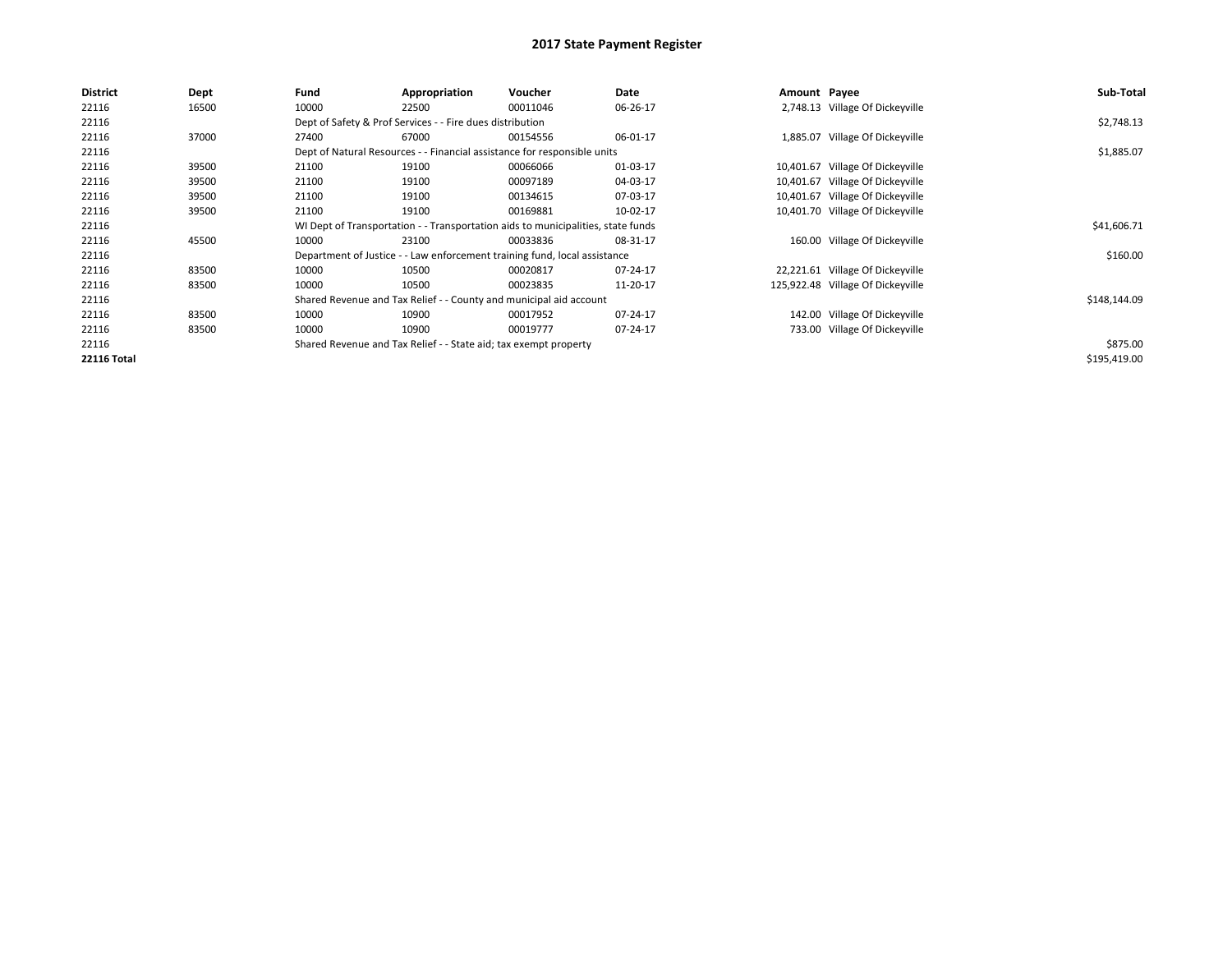| <b>District</b>    | Dept  | Fund  | Appropriation                                                                    | Voucher  | <b>Date</b> | Amount Payee |                                    | Sub-Total    |
|--------------------|-------|-------|----------------------------------------------------------------------------------|----------|-------------|--------------|------------------------------------|--------------|
| 22136              | 16500 | 10000 | 22500                                                                            | 00011047 | 06-26-17    |              | 2,427.38 Hazel Green, Village of   |              |
| 22136              |       |       | Dept of Safety & Prof Services - - Fire dues distribution                        |          |             |              |                                    | \$2,427.38   |
| 22136              | 37000 | 10000 | 50300                                                                            | 00124827 | 02-03-17    |              | 51.90 Hazel Green, Village of      |              |
| 22136              |       |       | Dept of Natural Resources - - Aids in lieu of taxes - general fund               |          |             |              |                                    | \$51.90      |
| 22136              | 37000 | 10000 | 94100                                                                            | 00141525 | 04-17-17    |              | 45,000.00 Hazel Green, Village of  |              |
| 22136              |       |       | Dept of Natural Resources - - General program operations - federal funds         |          |             |              |                                    | \$45,000.00  |
| 22136              | 37000 | 27400 | 67000                                                                            | 00154096 | 06-01-17    |              | 4,259.03 Hazel Green, Village of   |              |
| 22136              |       |       | Dept of Natural Resources - - Financial assistance for responsible units         |          |             |              |                                    | \$4,259.03   |
| 22136              | 39500 | 21100 | 19100                                                                            | 00066067 | 01-03-17    |              | 15,854.03 Hazel Green, Village of  |              |
| 22136              | 39500 | 21100 | 19100                                                                            | 00097190 | 04-03-17    |              | 15,854.03 Hazel Green, Village of  |              |
| 22136              | 39500 | 21100 | 19100                                                                            | 00134616 | 07-03-17    |              | 15,854.03 Hazel Green, Village of  |              |
| 22136              | 39500 | 21100 | 19100                                                                            | 00169882 | 10-02-17    |              | 15,854.04 Hazel Green, Village of  |              |
| 22136              |       |       | WI Dept of Transportation - - Transportation aids to municipalities, state funds |          |             |              |                                    | \$63,416.13  |
| 22136              | 45500 | 10000 | 23100                                                                            | 00021631 | 01-03-17    |              | 160.00 Hazel Green, Village of     |              |
| 22136              | 45500 | 10000 | 23100                                                                            | 00039648 | 12-22-17    |              | 320.00 Hazel Green, Village of     |              |
| 22136              |       |       | Department of Justice - - Law enforcement training fund, local assistance        |          |             |              |                                    | \$480.00     |
| 22136              | 83500 | 10000 | 10100                                                                            | 00020818 | 07-24-17    |              | 3,134.69 Hazel Green, Village of   |              |
| 22136              |       |       | Shared Revenue and Tax Relief - - Expenditure restraint program account          |          |             |              |                                    | \$3,134.69   |
| 22136              | 83500 | 10000 | 10500                                                                            | 00020818 | 07-24-17    |              | 64,903.86 Hazel Green, Village of  |              |
| 22136              | 83500 | 10000 | 10500                                                                            | 00023836 | 11-20-17    |              | 367,788.54 Hazel Green, Village of |              |
| 22136              |       |       | Shared Revenue and Tax Relief - - County and municipal aid account               |          |             |              |                                    | \$432,692.40 |
| 22136              | 83500 | 10000 | 10900                                                                            | 00017953 | 07-24-17    |              | 441.00 Hazel Green, Village of     |              |
| 22136              | 83500 | 10000 | 10900                                                                            | 00019778 | 07-24-17    |              | 161.00 Hazel Green, Village of     |              |
| 22136              |       |       | Shared Revenue and Tax Relief - - State aid; tax exempt property                 |          |             |              |                                    | \$602.00     |
| 22136              | 83500 | 52100 | 36300                                                                            | 00015800 | 03-27-17    |              | 546.94 Hazel Green, Village of     |              |
| 22136              |       |       | Shared Revenue and Tax Relief - - Lottery and gaming credit                      |          |             |              |                                    | \$546.94     |
| <b>22136 Total</b> |       |       |                                                                                  |          |             |              |                                    | \$552,610.47 |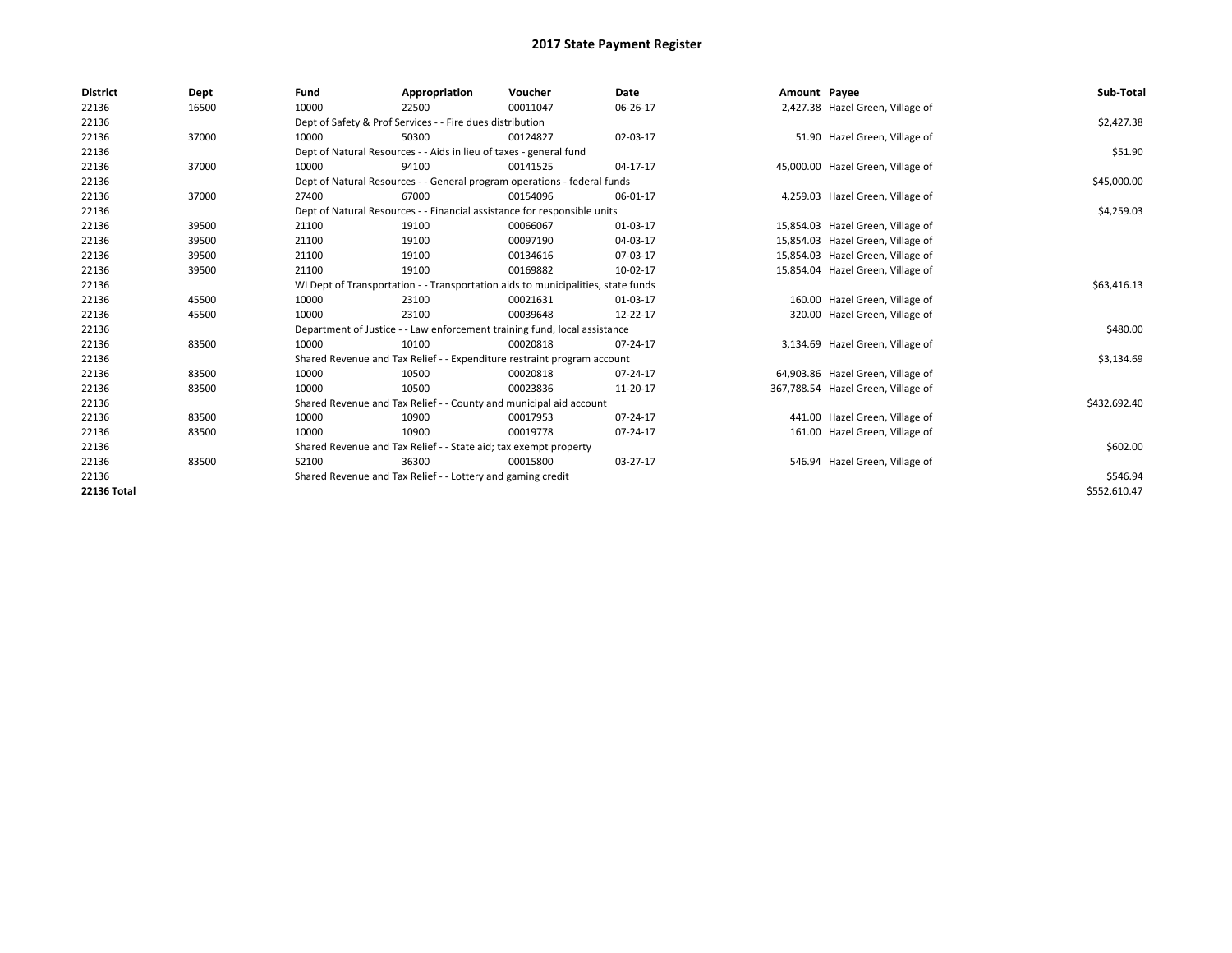| <b>District</b>    | <b>Dept</b> | Fund  | Appropriation                                                                    | Voucher  | Date     | Amount Payee |                                  | Sub-Total    |
|--------------------|-------------|-------|----------------------------------------------------------------------------------|----------|----------|--------------|----------------------------------|--------------|
| 22147              | 16500       | 10000 | 22500                                                                            | 00011048 | 06-26-17 |              | 1,276.86 Village Of Livingston   |              |
| 22147              |             |       | Dept of Safety & Prof Services - - Fire dues distribution                        |          |          |              |                                  | \$1,276.86   |
| 22147              | 37000       | 27400 | 67000                                                                            | 00154302 | 06-01-17 |              | 2,057.01 Village Of Livingston   |              |
| 22147              |             |       | Dept of Natural Resources - - Financial assistance for responsible units         |          |          |              |                                  | \$2,057.01   |
| 22147              | 39500       | 21100 | 19100                                                                            | 00066068 | 01-03-17 |              | 9,261.40 Village Of Livingston   |              |
| 22147              | 39500       | 21100 | 19100                                                                            | 00097191 | 04-03-17 |              | 9,261.40 Village Of Livingston   |              |
| 22147              | 39500       | 21100 | 19100                                                                            | 00134617 | 07-03-17 |              | 9,261.40 Village Of Livingston   |              |
| 22147              | 39500       | 21100 | 19100                                                                            | 00169883 | 10-02-17 |              | 9,261.43 Village Of Livingston   |              |
| 22147              |             |       | WI Dept of Transportation - - Transportation aids to municipalities, state funds |          |          |              |                                  | \$37,045.63  |
| 22147              | 83500       | 10000 | 10500                                                                            | 00020819 | 07-24-17 |              | 24,588.00 Village Of Livingston  |              |
| 22147              | 83500       | 10000 | 10500                                                                            | 00023837 | 11-20-17 |              | 139,331.99 Village Of Livingston |              |
| 22147              |             |       | Shared Revenue and Tax Relief - - County and municipal aid account               |          |          |              |                                  | \$163,919.99 |
| 22147              | 83500       | 10000 | 10900                                                                            | 00017954 | 07-24-17 |              | 1,246.00 Village Of Livingston   |              |
| 22147              |             |       | Shared Revenue and Tax Relief - - State aid; tax exempt property                 |          |          |              |                                  | \$1,246.00   |
| <b>22147 Total</b> |             |       |                                                                                  |          |          |              |                                  | \$205,545.49 |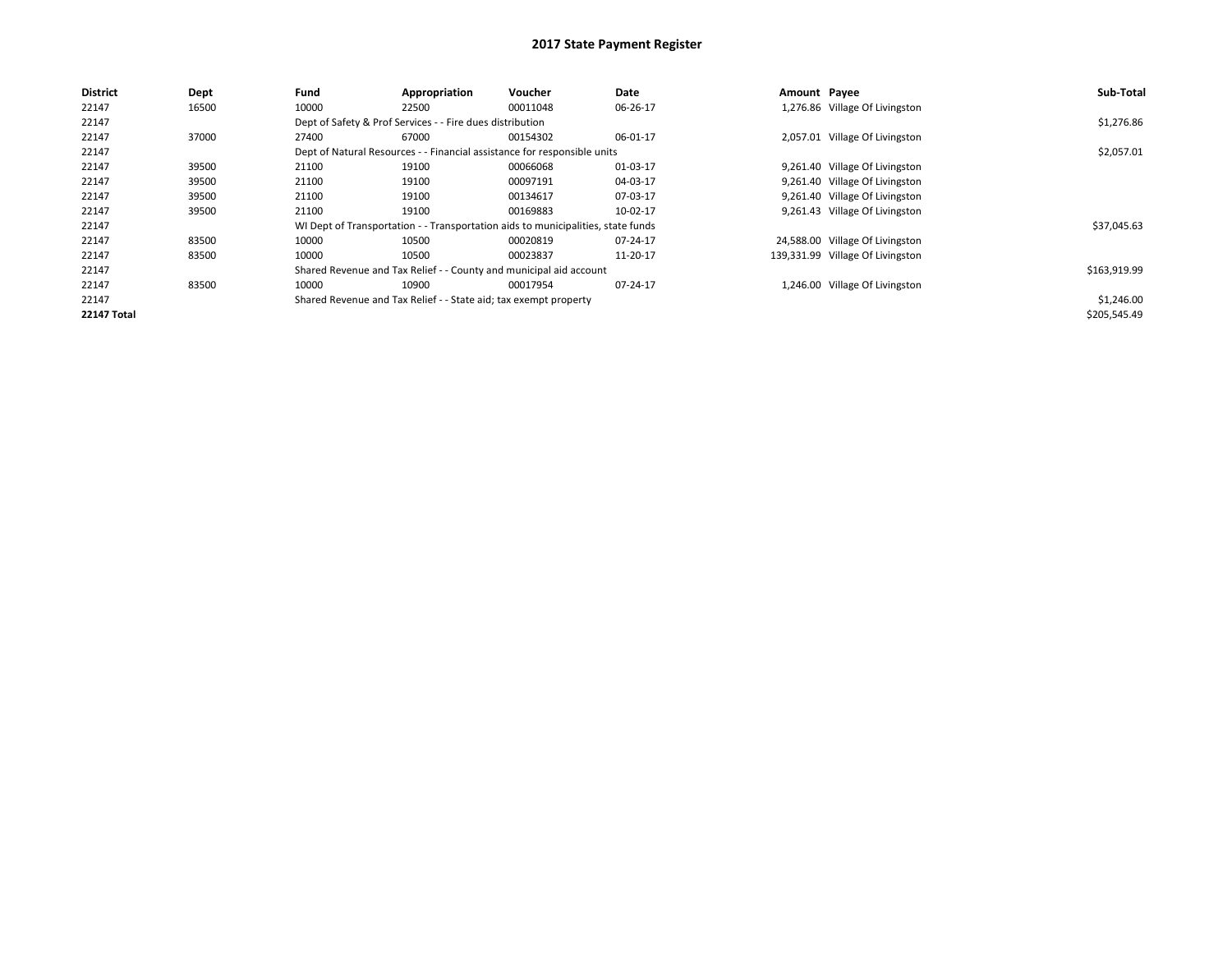| <b>District</b>    | Dept  | Fund  | Appropriation                                                         | Voucher                                                                          | Date     | Amount Payee |                                | Sub-Total    |
|--------------------|-------|-------|-----------------------------------------------------------------------|----------------------------------------------------------------------------------|----------|--------------|--------------------------------|--------------|
| 22151              | 16500 | 10000 | 22500                                                                 | 00011049                                                                         | 06-26-17 |              | 1,582.68 Village Of Montfort   |              |
| 22151              |       |       | Dept of Safety & Prof Services - - Fire dues distribution             |                                                                                  |          |              |                                | \$1,582.68   |
| 22151              | 37000 | 27400 | 67000                                                                 | 00154256                                                                         | 06-01-17 |              | 949.27 Village Of Montfort     |              |
| 22151              |       |       |                                                                       | Dept of Natural Resources - - Financial assistance for responsible units         |          |              |                                | \$949.27     |
| 22151              | 39500 | 21100 | 19100                                                                 | 00066069                                                                         | 01-03-17 |              | 9,790.08 Village Of Montfort   |              |
| 22151              | 39500 | 21100 | 19100                                                                 | 00097192                                                                         | 04-03-17 |              | 9,790.08 Village Of Montfort   |              |
| 22151              | 39500 | 21100 | 19100                                                                 | 00134618                                                                         | 07-03-17 |              | 9,790.08 Village Of Montfort   |              |
| 22151              | 39500 | 21100 | 19100                                                                 | 00169884                                                                         | 10-02-17 |              | 9,790.09 Village Of Montfort   |              |
| 22151              |       |       |                                                                       | WI Dept of Transportation - - Transportation aids to municipalities, state funds |          |              |                                | \$39,160.33  |
| 22151              | 39500 | 21100 | 27800                                                                 | 00128386                                                                         | 06-14-17 |              | 8,473.34 Village Of Montfort   |              |
| 22151              |       |       |                                                                       | WI Dept of Transportation - - Local roads improvement program, state funds       |          |              |                                | \$8,473.34   |
| 22151              | 83500 | 10000 | 10100                                                                 | 00020820                                                                         | 07-24-17 |              | 2,580.75 Village Of Montfort   |              |
| 22151              |       |       |                                                                       | Shared Revenue and Tax Relief - - Expenditure restraint program account          |          |              |                                | \$2,580.75   |
| 22151              | 83500 | 10000 | 10500                                                                 | 00020820                                                                         | 07-24-17 |              | 25,096.87 Village Of Montfort  |              |
| 22151              | 83500 | 10000 | 10500                                                                 | 00023838                                                                         | 11-20-17 |              | 142,215.62 Village Of Montfort |              |
| 22151              |       |       |                                                                       | Shared Revenue and Tax Relief - - County and municipal aid account               |          |              |                                | \$167,312.49 |
| 22151              | 83500 | 10000 | 10900                                                                 | 00017955                                                                         | 07-24-17 |              | 276.00 Village Of Montfort     |              |
| 22151              | 83500 | 10000 | 10900                                                                 | 00019779                                                                         | 07-24-17 |              | 120.00 Village Of Montfort     |              |
| 22151              |       |       | Shared Revenue and Tax Relief - - State aid; tax exempt property      |                                                                                  |          |              |                                | \$396.00     |
| 22151              | 83500 | 10000 | 11000                                                                 | 00020820                                                                         | 07-24-17 |              | 33.96 Village Of Montfort      |              |
| 22151              | 83500 | 10000 | 11000                                                                 | 00023838                                                                         | 11-20-17 |              | 423.08 Village Of Montfort     |              |
| 22151              |       |       | Shared Revenue and Tax Relief - - Public utility distribution account |                                                                                  |          |              |                                | \$457.04     |
| <b>22151 Total</b> |       |       |                                                                       |                                                                                  |          |              |                                | \$220,911.90 |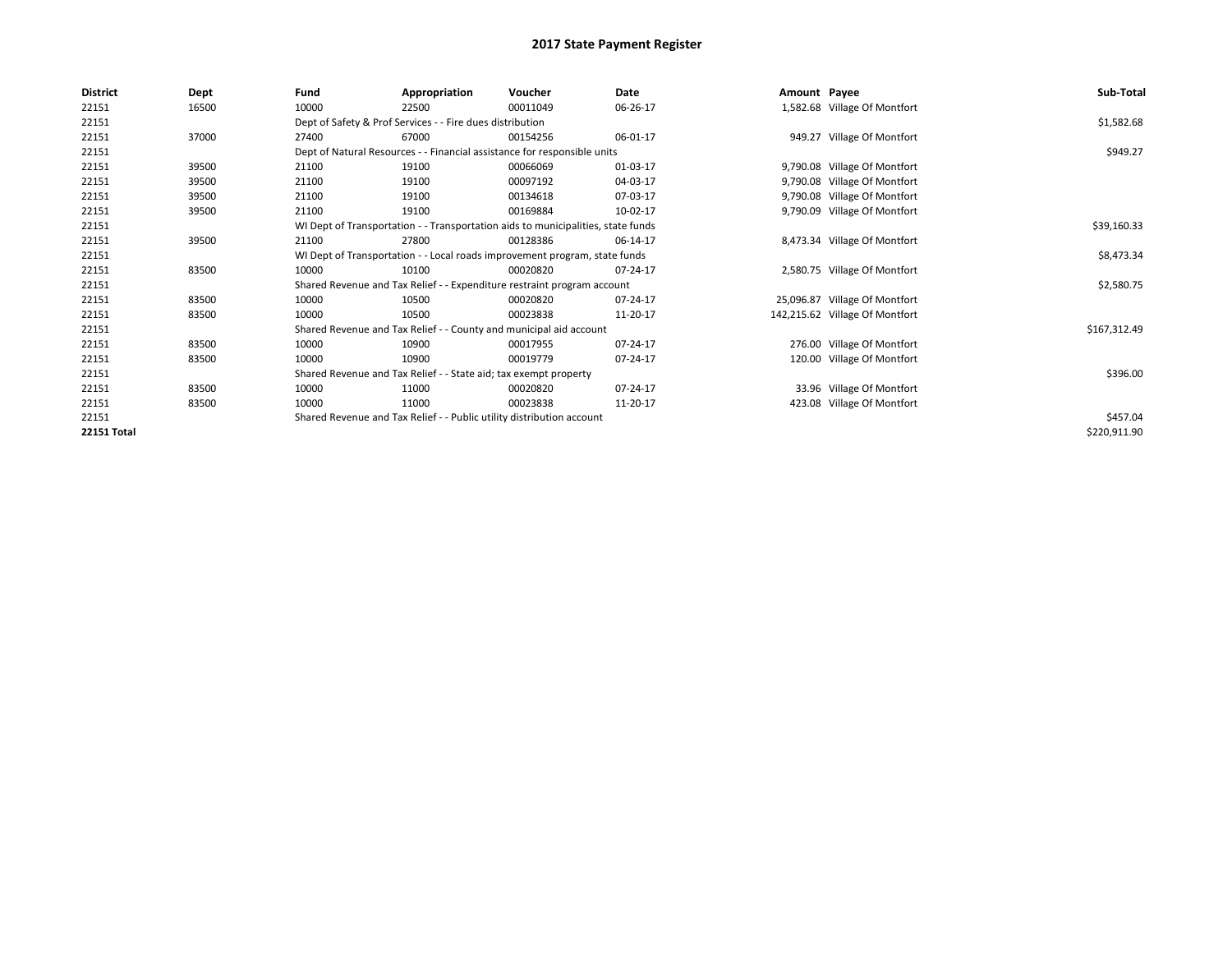| <b>District</b>    | Dept  | Fund  | Appropriation                                                                    | Voucher  | Date     | Amount Payee |                                 | Sub-Total   |
|--------------------|-------|-------|----------------------------------------------------------------------------------|----------|----------|--------------|---------------------------------|-------------|
| 22152              | 16500 | 10000 | 22500                                                                            | 00011050 | 06-26-17 |              | 306.01 Village Of Mount Hope    |             |
| 22152              |       |       | Dept of Safety & Prof Services - - Fire dues distribution                        |          |          |              |                                 | \$306.01    |
| 22152              | 37000 | 27400 | 67000                                                                            | 00154354 | 06-01-17 |              | 979.86 Village Of Mount Hope    |             |
| 22152              |       |       | Dept of Natural Resources - - Financial assistance for responsible units         |          |          |              |                                 | \$979.86    |
| 22152              | 39500 | 21100 | 19100                                                                            | 00066070 | 01-03-17 |              | 990.13 Village Of Mount Hope    |             |
| 22152              | 39500 | 21100 | 19100                                                                            | 00097193 | 04-03-17 |              | 990.13 Village Of Mount Hope    |             |
| 22152              | 39500 | 21100 | 19100                                                                            | 00134619 | 07-03-17 |              | 990.13 Village Of Mount Hope    |             |
| 22152              | 39500 | 21100 | 19100                                                                            | 00169885 | 10-02-17 |              | 990.13 Village Of Mount Hope    |             |
| 22152              |       |       | WI Dept of Transportation - - Transportation aids to municipalities, state funds |          |          |              |                                 | \$3,960.52  |
| 22152              | 83500 | 10000 | 10500                                                                            | 00020821 | 07-24-17 |              | 7,089.30 Village Of Mount Hope  |             |
| 22152              | 83500 | 10000 | 10500                                                                            | 00023839 | 11-20-17 |              | 40,172.73 Village Of Mount Hope |             |
| 22152              |       |       | Shared Revenue and Tax Relief - - County and municipal aid account               |          |          |              |                                 | \$47,262.03 |
| <b>22152 Total</b> |       |       |                                                                                  |          |          |              |                                 | \$52,508.42 |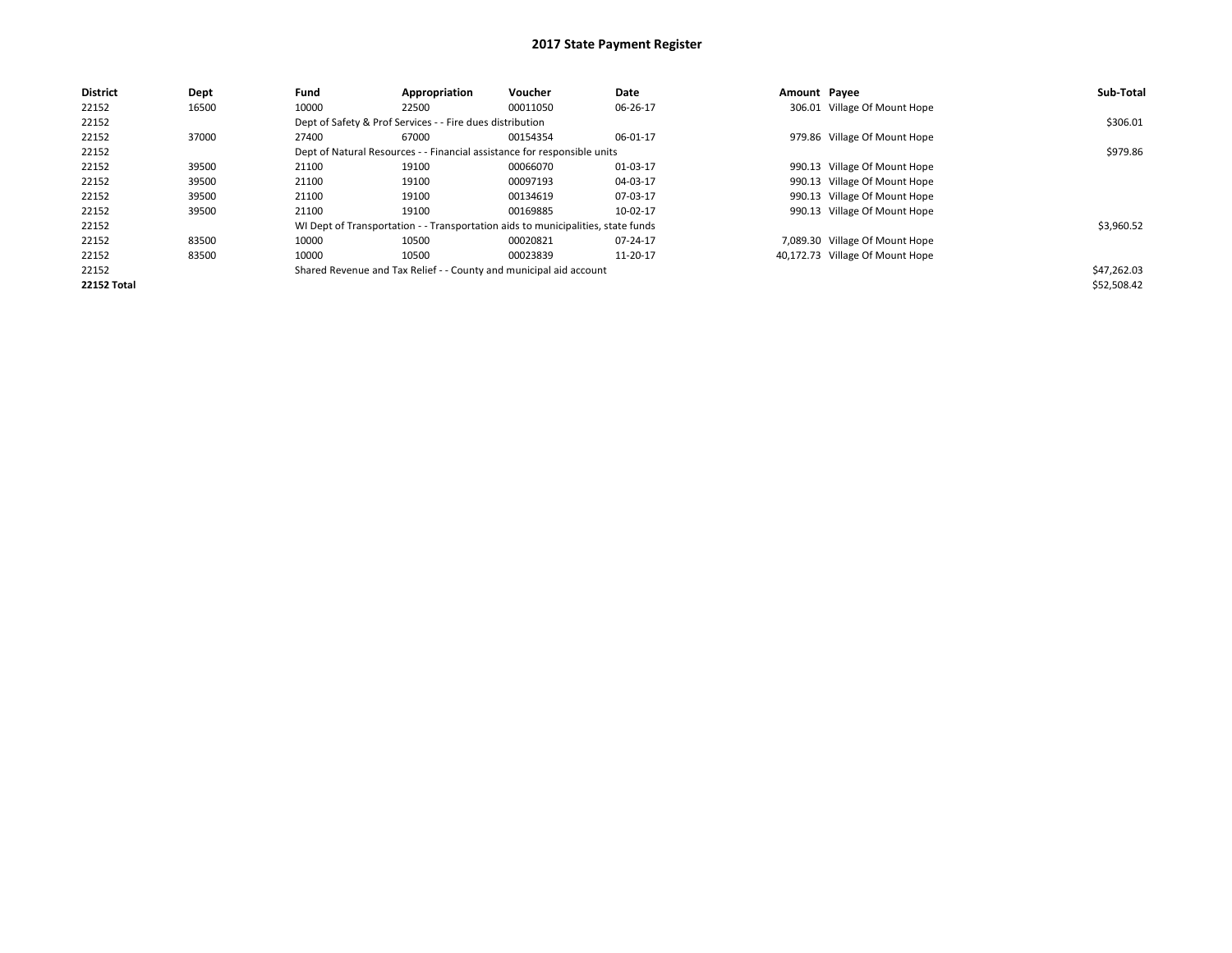| <b>District</b> | Dept  | Fund  | Appropriation                                                                    | Voucher  | <b>Date</b> | Amount Payee |                                | Sub-Total    |
|-----------------|-------|-------|----------------------------------------------------------------------------------|----------|-------------|--------------|--------------------------------|--------------|
| 22153           | 16500 | 10000 | 22500                                                                            | 00011051 | 06-26-17    |              | 3,463.76 Muscoda, Village of   |              |
| 22153           |       |       | Dept of Safety & Prof Services - - Fire dues distribution                        |          |             |              |                                | \$3,463.76   |
| 22153           | 37000 | 21200 | 57900                                                                            | 00143876 | 04-21-17    |              | 6.10 Muscoda, Village of       |              |
| 22153           |       |       | Dept of Natural Resources - - Aids in lieu of taxes - sum sufficient             |          |             |              |                                | \$6.10       |
| 22153           | 37000 | 27400 | 67000                                                                            | 00154011 | 06-01-17    |              | 5,194.83 Muscoda, Village of   |              |
| 22153           |       |       | Dept of Natural Resources - - Financial assistance for responsible units         |          |             |              |                                | \$5,194.83   |
| 22153           | 39500 | 21100 | 19100                                                                            | 00066071 | 01-03-17    |              | 22,781.61 Muscoda, Village of  |              |
| 22153           | 39500 | 21100 | 19100                                                                            | 00097194 | 04-03-17    |              | 22,781.61 Muscoda, Village of  |              |
| 22153           | 39500 | 21100 | 19100                                                                            | 00134620 | 07-03-17    |              | 22,781.61 Muscoda, Village of  |              |
| 22153           | 39500 | 21100 | 19100                                                                            | 00169886 | 10-02-17    |              | 22,781.62 Muscoda, Village of  |              |
| 22153           |       |       | WI Dept of Transportation - - Transportation aids to municipalities, state funds |          |             |              |                                | \$91,126.45  |
| 22153           | 43500 | 00005 | 16300                                                                            | 01LGS    | 11-17-17    |              | 8,490.57 Muscoda, Village of   |              |
| 22153           |       |       | Department of Health Services - - Guardianship grant program                     |          |             |              |                                | \$8,490.57   |
| 22153           | 45500 | 10000 | 23100                                                                            | 00030827 | 06-30-17    |              | 800.00 Muscoda, Village of     |              |
| 22153           |       |       | Department of Justice - - Law enforcement training fund, local assistance        |          |             |              |                                | \$800.00     |
| 22153           | 83500 | 10000 | 10100                                                                            | 00020822 | 07-24-17    |              | 31,213.21 Muscoda, Village of  |              |
| 22153           |       |       | Shared Revenue and Tax Relief - - Expenditure restraint program account          |          |             |              |                                | \$31,213.21  |
| 22153           | 83500 | 10000 | 10500                                                                            | 00020822 | 07-24-17    |              | 62,011.24 Muscoda, Village of  |              |
| 22153           | 83500 | 10000 | 10500                                                                            | 00023840 | 11-20-17    |              | 351,564.87 Muscoda, Village of |              |
| 22153           |       |       | Shared Revenue and Tax Relief - - County and municipal aid account               |          |             |              |                                | \$413,576.11 |
| 22153           | 83500 | 10000 | 10900                                                                            | 00017956 | 07-24-17    |              | 1,852.00 Muscoda, Village of   |              |
| 22153           | 83500 | 10000 | 10900                                                                            | 00019780 | 07-24-17    |              | 255.00 Muscoda, Village of     |              |
| 22153           |       |       | Shared Revenue and Tax Relief - - State aid; tax exempt property                 |          |             |              |                                | \$2,107.00   |
| 22153           | 83500 | 10000 | 11000                                                                            | 00020822 | 07-24-17    |              | 68.71 Muscoda, Village of      |              |
| 22153           | 83500 | 10000 | 11000                                                                            | 00023840 | 11-20-17    |              | 385.63 Muscoda, Village of     |              |
| 22153           |       |       | Shared Revenue and Tax Relief - - Public utility distribution account            |          |             |              |                                | \$454.34     |
| 22153           | 83500 | 52100 | 36300                                                                            | 00015801 | 03-27-17    |              | 1,404.48 Muscoda, Village of   |              |
| 22153           |       |       | Shared Revenue and Tax Relief - - Lottery and gaming credit                      |          |             |              |                                | \$1,404.48   |
| 22153 Total     |       |       |                                                                                  |          |             |              |                                | \$557,836.85 |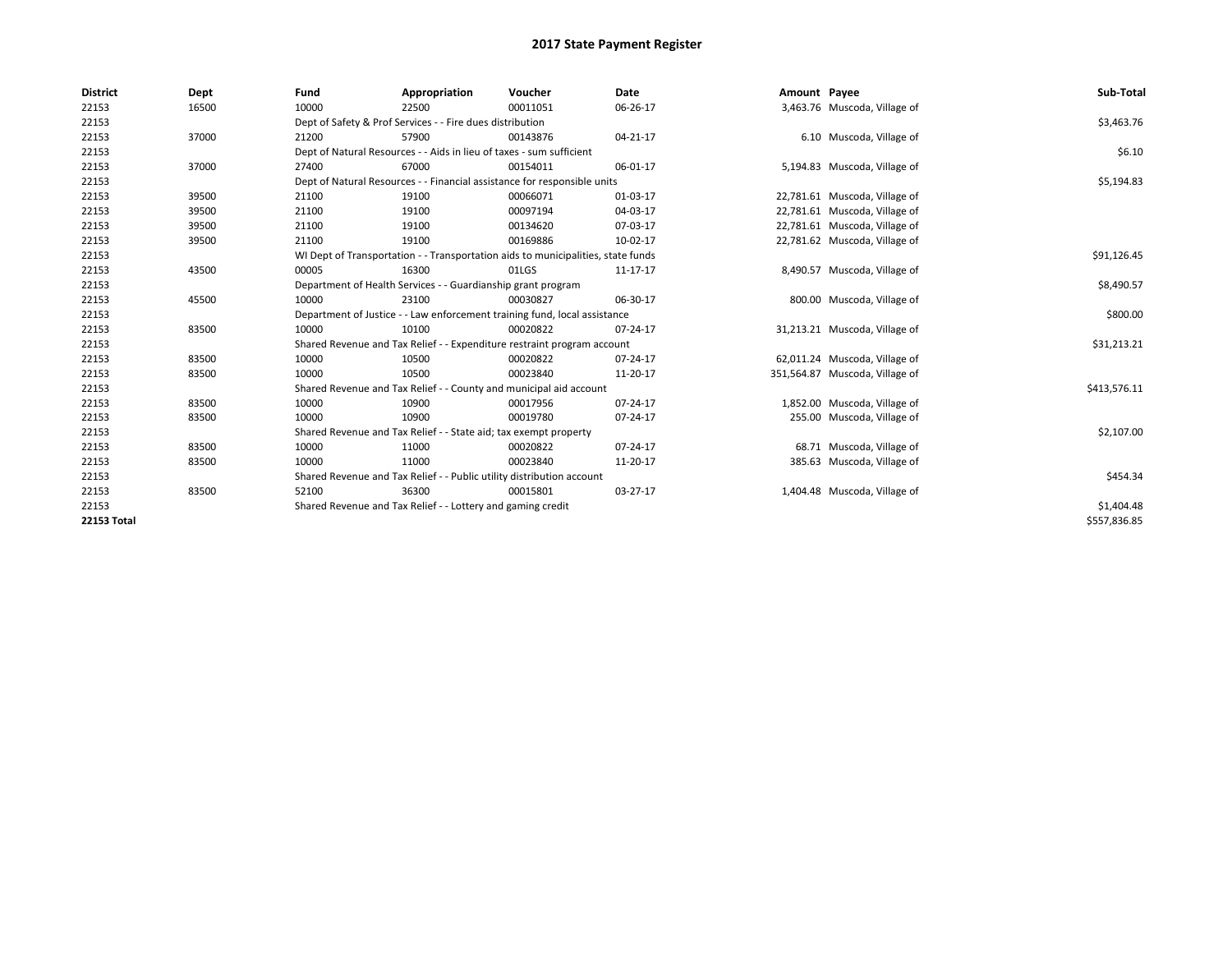| <b>District</b>    | Dept  | Fund  | Appropriation                                                    | Voucher                                                                          | Date     | Amount Payee |                                  | Sub-Total   |
|--------------------|-------|-------|------------------------------------------------------------------|----------------------------------------------------------------------------------|----------|--------------|----------------------------------|-------------|
| 22171              | 16500 | 10000 | 22500                                                            | 00011052                                                                         | 06-26-17 |              | 398.55 Village Of Patch Grove    |             |
| 22171              |       |       | Dept of Safety & Prof Services - - Fire dues distribution        |                                                                                  |          |              |                                  | \$398.55    |
| 22171              | 39500 | 21100 | 19100                                                            | 00066072                                                                         | 01-03-17 |              | 1,109.02 Village Of Patch Grove  |             |
| 22171              | 39500 | 21100 | 19100                                                            | 00097195                                                                         | 04-03-17 |              | 1,109.02 Village Of Patch Grove  |             |
| 22171              | 39500 | 21100 | 19100                                                            | 00134621                                                                         | 07-03-17 |              | 1,109.02 Village Of Patch Grove  |             |
| 22171              | 39500 | 21100 | 19100                                                            | 00169887                                                                         | 10-02-17 |              | 1,109.04 Village Of Patch Grove  |             |
| 22171              |       |       |                                                                  | WI Dept of Transportation - - Transportation aids to municipalities, state funds |          |              |                                  | \$4,436.10  |
| 22171              | 83500 | 10000 | 10500                                                            | 00020823                                                                         | 07-24-17 |              | 11,044.07 Village Of Patch Grove |             |
| 22171              | 83500 | 10000 | 10500                                                            | 00023841                                                                         | 11-20-17 |              | 62,583.08 Village Of Patch Grove |             |
| 22171              |       |       |                                                                  | Shared Revenue and Tax Relief - - County and municipal aid account               |          |              |                                  | \$73,627.15 |
| 22171              | 83500 | 10000 | 10900                                                            | 00017957                                                                         | 07-24-17 |              | 12.00 Village Of Patch Grove     |             |
| 22171              |       |       | Shared Revenue and Tax Relief - - State aid; tax exempt property |                                                                                  |          |              |                                  | \$12.00     |
| 22171              | 83500 | 52100 | 36300                                                            | 00015802                                                                         | 03-27-17 |              | 467.28 Village Of Patch Grove    |             |
| 22171              |       |       | Shared Revenue and Tax Relief - - Lottery and gaming credit      |                                                                                  |          |              |                                  | \$467.28    |
| <b>22171 Total</b> |       |       |                                                                  |                                                                                  |          |              |                                  | \$78,941.08 |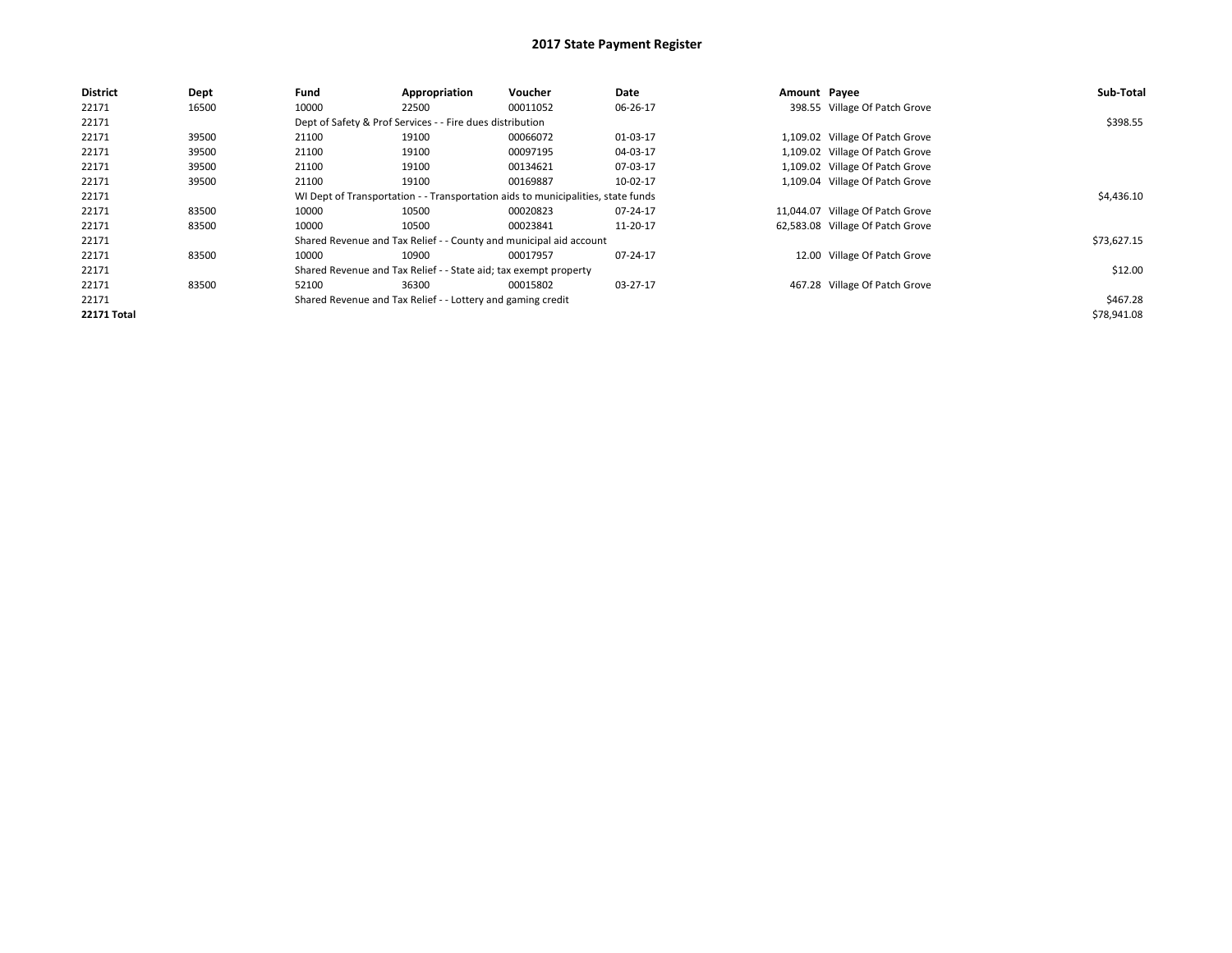| <b>District</b>    | Dept  | Fund  | Appropriation                                                                      | Voucher  | Date                                                                                                         | Amount Payee |                              | Sub-Total    |
|--------------------|-------|-------|------------------------------------------------------------------------------------|----------|--------------------------------------------------------------------------------------------------------------|--------------|------------------------------|--------------|
| 22172              | 16500 | 10000 | 22500                                                                              | 00011053 | 06-26-17                                                                                                     |              | 1,509.49 Village Of Potosi   |              |
| 22172              |       |       | Dept of Safety & Prof Services - - Fire dues distribution                          |          |                                                                                                              |              |                              | \$1,509.49   |
| 22172              | 37000 | 21200 | 16600                                                                              | 00157405 | 06-19-17                                                                                                     |              | 30.81 Village Of Potosi      |              |
| 22172              |       |       | Dept of Natural Resources - - General program operations - state funds; forestry   |          |                                                                                                              |              |                              | \$30.81      |
| 22172              | 37000 | 21200 | 57100                                                                              | 00157405 | 06-19-17                                                                                                     |              | 14.10 Village Of Potosi      |              |
| 22172              |       |       |                                                                                    |          | Dept of Natural Resources - - Resource aids -- county forests, forest croplands and managed forest land aids |              |                              | \$14.10      |
| 22172              | 37000 | 21200 | 58900                                                                              | 00157405 | 06-19-17                                                                                                     |              | 141.71 Village Of Potosi     |              |
| 22172              |       |       | Dept of Natural Resources - - Resource aids - distribution of closed acreage fees. |          |                                                                                                              |              |                              | \$141.71     |
| 22172              | 37000 | 27400 | 67000                                                                              | 00154359 | 06-01-17                                                                                                     |              | 1,409.64 Village Of Potosi   |              |
| 22172              |       |       | Dept of Natural Resources - - Financial assistance for responsible units           |          |                                                                                                              |              |                              | \$1,409.64   |
| 22172              | 39500 | 21100 | 19100                                                                              | 00066073 | 01-03-17                                                                                                     |              | 4,473.60 Village Of Potosi   |              |
| 22172              | 39500 | 21100 | 19100                                                                              | 00097196 | 04-03-17                                                                                                     |              | 4,473.60 Village Of Potosi   |              |
| 22172              | 39500 | 21100 | 19100                                                                              | 00134622 | 07-03-17                                                                                                     |              | 4,473.60 Village Of Potosi   |              |
| 22172              | 39500 | 21100 | 19100                                                                              | 00169888 | 10-02-17                                                                                                     |              | 4,473.61 Village Of Potosi   |              |
| 22172              |       |       | WI Dept of Transportation - - Transportation aids to municipalities, state funds   |          |                                                                                                              |              |                              | \$17,894.41  |
| 22172              | 83500 | 10000 | 10500                                                                              | 00020824 | 07-24-17                                                                                                     |              | 30,609.02 Village Of Potosi  |              |
| 22172              | 83500 | 10000 | 10500                                                                              | 00023842 | 11-20-17                                                                                                     |              | 173,451.12 Village Of Potosi |              |
| 22172              |       |       | Shared Revenue and Tax Relief - - County and municipal aid account                 |          |                                                                                                              |              |                              | \$204,060.14 |
| 22172              | 83500 | 10000 | 10900                                                                              | 00017958 | 07-24-17                                                                                                     |              | 124.00 Village Of Potosi     |              |
| 22172              |       |       | Shared Revenue and Tax Relief - - State aid; tax exempt property                   |          |                                                                                                              |              |                              | \$124.00     |
| 22172              | 83500 | 52100 | 36300                                                                              | 00015803 | 03-27-17                                                                                                     |              | 207.04 Village Of Potosi     |              |
| 22172              |       |       | Shared Revenue and Tax Relief - - Lottery and gaming credit                        |          |                                                                                                              |              |                              | \$207.04     |
| <b>22172 Total</b> |       |       |                                                                                    |          |                                                                                                              |              |                              | \$225,391.34 |
|                    |       |       |                                                                                    |          |                                                                                                              |              |                              |              |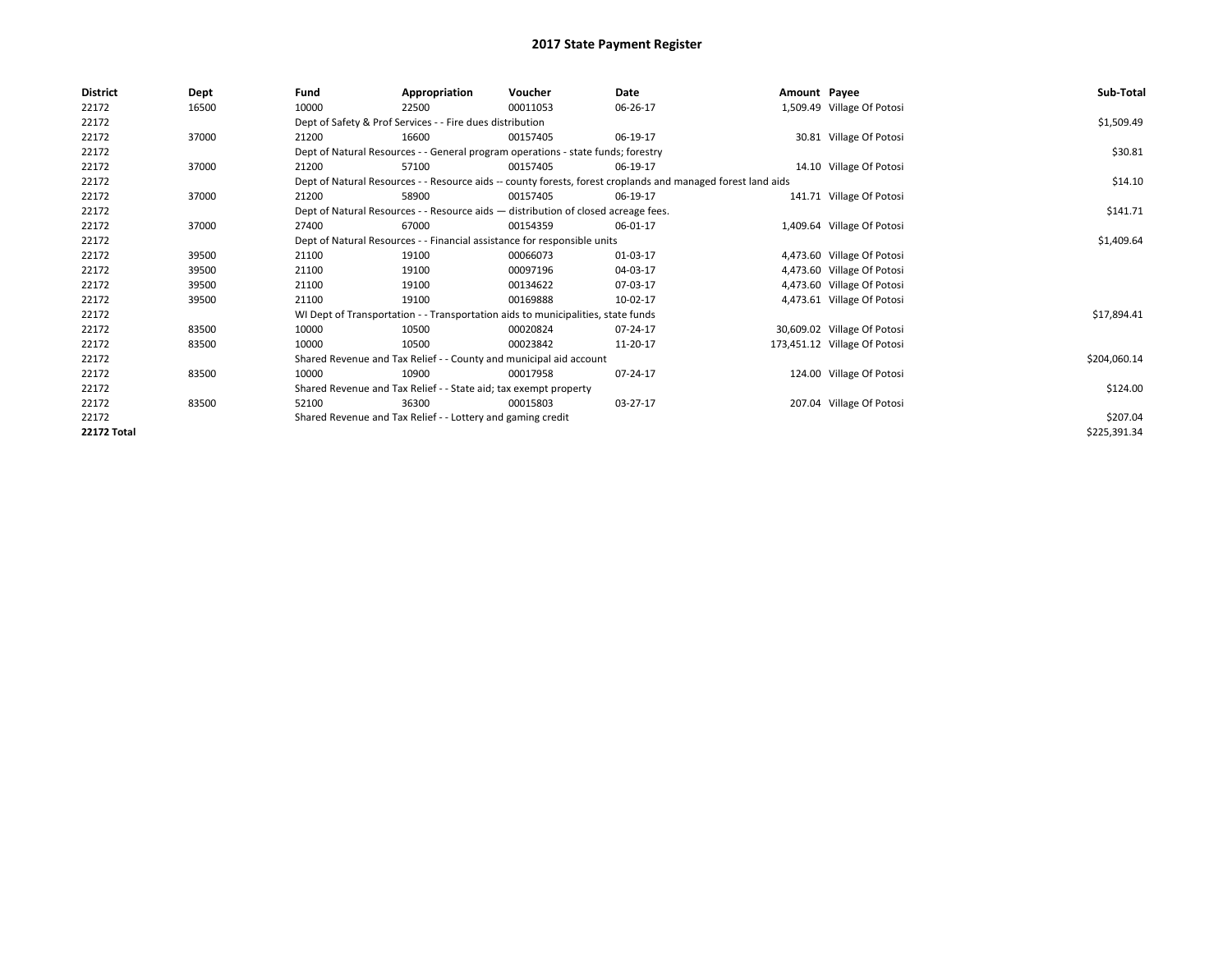| <b>District</b>    | Dept  | Fund  | Appropriation                                                                    | Voucher  | Date     | Amount Payee |                               | Sub-Total   |
|--------------------|-------|-------|----------------------------------------------------------------------------------|----------|----------|--------------|-------------------------------|-------------|
| 22186              | 16500 | 10000 | 22500                                                                            | 00011054 | 06-26-17 |              | 805.13 Village Of Tennyson    |             |
| 22186              |       |       | Dept of Safety & Prof Services - - Fire dues distribution                        |          |          |              |                               | \$805.13    |
| 22186              | 37000 | 27400 | 67000                                                                            | 00154382 | 06-01-17 |              | 705.22 Village Of Tennyson    |             |
| 22186              |       |       | Dept of Natural Resources - - Financial assistance for responsible units         |          |          |              |                               | \$705.22    |
| 22186              | 39500 | 21100 | 19100                                                                            | 00066074 | 01-03-17 |              | 1,978.30 Village Of Tennyson  |             |
| 22186              | 39500 | 21100 | 19100                                                                            | 00097197 | 04-03-17 |              | 1,978.30 Village Of Tennyson  |             |
| 22186              | 39500 | 21100 | 19100                                                                            | 00134623 | 07-03-17 |              | 1,978.30 Village Of Tennyson  |             |
| 22186              | 39500 | 21100 | 19100                                                                            | 00169889 | 10-02-17 |              | 1,978.33 Village Of Tennyson  |             |
| 22186              |       |       | WI Dept of Transportation - - Transportation aids to municipalities, state funds |          |          |              |                               | \$7,913.23  |
| 22186              | 83500 | 10000 | 10500                                                                            | 00020825 | 07-24-17 |              | 9,670.72 Village Of Tennyson  |             |
| 22186              | 83500 | 10000 | 10500                                                                            | 00023843 | 11-20-17 |              | 54,800.74 Village Of Tennyson |             |
| 22186              |       |       | Shared Revenue and Tax Relief - - County and municipal aid account               |          |          |              |                               | \$64,471.46 |
| 22186              | 83500 | 10000 | 10900                                                                            | 00017959 | 07-24-17 |              | 8.00 Village Of Tennyson      |             |
| 22186              |       |       | Shared Revenue and Tax Relief - - State aid; tax exempt property                 |          |          |              |                               | \$8.00      |
| <b>22186 Total</b> |       |       |                                                                                  |          |          |              |                               | \$73,903.04 |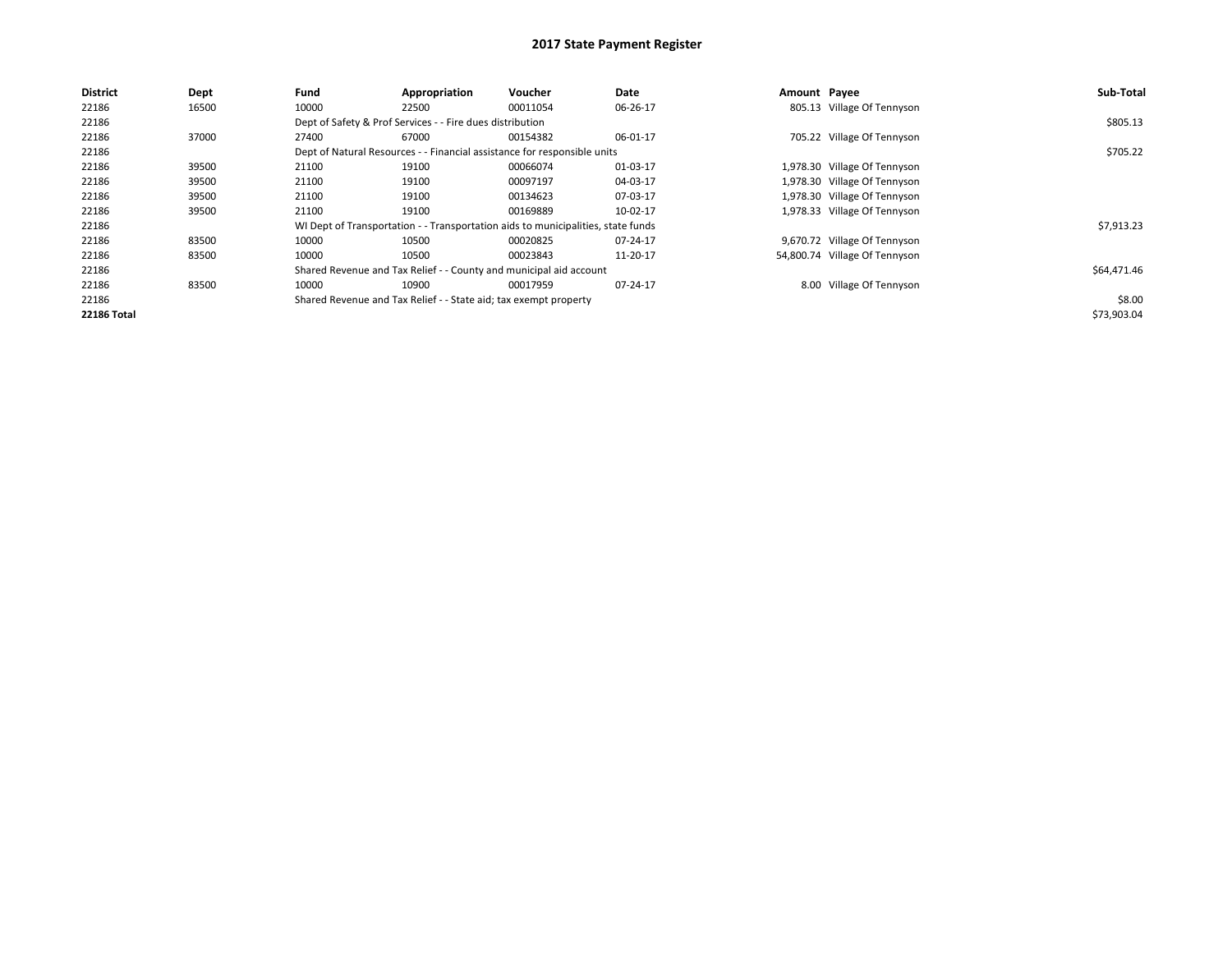| <b>District</b>    | Dept  | Fund  | Appropriation                                                        | Voucher                                                                          | Date     | Amount Payee |                              | Sub-Total   |
|--------------------|-------|-------|----------------------------------------------------------------------|----------------------------------------------------------------------------------|----------|--------------|------------------------------|-------------|
| 22191              | 16500 | 10000 | 22500                                                                | 00011055                                                                         | 06-26-17 |              | 206.23 Village Of Woodman    |             |
| 22191              |       |       | Dept of Safety & Prof Services - - Fire dues distribution            |                                                                                  |          |              |                              | \$206.23    |
| 22191              | 37000 | 10000 | 50300                                                                | 00143286                                                                         | 04-21-17 |              | 21.10 Village Of Woodman     |             |
| 22191              |       |       | Dept of Natural Resources - - Aids in lieu of taxes - general fund   |                                                                                  |          |              |                              | \$21.10     |
| 22191              | 37000 | 21200 | 57900                                                                | 00143285                                                                         | 04-21-17 |              | 2.11 Village Of Woodman      |             |
| 22191              |       |       | Dept of Natural Resources - - Aids in lieu of taxes - sum sufficient |                                                                                  |          |              |                              | \$2.11      |
| 22191              | 37000 | 27400 | 67000                                                                | 00154391                                                                         | 06-01-17 |              | 113.31 Village Of Woodman    |             |
| 22191              |       |       |                                                                      | Dept of Natural Resources - - Financial assistance for responsible units         |          |              |                              | \$113.31    |
| 22191              | 39500 | 21100 | 19100                                                                | 00066075                                                                         | 01-03-17 |              | 1,112.01 Village Of Woodman  |             |
| 22191              | 39500 | 21100 | 19100                                                                | 00097198                                                                         | 04-03-17 |              | 1,112.01 Village Of Woodman  |             |
| 22191              | 39500 | 21100 | 19100                                                                | 00134624                                                                         | 07-03-17 |              | 1,112.01 Village Of Woodman  |             |
| 22191              | 39500 | 21100 | 19100                                                                | 00169890                                                                         | 10-02-17 |              | 1,112.01 Village Of Woodman  |             |
| 22191              |       |       |                                                                      | WI Dept of Transportation - - Transportation aids to municipalities, state funds |          |              |                              | \$4,448.04  |
| 22191              | 83500 | 10000 | 10500                                                                | 00020826                                                                         | 07-24-17 |              | 5,613.06 Village Of Woodman  |             |
| 22191              | 83500 | 10000 | 10500                                                                | 00023844                                                                         | 11-20-17 |              | 31,807.33 Village Of Woodman |             |
| 22191              |       |       |                                                                      | Shared Revenue and Tax Relief - - County and municipal aid account               |          |              |                              | \$37,420.39 |
| <b>22191 Total</b> |       |       |                                                                      |                                                                                  |          |              |                              | \$42,211.18 |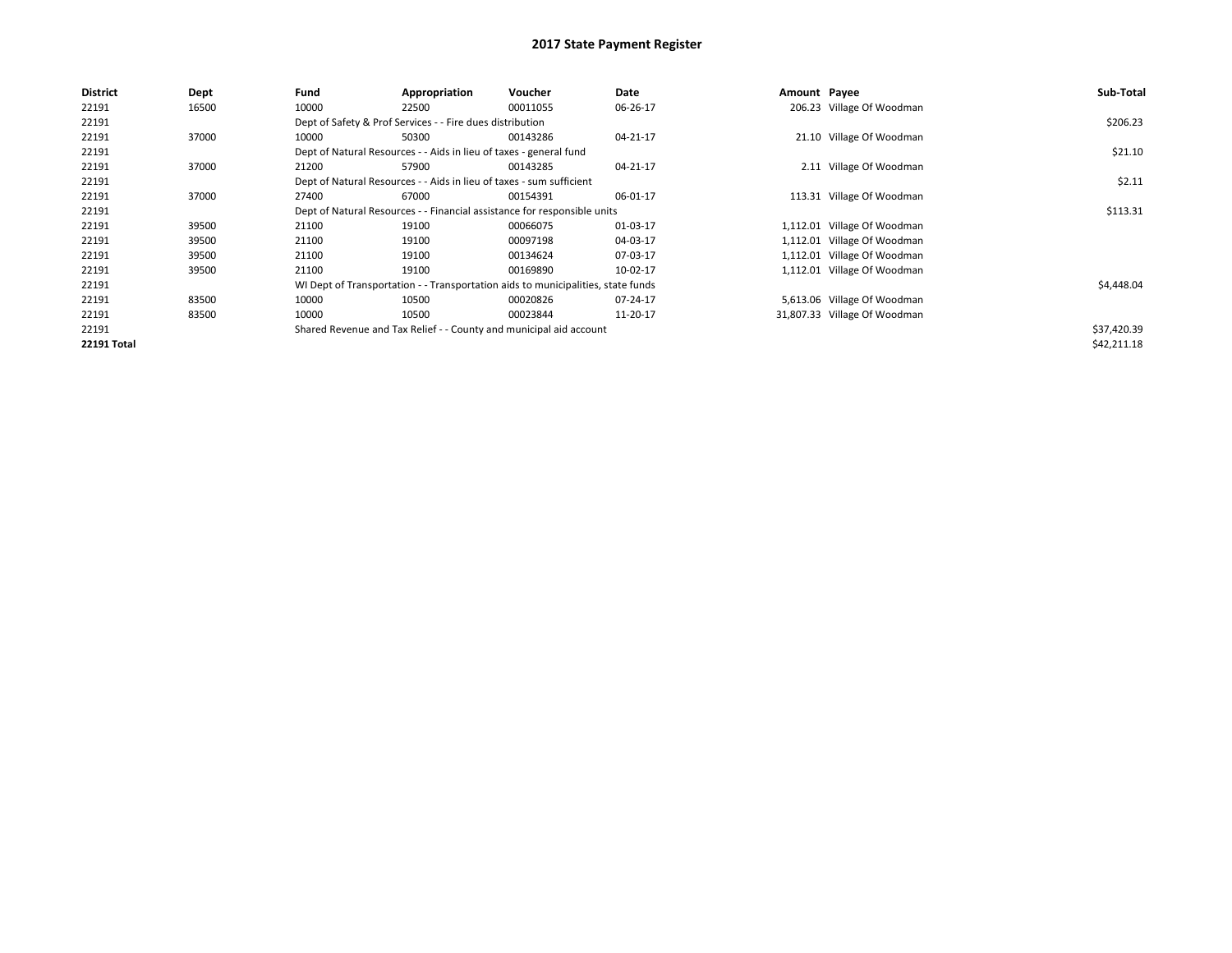| <b>District</b> | Dept  | Fund  | Appropriation                                                                    | Voucher  | Date     | Amount Payee |                             | Sub-Total      |
|-----------------|-------|-------|----------------------------------------------------------------------------------|----------|----------|--------------|-----------------------------|----------------|
| 22206           | 16500 | 10000 | 22500                                                                            | 00011056 | 06-26-17 |              | 5,323.03 City Of Boscobel   |                |
| 22206           |       |       | Dept of Safety & Prof Services - - Fire dues distribution                        |          |          |              |                             | \$5,323.03     |
| 22206           | 37000 | 10000 | 50300                                                                            | 00124810 | 02-03-17 |              | 5,920.70 City Of Boscobel   |                |
| 22206           | 37000 | 10000 | 50300                                                                            | 00143296 | 04-21-17 |              | 38.40 City Of Boscobel      |                |
| 22206           |       |       | Dept of Natural Resources - - Aids in lieu of taxes - general fund               |          |          |              |                             | \$5,959.10     |
| 22206           | 37000 | 10000 | 94100                                                                            | 00136497 | 03-27-17 |              | 45,000.00 City Of Boscobel  |                |
| 22206           |       |       | Dept of Natural Resources - - General program operations - federal funds         |          |          |              |                             | \$45,000.00    |
| 22206           | 37000 | 27400 | 67000                                                                            | 00154616 | 06-01-17 |              | 9,854.81 City Of Boscobel   |                |
| 22206           |       |       | Dept of Natural Resources - - Financial assistance for responsible units         |          |          |              |                             | \$9,854.81     |
| 22206           | 39500 | 21100 | 16200                                                                            | 00067347 | 01-03-17 |              | 3,091.16 City Of Boscobel   |                |
| 22206           | 39500 | 21100 | 16200                                                                            | 00098470 | 04-03-17 |              | 3,091.16 City Of Boscobel   |                |
| 22206           | 39500 | 21100 | 16200                                                                            | 00135896 | 07-03-17 |              | 3,091.16 City Of Boscobel   |                |
| 22206           | 39500 | 21100 | 16200                                                                            | 00171162 | 10-02-17 |              | 3,091.18 City Of Boscobel   |                |
| 22206           |       |       | WI Dept of Transportation - - Connecting highways aids, state funds              |          |          |              |                             | \$12,364.66    |
| 22206           | 39500 | 21100 | 18500                                                                            | 00119532 | 05-31-17 |              | 4,000.00 City Of Boscobel   |                |
| 22206           |       |       | WI Dept of Transportation - - Highway safety, local assistance, federal funds    |          |          |              |                             | \$4,000.00     |
| 22206           | 39500 | 21100 | 19100                                                                            | 00066076 | 01-03-17 |              | 37,287.69 City Of Boscobel  |                |
| 22206           | 39500 | 21100 | 19100                                                                            | 00097199 | 04-03-17 |              | 37,287.69 City Of Boscobel  |                |
| 22206           | 39500 | 21100 | 19100                                                                            | 00134625 | 07-03-17 |              | 37,287.69 City Of Boscobel  |                |
| 22206           | 39500 | 21100 | 19100                                                                            | 00169891 | 10-02-17 |              | 37,287.71 City Of Boscobel  |                |
| 22206           |       |       | WI Dept of Transportation - - Transportation aids to municipalities, state funds |          |          |              |                             | \$149,150.78   |
| 22206           | 39500 | 21100 | 27800                                                                            | 00128385 | 06-14-17 |              | 8,473.34 City Of Boscobel   |                |
| 22206           |       |       | WI Dept of Transportation - - Local roads improvement program, state funds       |          |          |              |                             | \$8,473.34     |
| 22206           | 45500 | 10000 | 23100                                                                            | 00038610 | 12-07-17 |              | 1,120.00 City Of Boscobel   |                |
| 22206           |       |       | Department of Justice - - Law enforcement training fund, local assistance        |          |          |              |                             | \$1,120.00     |
| 22206           | 83500 | 10000 | 10100                                                                            | 00020827 | 07-24-17 |              | 29,707.86 City Of Boscobel  |                |
| 22206           |       |       | Shared Revenue and Tax Relief - - Expenditure restraint program account          |          |          |              |                             | \$29,707.86    |
| 22206           | 83500 | 10000 | 10500                                                                            | 00020827 | 07-24-17 |              | 144,129.56 City Of Boscobel |                |
| 22206           | 83500 | 10000 | 10500                                                                            | 00023845 | 11-20-17 |              | 816,734.14 City Of Boscobel |                |
| 22206           |       |       | Shared Revenue and Tax Relief - - County and municipal aid account               |          |          |              |                             | \$960,863.70   |
| 22206           | 83500 | 10000 | 10900                                                                            | 00017960 | 07-24-17 |              | 5,013.00 City Of Boscobel   |                |
| 22206           | 83500 | 10000 | 10900                                                                            | 00019781 | 07-24-17 |              | 2,095.00 City Of Boscobel   |                |
| 22206           |       |       | Shared Revenue and Tax Relief - - State aid; tax exempt property                 |          |          |              |                             | \$7,108.00     |
| 22206           | 83500 | 10000 | 11000                                                                            | 00020827 | 07-24-17 |              | 0.36 City Of Boscobel       |                |
| 22206           | 83500 | 10000 | 11000                                                                            | 00023845 | 11-20-17 |              | 2.05 City Of Boscobel       |                |
| 22206           |       |       | Shared Revenue and Tax Relief - - Public utility distribution account            |          |          |              |                             | \$2.41         |
| 22206           | 83500 | 10000 | 50100                                                                            | 00015252 | 01-31-17 |              | 11,497.20 City Of Boscobel  |                |
| 22206           |       |       | Shared Revenue and Tax Relief - - Payments for municipal services                |          |          |              |                             | \$11,497.20    |
| 22206           | 83500 | 52100 | 36300                                                                            | 00015804 | 03-27-17 |              | 868.35 City Of Boscobel     |                |
| 22206           |       |       | Shared Revenue and Tax Relief - - Lottery and gaming credit                      |          |          |              |                             | \$868.35       |
| 22206 Total     |       |       |                                                                                  |          |          |              |                             | \$1,251,293.24 |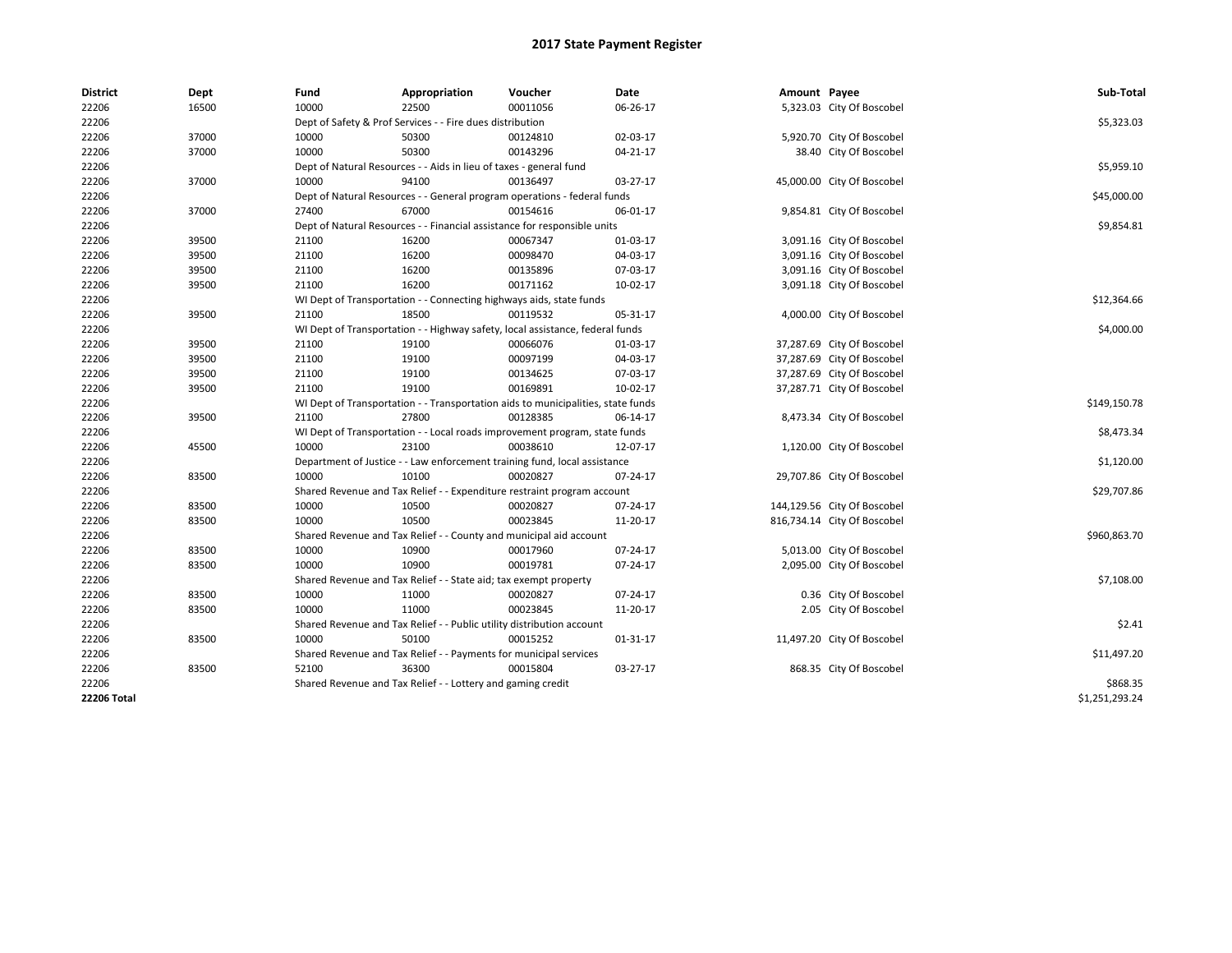| <b>District</b>    | Dept  | Fund  | Appropriation                                                                    | Voucher  | Date           | Amount Payee |                               | Sub-Total    |  |  |
|--------------------|-------|-------|----------------------------------------------------------------------------------|----------|----------------|--------------|-------------------------------|--------------|--|--|
| 22211              | 16500 | 10000 | 22500                                                                            | 00011057 | 06-26-17       |              | 5,601.45 Cuba City, City of   |              |  |  |
| 22211              |       |       | Dept of Safety & Prof Services - - Fire dues distribution                        |          |                |              |                               | \$5,601.45   |  |  |
| 22211              | 37000 | 27400 | 67000                                                                            | 00154126 | 06-01-17       |              | 5,817.64 Cuba City, City of   |              |  |  |
| 22211              |       |       | Dept of Natural Resources - - Financial assistance for responsible units         |          |                |              |                               |              |  |  |
| 22211              | 39500 | 21100 | 19100                                                                            | 00066077 | 01-03-17       |              | 27,724.28 Cuba City, City of  |              |  |  |
| 22211              | 39500 | 21100 | 19100                                                                            | 00097200 | 04-03-17       |              | 27,724.28 Cuba City, City of  |              |  |  |
| 22211              | 39500 | 21100 | 19100                                                                            | 00134626 | 07-03-17       |              | 27,724.28 Cuba City, City of  |              |  |  |
| 22211              | 39500 | 21100 | 19100                                                                            | 00169892 | 10-02-17       |              | 27,724.30 Cuba City, City of  |              |  |  |
| 22211              |       |       | WI Dept of Transportation - - Transportation aids to municipalities, state funds |          |                |              |                               | \$110,897.14 |  |  |
| 22211              | 43500 | 10000 | 11900                                                                            | 00152402 | 09-01-17       |              | 4,959.17 Cuba City, City of   |              |  |  |
| 22211              |       |       | Department of Health Services - - Emergency medical services; aids               |          |                |              |                               | \$4,959.17   |  |  |
| 22211              | 43500 | 00005 | 16300                                                                            | 01LGS    | 11-17-17       |              | 2,377.36 Cuba City, City of   |              |  |  |
| 22211              |       |       | Department of Health Services - - Guardianship grant program                     |          |                |              |                               |              |  |  |
| 22211              | 45500 | 10000 | 23100                                                                            | 00034921 | 09-27-17       |              | 800.00 Cuba City, City of     |              |  |  |
| 22211              |       |       | Department of Justice - - Law enforcement training fund, local assistance        |          |                |              |                               | \$800.00     |  |  |
| 22211              | 45500 | 10000 | 28400                                                                            | 00023732 | $02 - 10 - 17$ |              | 249.00 Cuba City, City of     |              |  |  |
| 22211              |       |       | Department of Justice - - Internet Crimes Against Childr                         |          |                |              |                               | \$249.00     |  |  |
| 22211              | 83500 | 10000 | 10100                                                                            | 00020828 | 07-24-17       |              | 22,027.13 Cuba City, City of  |              |  |  |
| 22211              |       |       | Shared Revenue and Tax Relief - - Expenditure restraint program account          |          |                |              |                               | \$22,027.13  |  |  |
| 22211              | 83500 | 10000 | 10500                                                                            | 00020828 | 07-24-17       |              | 62,869.96 Cuba City, City of  |              |  |  |
| 22211              | 83500 | 10000 | 10500                                                                            | 00023846 | 11-20-17       |              | 353,885.76 Cuba City, City of |              |  |  |
| 22211              |       |       | Shared Revenue and Tax Relief - - County and municipal aid account               |          |                |              |                               | \$416,755.72 |  |  |
| 22211              | 83500 | 10000 | 10900                                                                            | 00017961 | 07-24-17       |              | 2,211.00 Cuba City, City of   |              |  |  |
| 22211              | 83500 | 10000 | 10900                                                                            | 00019782 | 07-24-17       |              | 438.00 Cuba City, City of     |              |  |  |
| 22211              |       |       | Shared Revenue and Tax Relief - - State aid; tax exempt property                 |          |                |              |                               | \$2,649.00   |  |  |
| 22211              | 83500 | 10000 | 11000                                                                            | 00020828 | 07-24-17       |              | 151.85 Cuba City, City of     |              |  |  |
| 22211              | 83500 | 10000 | 11000                                                                            | 00023846 | 11-20-17       |              | 878.50 Cuba City, City of     |              |  |  |
| 22211              |       |       | Shared Revenue and Tax Relief - - Public utility distribution account            |          |                |              |                               | \$1,030.35   |  |  |
| <b>22211 Total</b> |       |       |                                                                                  |          |                |              |                               | \$573,163.96 |  |  |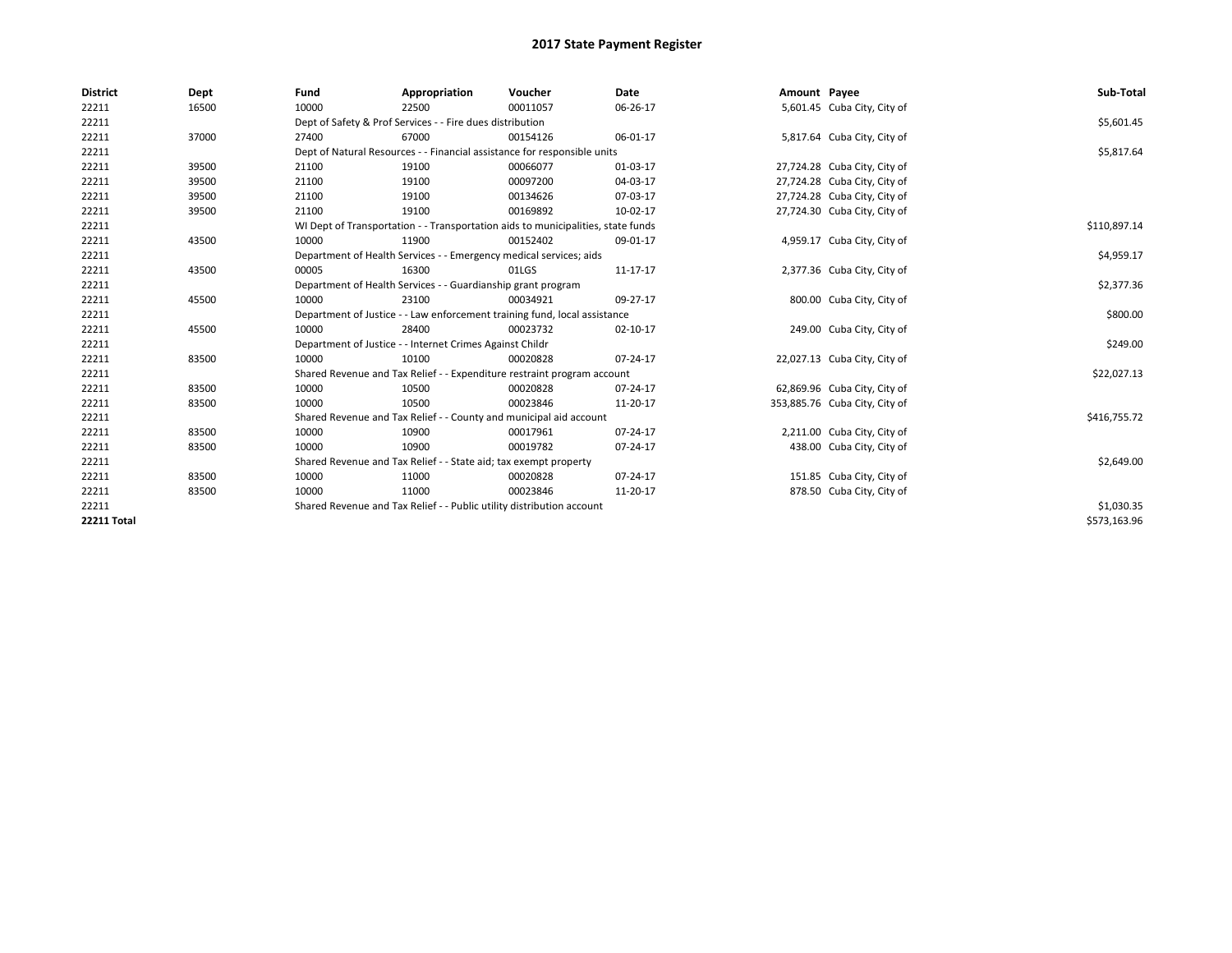| <b>District</b> | Dept  | Fund                                                                          | Appropriation                                                                    | Voucher    | Date       | Amount Payee |                              | Sub-Total    |
|-----------------|-------|-------------------------------------------------------------------------------|----------------------------------------------------------------------------------|------------|------------|--------------|------------------------------|--------------|
| 22226           | 16500 | 10000                                                                         | 22500                                                                            | 00011058   | 06-26-17   |              | 5,147.03 City Of Fennimore   |              |
| 22226           |       |                                                                               | Dept of Safety & Prof Services - - Fire dues distribution                        |            |            |              |                              | \$5,147.03   |
| 22226           | 37000 | 27400                                                                         | 67000                                                                            | 00154815   | 06-01-17   |              | 10,835.77 City Of Fennimore  |              |
| 22226           |       |                                                                               | Dept of Natural Resources - - Financial assistance for responsible units         |            |            |              |                              | \$10,835.77  |
| 22226           | 39500 | 21100                                                                         | 18500                                                                            | 00100779   | 04-19-17   |              | 4,000.00 City Of Fennimore   |              |
| 22226           |       | WI Dept of Transportation - - Highway safety, local assistance, federal funds |                                                                                  | \$4,000.00 |            |              |                              |              |
| 22226           | 39500 | 21100                                                                         | 19100                                                                            | 00066078   | 01-03-17   |              | 37,682.14 City Of Fennimore  |              |
| 22226           | 39500 | 21100                                                                         | 19100                                                                            | 00097201   | 04-03-17   |              | 37,682.14 City Of Fennimore  |              |
| 22226           | 39500 | 21100                                                                         | 19100                                                                            | 00134627   | 07-03-17   |              | 37,682.14 City Of Fennimore  |              |
| 22226           | 39500 | 21100                                                                         | 19100                                                                            | 00169893   | 10-02-17   |              | 37,682.16 City Of Fennimore  |              |
| 22226           |       |                                                                               | WI Dept of Transportation - - Transportation aids to municipalities, state funds |            |            |              |                              | \$150,728.58 |
| 22226           | 39500 | 21100                                                                         | 27800                                                                            | 00136748   | 06-29-17   |              | 8,473.34 City Of Fennimore   |              |
| 22226           |       |                                                                               | WI Dept of Transportation - - Local roads improvement program, state funds       |            |            |              |                              | \$8,473.34   |
| 22226           | 45500 | 10000                                                                         | 23100                                                                            | 00035824   | 10-16-17   |              | 1,280.00 City Of Fennimore   |              |
| 22226           |       |                                                                               | Department of Justice - - Law enforcement training fund, local assistance        |            |            |              |                              | \$1,280.00   |
| 22226           | 50500 | 10000                                                                         | 74300                                                                            | 00065861   | 11-24-17   |              | 75,000.00 City Of Fennimore  |              |
| 22226           |       |                                                                               | Department of Administration - - Federal aid; local assistance                   |            |            |              |                              | \$75,000.00  |
| 22226           | 83500 | 10000                                                                         | 10500                                                                            | 00020829   | 07-24-17   |              | 105,349.07 City Of Fennimore |              |
| 22226           | 83500 | 10000                                                                         | 10500                                                                            | 00023847   | 11-20-17   |              | 596,978.09 City Of Fennimore |              |
| 22226           |       |                                                                               | Shared Revenue and Tax Relief - - County and municipal aid account               |            |            |              |                              | \$702,327.16 |
| 22226           | 83500 | 10000                                                                         | 10900                                                                            | 00017962   | 07-24-17   |              | 1,065.00 City Of Fennimore   |              |
| 22226           | 83500 | 10000                                                                         | 10900                                                                            | 00019783   | 07-24-17   |              | 2,115.00 City Of Fennimore   |              |
| 22226           |       |                                                                               | Shared Revenue and Tax Relief - - State aid; tax exempt property                 |            |            |              |                              | \$3,180.00   |
| 22226           | 83500 | 52100                                                                         | 36300                                                                            | 00015805   | $03-27-17$ |              | 2,300.82 City Of Fennimore   |              |
| 22226           |       |                                                                               | Shared Revenue and Tax Relief - - Lottery and gaming credit                      |            |            |              |                              | \$2,300.82   |
| 22226 Total     |       |                                                                               |                                                                                  |            |            |              |                              | \$963,272.70 |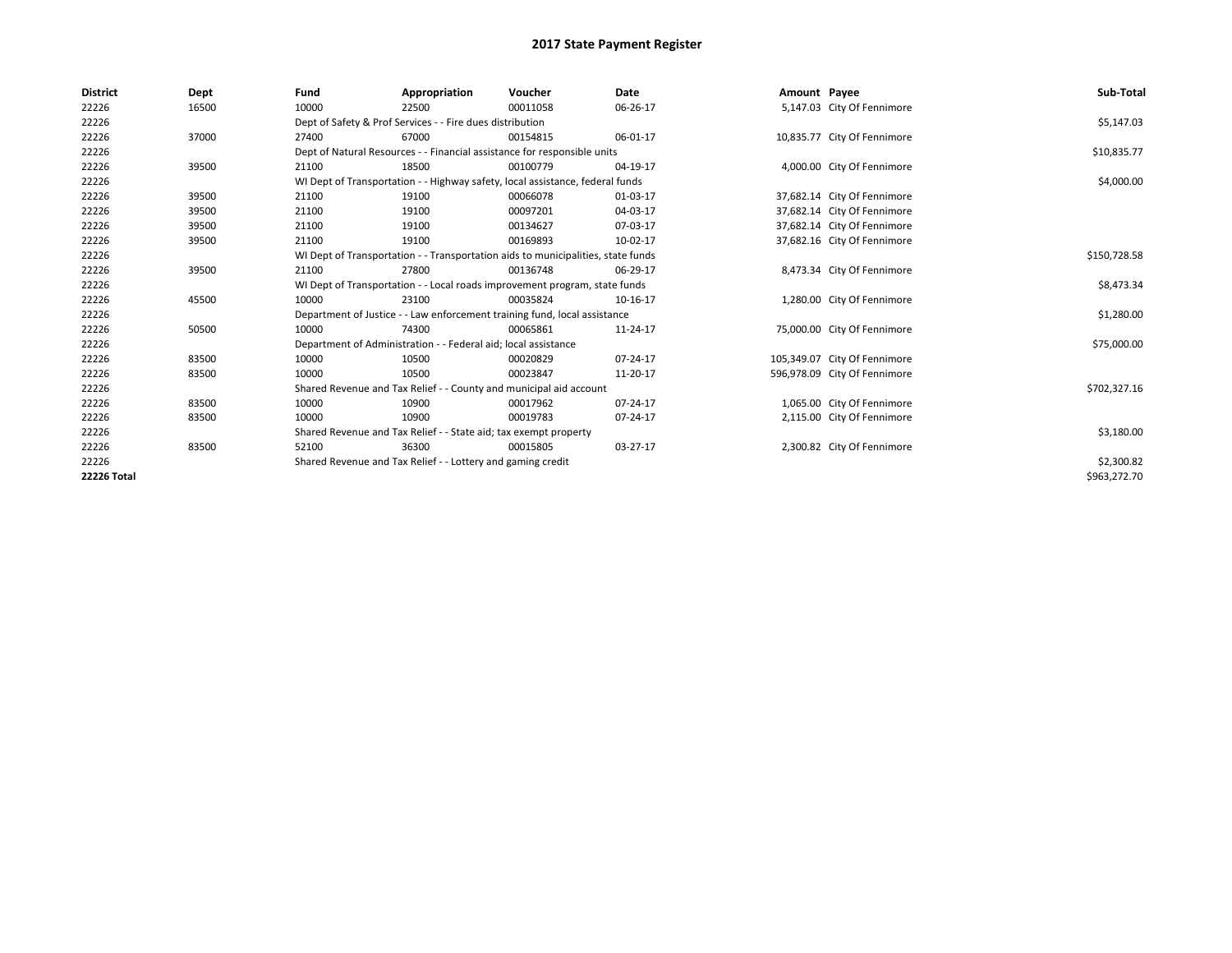| <b>District</b>    | Dept  | Fund  | Appropriation                                                                    | Voucher  | Date     | Amount Payee |                              | Sub-Total      |  |  |
|--------------------|-------|-------|----------------------------------------------------------------------------------|----------|----------|--------------|------------------------------|----------------|--|--|
| 22246              | 16500 | 10000 | 22500                                                                            | 00011059 | 06-26-17 |              | 9,971.98 City Of Lancaster   |                |  |  |
| 22246              |       |       | Dept of Safety & Prof Services - - Fire dues distribution                        |          |          |              |                              | \$9,971.98     |  |  |
| 22246              | 37000 | 21200 | 58300                                                                            | 00147296 | 05-16-17 |              | 2,646.52 City Of Lancaster   |                |  |  |
| 22246              |       |       | Dept of Natural Resources - - Recreation and resource aids, federal funds        |          |          |              |                              | \$2,646.52     |  |  |
| 22246              | 37000 | 27400 | 67000                                                                            | 00154841 | 06-01-17 |              | 15,136.01 City Of Lancaster  |                |  |  |
| 22246              |       |       | Dept of Natural Resources - - Financial assistance for responsible units         |          |          |              |                              |                |  |  |
| 22246              | 39500 | 21100 | 16200                                                                            | 00067348 | 01-03-17 |              | 8,460.45 City Of Lancaster   |                |  |  |
| 22246              | 39500 | 21100 | 16200                                                                            | 00098471 | 04-03-17 |              | 8,460.45 City Of Lancaster   |                |  |  |
| 22246              | 39500 | 21100 | 16200                                                                            | 00135897 | 07-03-17 |              | 8,460.45 City Of Lancaster   |                |  |  |
| 22246              | 39500 | 21100 | 16200                                                                            | 00171163 | 10-02-17 |              | 8,460.48 City Of Lancaster   |                |  |  |
| 22246              |       |       | WI Dept of Transportation - - Connecting highways aids, state funds              |          |          |              |                              | \$33,841.83    |  |  |
| 22246              | 39500 | 21100 | 18500                                                                            | 00179147 | 10-26-17 |              | 4,847.00 City Of Lancaster   |                |  |  |
| 22246              |       |       | WI Dept of Transportation - - Highway safety, local assistance, federal funds    |          |          |              |                              | \$4,847.00     |  |  |
| 22246              | 39500 | 21100 | 19100                                                                            | 00066079 | 01-03-17 |              | 55,628.16 City Of Lancaster  |                |  |  |
| 22246              | 39500 | 21100 | 19100                                                                            | 00097202 | 04-03-17 |              | 55,628.16 City Of Lancaster  |                |  |  |
| 22246              | 39500 | 21100 | 19100                                                                            | 00134628 | 07-03-17 |              | 55,628.16 City Of Lancaster  |                |  |  |
| 22246              | 39500 | 21100 | 19100                                                                            | 00169894 | 10-02-17 |              | 55,628.16 City Of Lancaster  |                |  |  |
| 22246              |       |       | WI Dept of Transportation - - Transportation aids to municipalities, state funds |          |          |              |                              | \$222,512.64   |  |  |
| 22246              | 39500 | 21100 | 27800                                                                            | 00135995 | 06-27-17 |              | 11,819.87 City Of Lancaster  |                |  |  |
| 22246              |       |       | WI Dept of Transportation - - Local roads improvement program, state funds       |          |          |              |                              | \$11,819.87    |  |  |
| 22246              | 45500 | 10000 | 22100                                                                            | 00035916 | 10-13-17 |              | 20.00 City Of Lancaster      |                |  |  |
| 22246              |       |       | Department of Justice - - Crime laboratories; deoxyribonucleic acid analysis     |          |          |              |                              | \$20.00        |  |  |
| 22246              | 45500 | 10000 | 23100                                                                            | 00030823 | 06-30-17 |              | 960.00 City Of Lancaster     |                |  |  |
| 22246              |       |       | Department of Justice - - Law enforcement training fund, local assistance        |          |          |              |                              | \$960.00       |  |  |
| 22246              | 83500 | 10000 | 10100                                                                            | 00020830 | 07-24-17 |              | 16,711.09 City Of Lancaster  |                |  |  |
| 22246              |       |       | Shared Revenue and Tax Relief - - Expenditure restraint program account          |          |          |              |                              | \$16,711.09    |  |  |
| 22246              | 83500 | 10000 | 10500                                                                            | 00020830 | 07-24-17 |              | 166,548.21 City Of Lancaster |                |  |  |
| 22246              | 83500 | 10000 | 10500                                                                            | 00023848 | 11-20-17 |              | 943,773.22 City Of Lancaster |                |  |  |
| 22246              |       |       | Shared Revenue and Tax Relief - - County and municipal aid account               |          |          |              |                              | \$1,110,321.43 |  |  |
| 22246              | 83500 | 10000 | 10900                                                                            | 00017963 | 07-24-17 |              | 4,320.00 City Of Lancaster   |                |  |  |
| 22246              | 83500 | 10000 | 10900                                                                            | 00019784 | 07-24-17 |              | 283.00 City Of Lancaster     |                |  |  |
| 22246              |       |       | Shared Revenue and Tax Relief - - State aid; tax exempt property                 |          |          |              |                              | \$4,603.00     |  |  |
| 22246              | 83500 | 10000 | 11000                                                                            | 00020830 | 07-24-17 |              | 2,570.93 City Of Lancaster   |                |  |  |
| 22246              | 83500 | 10000 | 11000                                                                            | 00023848 | 11-20-17 |              | 14,837.61 City Of Lancaster  |                |  |  |
| 22246              |       |       | Shared Revenue and Tax Relief - - Public utility distribution account            |          |          |              |                              | \$17,408.54    |  |  |
| 22246              | 83500 | 52100 | 36300                                                                            | 00015806 | 03-27-17 |              | 1,421.82 City Of Lancaster   |                |  |  |
| 22246              |       |       | Shared Revenue and Tax Relief - - Lottery and gaming credit                      |          |          |              |                              | \$1,421.82     |  |  |
| <b>22246 Total</b> |       |       |                                                                                  |          |          |              |                              | \$1,452,221.73 |  |  |